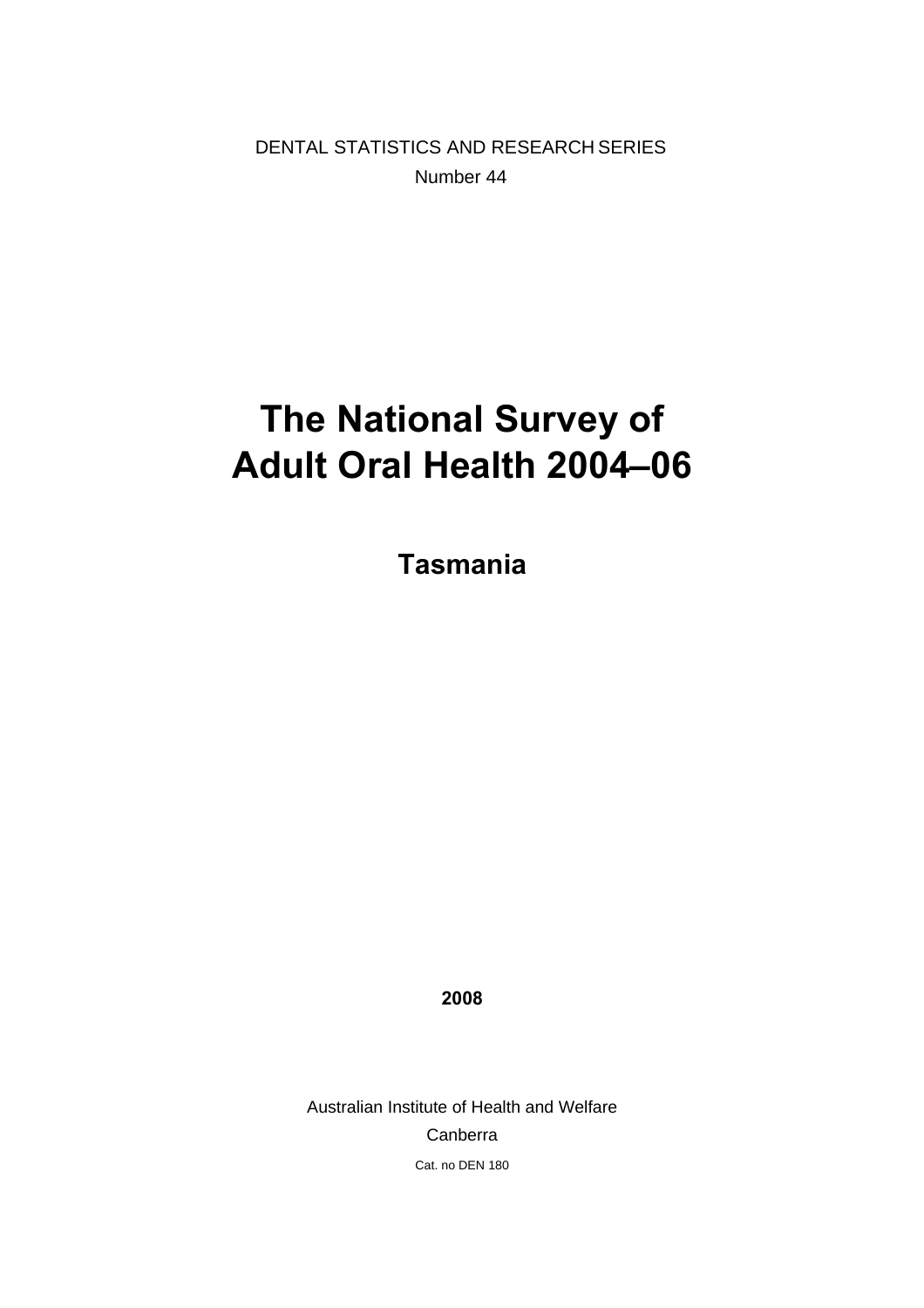© Australian Institute of Health and Welfare 2008

This work is copyright. Apart from any use as permitted under the *Copyright Act 1968*, no part may be reproduced without prior written permission from the Australian Institute of Health and Welfare. Requests and enquiries concerning reproduction and rights should be directed to the Head, Media and Communications Unit, Australian Institute of Health and Welfare, GPO Box 570, Canberra ACT 2601.

This publication is part of the Australian Institute of Health and Welfare's Dental statistics and research series. A complete list of the Institute's publications is available from the Institute's website <www.aihw.gov.au>.

ISSN 1321-0254 ISBN 978 1 74024 786 3

#### **Suggested citation**

AIHW Dental Statistics and Research Unit 2008. The National Survey of Adult Oral Health 2004–06: Tasmania. Cat. no. DEN 180. Dental Statistics and Research Series no. 44. Canberra: Australian Institute of Health and Welfare.

#### **Australian Institute of Health and Welfare**

**Board Chair**  Hon. Peter Collins, AM, QC

#### **Director**

Penny Allbon

Published by the Australian Institute of Health and Welfare Printed by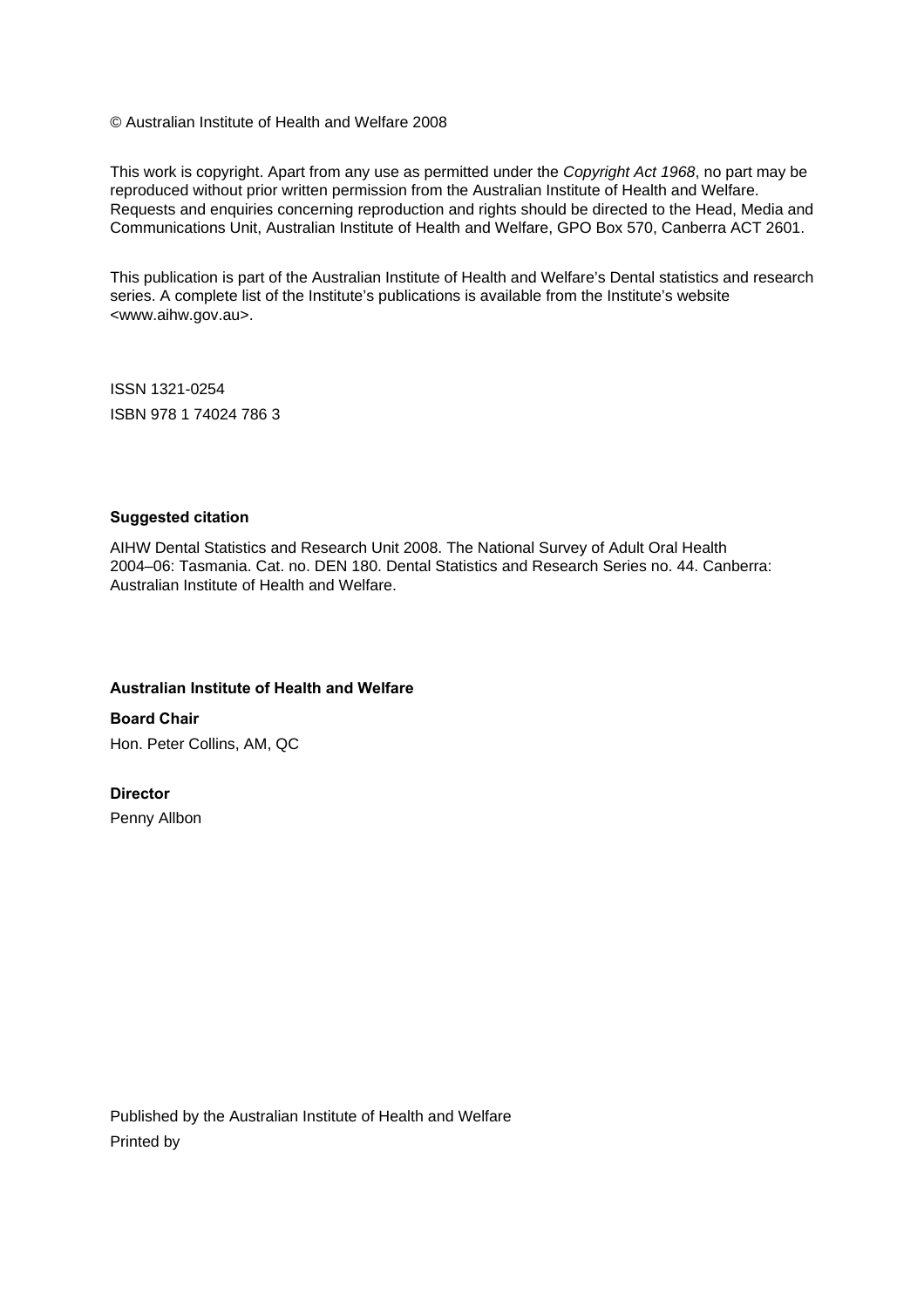# **Contents**

| 1              |                                                                                   |  |
|----------------|-----------------------------------------------------------------------------------|--|
|                |                                                                                   |  |
|                |                                                                                   |  |
|                | Aspects of oral health and dental care relevant to the National Oral Health Plan5 |  |
| $\overline{2}$ |                                                                                   |  |
|                |                                                                                   |  |
|                |                                                                                   |  |
|                |                                                                                   |  |
|                |                                                                                   |  |
|                |                                                                                   |  |
|                |                                                                                   |  |
|                |                                                                                   |  |
|                |                                                                                   |  |
|                |                                                                                   |  |
|                | Distribution of sociodemographic and dental access characteristics15              |  |
| 3              |                                                                                   |  |
|                |                                                                                   |  |
|                |                                                                                   |  |
|                |                                                                                   |  |
|                |                                                                                   |  |
|                |                                                                                   |  |
|                |                                                                                   |  |
|                |                                                                                   |  |
|                |                                                                                   |  |
|                |                                                                                   |  |
|                |                                                                                   |  |
|                |                                                                                   |  |
|                |                                                                                   |  |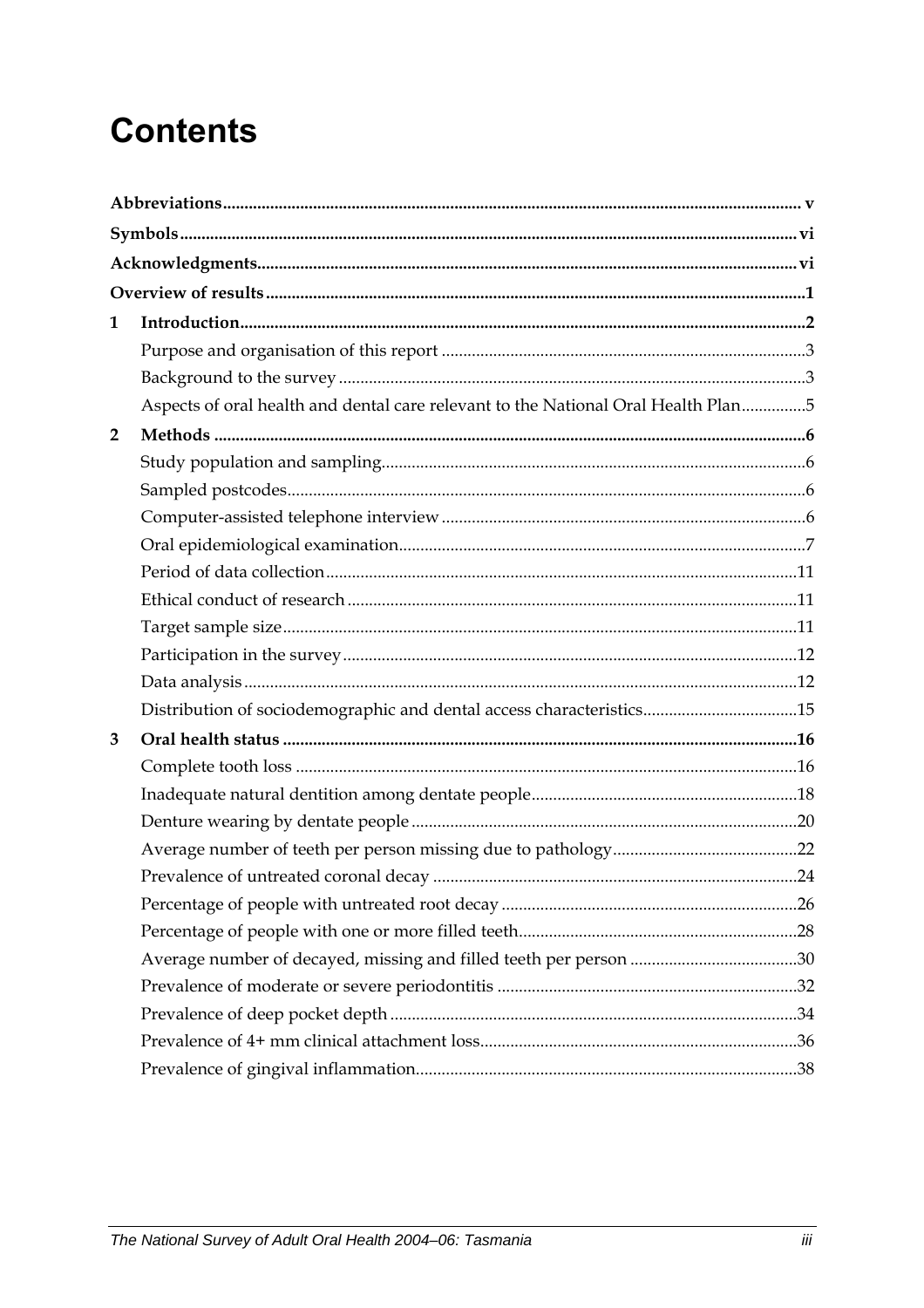| 4 |                                                                              |  |
|---|------------------------------------------------------------------------------|--|
|   |                                                                              |  |
|   |                                                                              |  |
|   |                                                                              |  |
|   |                                                                              |  |
|   |                                                                              |  |
|   |                                                                              |  |
|   |                                                                              |  |
|   |                                                                              |  |
|   |                                                                              |  |
|   |                                                                              |  |
|   |                                                                              |  |
| 5 |                                                                              |  |
|   |                                                                              |  |
|   |                                                                              |  |
|   |                                                                              |  |
|   |                                                                              |  |
|   |                                                                              |  |
|   |                                                                              |  |
|   |                                                                              |  |
|   | Age-standardised comparison between government health cardholders and        |  |
|   | Age-standardised comparison between the dentally insured and the uninsured78 |  |
|   |                                                                              |  |
|   |                                                                              |  |
|   |                                                                              |  |
|   |                                                                              |  |
|   |                                                                              |  |
|   |                                                                              |  |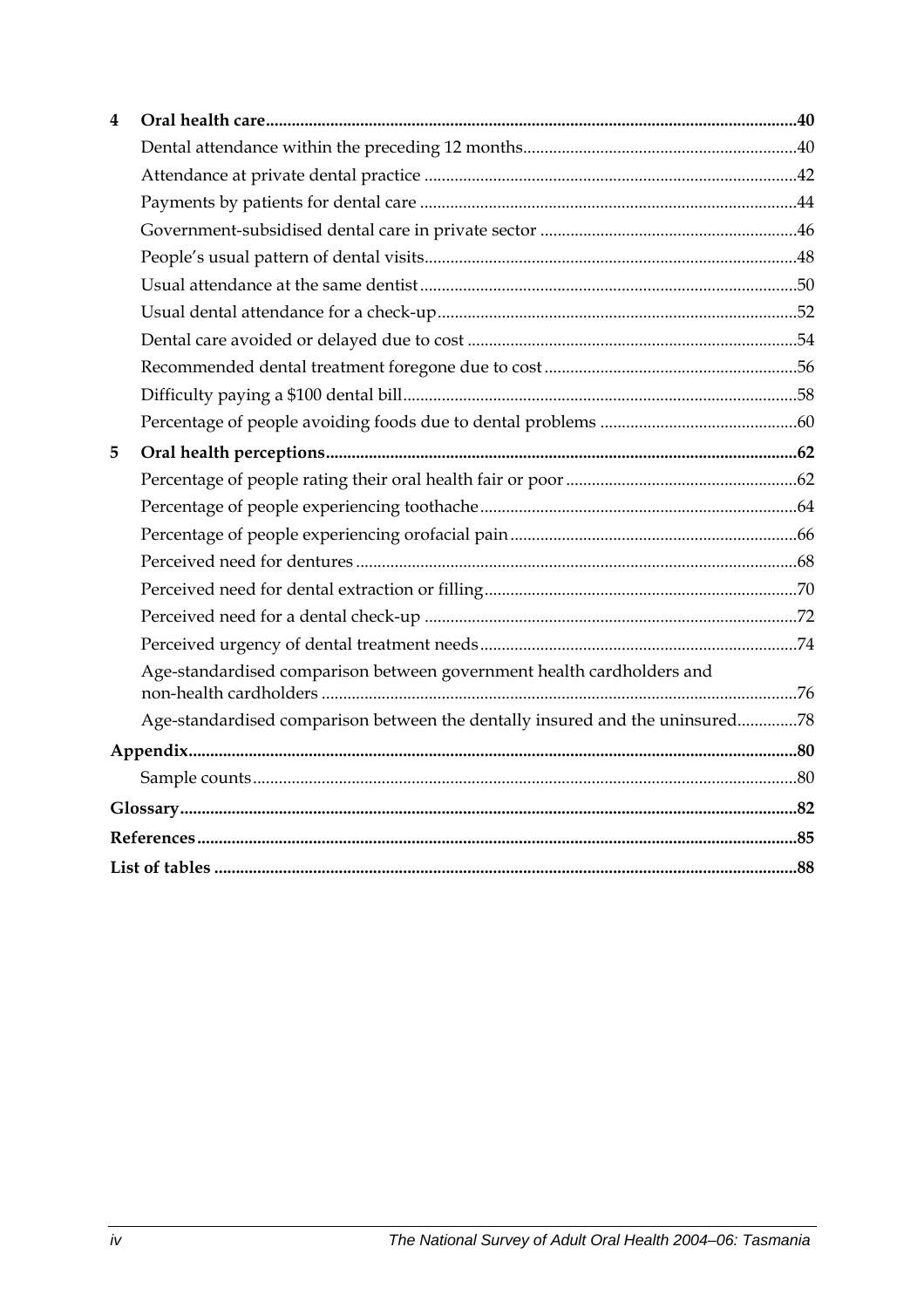# <span id="page-4-0"></span>**Abbreviations**

| AAP           | American Academy of Periodontology                     |
|---------------|--------------------------------------------------------|
| <b>AHMAC</b>  | Australian Health Ministers' Advisory Council          |
| <b>AIHW</b>   | Australian Institute of Health and Welfare             |
| <b>ARCPOH</b> | Australian Research Centre for Population Oral Health  |
| CAL           | clinical attachment loss                               |
| <b>CATI</b>   | computer-assisted telephone interview                  |
| <b>CDC</b>    | US Centers for Disease Control and Prevention          |
| <b>CEI</b>    | cemento-enamel junction                                |
| <b>DMFT</b>   | number of decayed, missing and filled permanent teeth  |
| <b>DSRU</b>   | Dental Statistics and Research Unit                    |
| <b>IRSAD</b>  | Index of Relative Socioeconomic Advantage/Disadvantage |
| <b>NCHS</b>   | US National Center for Health Statistics               |
| <b>NHANES</b> | US National Health and Nutrition Examination Survey    |
| <b>NHMRC</b>  | National Health and Medical Research Council           |
| <b>NOHSA</b>  | National Oral Health Survey of Australia               |
| <b>NSAOH</b>  | National Survey of Adult Oral Health                   |
| <b>SEIFA</b>  | Socioeconomic Indices for Areas                        |

## **Place abbreviations**

| ACT        | <b>Australian Capital Territory</b> |
|------------|-------------------------------------|
| <b>NSW</b> | New South Wales                     |
| NT         | Northern Territory                  |
| Qld        | Queensland                          |
| <b>SA</b>  | South Australia                     |
| <b>Tas</b> | Tasmania                            |
| UK         | United Kingdom                      |
| US         | <b>United States</b>                |
| Vic        | Victoria                            |
| <b>WA</b>  | Western Australia                   |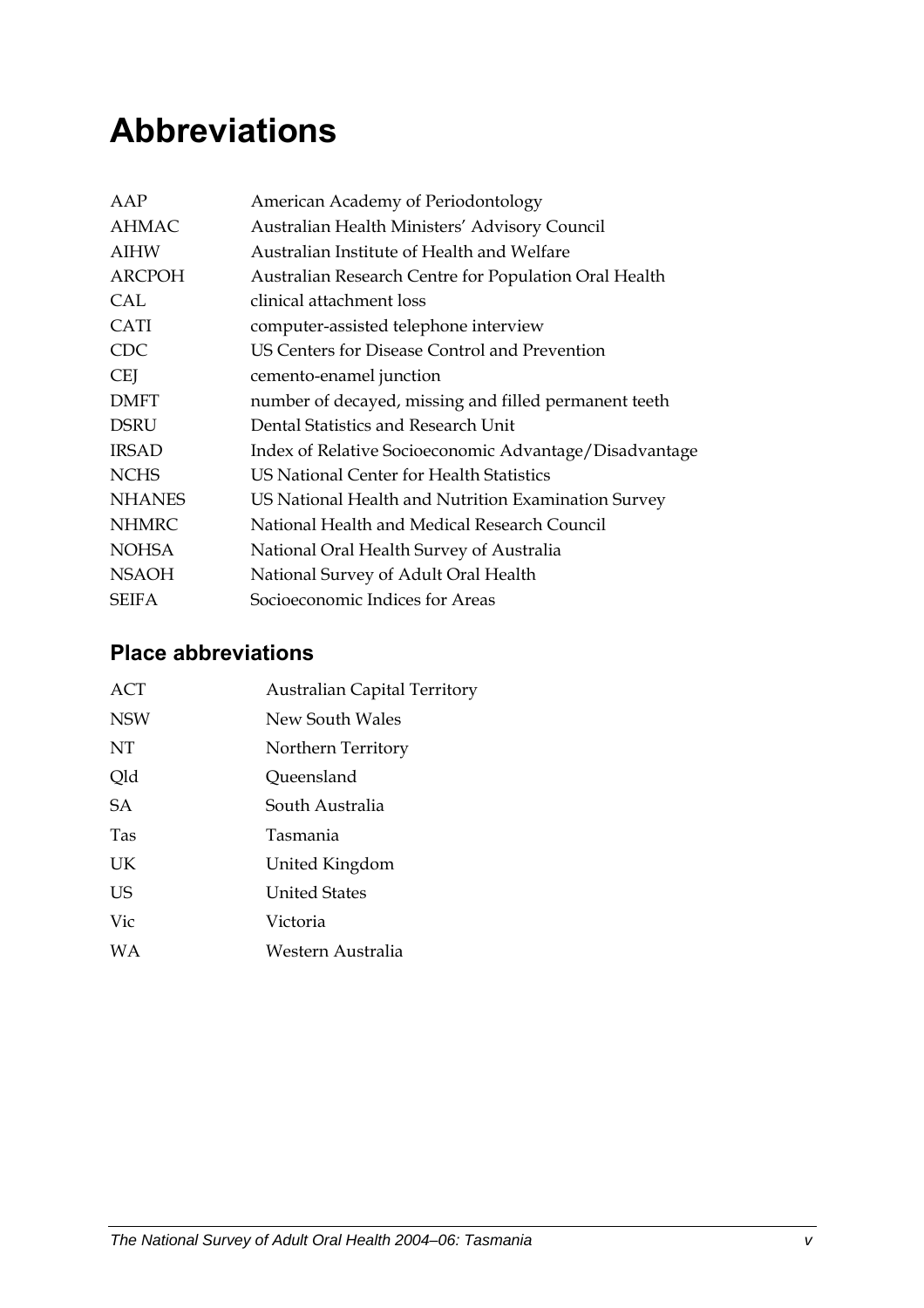# <span id="page-5-0"></span>**Symbols**

- \$ Australian dollars
- % per cent
- . . not applicable
- nil
- > greater than
- < less than
- ≥ greater than or equal to
- ≤ less than or equal to
- <0 estimate is less than zero

# **Acknowledgments**

This publication was prepared by the following authors at the Australian Research Centre for Population Oral Health (ARCPOH):

## **Authors**

Loc Do Anne Ellershaw Jane Harford Liana Luzzi Kaye Roberts-Thomson Gary Slade John Spencer

## **Editorial team**

Alison McLean and Lorna Lucas (ARCPOH) contributed to the editing of this publication and proofreading was by Jo Mason. All three worked to improve the consistency, layout and readability of the text.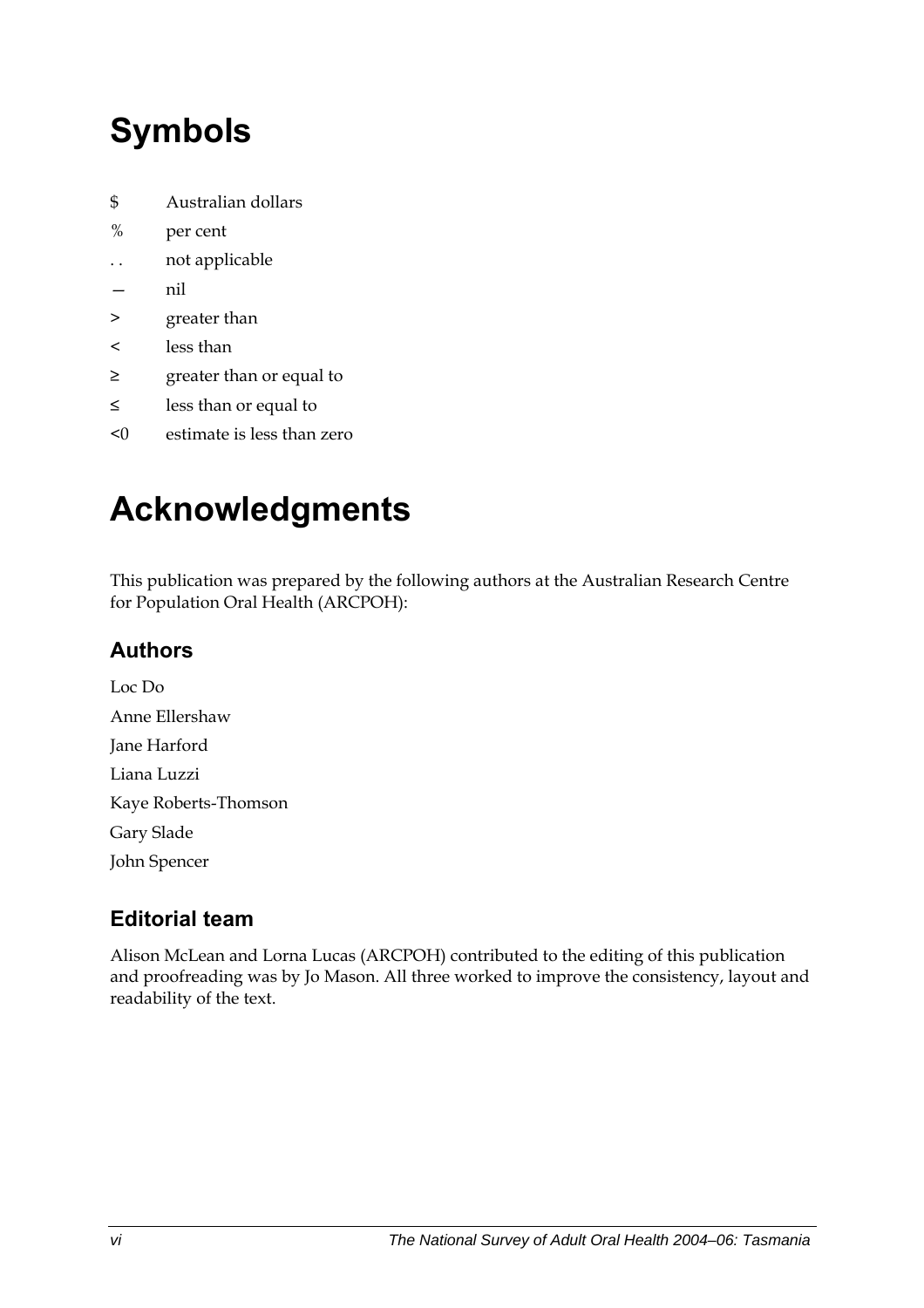### **Tasmania Survey personnel**

| Survey manager          | Dr David Butler                                                                             |
|-------------------------|---------------------------------------------------------------------------------------------|
| Appointment coordinator | Ms Alison Huseyin                                                                           |
| Dentist examiners       | Dr Leonard Crocombe, Dr Allan Hughes, Dr Peter Pullinger                                    |
| Dental recorders        | Ms Karissa Hernyk, Ms Annie Hughes, Ms Vicki Killworth,<br>Ms Rachel Pitman, Ms Sarah Wells |

### **Scientific Advisory Committee members**

Dr Peter Barnard, Australian Dental Association Professor Mike Morgan, The University of Melbourne Mr Gary Niedorfer, Australian Bureau of Statistics Professor Brian Oldenburg, Monash University Professor Eric Reynolds, The University of Melbourne Dr Ken Tallis, Australian Institute of Health and Welfare

### **Community and Professional Advisory Committee members**

Dr Louise Brown, Australian and New Zealand Academy of Periodontists Ms Samantha Edmonds, Council of Social Service of NSW (NCOSS) Mr Errol Evans, Oral Health Unit, Queensland Health (alternate Dr Paul Wood) Ms Chris Morris, South Australian Dental Service Dr David Neesham, Dental Health Services, Western Australia (alternate Dr Martin Glick) Dr Bill O'Reilly, Australian Dental Association Federal Executive Ms Lindsay Simmons, Council of the Ageing Ms Tracey Slater, Department of Human Services, Victoria

### **Funding sources for the 2004–06 National Survey of Adult Oral Health**

National Health and Medical Research Council, Project Grant #299060 National Health and Medical Research Council, Project Grant #349514 National Health and Medical Research Council, Capacity Building Grant #349537 Australian Government Department of Health and Ageing, Population Health Division Australian Institute of Health and Welfare Colgate Oral Care Australian Dental Association US Centers for Disease Control and Prevention, Research Participation Program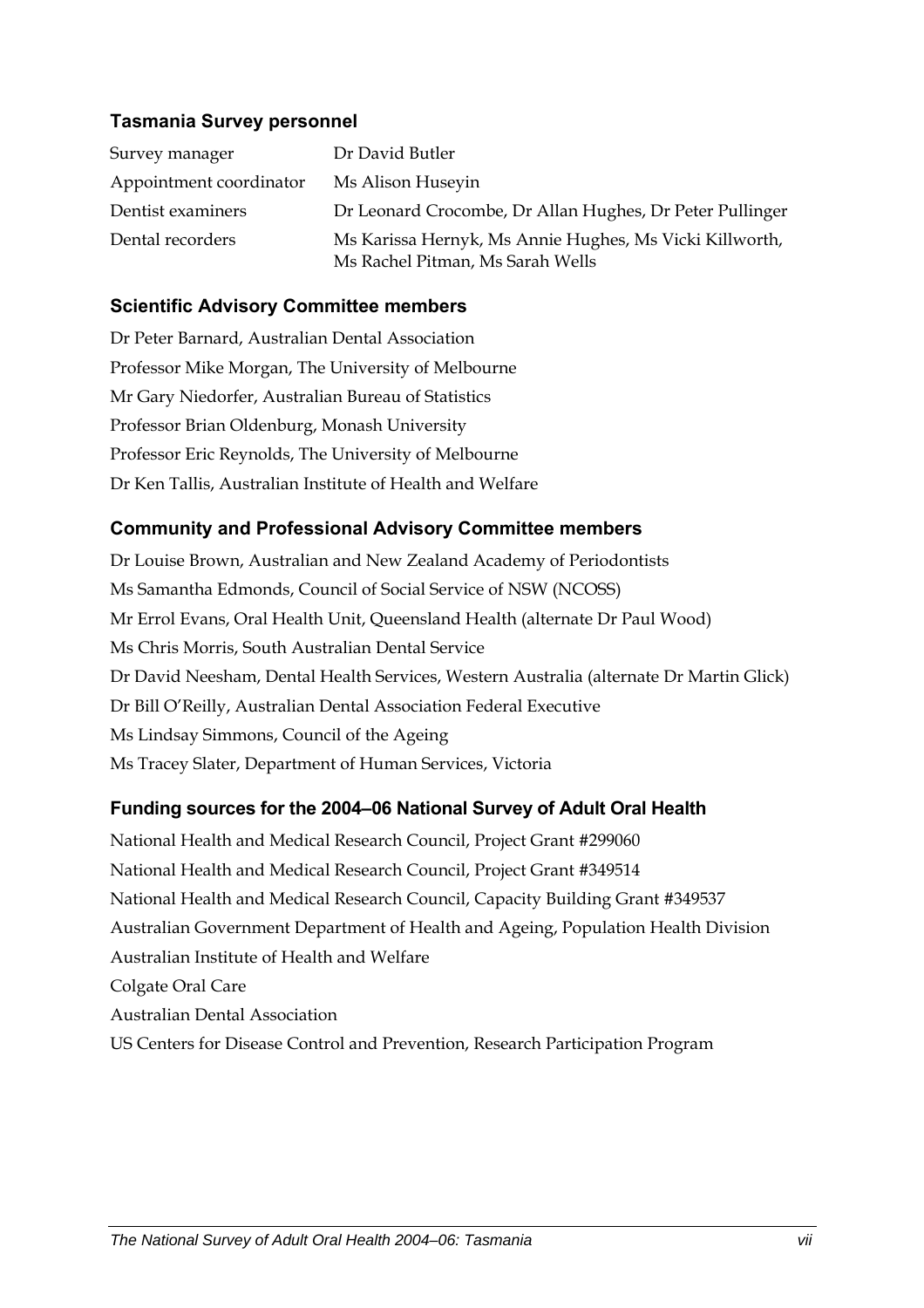### **ARCPOH interviewers**

| CATI supervisors         | Scott Crowley, Meredith Morgan                                                                                                                                                                                                                                                                                                                                                                                       |
|--------------------------|----------------------------------------------------------------------------------------------------------------------------------------------------------------------------------------------------------------------------------------------------------------------------------------------------------------------------------------------------------------------------------------------------------------------|
| <b>CATI</b> interviewers | Jan Anderson, Olivia Baker, Jenny Cates, Debra Flack,<br>Susie Garner, Alex Holland, Jessica Holder, Dora Jankumas,<br>Claire Leske, Peter Monaghan, Patricia Moyle, Grant Noble,<br>Alison Packer, Mary Porter, Jenny Proeve, Verity Proeve,<br>Edmund Redgrove, Joanne Rogers, Joy Simmons,<br>Kaye Sparrow, Lachlan Spencer, Michelle Storan, Sue Tanner,<br>Zoe Taylor, Theodora Trovas, Jenny Venn, Tammy White |
|                          |                                                                                                                                                                                                                                                                                                                                                                                                                      |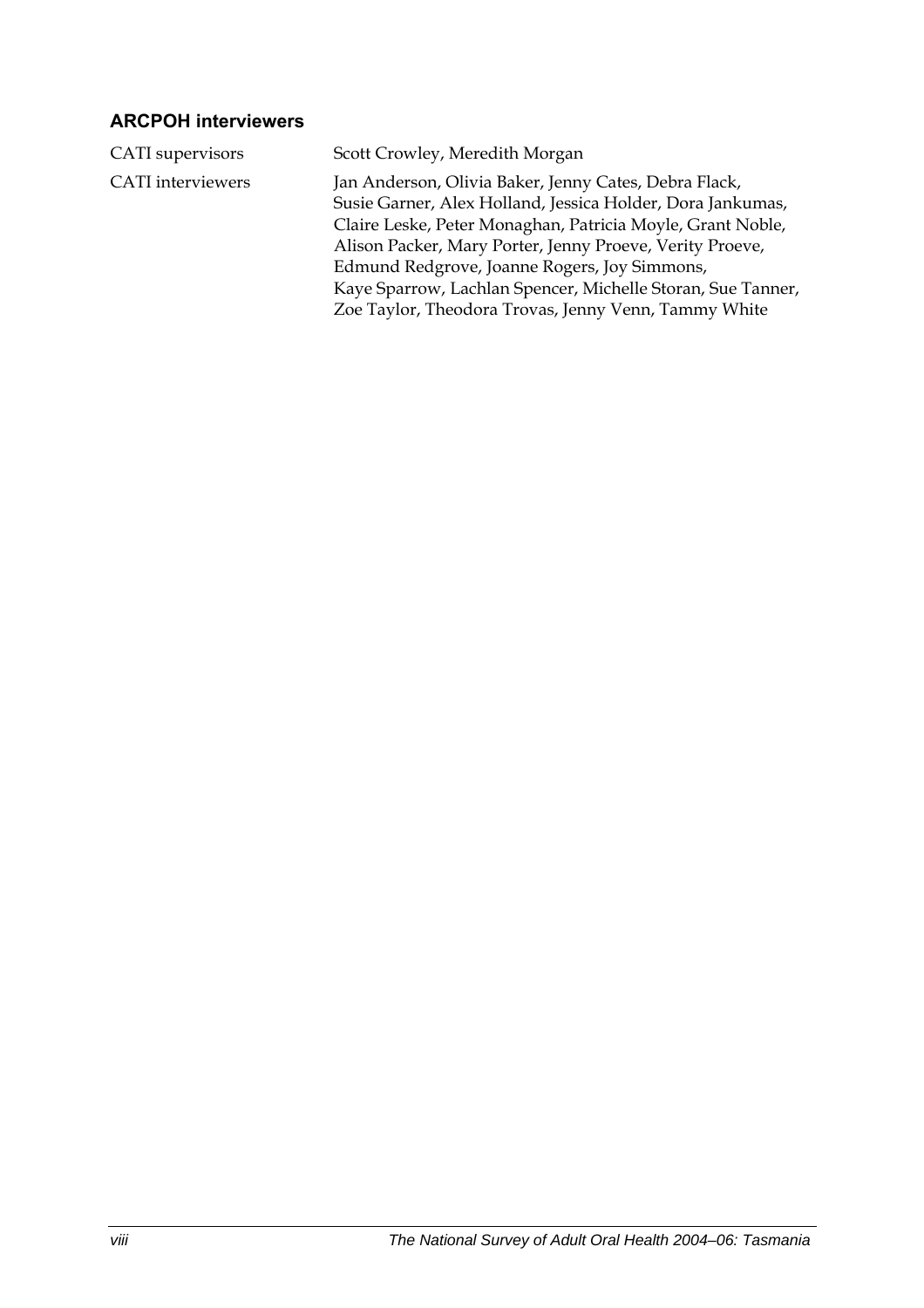# <span id="page-8-0"></span>**Overview of results**

This report describes levels of oral health in the adult population of Tasmania at the beginning of the twenty-first century. The findings are from the 2004–06 National Survey of Adult Oral Health (NSAOH). In Tasmania, 1,042 people were interviewed and 385 people were dentally examined for the survey. This report presents percentages and means for 30 oral health indicators in tables that compare three age groups and classify people according to five sociodemographic characteristics: sex, residential locality, socioeconomic status of residential postcode, government health card status, and dental insurance status.

### **Oral health status**

- 10.0% of people had no natural teeth and among dentate people, an average of 5.3 teeth per person were missing. These and two other indicators of tooth loss were more frequent among government health cardholders compared with non-cardholders.
- 22.4% of people had untreated dental decay and an average of 13.4 teeth per person were decayed, missing or filled. There was relatively little variation among sociodemographic groups in indicators of dental decay experience.
- 13.9% of people had inflamed gums and 29.5% had moderate or severe gum disease. There was relatively little variation among sociodemographic groups in indicators of gum disease.

### **Oral health care**

- 50.0% of people had visited a dentist within the preceding 12 months, and 45.5% said they usually did so. These and two other measures of dental attendance varied according to government health card status and dental insurance status.
- 75.4% of people had a dentist that they usually attended, although 32.6% said that they avoided or delayed dental care due to its cost. Barriers to dental care were most strongly associated with low socioeconomic status, having a government health card and a lack of dental insurance.

### **Oral health perceptions**

- 17.5% of people said they had avoided some foods due to dental problems, and 12.9% had experienced toothache, in the preceding 12 months. Perceptions of poor oral health were more likely in low socioeconomic areas.
- 33.4% of people felt they needed an extraction or filling, although only 9.2% said they needed dentures. Perceived dental treatment needs were more frequent among government health cardholders and the uninsured.

Age-standardised analysis revealed that government health cardholders had poorer outcomes for 17 of the 29 indicators reported, while the uninsured had poorer outcomes for 16 of the 30 indicators.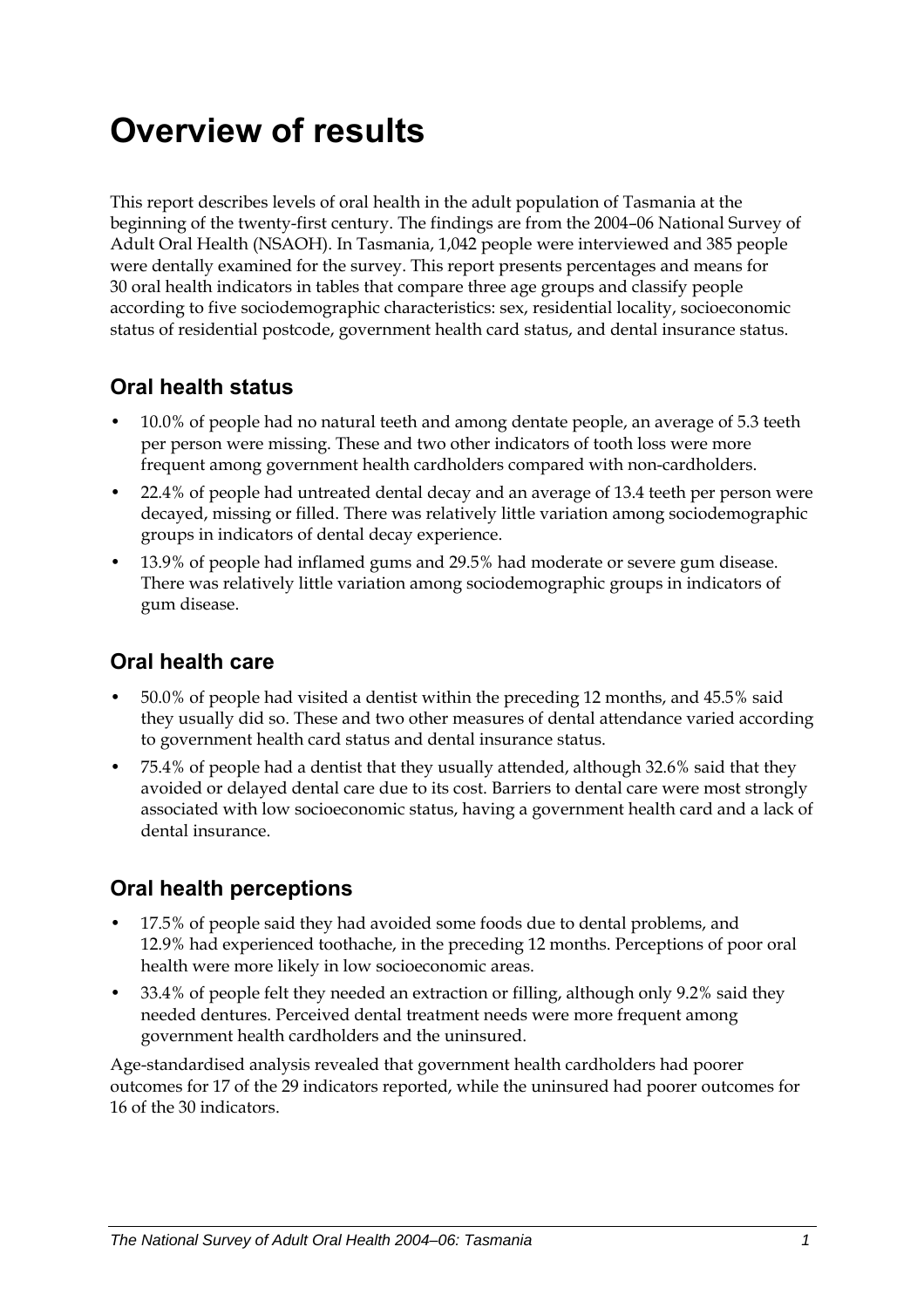# <span id="page-9-0"></span>**1 Introduction**

This report presents findings from the Tasmanian component of the 2004–06 National Survey of Adult Oral Health (NSAOH). Information was collected using interviews and standardised dental examinations that were conducted among a random sample of Tasmanian residents aged 15 years or more. Three major themes are reported in chapters describing oral health status, oral health care and perceptions of oral health. Statistics summarising those themes are tabulated for the Tasmanian adult population and for three age groups that are further classified according to: sex, residential locality, socioeconomic status of the area in which they live, government health cardholder status and dental insurance.

The 2004–06 NSAOH took place 17 years after the first oral examination survey of Australians conducted in the six states and the Australian Capital Territory (Barnard 1993). State/territory reports from that 1987-88 National Oral Health Survey of Australia (NOHSA) highlighted variations among age groups, between the sexes and between people living in or outside capital cities. The major findings reported from the survey were:

- children's dental decay rates were low by historical standards and when compared internationally
- nearly one-half (48%) of adults had made a dental visit within the preceding year, the majority of them to a private dental practice (88%)
- however, 44% of adults were found to need one or more dental fillings
- the percentage of Australians with complete tooth loss had reduced compared with earlier interview surveys, although 50% of people aged 65 years or more had no natural teeth and
- one of the four national oral health targets had been achieved, and it was expected that the remaining three targets would be achieved by 2000.

However, the first survey did not collect information about government health cardholder status or socioeconomic status, and results were not contrasted between insured and uninsured.

In the 17-year period since the NOHSA, there has been substantial growth in public sector dental care and dental insurance. Increasingly, national and state/territory health goals call for reductions in socioeconomic inequalities in health, including oral health. For those reasons, this report includes a focus on the relationship between oral health and indicators of socioeconomic status and access to dental care, as well as the traditional demographic markers of age, sex and residential location.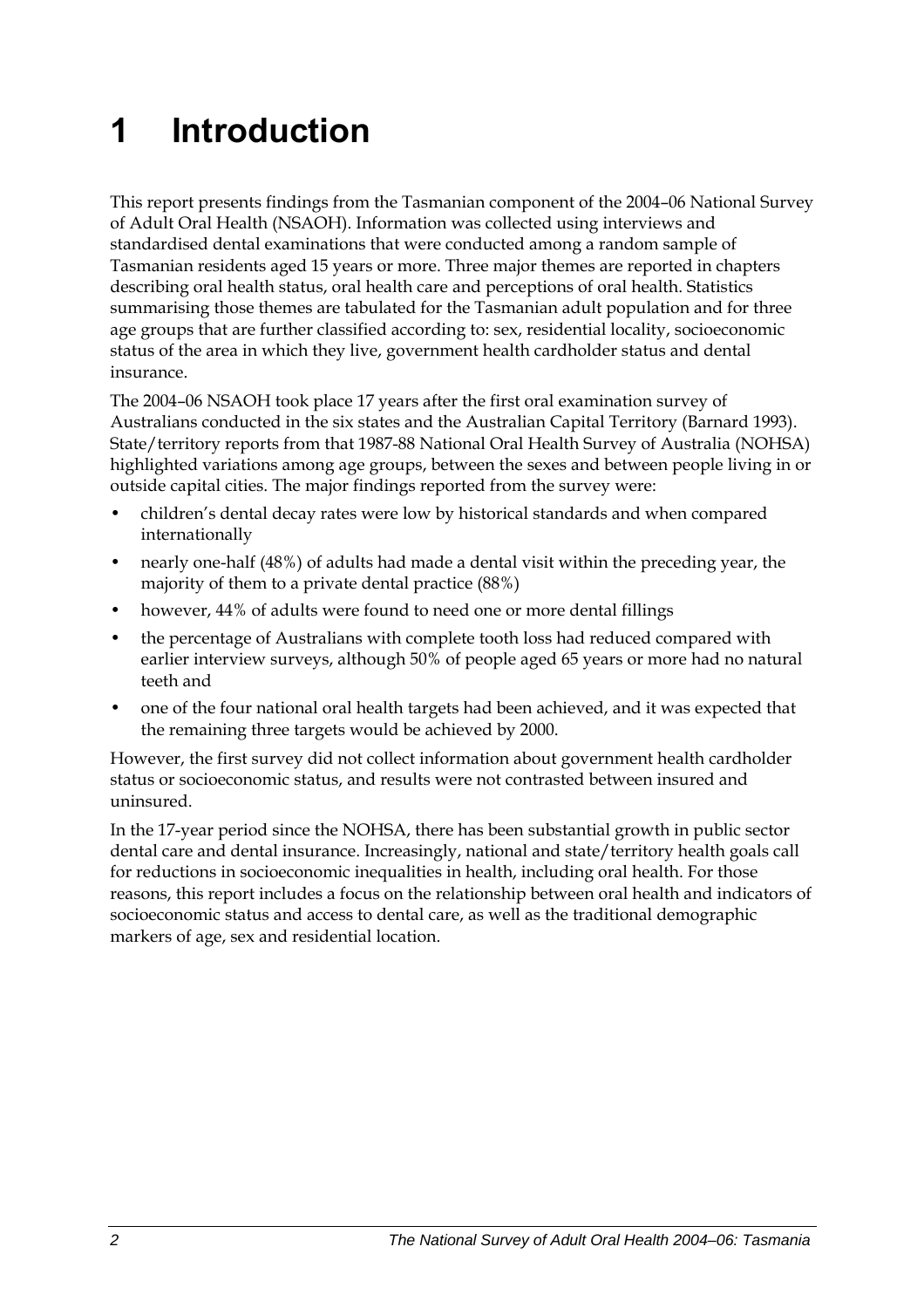# <span id="page-10-0"></span>**Purpose and organisation of this report**

The purpose of this report is to provide a descriptive 'snapshot' of oral health in the adult population of Tasmania. The findings are intended to provide up-to-date evidence that can contribute to the development of oral health policies and programs in Tasmania.

This introductory chapter outlines the motives for undertaking the survey. Chapter 2 reviews the survey's methods and describes the population distribution of sociodemographic and dental access characteristics presented in later tables. Statistical findings regarding oral health status are tabulated and described in Chapter 3, followed by statistical findings regarding oral health care (Chapter 4) and perceptions of oral health (Chapter 5). The Appendix contains additional tables of oral health statistics for conventional 10-year age groups. These are narrower than the age ranges reported in the Chapters, and are presented to permit comparisons with surveys conducted at other places and other times.

The national report of the survey's findings (Slade et al. 2007) provides additional details about the survey, including participation rates and analysis of potential biases due to non-participation. The national report also presents qualitative findings from 'oral histories' conducted with a small number of survey participants to document historical influences on the nation's oral health. Further appendix material is available at:

<http://www.arcpoh.adelaide.edu.au/project/distribution/NSAOH.html>.

# **Background to the survey**

Up-to-date information about population oral health is important because oral diseases have broad implications for the health of the public. Dental problems are ranked among the most frequently reported illness episodes by Australians (AIHW 2000), and provision of dental care accounts for 6.6% of recurrent health expenditure in 2005–06 (AIHW 2007). In the United States the Surgeon General characterised oral disease as a 'silent epidemic' (Surgeon General 2000).

In the 17 years following the 1987–88 NOHSA, no state-wide oral examination surveys of adults have been conducted. Instead, published oral examination surveys were restricted to special groups of the adult population and often they were conducted within selected locations in states. They included studies of oral health in:

- military recruits (Dawson & Smales 1994; Hopcraft & Morgan 2003a,b, 2005, 2006; Morgan et al. 1992)
- adults in Melbourne (Wright et al. 1994)
- community-dwelling elderly people (Bergman et al. 1991; Chalmers, Carter & Spencer 2002; Slade et al. 1993; Slade & Spencer 1995, 1997; Thomson et al. 1995)
- elderly people living in nursing homes or hostels (Chalmers, Carter, Fuss et al. 2002; Chalmers, Hodge et al. 2002; Chalmers et al. 2005; Saub & Evans 2001)
- Aboriginals and Torres Strait Islanders (Endean et al. 2004; Smith et al. 2007)
- immigrants (Marino et al. 2001, 2007) or refugees (Kingsford Smith & Szuster 2000)
- prisoners (Osborn et al. 2003)
- patients receiving dental care in public dental services (Brennan et al. 2000, 2001, 2007; Brennan & Spencer 2004) and
- patients with selected medical conditions (Coates et al. 1996, 2000).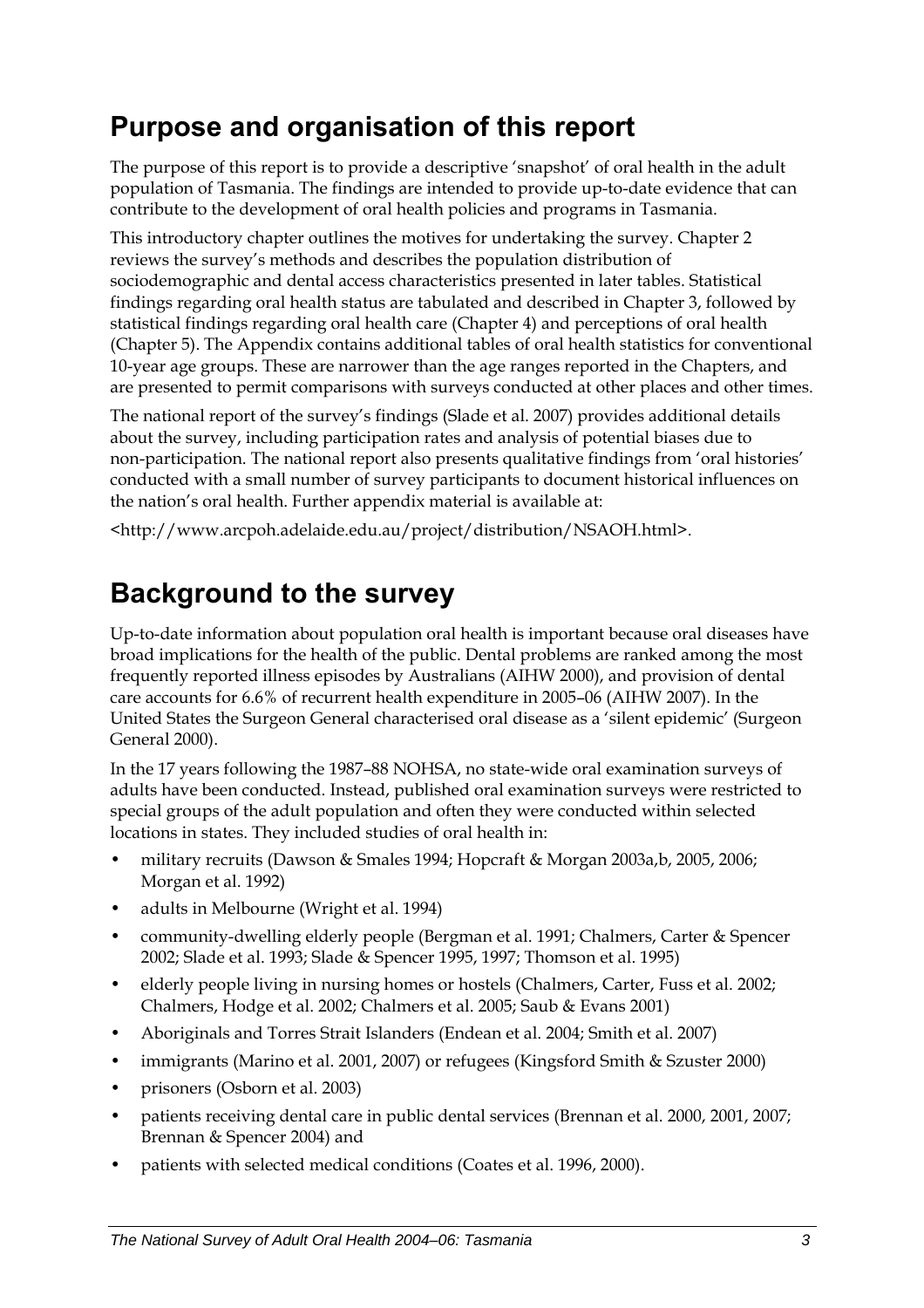By the late 1990s, several collaborative efforts among federal and state/territory stakeholders attempted to secure support for a second national oral health survey, although none were funded. Renewed impetus for a national survey began with the work of the National Advisory Committee on Oral Health (AHMAC 2001). The committee formulated a National Oral Health Plan for the period 2004–13 comprising seven action areas:

- promotion of oral health across the population
- children and adolescents
- older people
- people with low income and social disadvantage
- people with special needs
- Aboriginal and Torres Strait Islander people and
- workforce development.

One of four short-term goals listed for the plan's first action area was the conduct of a national survey of adult oral health. Fulfilment of that goal became possible in 2003 when researchers at the Australian Research Centre for Population Oral Health (ARCPOH) in The University of Adelaide sought project grant funding from the National Health and Medical Research Council (NHMRC). The proposal was for funding to support a collaborative project that pooled resources already committed or promised from the following sources: funding from the Australian Government Department of Health and Ageing to the Dental Statistics and Research Unit (DSRU) within ARCPOH to undertake a telephone interview survey; commitment of staff from oral health sections within state and territory health departments to conduct oral epidemiological examinations; and core funding from the Australian Institute of Health and Welfare (AIHW) to DSRU. Following peer review, the NHMRC awarded a project grant to ARCPOH in November 2003.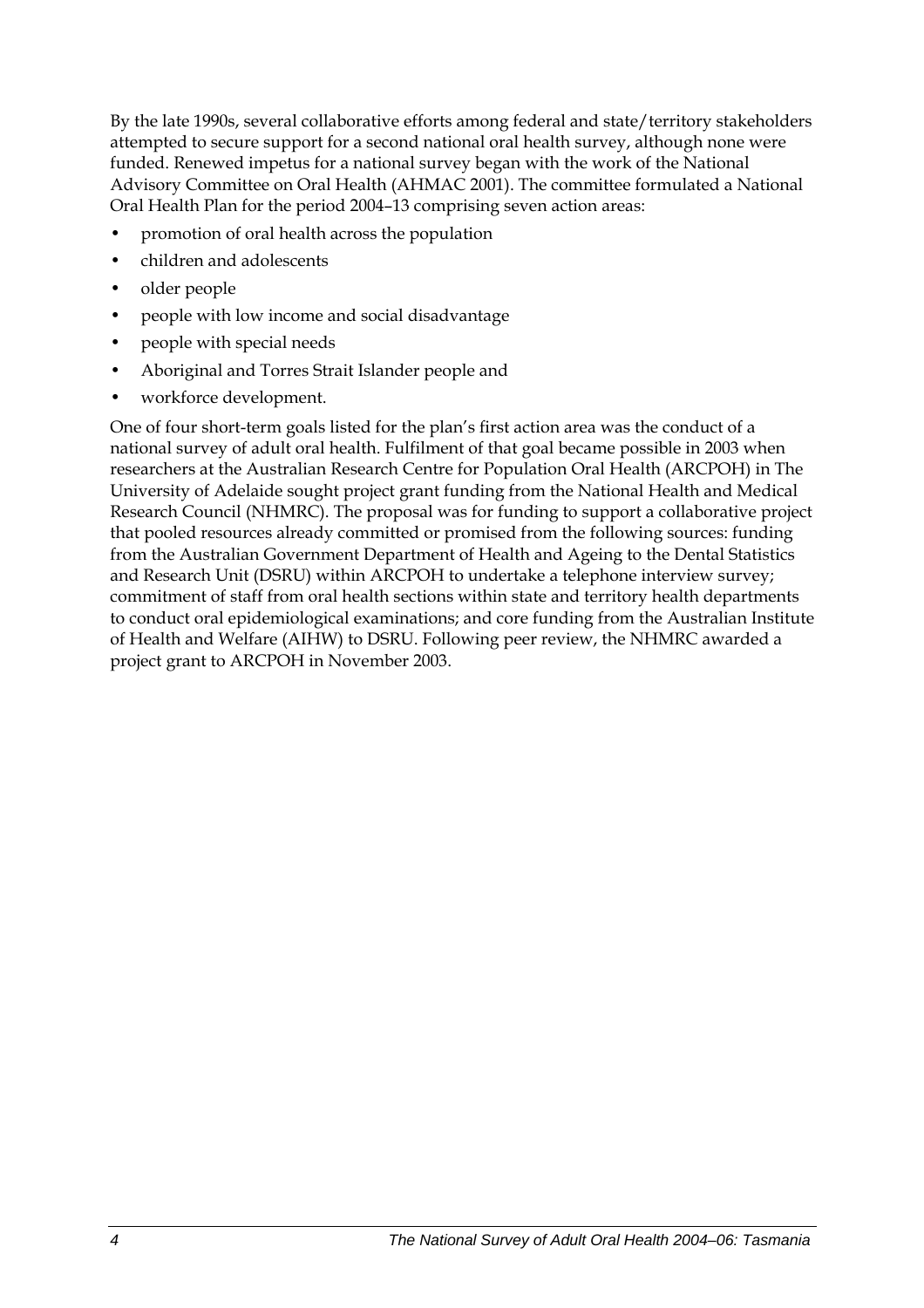# <span id="page-12-0"></span>**Aspects of oral health and dental care relevant to the National Oral Health Plan**

The National Oral Health Plan outlined nine population indicators that were informative in developing the plan and that are cited as key performance indicators to evaluate the outcomes of the plan. This survey reports findings that relate to six of those key performance indicators:

- The percentage of the dentate population reporting a social impact (for example toothache, difficulty chewing, concerned about appearance) because of problems with teeth, mouth or gums in the last 12 months, by age group, living circumstance, government health cardholder status, Indigenous identity and special needs.
- The percentage of the population with untreated decay, by age group, living circumstance, government health cardholder status and Indigenous identity.
- The proportion of the dentate population with a maximum periodontal pocketing of 3.5 mm and 5.5 mm, by age group.
- The mean number of missing teeth and proportion of existing teeth with untreated decay, by age group, living circumstance, government health cardholder status and card status, and Indigenous identity.
- The percentage of the dentate population who visited a dental practitioner in the last 2 years, by age group, living circumstance, government health cardholder status and Indigenous identity.
- The percentage of the dentate population whose reason for visiting a dental practitioner in the last 12 months was for a check-up, by age group, living circumstance, government health cardholder status and Indigenous identity.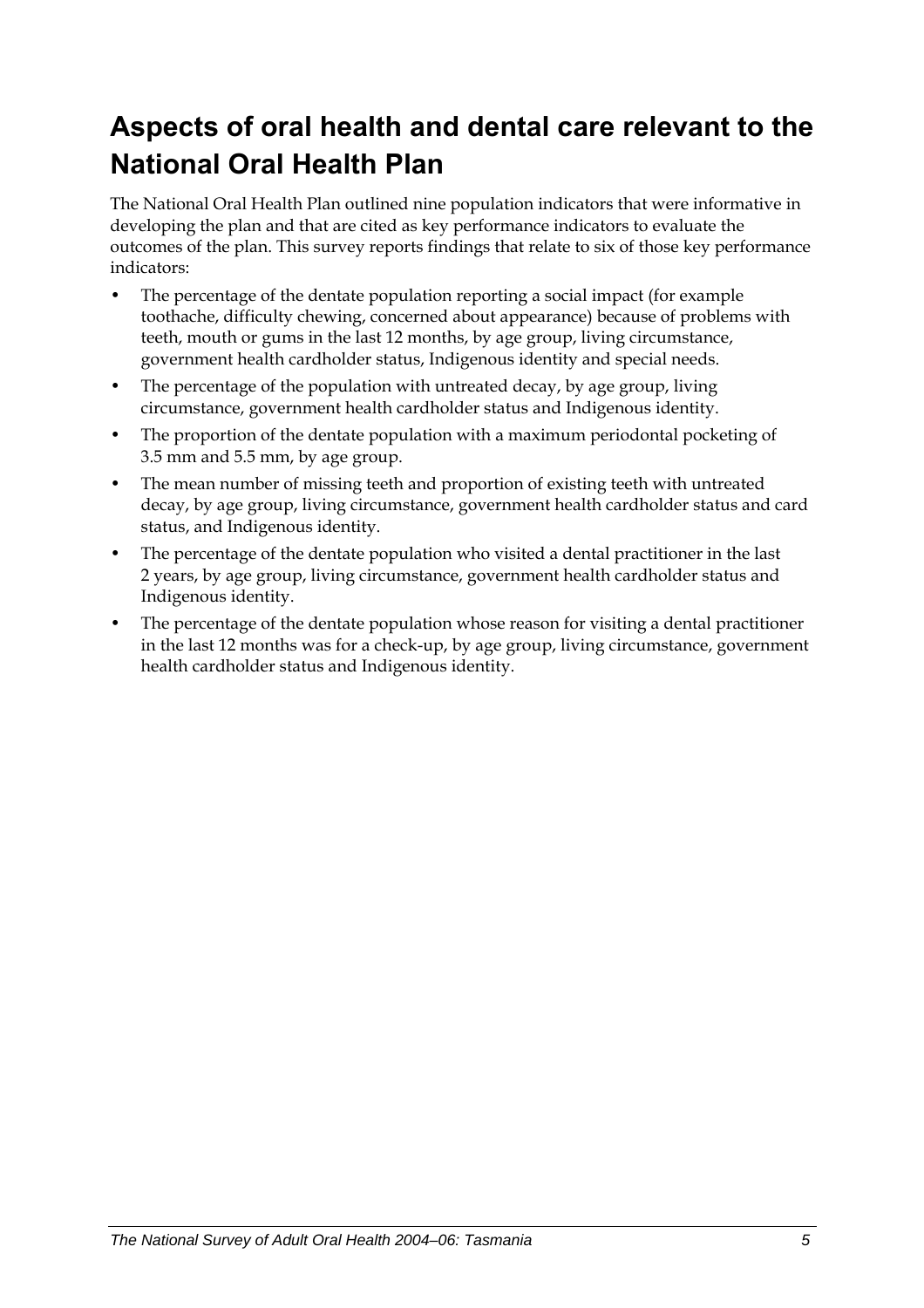# <span id="page-13-0"></span>**2 Methods**

Full details of the survey's methods have been described in Chapter 2 of the national report (Slade et al. 2007). The following summary highlights the main methodological features of the survey.

# **Study population and sampling**

A three-stage, stratified clustered sampling design was used to select people from the target population of Australian residents aged 15 years or more:

- Postcodes were sampled at random from capital city and non-capital city strata in six states and the Northern Territory, and from a single stratum in the Australian Capital Territory. Postcodes represented the geographic clustering in the design and were selected with probability proportional to size, where size was defined as the number of households listed in the 'electronic white pages' in each postcode.
- A systematic sample of households listed in the 'electronic white pages' was selected for each sampled postcode. Thirty households per metropolitan stratum and 40 households per ex-metropolitan stratum were selected.
- One person aged 15 years or more was randomly selected per household. In households with only one person aged 15 years or more, that person was selected. In other households telephone interviewers asked for the name of the person aged ≥15 years who most recently had had a birthday and the name of the person aged ≥15 years who would next have a birthday. A computer algorithm then selected one of those two people at random.

# **Sampled postcodes**

In Tasmania the following postcodes were sampled: 7000, 7004, 7007, 7008, 7010, 7011, 7015, 7018, 7030, 7050, 7053, 7109, 7140, 7172, 7184, 7248, 7249, 7250, 7253, 7270, 7300, 7306, 7310, 7315, 7320, 7322, 7330.

# **Computer-assisted telephone interview**

Self-reported information about oral health and characteristics associated with it was obtained though telephone interviews. Interviewers read questions from a computer screen and recorded answers directly onto the computer. They were conducted from a dedicated computer-assisted telephone interview (CATI) suite at University of Adelaide research offices. The methods were based on those advocated by Dillman (2000), including the mailing of a letter to households prior to telephoning, a protocol for contacting each household and standardised procedures for asking questions and recording answers. Interviews were conducted by 29 interviewers, each of whom was trained in the survey methods. Every effort was made to interview the target person although, in certain circumstances, the questions were answered by another adult in the form of a proxy interview.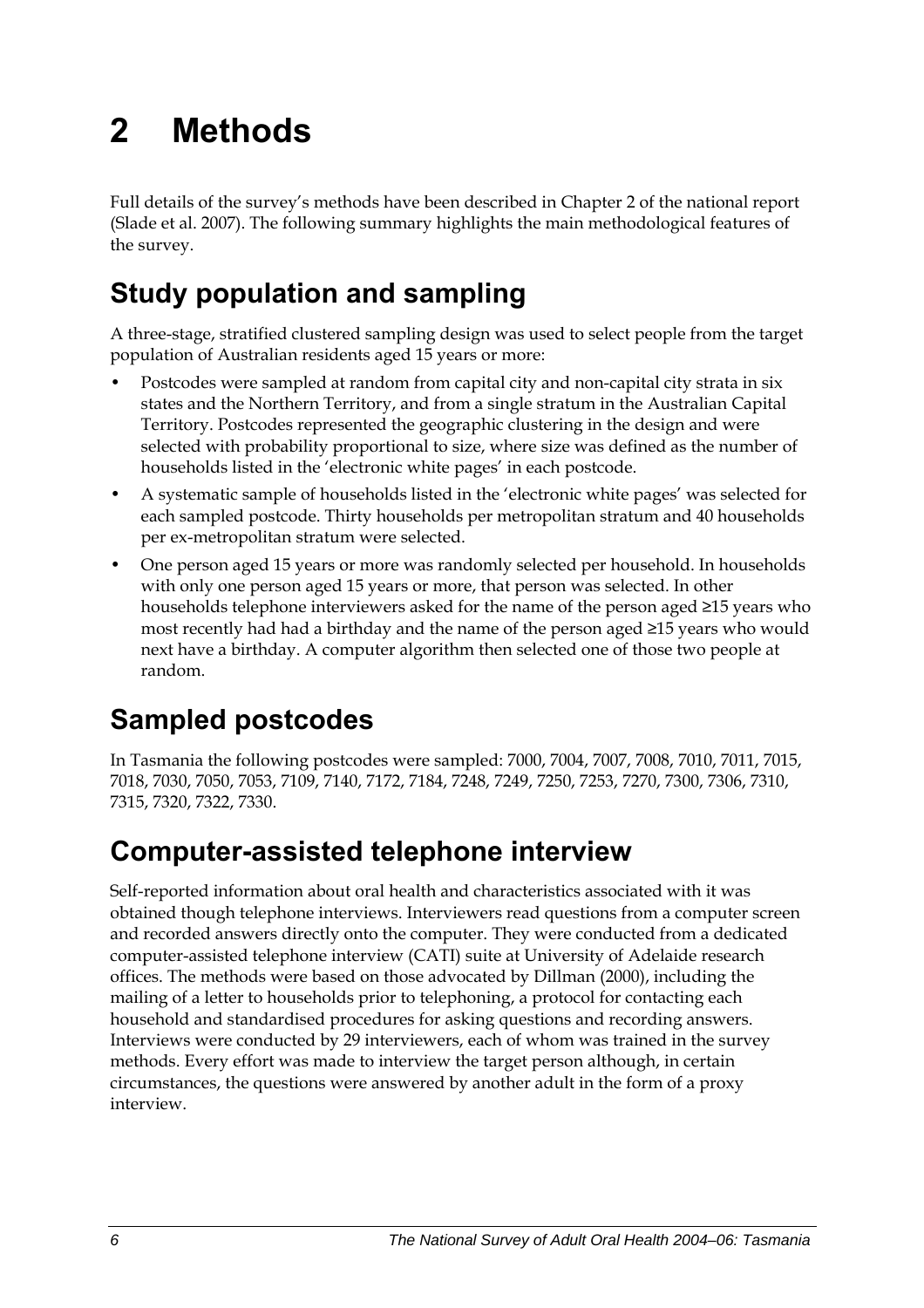<span id="page-14-0"></span>The interview consisted of 79 questions, several with multiple response categories. A copy of the questions used is included in an Appendix available online:

<http://www.arcpoh.adelaide.edu.au/project/distribution/NSAOH.html>.

## **Oral epidemiological examination**

Information about clinical oral status was collected during standardised dental examinations conducted by dentists who undertook training in the survey procedures. Examinations were limited to people who reported having some or all of their own natural teeth at the time of the interview. Examining dentists followed a standardised protocol to record levels of tooth loss, dental decay experience, tooth wear and—for subjects with no medical contraindications to periodontal probing—signs of gum disease. During data collection, replicate examinations were conducted for approximately five study participants per examiner to evaluate the consistency of their findings when judged against the principal survey examiner.

There were 30 examiners nationwide ([Table 1\)](#page-14-1). Prior to their work on the survey, they undertook a 2-day training and calibration session at The University of Adelaide. Separate training sessions were held for the examination teams from each state and territory. Prior to the scheduled training session, each examiner was sent a 50-page manual and a DVD detailing the survey protocol, including the criteria and coding for the examination.

|                   |                     |                           |                | No. of examinations per examiner |      |
|-------------------|---------------------|---------------------------|----------------|----------------------------------|------|
| <b>State</b>      | No. of<br>examiners | No. of people<br>examined | <b>Minimum</b> | <b>Maximum</b>                   | Mean |
| <b>NSW</b>        | 11                  | 1,113                     | 32             | 164                              | 101  |
| Vic               | 3                   | 1,181                     | 267            | 585                              | 394  |
| Qld               | 3                   | 824                       | 217            | 305                              | 275  |
| <b>SA</b>         | 2                   | 629                       | 241            | 388                              | 315  |
| <b>WA</b>         | 3                   | 470                       | 134            | 196                              | 157  |
| Tas               | 3                   | 385                       | 49             | 186                              | 128  |
| <b>ACT</b>        | 2                   | 386                       | 125            | 261                              | 193  |
| <b>NT</b>         | 3                   | 517                       | 154            | 203                              | 172  |
| <b>All states</b> | 30                  | 5,505                     | 32             | 585                              | 184  |

#### <span id="page-14-1"></span>**Table 1: Distribution of examiners and examinations among states and territories**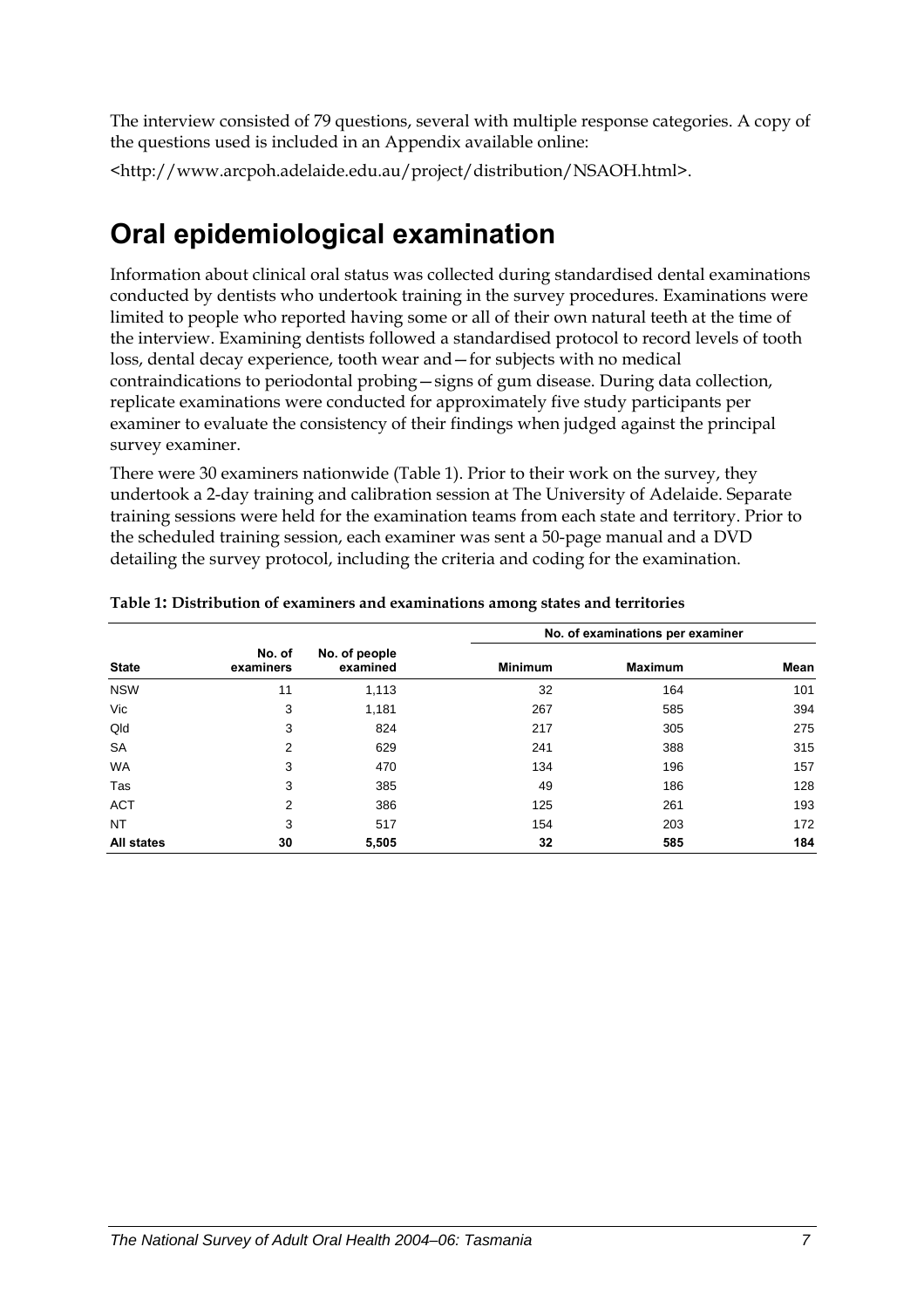## **Scope of examination**

Survey participants were examined in a supine position in standard dental chairs with illumination provided by the chair's overhead dental light. Examiners used an intra-oral mirror that additionally had its own battery-powered light source. A periodontal probe with 2-mm markings was used to record distances, for example when assessing periodontal destruction (described further below); however, sharp explorers were not used and no radiographs were taken. Full details of the examination protocol are provided online:

<http://www.arcpoh.adelaide.edu.au/project/distribution/NSAOH.html>.

The following overview summarises criteria used to assess the main oral health variables reported in this volume.

### **Tooth loss**

For people aged less than 45 years, examiners distinguished between missing teeth that had been extracted due to decay or periodontal disease and teeth that were absent for any other reason (that is, congenitally missing; unerupted; or extracted for orthodontics, trauma or impaction). For people aged 45 years or more, no such distinction was made, so that an extracted or otherwise absent tooth was recorded as missing. Dental implants, root fragments and deciduous teeth were coded separately and not counted as missing or absent teeth.

### **Replacement teeth**

All lost teeth were further classified as replaced or not replaced by a fixed bridge or a removable denture that was worn to the examination.

### **Decay experience of coronal tooth surfaces**

All teeth present were subdivided into five tooth surfaces: mesial, buccal, distal, lingual, and either occlusal (for premolars or molars) or incisal (for incisors and canines). Each coronal surface was assessed and categorised using visual criteria (no explorer was used) and one of the following codes was assigned:

- decay: cavitation of enamel or dentinal involvement or both are present
- recurrent caries: visible caries that is contiguous with a restoration
- filled unsatisfactorily: a filling placed for any reason in a surface that requires replacement but that has none of the above conditions
- filling to treat decay: a filling placed to treat decay in a surface that had none of the above conditions
- filling placed for reasons other than decay: in a surface that has none of the above conditions (incisors and canines only)
- fissure sealant: where none of the above conditions were found
- sound: when none of the above conditions was found.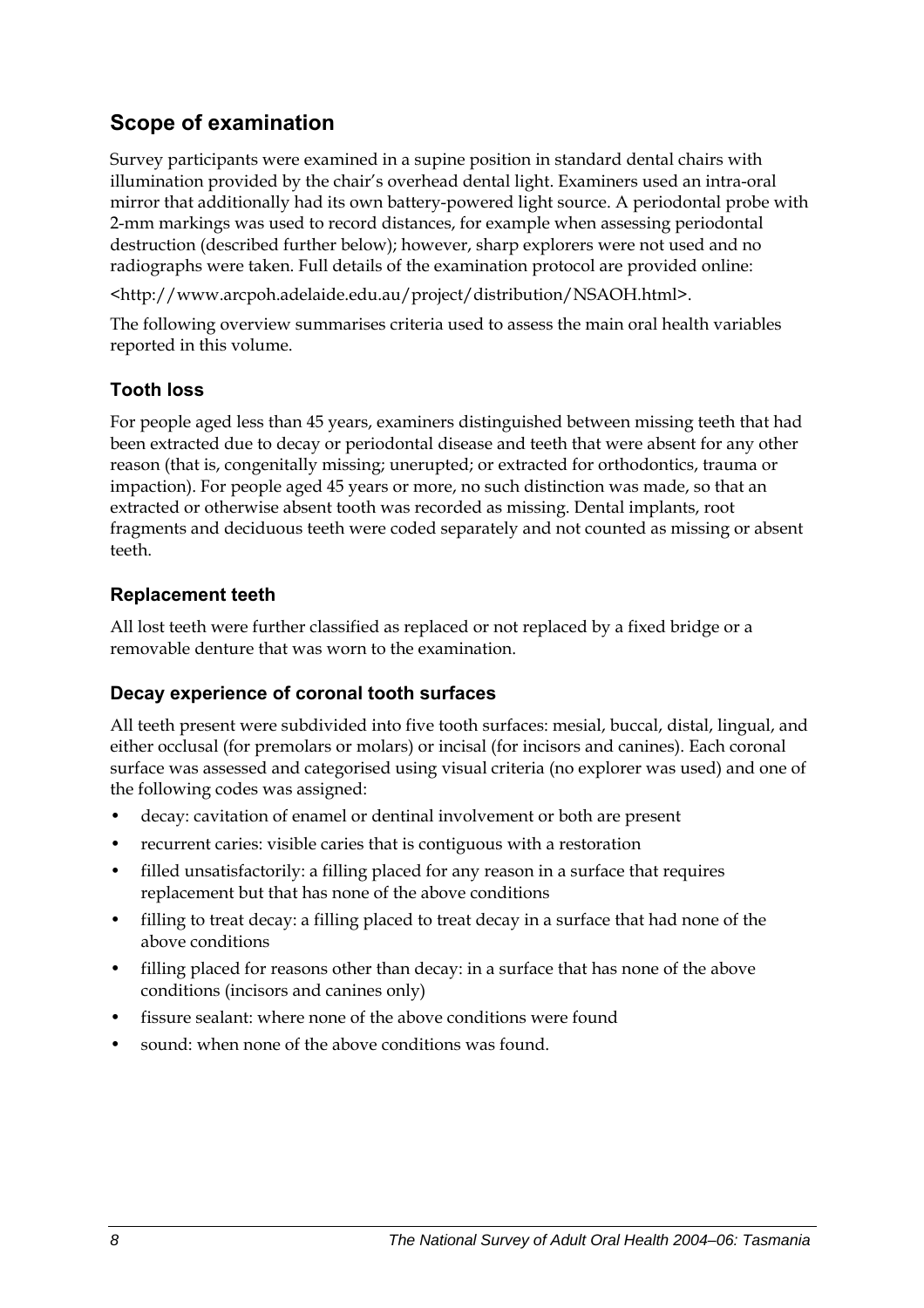### **Decay experience of tooth root surfaces**

All teeth present were subdivided into four root surfaces: medial, buccal, distal and lingual. Each root surface was assessed visually and, if necessary, using a ball-ended periodontal probe. One of the following codes was assigned:

- decay: a discrete, well-defined or discoloured lesion on the root surface that is soft to exploration using the periodontal probe
- recurrent caries: detectable caries that is contiguous with a restoration
- filled unsatisfactorily: a filling placed for any reason in a surface that has unacceptable defects but meeting none of the above conditions
- filled root surface: one or more permanent restorations placed for any reason but none of the above conditions
- wear of 2 mm or more: recorded only on buccal surfaces with none of the above conditions
- sound root surface: when none of the above conditions was found
- no visible root surface.

### **Periodontal tissue destruction**

The assessment of periodontal tissue destruction was based on methods used in the US National Health and Nutrition Examination Survey (NHANES 2005). Assessments were made of probing pocket depth and gingival recession, both recorded in millimetres using a periodontal probe that had 2-mm markings. Measurements were made at the mesio-buccal, mid-buccal and disto-buccal aspects of all teeth present, except for third molars. All fractional millimetre measurements were rounded down to the lowest whole millimetre before calling the number. For recession, the cemento-enamel junction (CEJ) was identified or its position was estimated (for example, if a filling obscured its position), and the distance from the CEJ to the free gingival margin was recorded in millimetres. When the CEJ was subgingival, the number called was negative; otherwise it was positive. For probing pocket depth, the distance from the free gingival margin to the bottom of the periodontal crevice/pocket was called.

Examiners did not make a direct measurement of clinical attachment loss; instead, it was computed during data analysis.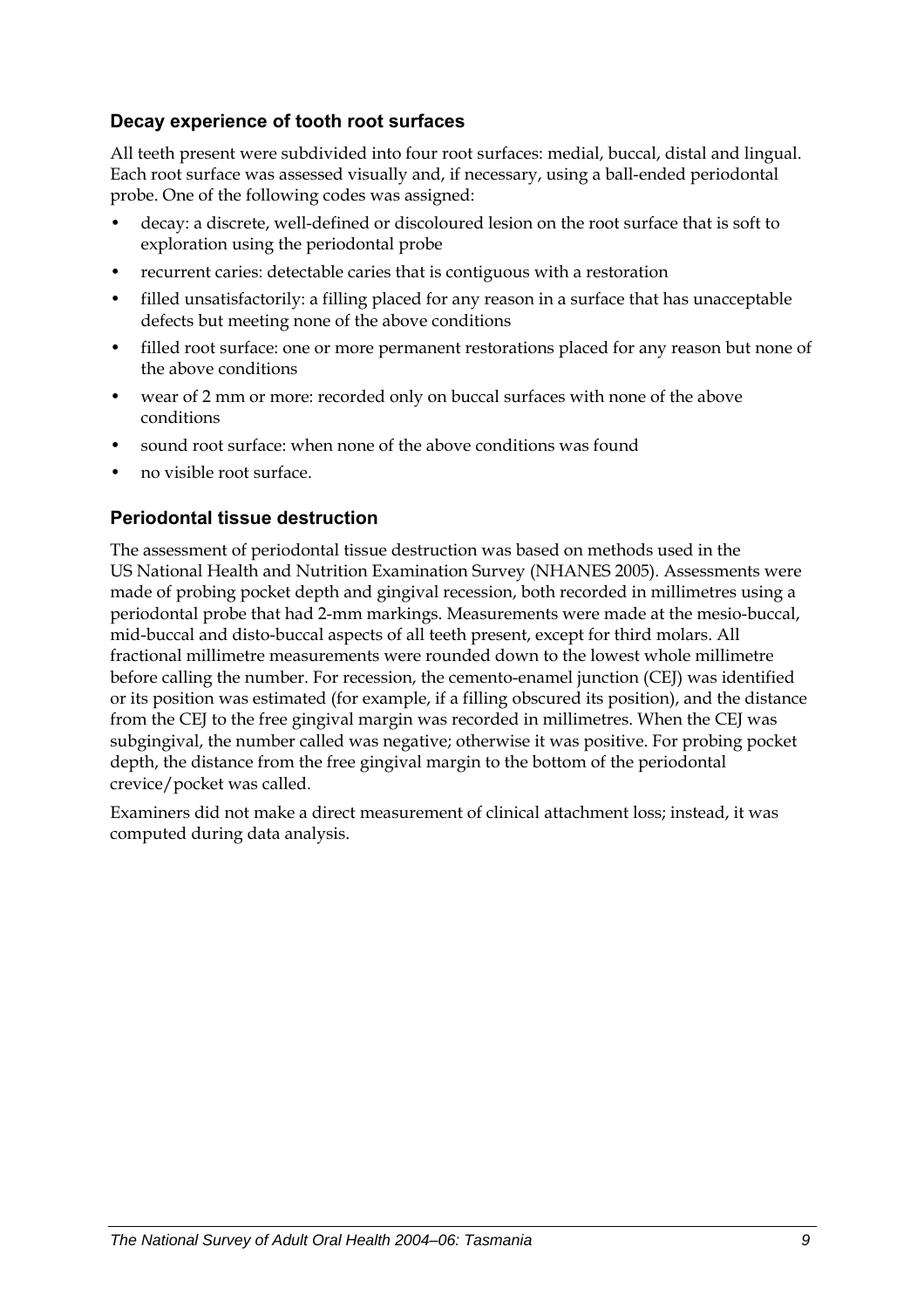### **Gingival inflammation around six index teeth**

The Loe and Silness (1963) gingival index was used to assess inflammation of the marginal gingival tissues around six index teeth (if present)—the most anterior molar in each dental quadrant (up to four teeth), the right maxillary central incisor and the left mandibular central incisor. Pressure was applied to the free gingival margin on the buccal aspect of the tooth by swiping with the side of a periodontal probe that was held at approximately 90 degrees to the long axis of the tooth. One of the following codes was assigned:

- severe inflammation: marked redness and oedema, ulceration or tendency to spontaneous bleeding
- moderate inflammation: redness, oedema, glazing or bleeding after applying pressure with the probe
- mild inflammation: slight change in colour or slight oedema but no bleeding after applying pressure with the probe
- none of the above.

### **Data recording for examinations**

Each code called by an examiner was recorded directly onto a laptop computer by state/territory staff who had experience in clinical dental procedures. They were trained in use of the software during the 2-day training session for examination teams held at The University of Adelaide.

### **Assessment of inter-examiner reliability**

In order to measure inter-examiner reliability, the principal survey examiner attended examination sessions for all but one examiner to conduct masked replicate examinations of survey participants. The remaining examiner withdrew from the survey after completing 32 examinations. Replicate examination entailed assessments of tooth presence, periodontal assessment of teeth in one jaw, and assessment of caries experience in both crowns and roots of teeth. The observed levels of agreement for most oral health indicators were equivalent to benchmarks reported for national oral health surveys conducted in the United Kingdom and the United States.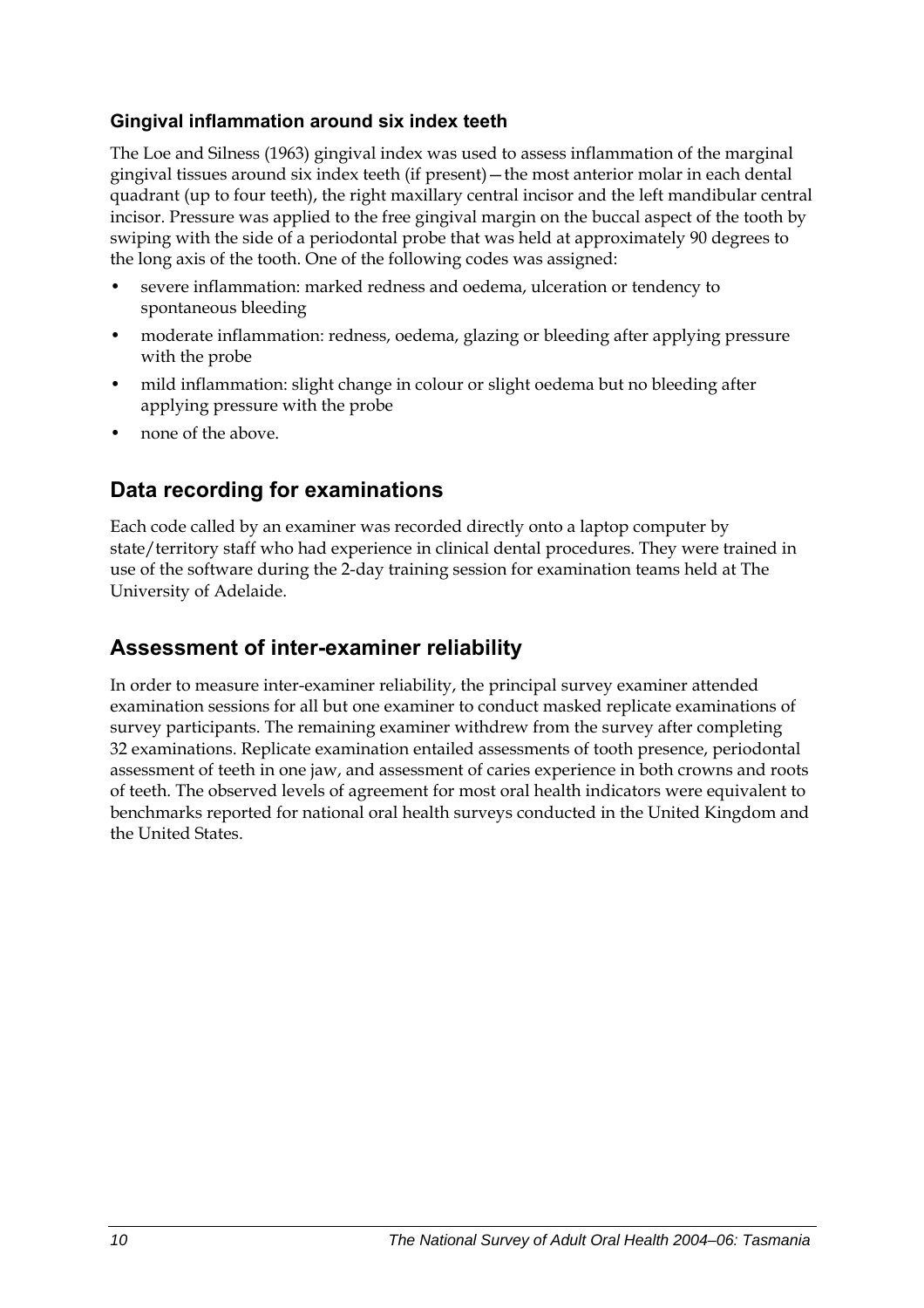# <span id="page-18-0"></span>**Period of data collection**

Data collection began in July 2004 and was completed in September 2006 ([Table 2\)](#page-18-1). Interviews were timed to begin approximately 1 month prior to the planned start of examinations in each jurisdiction.

<span id="page-18-1"></span>

| Dates of interviews    |                  |                |                  | Dates of examinations |
|------------------------|------------------|----------------|------------------|-----------------------|
| <b>State/territory</b> | <b>Beginning</b> | End            | <b>Beginning</b> | End                   |
| <b>ACT</b>             | <b>July 2004</b> | October 2004   | <b>July 2004</b> | October 2004          |
| <b>SA</b>              | September 2004   | December 2004  | September 2004   | May 2005              |
| <b>WA</b>              | October 2004     | March 2005     | November 2004    | May 2005              |
| Vic                    | January 2005     | September 2005 | February 2005    | September 2005        |
| <b>NSW</b>             | May 2005         | November 2005  | June 2005        | <b>July 2006</b>      |
| <b>NT</b>              | August 2005      | October 2005   | September 2005   | March 2006            |
| Tas                    | January 2006     | May 2006       | March 2006       | September 2006        |
| Qld                    | March 2006       | September 2006 | <b>June 2006</b> | September 2006        |
| Australia              | <b>July 2004</b> | September 2006 | <b>July 2004</b> | September 2006        |

**Table 2: Periods of data collection in states and territories** 

## **Ethical conduct of research**

This project was reviewed and approved by The University of Adelaide's Human Research Ethics Committee. Interviewed subjects provided verbal consent prior to answering questions. All examined subjects provided signed, informed consent prior to the examination.

# **Target sample size**

Sample size requirements were calculated for a range of key outcome variables to be reported nationally. One outcome, the capacity to detect a 25% or greater reduction in national age-specific estimates of mean number of decayed teeth since 1987–88, was nominated as the critical threshold that should be detectable with standard statistical power of 80%. Another outcome was a capacity to detect a 10% or greater reduction in national age-specific mean DMFT. This identified a need for 7,500 examinations and 13,560 interviews, assuming a 65% participation rate in the examination. The sample size within each state and territory was planned to be approximately proportional to the population of the jurisdiction.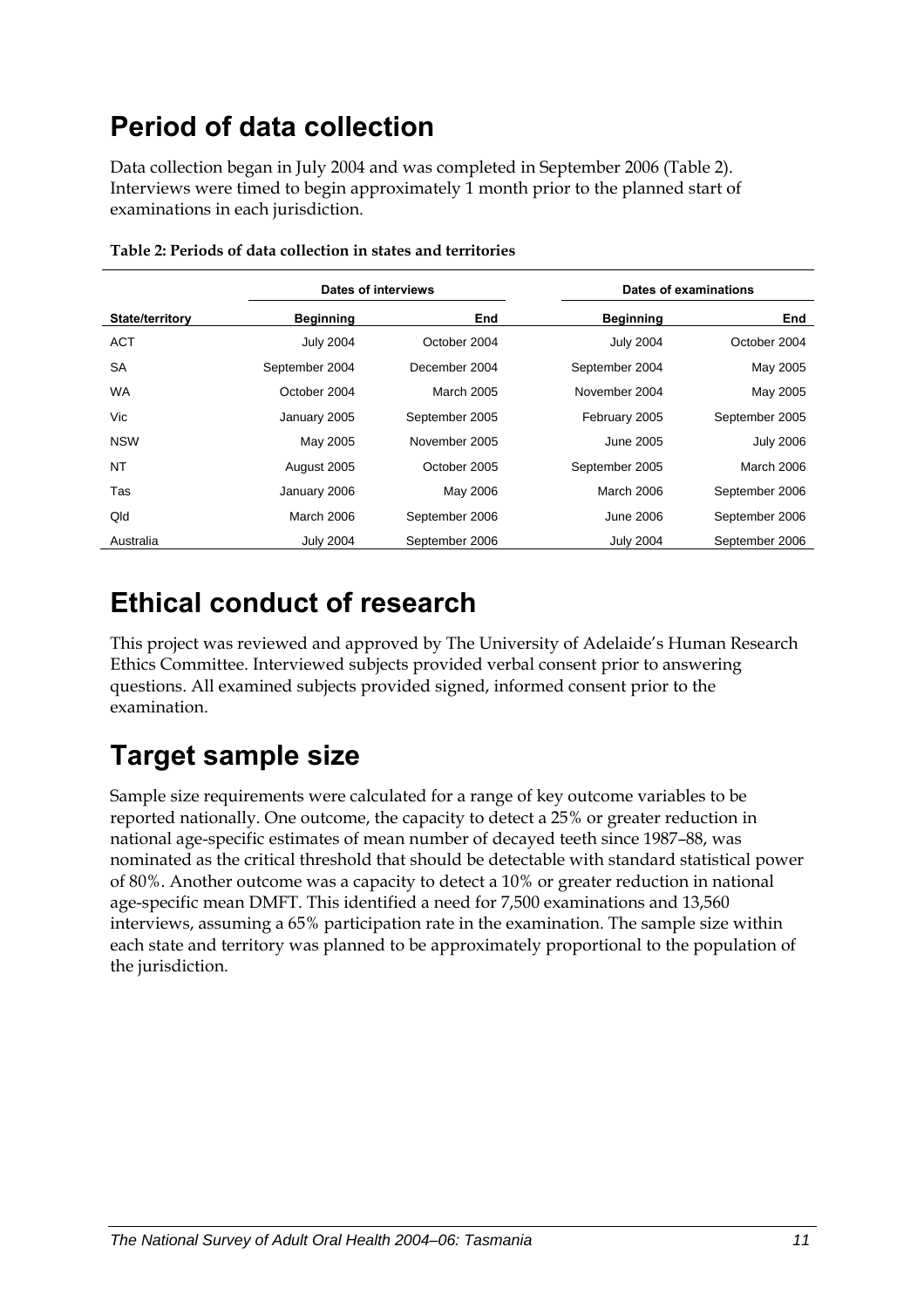# <span id="page-19-0"></span>**Participation in the survey**

National participation rates were lower than intended, both in the interview, where 49.0% of sampled people participated, and the examination, where 43.7% of those eligible took part. Interview participation rates varied from 43.9% in NSW to 61.8% in SA. Examination rates varied from 33.2% in NSW to 57.5% in SA [\(Table 3](#page-19-1)).

<span id="page-19-1"></span>

|                 | No. of<br>people<br>sampled | No. of<br>people<br>interviewed | Per cent<br>of sampled<br>people<br>interviewed | No. of<br>people<br>eligible<br>for exam | No. of<br>people<br>examined | Per cent<br>of eligible<br>people<br>examined |
|-----------------|-----------------------------|---------------------------------|-------------------------------------------------|------------------------------------------|------------------------------|-----------------------------------------------|
| Australia       | 28,812                      | 14,123                          | 49.0                                            | 12,606                                   | 5,505                        | 43.7                                          |
| State/territory |                             |                                 |                                                 |                                          |                              |                                               |
| <b>NSW</b>      | 8,270                       | 3,630                           | 43.9                                            | 3,310                                    | 1,099                        | 33.2                                          |
| Vic             | 6,013                       | 2,667                           | 44.4                                            | 2,360                                    | 1,181                        | 50.0                                          |
| Qld             | 4,219                       | 2,052                           | 48.6                                            | 1,841                                    | 824                          | 44.8                                          |
| SA              | 2,159                       | 1,335                           | 61.8                                            | 1,093                                    | 629                          | 57.5                                          |
| WA              | 2,365                       | 1,290                           | 54.5                                            | 1,109                                    | 470                          | 42.4                                          |
| Tas             | 1,745                       | 1,042                           | 59.7                                            | 873                                      | 385                          | 44.1                                          |
| <b>ACT</b>      | 1,892                       | 1,025                           | 54.2                                            | 981                                      | 400                          | 40.8                                          |
| <b>NT</b>       | 2,149                       | 1,082                           | 50.3                                            | 1,039                                    | 517                          | 49.8                                          |

**Table 3: Number and percentage of people sampled, interviewed and examined(a)** 

(a) Unweighted data.

# **Data analysis**

The aim of the data analysis was to generate summary statistics describing oral health for the Tasmanian population. With the exception of data regarding participation rates, results in this report have been weighted to compensate for individuals' different probabilities of selection and survey participation rates. For the telephone interview survey, weights were adjusted to ensure survey estimates were consistent with the 2005 Australian Bureau of Statistics Estimated Residential Population data. For the oral examination survey, which was restricted to dentate people aged 15 years or more; estimates of the dentate population were derived from the telephone interview survey and used to derive examination weights. This means that results can be generalised to the Tasmanian population.

Tables 35 and 36 contain age-standardised estimates for each indicator presented in preceding tables. Age-standardisation is a statistical procedure that aims to remove any effects of age that might account for differences in each oral health indicator between the two comparison groups: health cardholders versus non-health cardholders (Table 35) and insured versus non-insured people (Table 36). For these tables, percentages and means were standardised using the direct method. The reference population was the 2005 Australian Estimated Residential Population classified into 14 five-year age categories within the range 15–84 years and a fifteenth category aged 85 years of more.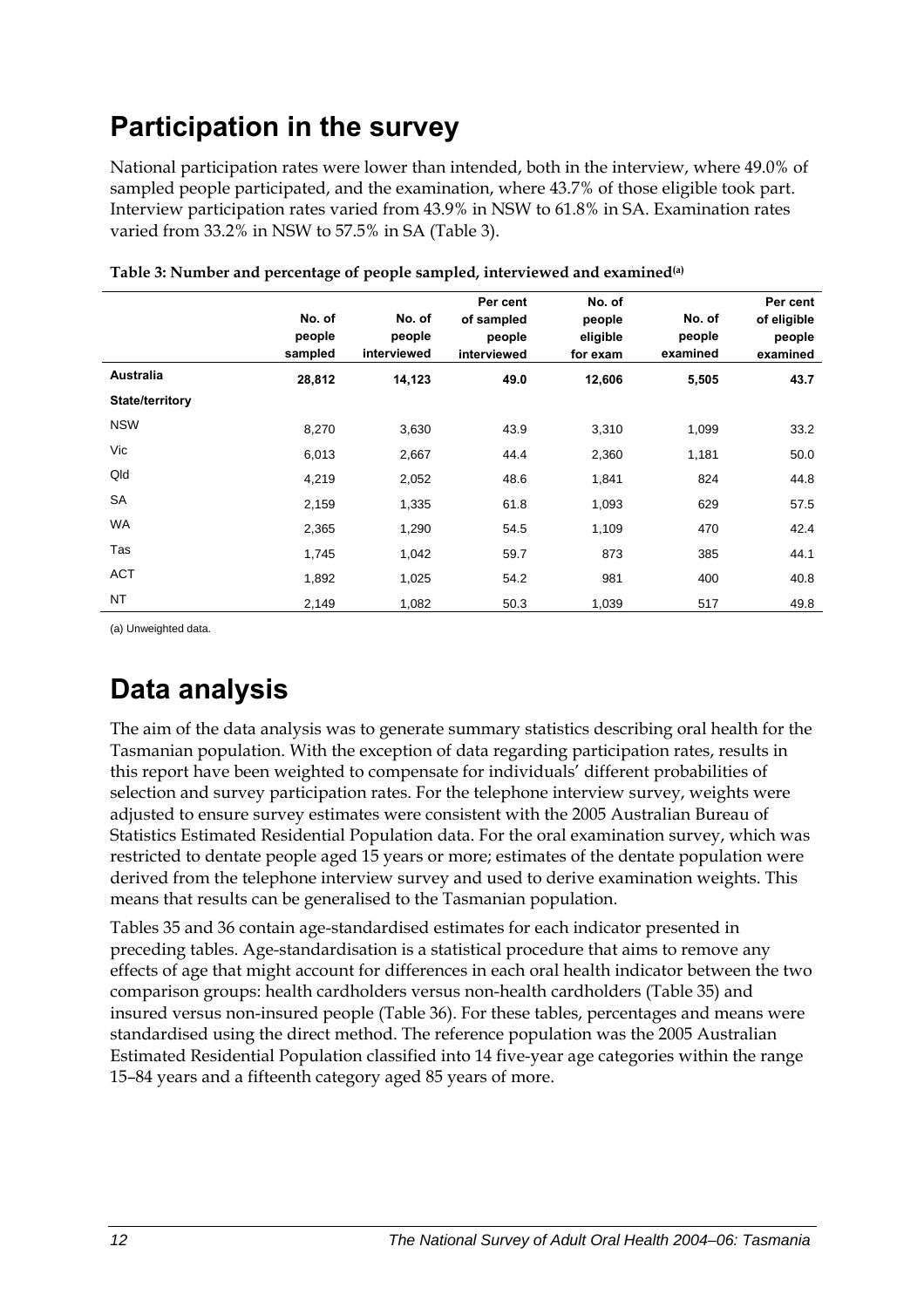## **Presentation of results**

Oral health measures are tabulated for each of three age groups representing the survey participant's age reported in the telephone interview, plus an 'all ages' summary. The three age groups are: 15–34 years, 35–54 years and ≥55 years. The tables report estimates for mutually exclusive subgroups of people created for each of six characteristics based on responses to the telephone interview questions. The subgroups and unweighted number of respondents are listed in the Appendix to this volume and the six characteristics are described below:

**Sex** was classified as 'Male' or 'Female' recorded during the interview.

**Residential location** was classified as 'Capital city' or 'Other places' based on the sampling postcode used in selection of households.

**Postcode socioeconomic status** was used to classify individuals according to the Index of Relative Socioeconomic Advantage/Disadvantage (IRSAD) of the postcode in which they lived. The IRSAD is an aggregate measure of a postcode's socioeconomic status based on characteristics of its residents recorded in the 2001 Population Census. A postcode that has a relatively high proportion of people with high incomes or a skilled labour force is assigned a relatively higher value on this index. Conversely, a low score on the index indicates that an area has a higher proportion of individuals with low incomes and more people who work in unskilled occupations. Postcodes were classified into three groups of ascending socioeconomic status, each group comprising approximately one-third of the Tasmanian population. This type of analysis is said to be 'ecological' because it is not based on individuals' own socioeconomic status, but on the socioeconomic status of the area in which they live. Hence, care should be taken in the interpretation of results—because Socioeconomic Indices for Areas (SEIFA) scores refer to areas, not individuals, results are not interpretable at the level of the individual.

**Government health card** status identified whether or not people were covered either by a pensioner concession card or health care card. Both cards are issued according to a means test administered by Centrelink, an agency of the Australian Government's Family Assistance Office. People with either card and their dependents are eligible for public-sector dental care in most states and territories.

**Place of last dental visit** further disaggregated health cardholders according to the location of their last dental visit. The latter was established during the interview by asking people 'Where did you make your last dental visit?'. Health cardholders who responded 'Government dental clinic' or 'School dental service' were classified as 'Cardholder/Public'. Otherwise, eligible people were classified as 'Cardholder/Non-public' if they reported any of the other locations: Private dental practice (including specialist); Dental technician; Clinic operated by health insurance fund; Armed Services/Defence Force clinic; Other site. People who were not health cardholders were classified as 'Non-cardholder/Non-public' regardless of their reported visit location.

**Dental insurance** coverage was based on responses to the question 'Do you have private insurance cover for dental expenses?'. People were classified as insured if they responded 'yes' and uninsured if they responded 'no'.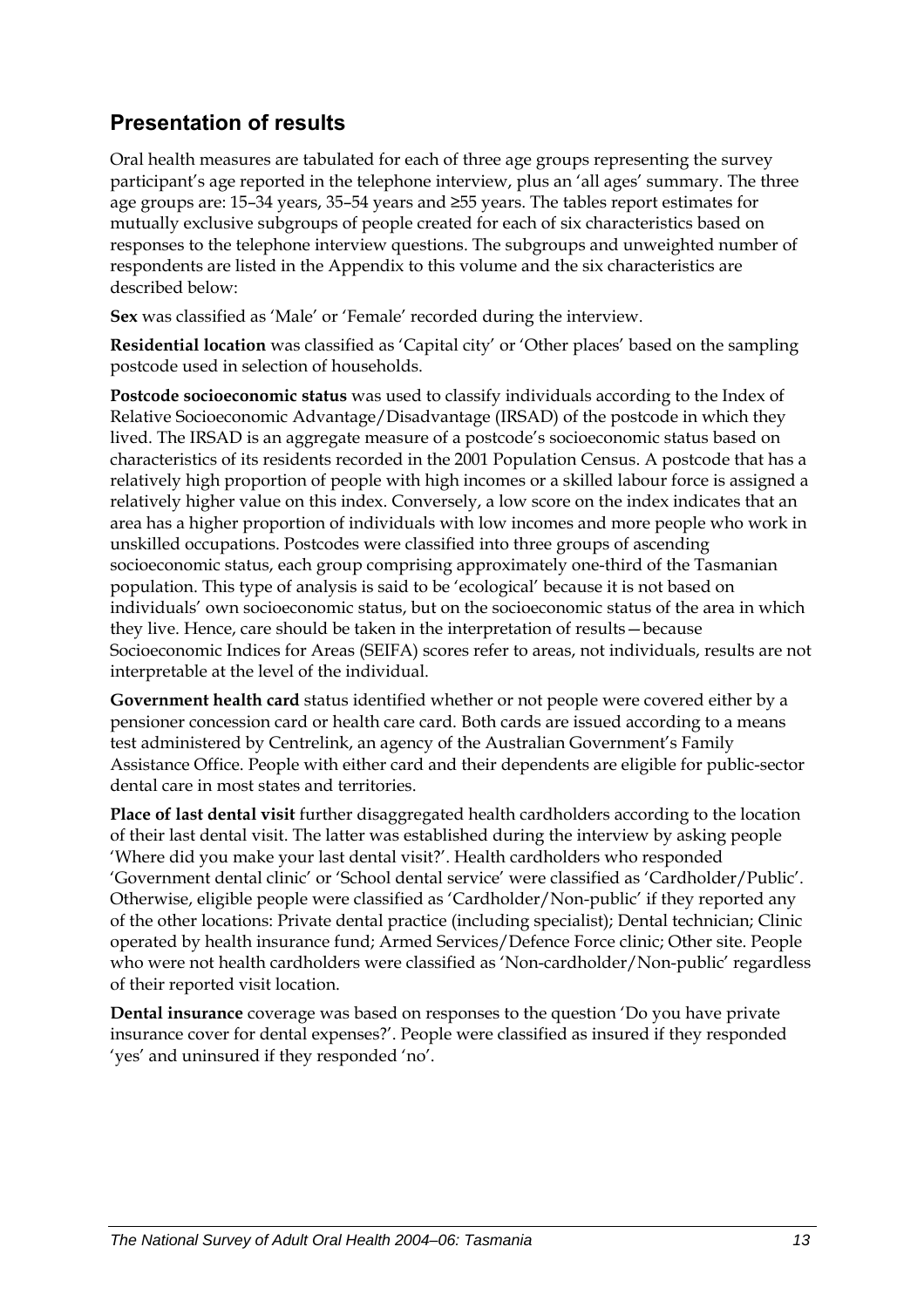## <span id="page-21-0"></span>**Criteria for determining statistical significance**

As with any survey where data are collected from only some of the people in the population, proportions and means in this report are estimates of the true population values. The estimates have some degree of uncertainty, which is expressed in this report using 95% confidence intervals (95% CIs). The 95% CI signifies the likely lower and upper limits of the range of values within which the true population percentage would fall. In this context 'likely' means that there is a 95% probability that the true population value lies between those two values.

In this report 95% CIs are used additionally as a guideline to identify differences between population subgroups that are statistically significant. Specifically, when there is no overlap between 95% CIs for two groups, the difference between the groups is deemed to be statistically significant. This criterion for judging statistical significance is more conservative than the alternative method of calculating P-values. In fact, when 95% CIs do not overlap, it means that a test of statistical significance for the difference between the groups would have a P-value of less than 0.05 (the conventional threshold used in many reports), and it could be as small as less than 0.005. The 'conservative' nature of the criterion used in this report comes about because 95% CIs that overlap to a small degree could, nevertheless, be found to differ to a statistically significant degree (at P<0.05 ) using a hypothesis test.

Data files were managed and summary variables computed using SAS software version 9[.1](#page-21-0).<sup>1</sup> Means and their associated 95% CIs were generated using SUDAAN software release 9.0.0.[2](#page-21-0) The SUDAAN procedures used sampling weights to generate population estimates and calculated 95% CIs that allowed for the complex sampling design used in this survey. To do so, 'with replacement' sampling was specified with two levels of stratification (state and section of state). The subject's sampling postcode was specified as the primary sampling unit, which was used by SUDAAN as the clustering variable.

 $\ddot{\phantom{a}}$ 

<sup>1</sup> SAS Institute Inc. 100 SAS Campus Drive, Cary, NC 27513–2414, USA.

<sup>2</sup> Research Triangle Institute. PO Box 12194, Research Triangle Park, NC 27709–2194, USA.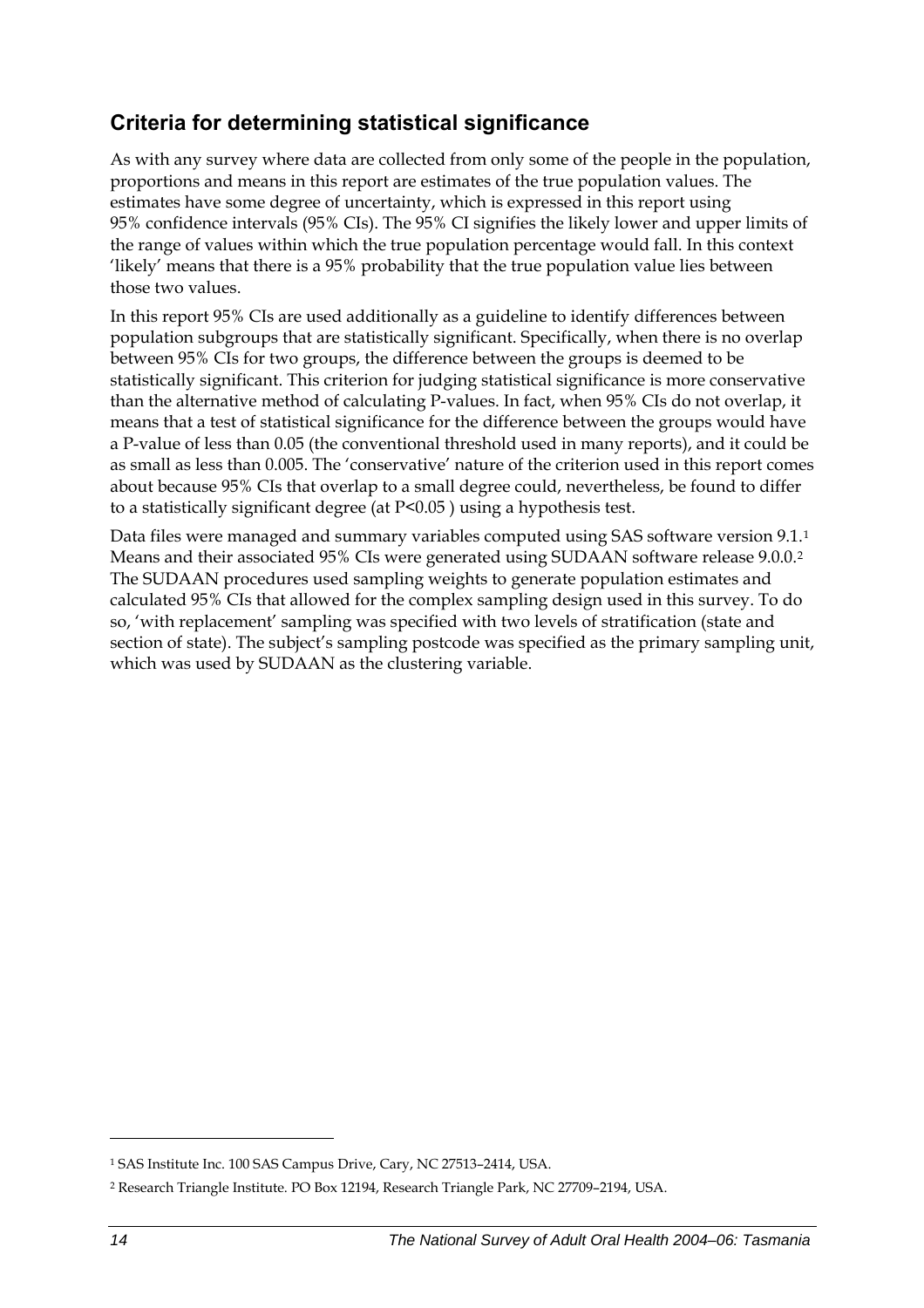# <span id="page-22-0"></span>**Distribution of sociodemographic and dental access characteristics**

Approximately one-half of the Tasmanian population was female, with little variation in the proportion among age groups ([Table 4\)](#page-22-1). Slightly less than half lived in the capital city, a proportion that was consistent among groups. By design, people of all ages were approximately evenly distributed among tertiles of postcode socioeconomic status, and there was no consistent pattern of variation in the distribution among age groups. Approximately one-third of the population had a government health card, although the proportion was noticeably greater for people aged 55 years or more. People who had a government health card were less likely to have last attended a public dental clinic than other dental care providers, a pattern that was consistent in each age group. Approximately one-half of the Tasmanian population had dental insurance, a figure that was highest for 35–54-year-olds and lowest for 15–34-year-olds.

|                                               |          | Age group (years) |           |         |
|-----------------------------------------------|----------|-------------------|-----------|---------|
|                                               | All ages | $15 - 34$         | $35 - 54$ | $>= 55$ |
| <b>Sex</b>                                    |          |                   |           |         |
| Males                                         | 50.4     | 50.0              | 49.7      | 52.1    |
| Females                                       | 49.6     | 50.0              | 50.3      | 47.9    |
| <b>Residential location</b>                   |          |                   |           |         |
| Capital city                                  | 44.3     | 44.4              | 43.0      | 45.9    |
| Other places                                  | 55.7     | 55.6              | 57.0      | 54.1    |
| Postcode socioeconomic status                 |          |                   |           |         |
| Lowest                                        | 28.7     | 24.3              | 33.7      | 27.3    |
| Middle                                        | 33.2     | 36.6              | 28.2      | 36.0    |
| Highest                                       | 38.1     | 39.1              | 38.2      | 36.7    |
| Government health card                        |          |                   |           |         |
| Health care card or pensioner concession card | 35.1     | 30.2              | 23.0      | 58.3    |
| Neither card                                  | 64.9     | 69.8              | 77.0      | 41.7    |
| Place of last dental visit                    |          |                   |           |         |
| Cardholder/Public                             | 9.0      | 8.1               | 6.7       | 13.3    |
| Cardholder/Non-public                         | 26.1     | 22.1              | 16.3      | 44.9    |
| Non-cardholder/Non-public                     | 64.9     | 69.8              | 77.0      | 41.7    |
| <b>Dental insurance</b>                       |          |                   |           |         |
| Insured                                       | 52.9     | 46.9              | 58.9      | 52.5    |
| Uninsured                                     | 47.1     | 53.1              | 41.1      | 47.5    |

<span id="page-22-1"></span>**Table 4: Percentage of people with selected sociodemographic and dental access characteristics in the Tasmanian population and three age groups**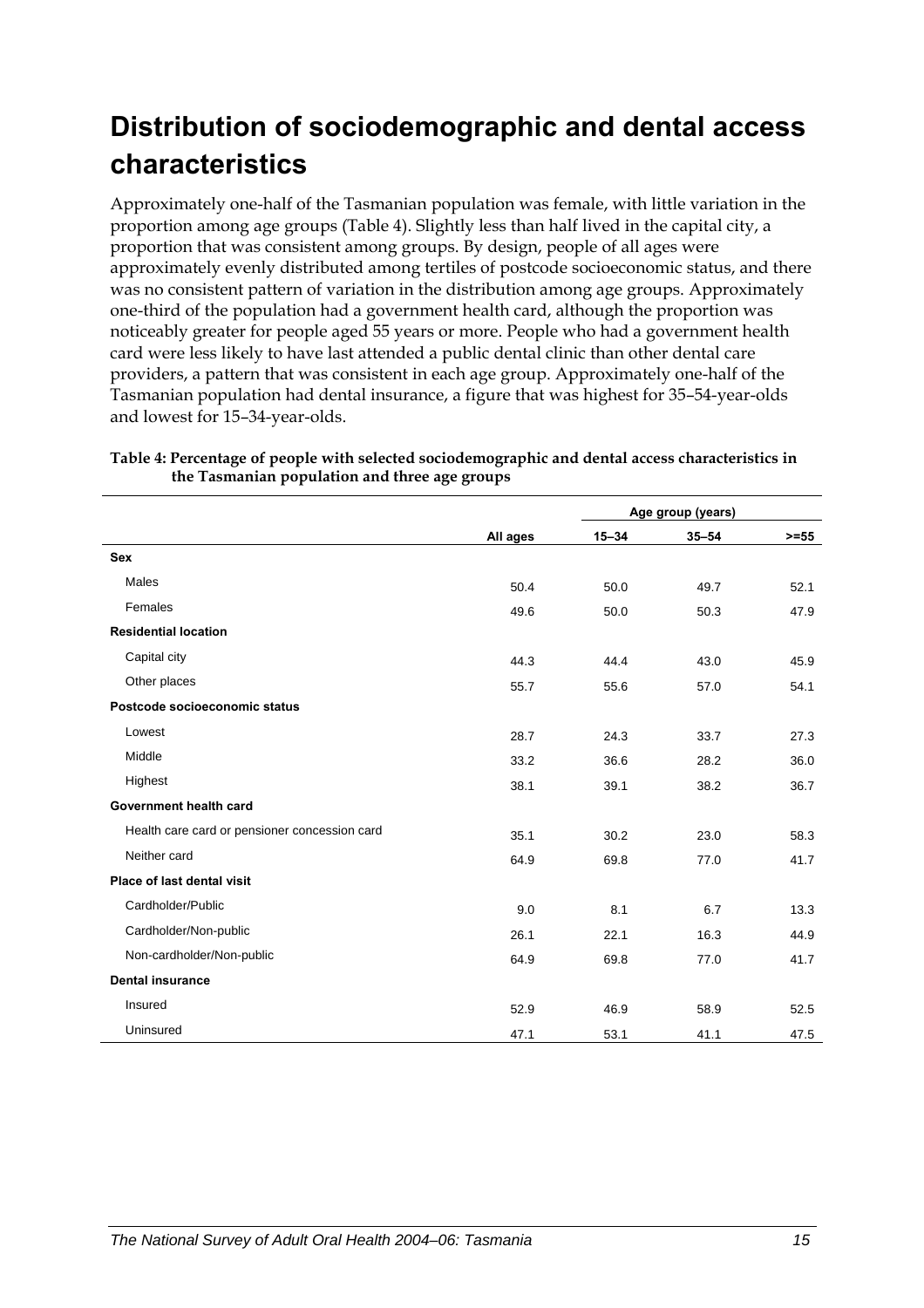# <span id="page-23-0"></span>**3 Oral health status**

# **Complete tooth loss**

In NSAOH, complete tooth loss was assessed in the interview by asking people 'Do you have any of your own natural teeth?'. People who answered 'no' were classified as edentulous. In Tasmania, edentulous people represented 10.0% of the population aged 15 years of more ([Table 5\)](#page-24-0), which was significantly greater than the national estimate of 6.4% (Slade et al. 2007).

## **Key findings**

- The prevalence of edentulism was strongly associated with age, ranging from fewer than 1% of 15–34-year-olds to 25.4% of Tasmanian adults aged 55 years or more.
- Prevalence of complete tooth loss was consistently higher among females than males although the difference did reach statistical significance, either in all ages combined or within age groups.
- People living in other parts of the state were more likely than residents of Hobart to be edentulous, a finding that was statistically significant for all ages combined and for people aged 55 years or more.
- Among the three age groups, there were inconsistent and statistically non-significant patterns of variation between prevalence of complete tooth loss and socioeconomic status of postcodes. Similarly, for all ages combined, the small difference in prevalence between people living in postcodes with high socioeconomic status (11.4%) and low socioeconomic status (7.2%) was not statistically significant.
- Among all ages, people who had a government health card were more than five times more likely to be edentulous (21.8%) than non-cardholders (4.0%). Within age groups, cardholder status was statistically significantly associated with edentulism among 35–54-year-olds and people aged 55 years or more.
- Among people who had a government health card, there was no clear pattern of variation in prevalence of edentulism according to the place of most recent dental visit.
- The prevalence of complete tooth loss was lower for people with dental insurance compared with the uninsured, a difference that was statistically significant for all ages combined and for people aged 55 years or more.

## **Discussion**

As emphasised in the national report, variation among age groups in prevalence of edentulism can be attributed primarily to the differing historical experiences of generations born in different time periods during the 20th century, rather than the effects of ageing. Because edentulism prevalence was so strongly dependent upon age group, comparisons between population groups were observed most clearly for the oldest age group. Among 15–34 -year-olds, prevalence estimates were close to zero and did not reveal any differences between population groups.

In summary, complete tooth loss in Tasmania was a condition observed infrequently below the age of 55 years, while among people aged 55 years or more, it was most likely to occur among residents who lived outside Hobart, people who had a government health card and the uninsured.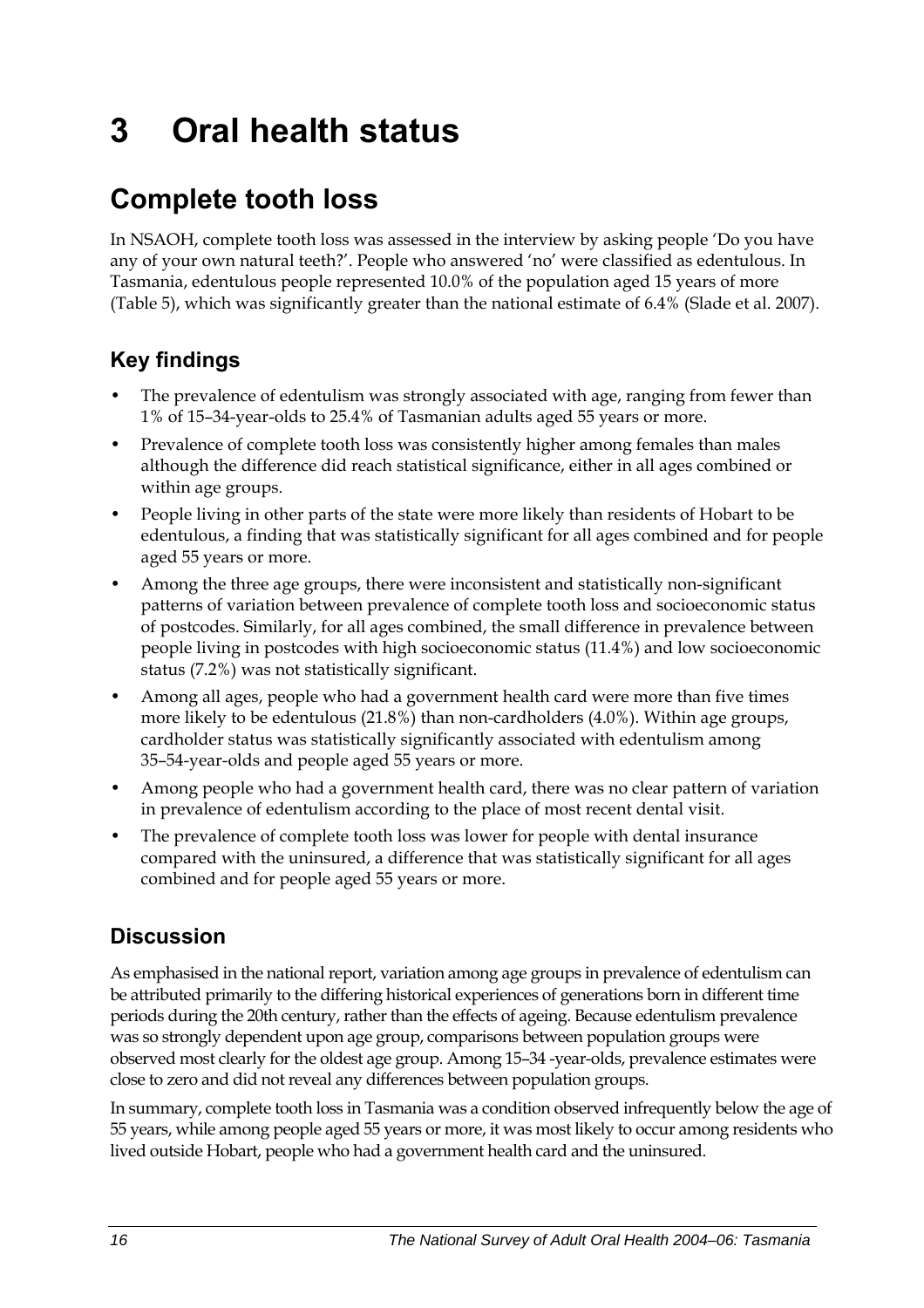<span id="page-24-0"></span>

|                                  |                       | Population: all people<br>Age (years) |              |              |               |
|----------------------------------|-----------------------|---------------------------------------|--------------|--------------|---------------|
|                                  |                       | All ages                              | $15 - 34$    | $35 - 54$    | $\geq 55$     |
| All people                       | Per cent of people    | 10.0                                  | 0.5          | 4.1          | 25.4          |
|                                  | 95% Cl <sup>(a)</sup> | $7.6 - 12.9$                          | $0.1 - 3.3$  | $2.1 - 7.9$  | 19.4-32.4     |
| <b>Sex</b>                       |                       |                                       |              |              |               |
| Males                            | % of people           | 7.1                                   | 0.9          | 3.2          | 17.6          |
|                                  | 95% CI                | $4.6 - 10.7$                          | $0.1 - 6.4$  | $0.8 - 11.9$ | $9.9 - 29.4$  |
| Females                          | % of people           | 12.7                                  | 0.0          | 5.0          | 32.3          |
|                                  | 95% CI                | $9.7 - 16.6$                          |              | $2.3 - 10.6$ | $26.1 - 39.1$ |
| <b>Residential location</b>      |                       |                                       |              |              |               |
| Capital city                     | % of people           | 5.8                                   | 0.0          | 2.1          | 15.9          |
|                                  | 95% CI                | $4.0 - 8.3$                           |              | $0.9 - 5.0$  | $11.7 - 21.1$ |
| Other places                     | % of people           | 13.0                                  | 0.8          | 5.6          | 31.9          |
|                                  | 95% CI                | $9.3 - 18.0$                          | $0.1 - 6.1$  | $2.5 - 12.3$ | $22.4 - 43.2$ |
| Postcode socioeconomic<br>status |                       |                                       |              |              |               |
| Lowest                           | % of people           | 11.4                                  | 0.0          | 7.2          | 26.1          |
|                                  | 95% CI                | $7.5 - 16.9$                          |              | $2.6 - 18.5$ | 17.4-37.2     |
| Middle                           | % of people           | 11.7                                  | 1.5          | 2.3          | 29.8          |
|                                  | 95% CI                | $6.4 - 20.5$                          | $0.2 - 10.3$ | $0.8 - 6.4$  | 16.6-47.4     |
| Highest                          | % of people           | 7.2                                   | 0.0          | 2.8          | 20.2          |
|                                  | 95% CI                | $4.9 - 10.6$                          |              | $1.3 - 6.1$  | 13.4-29.4     |
| Government health card           |                       |                                       |              |              |               |
| Health care card or pensioner    | % of people           | 21.8                                  | 0.0          | 13.7         | 32.5          |
| concession card                  | 95% CI                | $15.9 - 29.2$                         |              | $6.4 - 27.1$ | $25.2 - 40.7$ |
| Neither card                     | % of people           | 4.0                                   | 0.6          | 1.7          | 15.2          |
|                                  | 95% CI                | $2.9 - 5.5$                           | $0.1 - 4.5$  | $0.6 - 5.0$  | $10.3 - 21.8$ |
| Place of last dental visit       |                       |                                       |              |              |               |
| Cardholder/Public                | % of people           | 20.7                                  | 0.0          | 17.2         | 40.7          |
|                                  | 95% CI                | $10.1 - 37.9$                         |              | $5.6 - 42.4$ | $21.1 - 63.8$ |
| Cardholder/Non-public            | % of people           | 22.3                                  | 0.0          | 11.6         | 30.5          |
|                                  | 95% CI                | $17.1 - 28.4$                         |              | $5.4 - 23.2$ | 24.6-37.0     |
| Non-cardholder/Non-public        | % of people           | 4.0                                   | 0.6          | 1.7          | 15.2          |
|                                  | 95% CI                | $2.9 - 5.5$                           | $0.1 - 4.5$  | $0.6 - 5.0$  | $10.3 - 21.8$ |
| <b>Dental insurance</b>          |                       |                                       |              |              |               |
| Insured                          | % of people           | 5.8                                   | 0.0          | 2.0          | 15.6          |
|                                  | 95% CI                | $4.1 - 8.2$                           |              | $0.4 - 8.3$  | $11.0 - 21.9$ |
| Uninsured                        | % of people           | 14.6                                  | 0.9          | 7.2          | 34.5          |
|                                  | 95% CI                | $11.1 - 19.1$                         | $0.1 - 6.6$  | $3.4 - 14.4$ | 26.4-43.5     |

#### **Table 5: Percentage of adults with complete tooth loss**

(a) 95% CI = 95% confidence interval for estimated percentage.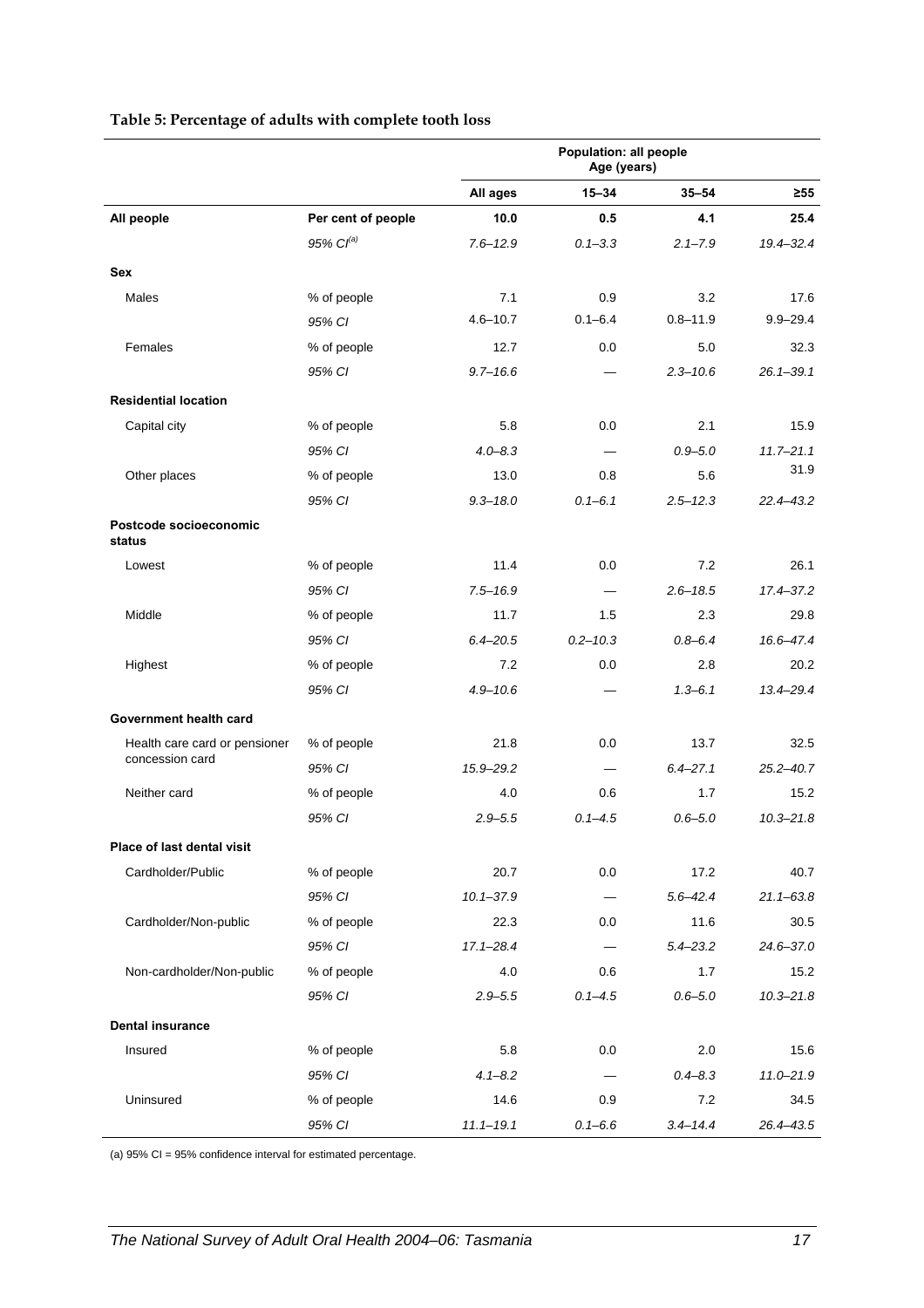## <span id="page-25-0"></span>**Inadequate natural dentition among dentate people**

Adults who have approximately 20 teeth or more usually have satisfactory chewing function (Elias & Sheiham 1998), diet and nutritional status (Sheiham et al. 2002), whereas people with fewer teeth are more likely to suffer impaired quality of oral health (McGrath & Bedi 2002). In NSAOH, people were asked during the interview to report either the number of remaining teeth or the number of missing teeth in their upper jaw and lower jaw. Responses were used to classify people as having an inadequate natural dentition if they reported having fewer than 21 natural teeth, the same threshold that has been reported for the UK population. In Tasmania, 16.5% of dentate adults had fewer than 21 teeth [\(Table 6](#page-26-0)), which was significantly higher than the national figure of 11.4% (Slade et al. 2007).

### **Key findings**

- The prevalence of an inadequate natural dentition was strongly associated with age, occurring in fewer than 1% of people aged 15–34 years but affecting nearly half of dentate people aged 55 years or more.
- Differences in prevalence between males and females were small and statistically non-significant, both for the population as a whole and within the three age groups.
- Similarly, prevalence did not differ to a statistically significant degree between residents of Hobart and the rest of the state.
- Among all ages combined, people living in postcodes with low socioeconomic status were approximately twice as likely to report an inadequate natural dentition (20.0%) as those in postcodes of high socioeconomic status (11.3%). A similar gradient was observed within age groups, although in none of them was it statistically significant.
- The most pronounced differences in prevalence were associated with government health cardholder status, where a three-fold difference was observed between cardholders (31.7% for all ages combined) compared with non-cardholders (10.0% for all ages combined). Within age groups, the difference was statistically significant only in the oldest age group, where an approximate two-fold difference was observed.
- Within the population of government health cardholders, there was a tendency for age-group-specific prevalence to be higher for those whose last dental visit was to the public sector than for those who attended a private dentist, and the difference was statistically significant among 35–54-year-olds.
- Dental insurance was associated with lower prevalence of an inadequate dentition among people aged 55 years or more, while the pattern was inconsistent and statistically non-significant among other age groups and in all ages combined.

## **Discussion**

A threshold of fewer than 21 teeth is used here as an indicator of likely impairment in oral function, nutrition and quality of life, rather than a cardinal sign of those problems. As observed for complete tooth loss, there was a pronounced age-gradient in prevalence of an inadequate natural dentition. Because of this age-association, valid comparisons between other sociodemographic groups should be made only within age groups. Those comparisons reveal that prevalence was associated with postcode socioeconomic status, government health cardholder status and dental insurance status.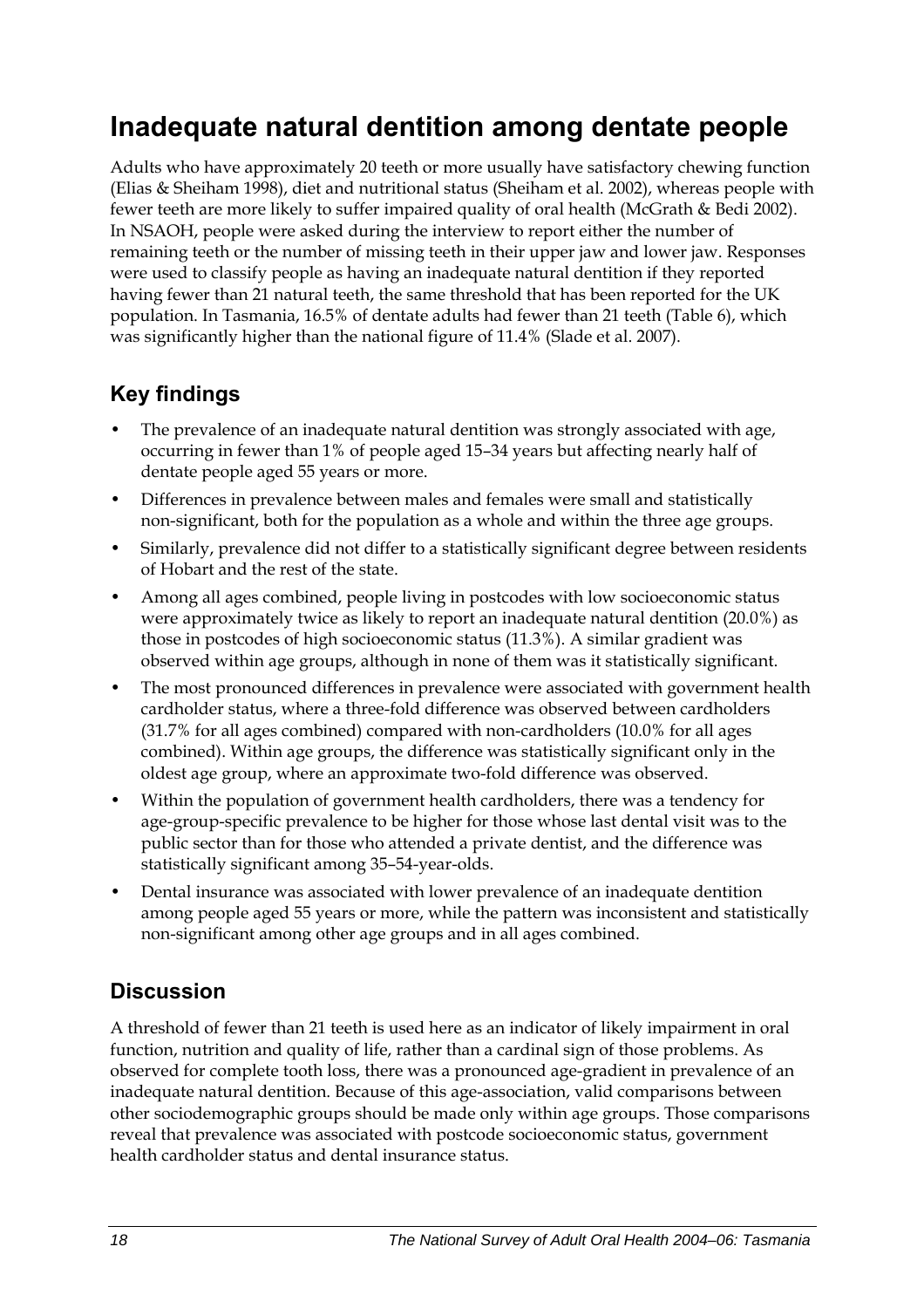|                                  |                       | Population: dentate people<br>Age (years) |                          |              |               |
|----------------------------------|-----------------------|-------------------------------------------|--------------------------|--------------|---------------|
|                                  |                       | All ages                                  | $15 - 34$                | $35 - 54$    | $\geq 55$     |
| All people                       | Per cent of people    | 16.5                                      | 0.8                      | 8.8          | 47.2          |
|                                  | 95% Cl <sup>(a)</sup> | 13.9-19.5                                 | $0.3 - 2.7$              | $6.0 - 12.7$ | $41.0 - 53.4$ |
| Sex                              |                       |                                           |                          |              |               |
| <b>Males</b>                     | % of people           | 16.8                                      | 0.4                      | 6.9          | 50.0          |
|                                  | 95% CI                | $13.7 - 20.4$                             | $0.1 - 2.8$              | $3.3 - 13.8$ | $41.8 - 58.2$ |
| Females                          | % of people           | 16.2                                      | 1.2                      | 10.7         | 44.1          |
|                                  | 95% CI                | $12.3 - 21.0$                             | $0.3 - 4.9$              | $7.1 - 15.8$ | 34.9-53.7     |
| <b>Residential location</b>      |                       |                                           |                          |              |               |
| Capital city                     | % of people           | 14.5                                      | 1.4                      | 4.4          | 44.0          |
|                                  | 95% CI                | $10.7 - 19.5$                             | $0.3 - 6.0$              | $1.7 - 10.8$ | $33.8 - 54.7$ |
| Other places                     | % of people           | 18.1                                      | 0.4                      | 12.2         | 49.9          |
|                                  | 95% CI                | $14.9 - 21.8$                             | $0.1 - 2.6$              | $8.1 - 17.9$ | 43.0-56.8     |
| Postcode socioeconomic<br>status |                       |                                           |                          |              |               |
| Lowest                           | % of people           | 20.0                                      | 2.8                      | 11.5         | 52.4          |
|                                  | 95% CI                | $16.7 - 23.8$                             | $0.9 - 8.5$              | $7.6 - 17.0$ | $42.9 - 61.7$ |
| Middle                           | % of people           | 19.4                                      | 0.0                      | 14.2         | 50.0          |
|                                  | 95% CI                | $15.1 - 24.4$                             |                          | $8.9 - 22.1$ | $44.1 - 56.0$ |
| Highest                          | % of people           | 11.3                                      | 0.0                      | 1.9          | 40.2          |
|                                  | 95% CI                | $8.0 - 15.8$                              |                          | $0.4 - 8.5$  | $28.3 - 53.3$ |
| Government health card           |                       |                                           |                          |              |               |
| Health care card or pensioner    | % of people           | 31.7                                      | 0.0                      | 10.0         | 58.3          |
| concession card                  | 95% CI                | $27.1 - 36.7$                             | $\overline{\phantom{0}}$ | $4.6 - 20.5$ | $50.7 - 65.6$ |
| Neither card                     | % of people           | 10.0                                      | 1.1                      | 8.6          | 32.7          |
|                                  | 95% CI                | $7.4 - 13.2$                              | $0.3 - 3.5$              | $5.2 - 13.8$ | $24.7 - 42.0$ |
| Place of last dental visit       |                       |                                           |                          |              |               |
| Cardholder/Public                | % of people           | 29.8                                      | 0.0                      | 25.9         | 75.9          |
|                                  | 95% CI                | $21.5 - 39.6$                             | $\qquad \qquad$          | 11.9 - 47.5  | 57.6-88.0     |
| Cardholder/Non-public            | % of people           | 32.5                                      | 0.0                      | 1.0          | 54.7          |
|                                  | 95% CI                | $26.3 - 39.3$                             |                          | $0.1 - 7.0$  | 45.8-63.3     |
| Non-cardholder/Non-public        | % of people           | 10.0                                      | 1.1                      | 8.6          | 32.7          |
|                                  | 95% CI                | $7.4 - 13.2$                              | $0.3 - 3.5$              | $5.2 - 13.8$ | 24.7-42.0     |
| <b>Dental insurance</b>          |                       |                                           |                          |              |               |
| Insured                          | % of people           | 14.7                                      | 0.7                      | 8.2          | 38.0          |
|                                  | 95% CI                | $11.3 - 18.9$                             | $0.1 - 5.5$              | $5.1 - 12.9$ | 29.6-47.2     |
| Uninsured                        | % of people           | 19.5                                      | 1.0                      | 9.9          | 58.3          |
|                                  | 95% CI                | 15.8-23.7                                 | $0.2 - 4.2$              | $5.7 - 16.8$ | $50.4 - 65.7$ |

#### <span id="page-26-0"></span>**Table 6: Percentage of people with fewer than 21 teeth**

(a) 95% CI = 95% confidence interval for estimated percentage.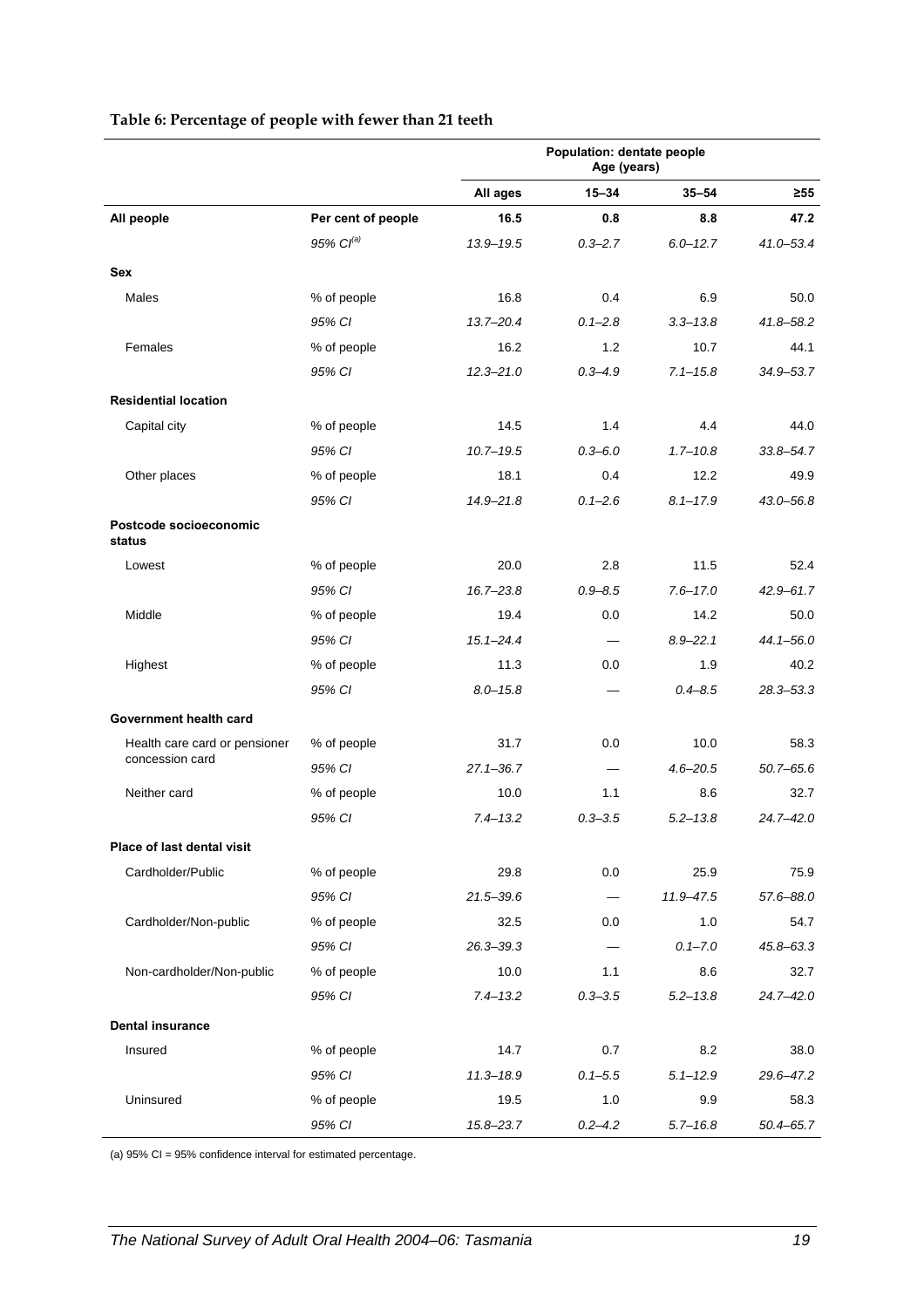# <span id="page-27-0"></span>**Denture wearing by dentate people**

Removable dentures, also called 'false teeth', are worn to replace missing teeth, with the objective to improve function (for example eating), appearance or both. Whereas virtually all edentulous people wear dentures, the decision of dentate people to wear dentures is influenced by numerous factors in addition to the number and location of missing teeth. In NSAOH, removable denture wearing was assessed during the interview by asking two similar questions, 'Do you have a denture or false teeth for your upper (lower) jaw?'. There were 15.3% of dentate adults in Tasmania who reported wearing one or two dentures ([Table 7\)](#page-28-0), a figure that was significantly greater than the estimate of 14.9% reported nationally (Slade et al. 2007).

## **Key findings**

- The frequency of denture wearing was strongly associated with age, ranging from 1.4% among 15–34-year-olds to 52.1% among people aged 55 years or more.
- There were small and statistically non-significant differences between the sexes in the percentage of denture wearers.
- Similarly, there were small and statistically non-significant differences in prevalence between residents of Hobart and the rest of the state.
- There was no clear gradient in frequency of denture wearing according to the socioeconomic status of residential postcode. Instead, within age groups, there was a tendency for the percentage to be highest in middle-ranked postcodes. However, none of the differences were statistically significant.
- Pronounced differences in frequency of denture wearing were seen between people who had a government health card (33.9%) and people who did not (14.1% for all ages combined). The difference was statistically significant for all ages combined and people aged 55 years or more.
- Within the population of government health cardholders, there were no statistically significant differences between those who attended the public sector compared with people who attended non-public sources of dental care. However, there were large absolute differences for 35–54-year-olds and for those aged 55 years or more, with higher prevalence seen in cardholders whose last visit was to the public sector.
- There was no clear pattern and no statistically significant differences in frequency of denture wearing between people with dental insurance and the uninsured.

## **Discussion**

The percentage of dentate adults in Tasmania who wore dentures (20.1%) exceeded the percentage with fewer than 21 natural teeth (16.5 %%), illustrating that the decision to wear dentures is dictated by factors other than the number of missing teeth. Having a government health card was strongly associated with both conditions, while postcode socioeconomic status was not associated with variation in frequency of denture wearing, as it was with inadequate natural dentition.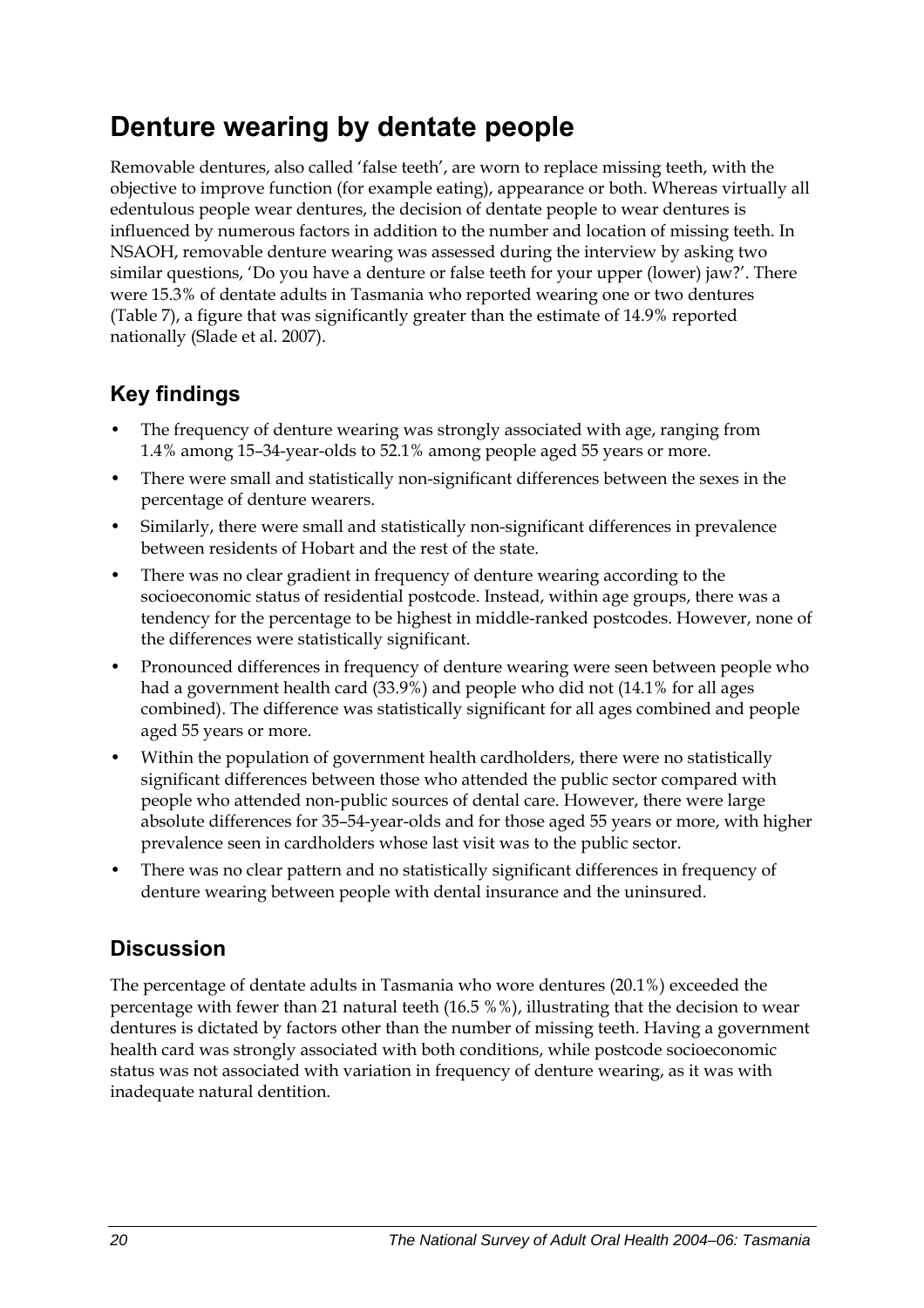### **Age (years) All ages 15–34 35–54 ≥55 All people Per cent of people 20.1 1.4 14.1 52.1** *95% CI(a) 17.1–23.4 0.5–3.6 10.4–18.9 45.0–59.1* **Sex**  Males % of people 20.5 1.3 15.1 51.3 *95% CI 16.7–25.0 0.3–5.4 8.7–24.8 43.0–59.5* Females 63.0 1.4 13.2 53.0 1.4 13.2 53.0 *95% CI 15.3–24.7 0.4–4.9 9.2–18.5 44.1–61.7* **Residential location**  Capital city 11.5 18.0 11.5 18.0 18.3 1.4 11.5 11.5 18.0 *95% CI 13.9–23.8 0.3–6.0 6.0–20.9 35.8–60.4* Other places 25.6 16.1 1.3 16.1 55.6 21.4 1.3 16.1 55.6 *95% CI 17.8–25.6 0.4–4.9 11.9–21.5 48.5–62.5* **Postcode socioeconomic status**  Lowest % of people 22.0 2.8 14.6 55.1 *95% CI 18.1–26.4 0.9–8.5 10.9–19.2 49.0–61.1* Middle % of people 24.0 1.5 17.8 60.0 *95% CI 18.6–30.4 0.2–9.7 11.3–26.8 48.0–70.9* Highest % of people 15.2 0.2 10.6 42.5 *95% CI 11.5–19.8 0.0–1.4 4.8–21.7 31.2–54.7* **Government health card**  Health care card or pensioner % of people 33.9 0.4 16.0 59.7 concession card *95% CI 29.0–39.1 0.1–2.6 8.3–28.6 52.3–66.7* Neither card % of people 14.1 1.7 13.7 42.0 *95% CI 11.0–17.9 0.6–4.6 9.1–20.1 32.6–52.0* **Place of last dental visit**  Cardholder/Public % of people 32.0 0.0 31.5 77.9 *95% CI 23.7–41.6 — 14.7–55.2 57.9–90.0*

Cardholder/Non-public % of people 34.7 0.7 7.2 56.0

Non-cardholder/Non-public % of people 14.1 1.7 13.7 42.0

Insured % of people 19.8 1.8 15.1 44.4

Uninsured 30 % of people 21.4 1.2 12.9 61.4

*95% CI 27.4–42.8 0.1–5.1 2.6–18.1 48.4–63.3*

*95% CI 11.0–17.9 0.6–4.6 9.1–20.1 32.6–52.0*

*95% CI 15.4–25.1 0.4–7.6 9.6–23.0 33.9–55.4*

*95% CI 17.6–25.8 0.3–4.1 8.2–19.6 53.1–69.1*

**Population: dentate people** 

#### <span id="page-28-0"></span>**Table 7: Percentage of dentate people who wear denture(s)**

(a) 95% CI = 95% confidence interval for estimated percentage.

**Dental insurance**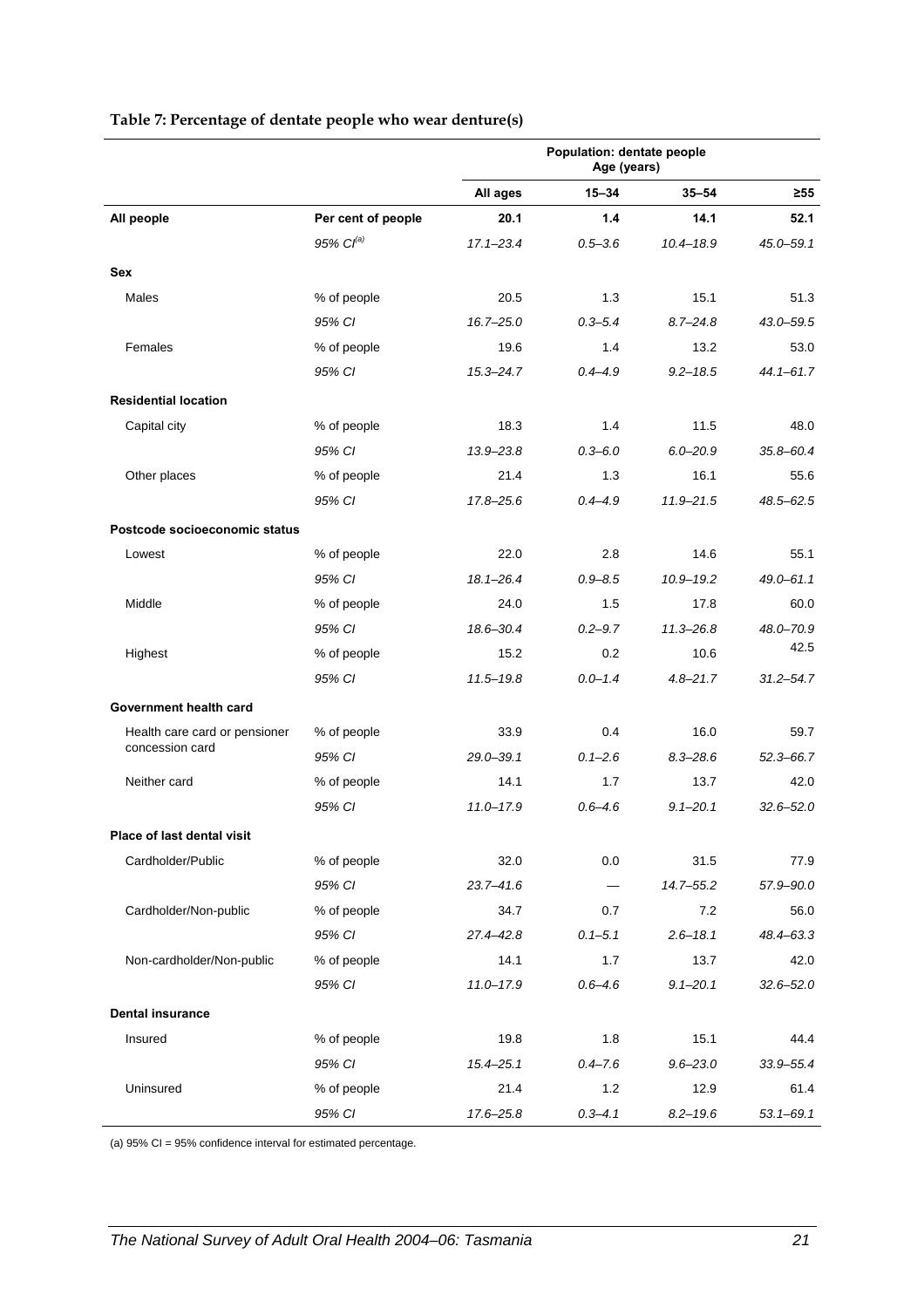# <span id="page-29-0"></span>**Average number of teeth per person missing due to pathology**

During NSAOH examinations of people aged less than 45 years, dentists counted the number of teeth judged to be missing due to decay or gum disease; for older age groups, dentists counted the number of teeth missing for any reason. The distinction according to age was made because often it is very difficult to judge in older people whether teeth have been extracted because of decay, gum disease or other causes (for example orthodontic reasons), or whether the teeth never developed or remain unerupted. Instead, the convention is to assume that teeth not present among people aged 45 years or more are missing due to pathology. In Tasmania, dentate people had an average of 5.3 teeth per person missing due to pathology [\(Table 8](#page-30-0)), a figure that was similar to the national average of 4.5 (Slade et al. 2007).

## **Key findings**

- The average number of missing teeth per person was strongly associated with age, ranging from less than 1 among 15–34-year-olds to 13.1 among people aged 55 years or more.
- There was little difference between males and females, and the differences were inconsistent between age groups.
- Similarly, the average number of missing teeth per person did not differ significantly between residents of Hobart and the rest of the state, and did not vary according to socioeconomic status of the postcodes within which people lived.
- Average levels of tooth loss tended to be higher among people who had a government health card compared with those who did not, and the differences were statistically significant in the oldest age group and among all ages combined.
- Within the group of government health cardholders, there was no statistically significant difference in average number of missing teeth between people whose last dental visit was in the public sector compared with the non-public sector. However, among cardholders aged 35–54 years, there was a three-fold difference between those who visited in the public sector (9.1 teeth) compared with the non-public sector (3.5 teeth).
- Average levels of tooth loss due to pathology were not significantly associated with dental insurance status.

## **Discussion**

Consistent with findings from preceding tables describing other aspects of tooth loss, the average number of teeth per person missing due to pathology was very low among the youngest age group (15–34 years). Furthermore, because average levels of tooth loss were so strongly associated with age, it is prudent to limit inferences about sociodemographic variation to comparisons only within age groups. It follows that the most reliable assessments of sociodemographic differences were observed among the oldest age group. As observed for all other measures of tooth loss, the average number of teeth per person missing due to pathology was associated with government health cardholder status.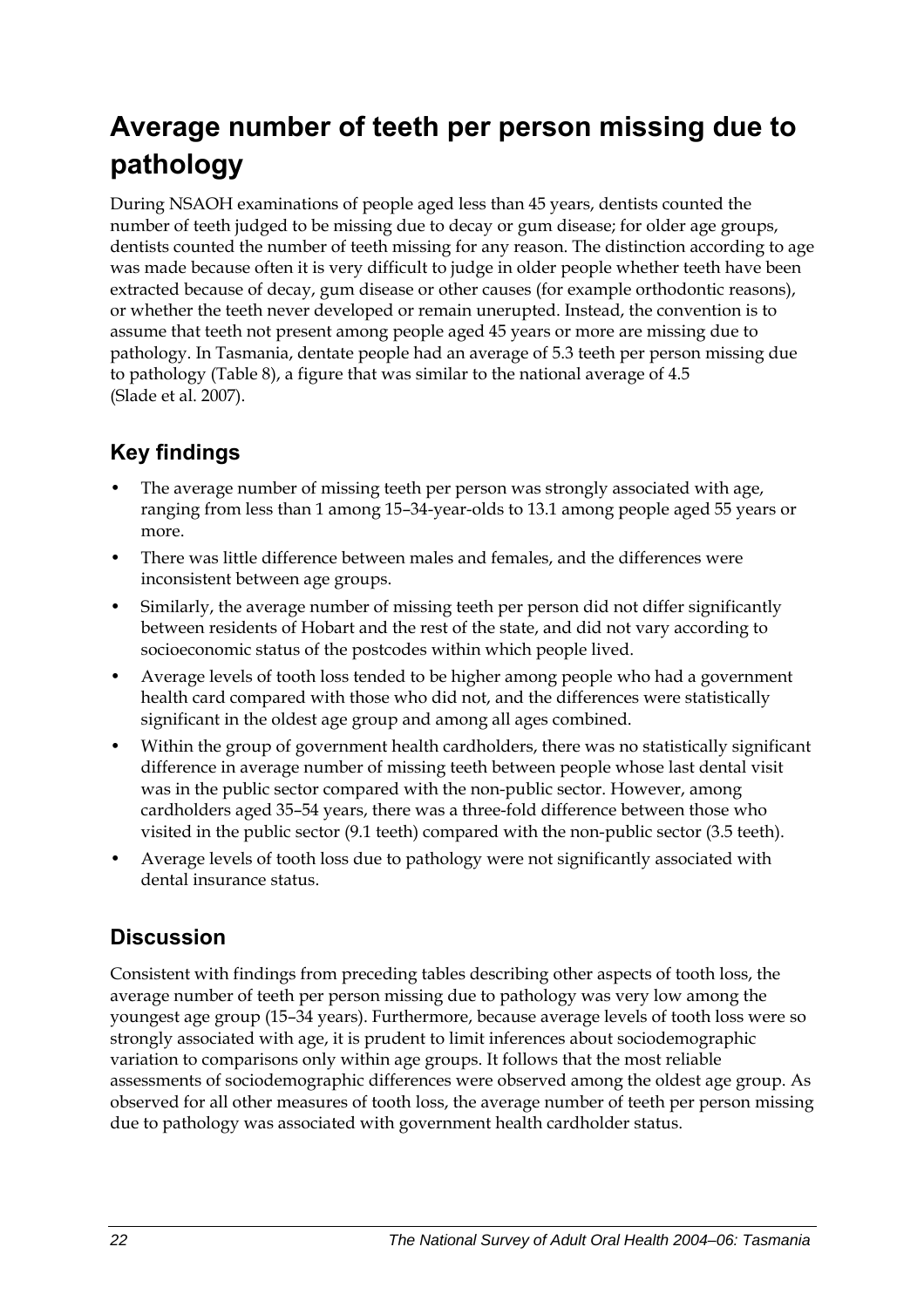|  |  |  | Table 8: Average number of teeth per person due to pathology |
|--|--|--|--------------------------------------------------------------|
|  |  |  |                                                              |

<span id="page-30-0"></span>

|                               |                | Population: dentate people<br>Age (years) |             |              |               |  |
|-------------------------------|----------------|-------------------------------------------|-------------|--------------|---------------|--|
|                               |                | All ages                                  | $15 - 34$   | $35 - 54$    | $\geq 55$     |  |
| All people                    | mean           | 5.3                                       | 0.8         | 3.8          | 13.1          |  |
|                               | 95% $Cl^{(a)}$ | $4.4 - 6.2$                               | $0.3 - 1.4$ | $3.0 - 4.6$  | $11.4 - 14.7$ |  |
| <b>Sex</b>                    |                |                                           |             |              |               |  |
| Males                         | mean           | 5.0                                       | 0.2         | 2.9          | 13.7          |  |
|                               | 95% CI         | $3.7 - 6.4$                               | $<-0.5$     | $2.0 - 3.7$  | $11.8 - 15.7$ |  |
| Females                       | mean           | 5.6                                       | 1.4         | 4.8          | 12.3          |  |
|                               | 95% CI         | $4.6 - 6.6$                               | $0.5 - 2.3$ | $3.4 - 6.1$  | $10.1 - 14.6$ |  |
| <b>Residential location</b>   |                |                                           |             |              |               |  |
| Capital city                  | mean           | 4.8                                       | 0.9         | 2.7          | 12.4          |  |
|                               | 95% CI         | $3.5 - 6.2$                               | $0.1 - 1.8$ | $1.5 - 3.9$  | $9.6 - 15.2$  |  |
| Other places                  | mean           | 5.7                                       | 0.7         | 4.6          | 13.6          |  |
|                               | 95% CI         | $4.4 - 6.9$                               | $<0-1.5$    | $3.5 - 5.8$  | $11.8 - 15.4$ |  |
| Postcode socioeconomic status |                |                                           |             |              |               |  |
| Lowest                        | mean           | 6.1                                       | 1.4         | 4.2          | 14.5          |  |
|                               | 95% CI         | $4.3 - 7.8$                               | $<0-2.7$    | $2.7 - 5.8$  | $12.8 - 16.2$ |  |
| Middle                        | mean           | 5.9                                       | 0.9         | 4.4          | 14.2          |  |
|                               | 95% CI         | $4.3 - 7.6$                               | $<0-2.0$    | $2.7 - 6.1$  | $11.8 - 16.6$ |  |
| Highest                       | mean           | 4.2                                       | 0.5         | 3.0          | 10.8          |  |
|                               | 95% CI         | $3.0 - 5.3$                               | $0.2 - 0.8$ | $1.9 - 4.2$  | $7.9 - 13.6$  |  |
| Government health card        |                |                                           |             |              |               |  |
| Health care card or pensioner | mean           | 8.3                                       | 0.8         | 5.0          | 15.1          |  |
| concession card               | 95% CI         | $6.1 - 10.5$                              | $<0-1.6$    | $2.4 - 7.5$  | $13.5 - 16.8$ |  |
| Neither card                  | mean           | 3.6                                       | 0.9         | 3.5          | 9.9           |  |
|                               | 95% CI         | $2.8 - 4.4$                               | $0.2 - 1.5$ | $2.6 - 4.3$  | $7.6 - 12.3$  |  |
| Place of last dental visit    |                |                                           |             |              |               |  |
| Cardholder/Public             | mean           | 9.6                                       | 0.6         | 9.1          | 17.1          |  |
|                               | 95% CI         | $5.5 - 13.7$                              | $<0-1.4$    | $3.8 - 14.5$ | $13.2 - 21.0$ |  |
| Cardholder/Non-public         | mean           | 7.8                                       | 0.9         | 3.2          | 14.6          |  |
|                               | 95% CI         | $5.1 - 10.5$                              | $<-1.9$     | $1.5 - 5.0$  | $12.8 - 16.3$ |  |
| Non-cardholder/Non-public     | mean           | 3.6                                       | 0.9         | 3.5          | 9.9           |  |
|                               | 95% CI         | $2.8 - 4.4$                               | $0.2 - 1.5$ | $2.6 - 4.3$  | $7.6 - 12.3$  |  |
| <b>Dental insurance</b>       |                |                                           |             |              |               |  |
| Insured                       | mean           | 4.8                                       | 0.9         | 3.5          | 11.1          |  |
|                               | 95% CI         | $3.6 - 5.9$                               | $<0-2.0$    | $2.5 - 4.6$  | $8.8 - 13.3$  |  |
| Uninsured                     | mean           | 6.0                                       | 0.8         | 4.4          | 15.2          |  |
|                               | 95% CI         | $4.6 - 7.4$                               | $0.2 - 1.3$ | $2.6 - 6.1$  | $13.2 - 17.3$ |  |

(a) 95% CI = 95% confidence interval for estimated mean.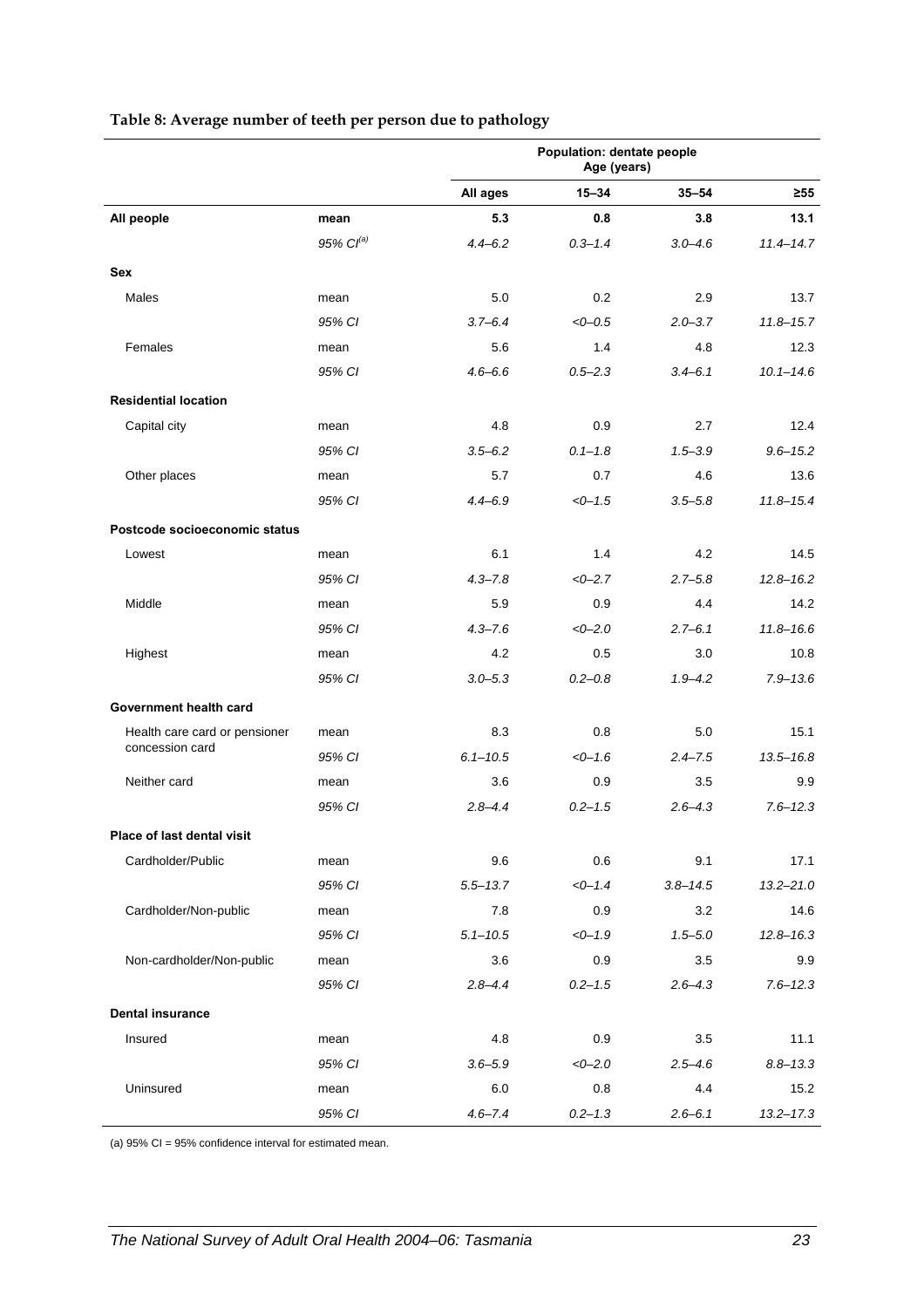# <span id="page-31-0"></span>**Prevalence of untreated coronal decay**

The prevalence of untreated coronal dental decay is reported in Table 9 as the percentage of dentate people who have at least one or more decayed surfaces on the crowns of their teeth. Untreated coronal decay reflects both the prevalence of dental decay in the population and access to dental care for treatment. The prevalence of untreated coronal decay in Tasmania was 22.4% ([Table 9\)](#page-32-0), which is lower than the national estimate of 25.5% (Slade et al. 2007).

## **Key findings**

- The prevalence of untreated coronal decay was not significantly associated with age.
- The highest prevalence was seen among government health cardholders who resided in an area of low socioeconomic status (26.3%), and the lowest among cardholders whose last dental visit was in the public sector (6.8%).
- While not reaching statistical significance, a number of trends may be discerned in the results in relation to sociodemographic factors. More people living outside Hobart appeared to have untreated coronal decay than residents of Hobart (25.5% versus 18.4%), and more of those who last visited a public clinic than non-government health cardholders who visited elsewhere (25.2% versus 6.8%).

## **Discussion**

Prevalence of untreated coronal decay was significantly associated with age but not other sociodemographic variables. However, markedly differing numbers of missing teeth between sociodemographic groups would affect the figures, and small numbers in the Tasmanian sample in some categories would reduce the power of analysis, resulting in few significant differences.

In summary, more than one-quarter of all people in Tasmania had untreated coronal decay.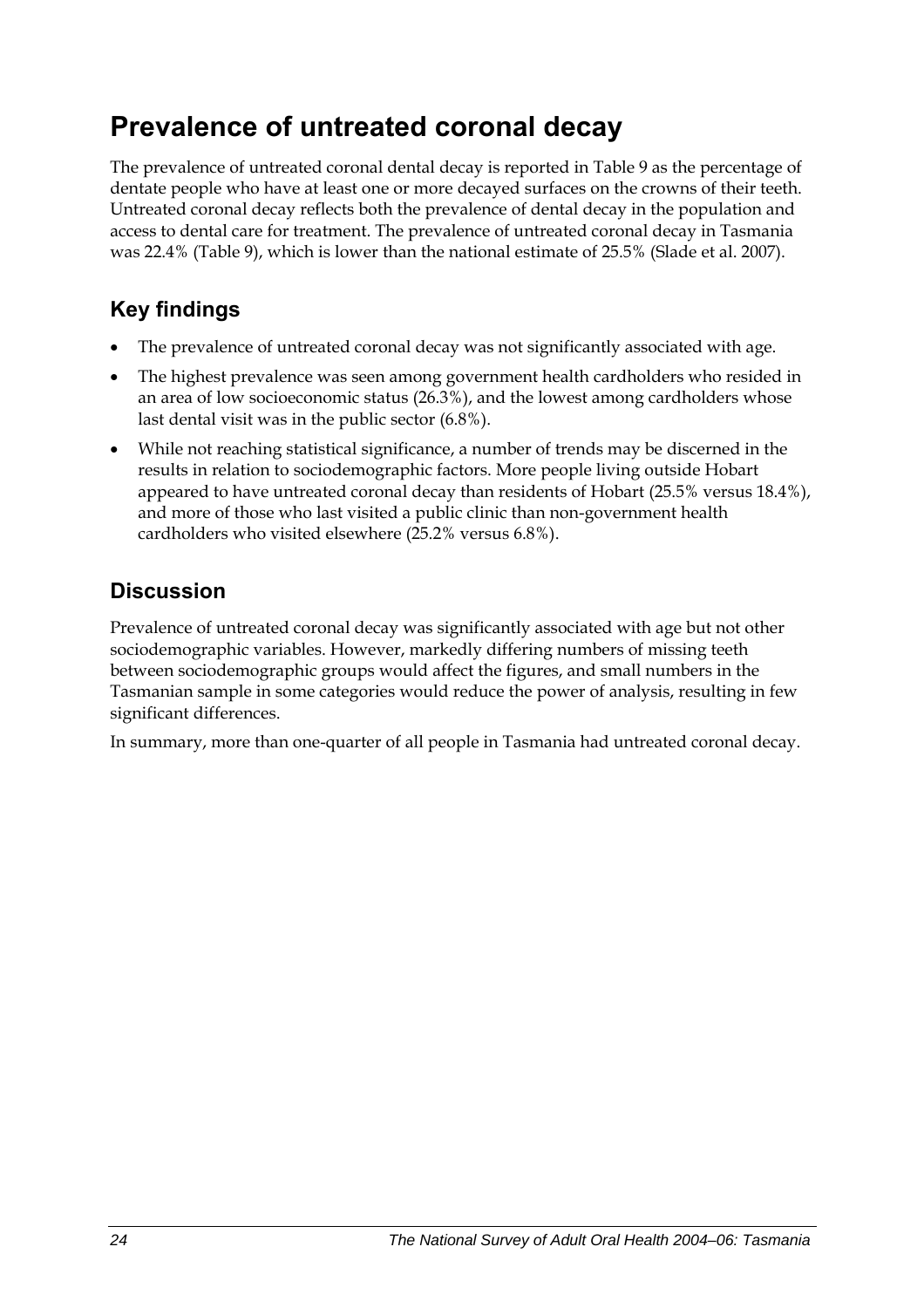<span id="page-32-0"></span>

|                               |                       | Population: dentate people<br>Age (years) |              |               |               |
|-------------------------------|-----------------------|-------------------------------------------|--------------|---------------|---------------|
|                               |                       | All ages                                  | $15 - 34$    | $35 - 54$     | ≥55           |
| All people                    | Per cent of people    | 22.4                                      | 24.5         | 23.5          | 18.1          |
|                               | 95% Cl <sup>(a)</sup> | 17.4-28.3                                 | 13.5-40.5    | $17.2 - 31.1$ | $8.9 - 33.3$  |
| <b>Sex</b>                    |                       |                                           |              |               |               |
| Males                         | % of people           | 25.1                                      | 25.0         | 25.4          | 24.8          |
|                               | 95% CI                | $16.8 - 35.7$                             | $9.7 - 50.7$ | 17.0-36.2     | $9.9 - 49.5$  |
| Females                       | % of people           | 19.6                                      | 24.1         | 21.5          | 10.8          |
|                               | 95% CI                | 14.7-25.6                                 | 14.4 - 37.5  | $14.1 - 31.5$ | $4.7 - 22.9$  |
| <b>Residential location</b>   |                       |                                           |              |               |               |
| Capital city                  | % of people           | 18.4                                      | 34.0         | 12.6          | 6.7           |
|                               | 95% CI                | $12.1 - 26.9$                             | 18.9-53.3    | $6.2 - 23.7$  | $2.2 - 18.9$  |
| Other places                  | % of people           | 25.5                                      | 17.0         | 31.7          | 27.7          |
|                               | 95% CI                | 18.4 - 34.3                               | $5.2 - 43.4$ | $22.6 - 42.4$ | $12.2 - 51.4$ |
| Postcode socioeconomic status |                       |                                           |              |               |               |
| Lowest                        | % of people           | 26.3                                      | 29.5         | 21.5          | 30.9          |
|                               | 95% CI                | $16.3 - 39.6$                             | $9.7 - 61.8$ | $15.5 - 29.2$ | $11.1 - 61.6$ |
| Middle                        | % of people           | 20.9                                      | 11.0         | 34.3          | 19.0          |
|                               | 95% CI                | 14.7-28.7                                 | $2.9 - 33.8$ | 19.6-52.7     | $5.3 - 49.8$  |
| Highest                       | % of people           | 20.7                                      | 34.2         | 17.2          | 7.6           |
|                               | 95% CI                | $12.8 - 31.8$                             | 15.3-59.9    | $7.9 - 33.4$  | $2.1 - 24.2$  |
| Government health card        |                       |                                           |              |               |               |
| Health care card or pensioner | % of people           | 16.5                                      | 1.9          | 29.6          | 19.0          |
| concession card               | 95% CI                | $10.3 - 25.3$                             | $0.2 - 13.5$ | $16.0 - 48.1$ | $8.4 - 37.5$  |
| Neither card                  | % of people           | 25.2                                      | 34.4         | 21.6          | 14.8          |
|                               | 95% CI                | 18.7-33.0                                 | 19.9 - 52.5  | $15.7 - 29.0$ | $5.1 - 35.7$  |
| Place of last dental visit    |                       |                                           |              |               |               |
| Cardholder/Public             | % of people           | 6.8                                       | 6.9          | 12.9          | 2.3           |
|                               | 95% CI                | $2.1 - 19.4$                              | $0.8 - 41.9$ | $2.7 - 43.8$  | $0.3 - 15.8$  |
| Cardholder/Non-public         | % of people           | 19.9                                      | 0.0          | 36.4          | 23.9          |
|                               | 95% CI                | $13.1 - 29.0$                             |              | $19.7 - 57.3$ | $10.8 - 44.9$ |
| Non-cardholder/Non-public     | % of people           | 25.2                                      | 34.4         | 21.6          | 14.8          |
|                               | 95% CI                | 18.7-33.0                                 | 19.9-52.5    | $15.7 - 29.0$ | $5.1 - 35.7$  |
| <b>Dental insurance</b>       |                       |                                           |              |               |               |
| Insured                       | % of people           | 21.9                                      | 30.8         | 17.2          | 18.9          |
|                               | 95% CI                | 14.9-31.0                                 | 13.7-55.6    | $10.4 - 27.3$ | $6.6 - 43.7$  |
| Uninsured                     | % of people           | 23.3                                      | 19.0         | 33.6          | 17.1          |
|                               | 95% CI                | $16.3 - 32.1$                             | $7.9 - 39.2$ | $23.0 - 46.1$ | $8.8 - 30.6$  |

#### **Table 9: Percentage of people with untreated coronal decay**

(a) 95% CI = 95% confidence interval for estimated percentage.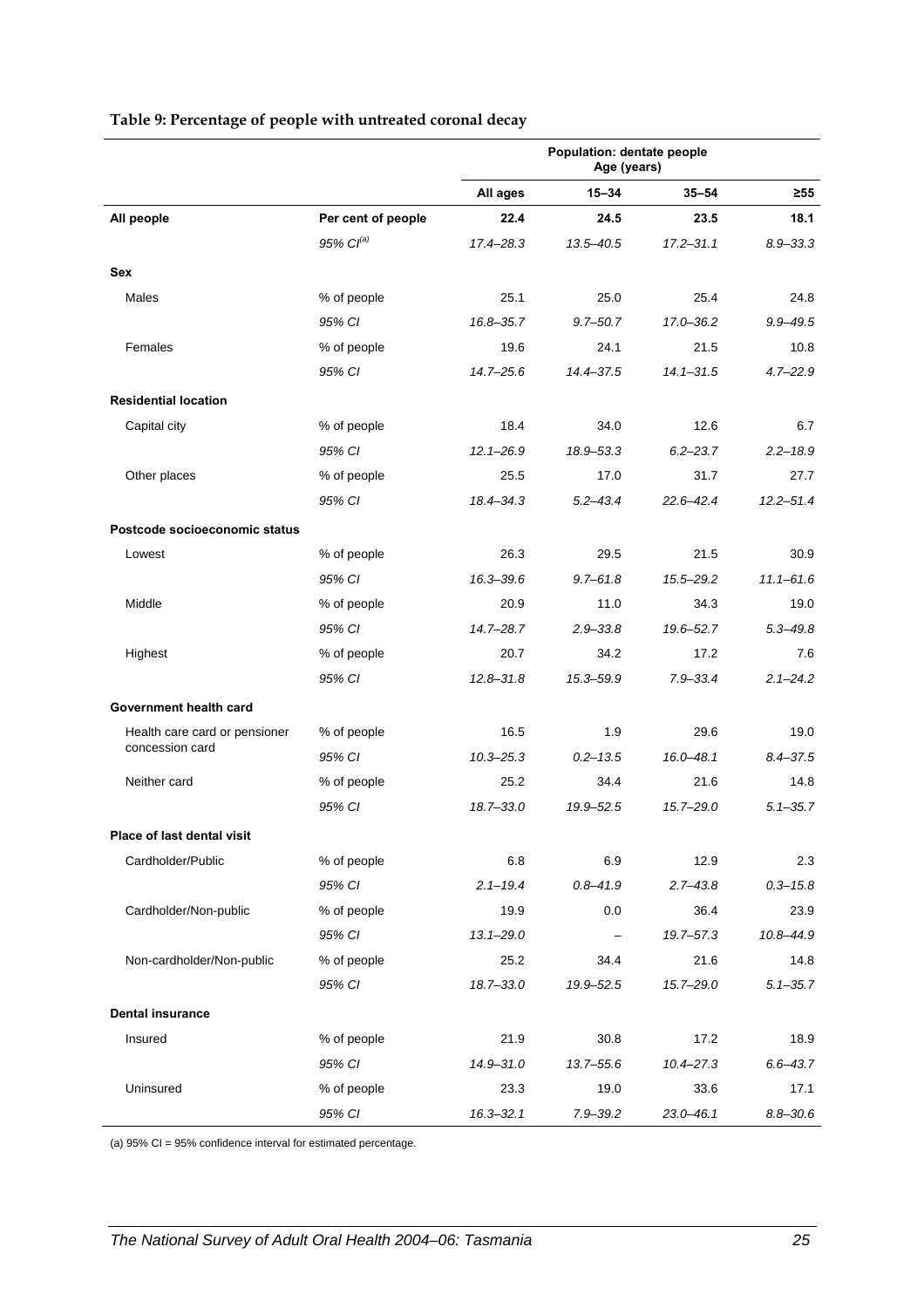# <span id="page-33-0"></span>**Percentage of people with untreated root decay**

The prevalence of untreated root decay is reported as the percentage of people who had at least one natural tooth and one or more surfaces of the roots of their teeth decayed. Decay of the root surface requires that it be exposed in the mouth, usually by recession of the gums. The prevalence of untreated root decay in Tasmania was 6.8% [\(Table 10\)](#page-34-0), which is close to the figure for the Australian population (6.7%) (Slade et al. 2007).

## **Key findings**

- Prevalence of untreated root decay was significantly associated with age. There was a seven-fold relative difference between prevalence in those aged 55 years or more and those aged 15–34 years (13.2% versus 1.8%).
- Among people of all ages, the highest prevalence was recorded in people who had a government health card who lived outside Hobart (9.6%), and the lowest in those who lived in Hobart (3.3%).
- Prevalence of root decay was not significantly associated with any of the sociodemographic variables examined, as indicated by the overlapping of 95% CIs.
- While not reaching statistical significance, a number of trends may be discerned in the results in relation to sociodemographic factors (for example the difference in relation to location, as described above).

### **Discussion**

The association of root decay with gum recession more commonly seen in older people explains the strong relationship of untreated root decay with age. Because untreated disease reflects access to timely dental care, it is more common among people who are socially disadvantaged. The lack of statistical association between untreated root decay and indicators of social disadvantage may be related to insufficient numbers to detect small differences.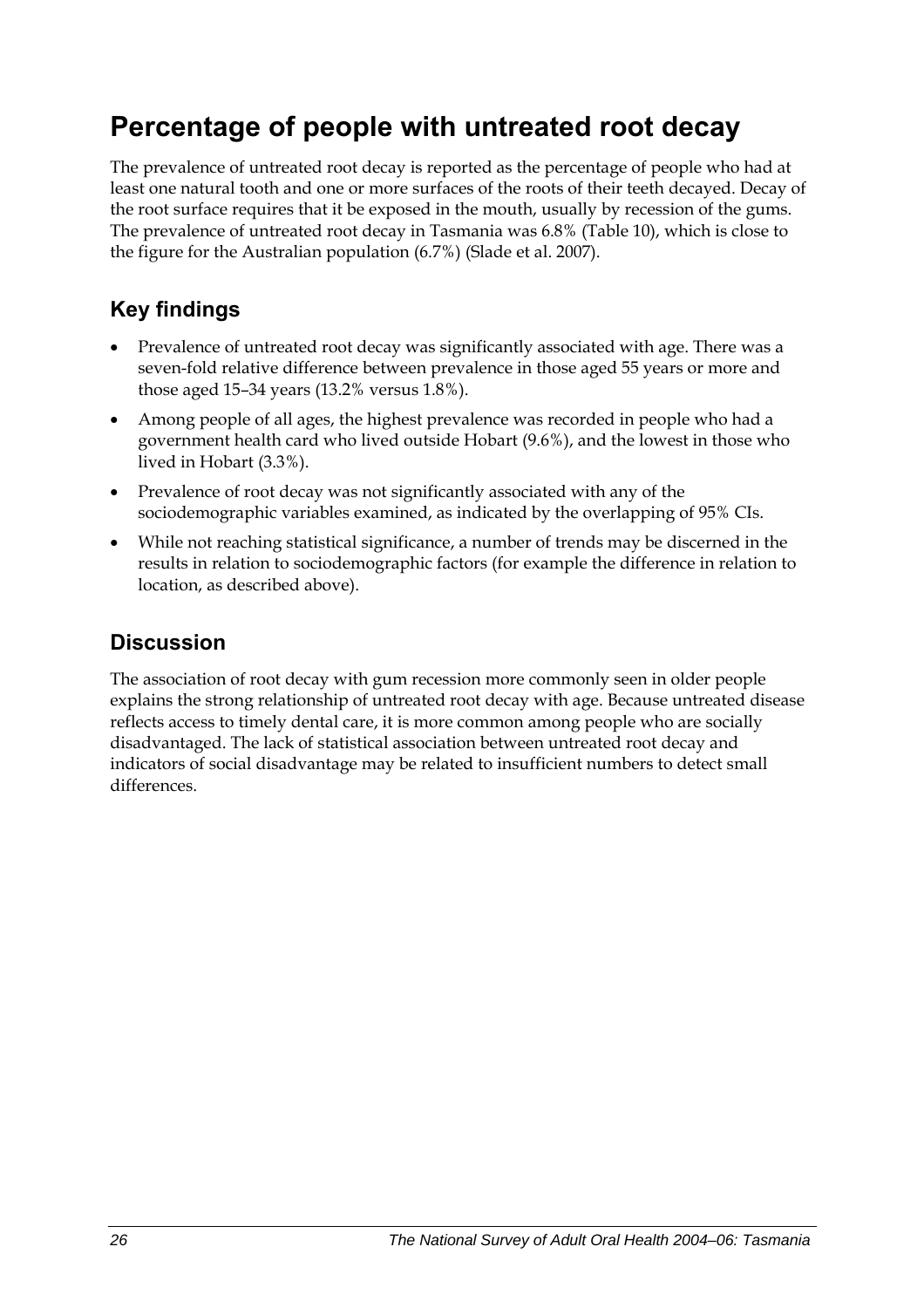### **All ages 15–34 35–54 ≥55 All people Per cent of people 6.8 1.8 6.8 13.2** *95% CI(a) 4.7–9.7 0.4–8.0 3.9–11.7 8.0–21.1* **Sex**  Males % of people 6.1 0.0 5.2 15.0 *95% CI 3.3–11.2 — 1.7–14.7 8.0–26.3* Females % of people 7.5 3.5 8.5 11.3 *95% CI 4.2–12.9 0.8–14.6 4.0–16.8 4.5–25.6* **Residential location**   $\textsf{Capital city} \quad \textcolor{red}{\textbf{1.3}} \quad \textcolor{red}{\textbf{2.2}} \quad \textcolor{red}{\textbf{7.5}}$ *95% CI 1.8–6.1 0.1–9.9 0.7–6.2 3.6–14.7* Other places % of people 9.6 2.1 10.3 18.1 *95% CI 6.0–14.9 0.3–15.3 5.4–18.8 9.6–31.5* **Postcode socioeconomic status**  Lowest % of people 8.6 0.0 8.1 19.1 *95% CI 4.8–14.9 — 4.9–13.1 9.3–35.2* Middle % of people 8.1 3.2 11.9 10.4 *95% CI 3.8–16.5 0.4–23.0 4.1–30.3 3.9–24.9* Highest % of people 4.3 1.4 1.9 11.7 *95% CI 2.2–8.2 0.2–11.0 0.5–7.5 4.7–26.0* **Government health card**  Health care card or pensioner % of people 8.3 1.9 13.2 13.2 concession card *95% CI 4.6–14.6 0.2–13.5 2.2–21.1 7.2–22.9* Neither card % of people 5.6 1.7 6.7 11.0 *95% CI 3.3–9.4 0.2–11.8 3.2–13.6 4.8–23.1* **Place of last dental visit**  Cardholder/Public % of people 6.7 6.9 6.2 6.8 *95% CI 2.4–17.3 0.8–41.9 0.8–35.5 1.6–25.2* Cardholder/Non-public % of people 8.9 0.0 7.6 15.1 *95% CI 4.6–16.3 — 1.7–27.7 7.9–27.1* Non-cardholder/Non-public % of people 5.6 1.7 6.7 11.0 *95% CI 3.3–9.4 0.2–11.8 3.2–13.6 4.8–23.1* **Dental insurance**  Insured % of people 5.1 0.0 5.8 9.7

*95% CI 2.4–10.3 — 2.2–14.0 4.5–19.9*

*95% CI 5.6–13.9 0.7–14.4 3.8–18.8 9.1–29.8*

Uninsured 3.3 8.7 17.1 3.9 3.3 8.7 17.1

**Population: dentate people Age (years)** 

#### <span id="page-34-0"></span>**Table 10: Percentage of people with untreated root decay**

(a) 95% CI = 95% confidence interval for estimated percentage.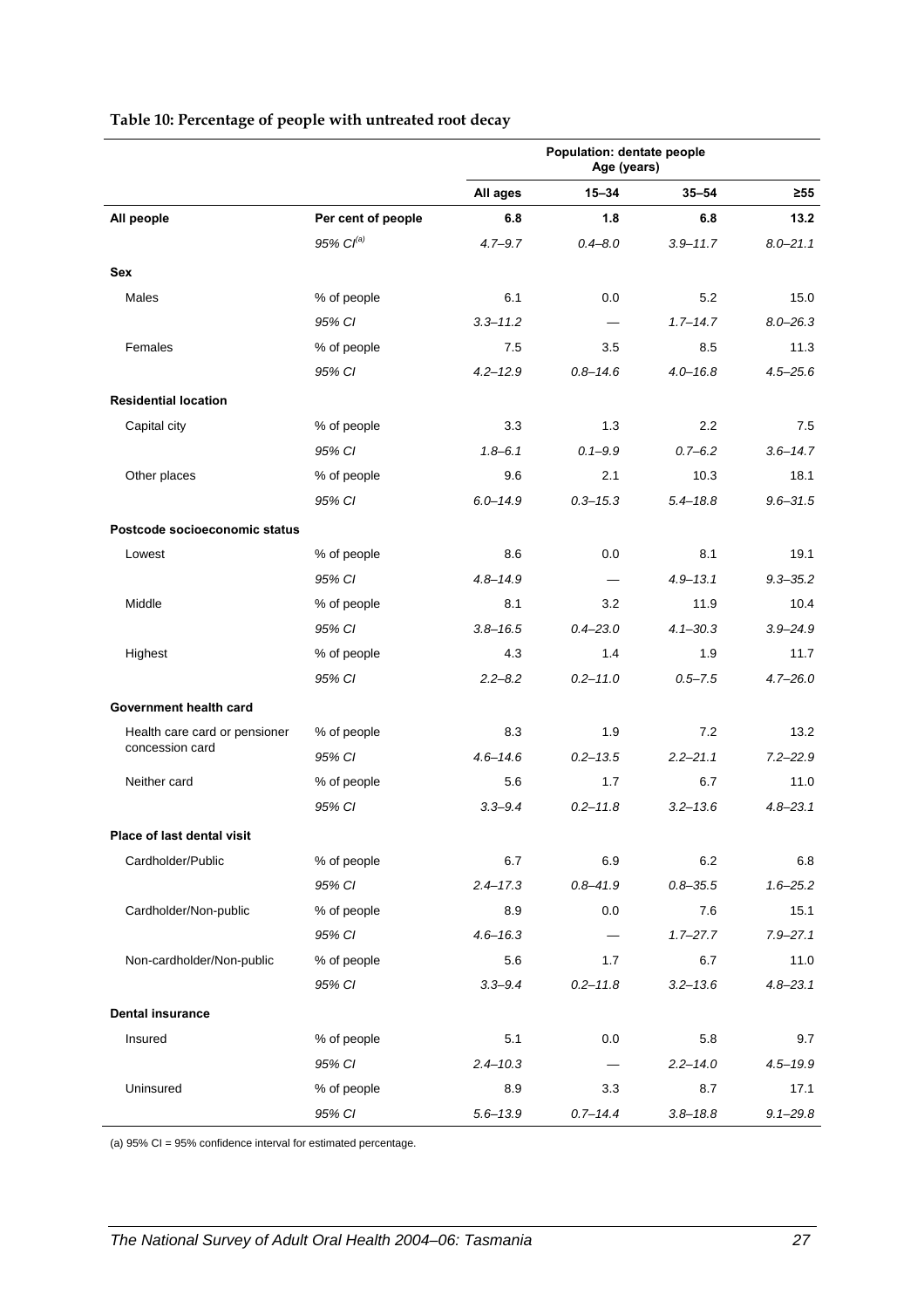## <span id="page-35-0"></span>**Percentage of people with one or more filled teeth**

Fillings for treatment of tooth decay leave permanent marks on the teeth and are one measure of people's lifetime experience of decay. Filled teeth also indicate patterns of dental treatment and access to dental care. The prevalence of filled teeth in Tasmania was 87.4% ([Table 11](#page-36-0)), which is slightly higher than the Australian population figure (83.9%) (Slade et al. 2007).

## **Key findings**

- Prevalence of filled teeth was significantly associated with age; among people aged 35–54 years, it was 1.3 times that of those in the 15–34 years age group (95.8% versus 74.7%).
- Among people of all ages, the highest prevalence was seen among people with private dental insurance (95.1%), and the lowest among people who had a government health card (76.2%).
- Government health cardholder status was significantly associated with prevalence of filled teeth, with non-cardholders having 1.2 times the prevalence compared with cardholders (93.8% versus 76.2%).
- Prevalence of filled teeth was significantly associated with place of last dental visit, with those who did not have a government health card who last visited a non-public practitioner having the highest prevalence (93.8%), significantly higher than that of people who did have a government health card whose last visit was at a public clinic (69.8%).
- Dental insurance was significantly associated with percentage of people having filled teeth, with insured people having 1.2 times the prevalence compared with the uninsured (95.1% versus 80.2%).

### **Discussion**

The percentage of people with filled teeth relates to lifetime experience of dental decay, and hence is associated with age. Prevalence also reflects access to timely dental care, and type of care used to treat caries being a restoration rather than an extraction.

In summary, prevalence of filled teeth varied by age, government health cardholder status, place of last dental visit and dental insurance status.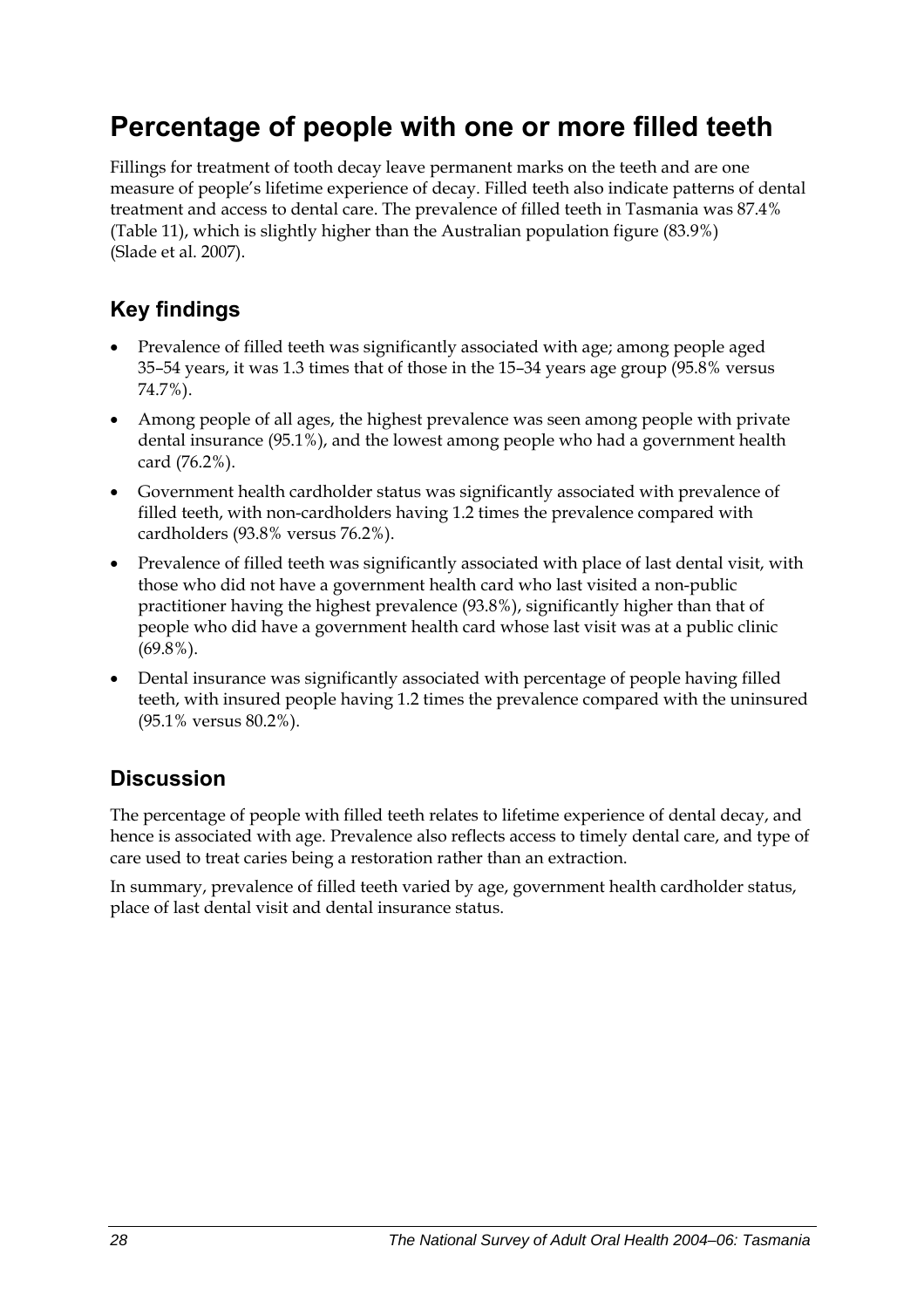|                               |                       | <b>Population: dentate people</b><br>Age (years) |               |               |               |
|-------------------------------|-----------------------|--------------------------------------------------|---------------|---------------|---------------|
|                               |                       | All ages                                         | 15-34         | $35 - 54$     | ≥55           |
| All people                    | Per cent of people    | 87.4                                             | 74.7          | 95.8          | 91.9          |
|                               | 95% Cl <sup>(a)</sup> | $80.7 - 92.0$                                    | $55.3 - 87.5$ | 88.1-98.6     | 85.6-95.5     |
| <b>Sex</b>                    |                       |                                                  |               |               |               |
| <b>Males</b>                  | % of people           | 86.8                                             | 74.5          | 95.0          | 90.8          |
|                               | 95% CI                | 73.7-93.9                                        | $42.0 - 92.2$ | $76.2 - 99.1$ | $82.1 - 95.5$ |
| Females                       | % of people           | 88.0                                             | 74.8          | 96.5          | 93.1          |
|                               | 95% CI                | $82.9 - 91.8$                                    | $59.1 - 85.9$ | $90.8 - 98.7$ | 82.0-97.5     |
| <b>Residential location</b>   |                       |                                                  |               |               |               |
| Capital city                  | % of people           | 89.5                                             | 82.4          | 93.6          | 92.8          |
|                               | 95% CI                | 73.8-96.2                                        | 38.5-97.2     | 74.0-98.7     | 86.3-96.3     |
| Other places                  | % of people           | 85.7                                             | 68.5          | 97.4          | 91.1          |
|                               | 95% CI                | 79.1-90.5                                        | 46.9-84.3     | $92.4 - 99.1$ | 79.7-96.4     |
| Postcode socioeconomic status |                       |                                                  |               |               |               |
| Lowest                        | % of people           | 81.8                                             | 51.1          | 97.6          | 89.5          |
|                               | 95% CI                | $73.7 - 87.8$                                    | 25.0-76.6     | $92.1 - 99.3$ | 76.8-95.6     |
| Middle                        | % of people           | 93.8                                             | 92.3          | 97.6          | 91.6          |
|                               | 95% CI                | 87.8-96.9                                        | 76.8-97.7     | 85.3-99.7     | 75.8-97.4     |
| Highest                       | % of people           | 86.0                                             | 72.9          | 92.7          | 94.0          |
|                               | 95% CI                | 70.7-94.0                                        | $37.9 - 92.2$ | 71.4-98.5     | 86.2-97.5     |
| Government health card        |                       |                                                  |               |               |               |
| Health care card or pensioner | % of people           | 76.2                                             | 43.3          | 94.0          | 88.2          |
| concession card               | 95% CI                | 60.6-86.9                                        | 16.5-74.7     | $83.2 - 98.0$ | 79.0-93.7     |
| Neither card                  | % of people           | 93.8                                             | 88.3          | 96.3          | 99.4          |
|                               | 95% CI                | 89.0-96.6                                        | 76.9-94.5     | 84.7-99.2     | 95.6-99.9     |
| Place of last dental visit    |                       |                                                  |               |               |               |
| Cardholder/Public             | % of people           | 69.8                                             | 39.1          | 93.2          | 77.3          |
|                               | 95% CI                | 47.7-85.4                                        | $9.3 - 80.1$  | $61.2 - 99.2$ | 54.5-90.6     |
| Cardholder/Non-public         | % of people           | 78.3                                             | 44.8          | 94.3          | 91.4          |
|                               | 95% CI                | 57.0-90.8                                        | $13.4 - 81.1$ | 79.2-98.6     | 84.6-95.3     |
| Non-cardholder/Non-public     | % of people           | 93.8                                             | 88.3          | 96.3          | 99.4          |
|                               | 95% CI                | 89.0-96.6                                        | 76.9-94.5     | 84.7-99.2     | 95.6-99.9     |
| <b>Dental insurance</b>       |                       |                                                  |               |               |               |
| Insured                       | % of people           | 95.1                                             | 91.7          | 98.9          | 93.1          |
|                               | 95% CI                | 91.9-97.1                                        | 85.3-95.5     | 95.8-99.7     | $82.2 - 97.5$ |
| Uninsured                     | % of people           | 80.2                                             | 59.6          | 96.3          | 90.6          |
|                               | 95% CI                | $67.1 - 89.0$                                    | 34.0-80.9     | 88.8-98.9     | 82.0-95.3     |

#### **Table 11: Percentage of people with one or more filled teeth**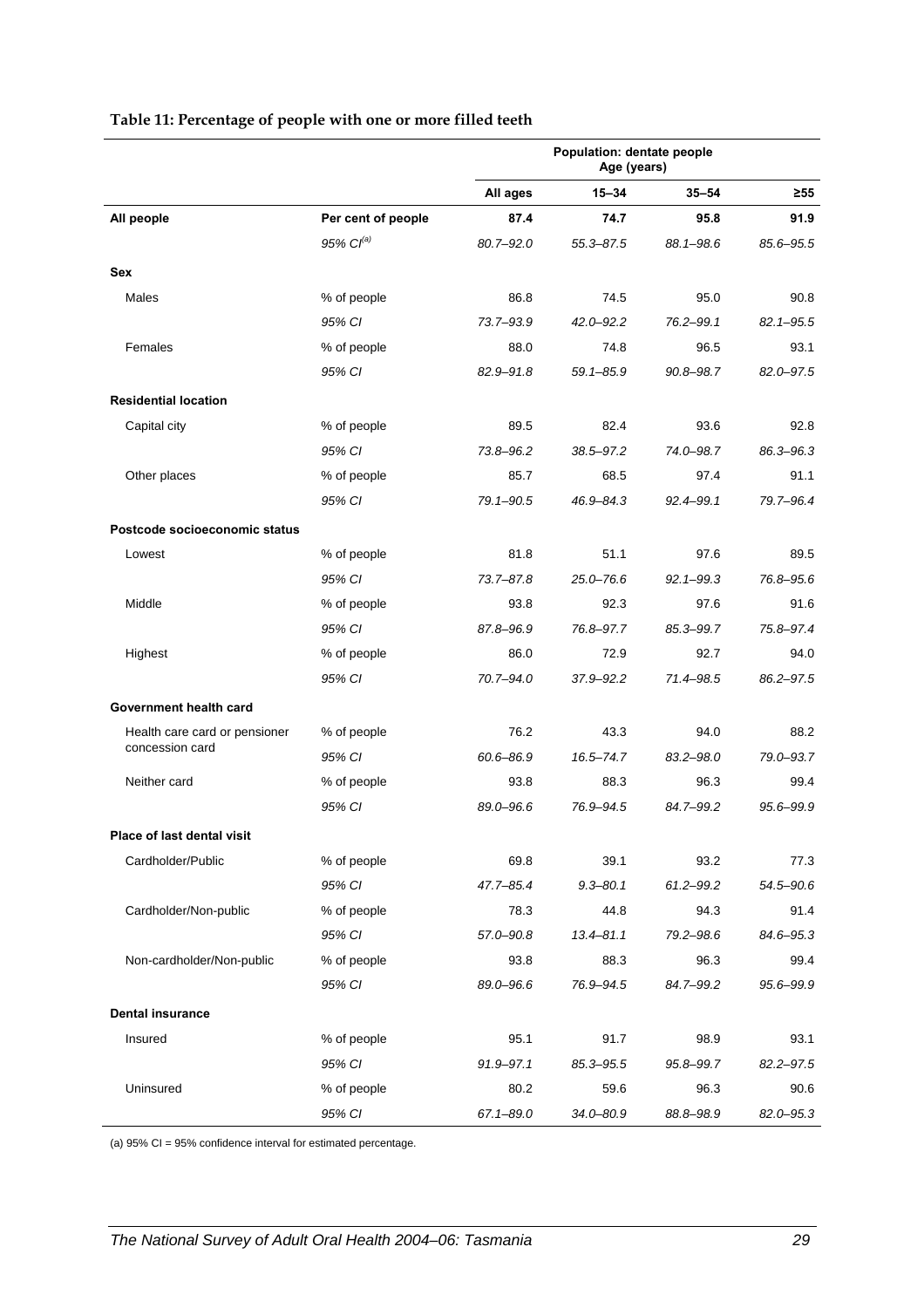## **Average number of decayed, missing and filled teeth per person**

The number of decayed, missing because of pathology, and filled teeth (DMFT) reflects a person's lifetime experience of dental caries. In this survey all missing teeth in people aged 45 years or more were counted as missing due to pathology, while for people aged less than 45 years, the count only included teeth where the examiner judged that dental decay or gum disease was the likely reason for the extraction. The average DMFT number in Tasmania was 13.4 teeth [\(Table 12\)](#page-38-0), which is the slightly higher than that for the Australian population (12.8 teeth) (Slade et al. 2007).

### **Key findings**

- The average number of affected teeth was significantly associated with age, being highest in people aged 55 years or more (23.4 teeth). This was 1.7 times that of the 35–44-year-olds (14.1 teeth) and five times that of those in the 15–34 years age group (4.9 teeth).
- Among people of all ages, the highest average was seen among government health cardholders who last attended a non-public clinic (15.5 teeth), and the lowest among non-cardholders who last visited a non-public clinic (12.4 teeth).
- Caries experience was not significantly associated with any of the sociodemographic variables examined, as indicated by the overlapping of 95% CIs.
- While not reaching statistical significance, a number of trends may be discerned in the results in relation to sociodemographic factors. It appeared that higher DMFT scores were seen among cardholders than non-cardholders (15.3 versus 12.4 teeth).

### **Discussion**

The average number of teeth with caries experience over a lifetime is a cumulative score, and hence is strongly associated with age. The lack of statistical association between average number of teeth with caries experience and indicators of social disadvantage may be related to insufficient numbers to detect small differences.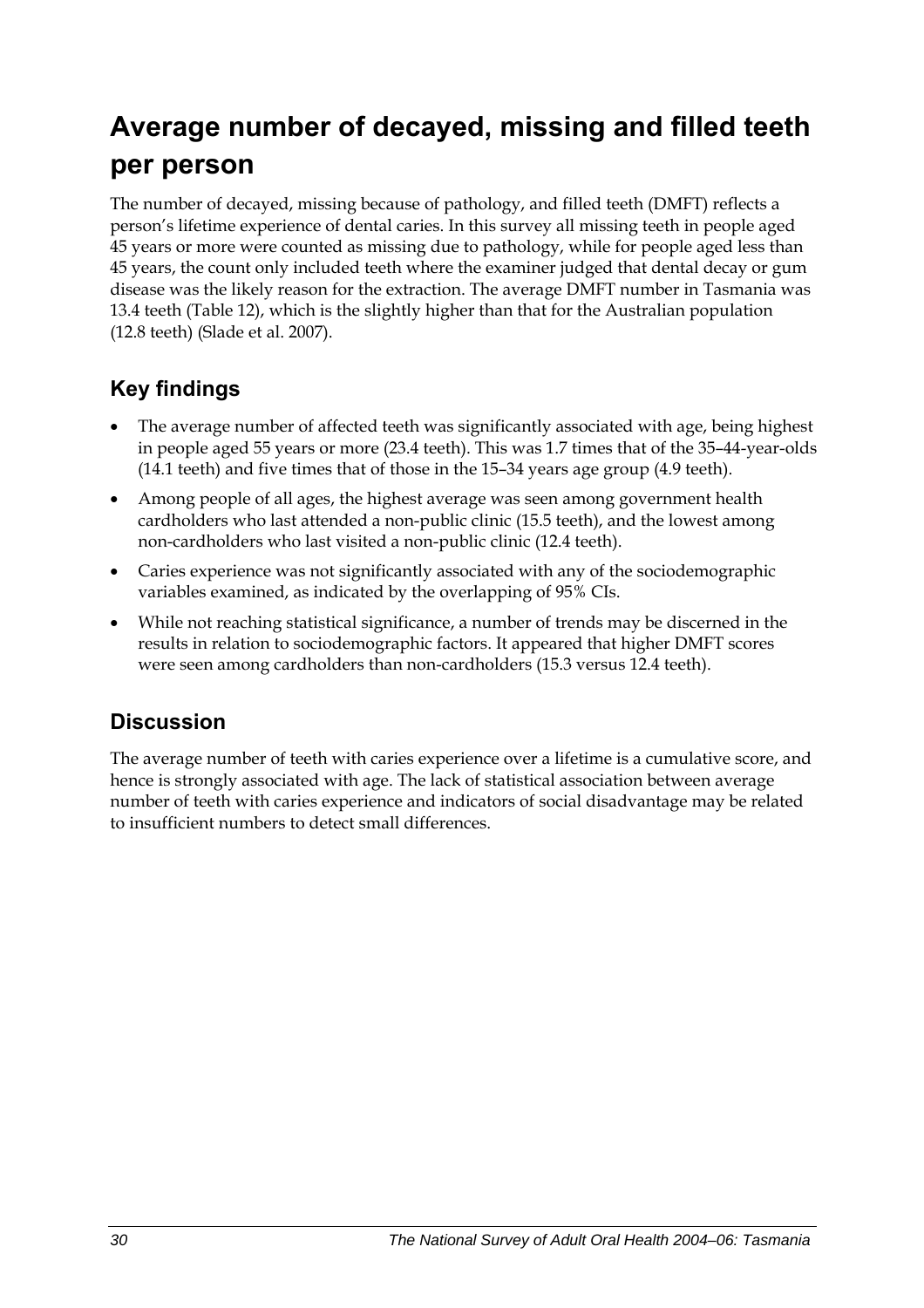|                               |                | Population: dentate people<br>Age (years) |             |               |               |
|-------------------------------|----------------|-------------------------------------------|-------------|---------------|---------------|
|                               |                | All ages                                  | $15 - 34$   | $35 - 54$     | $\geq 55$     |
| All people                    | mean           | 13.4                                      | 4.9         | 14.1          | 23.4          |
|                               | 95% $Cl^{(a)}$ | $12.2 - 14.7$                             | $3.2 - 6.7$ | $12.8 - 15.3$ | $22.6 - 24.3$ |
| Sex                           |                |                                           |             |               |               |
| Males                         | mean           | 13.4                                      | 4.9         | 13.6          | 23.4          |
|                               | 95% CI         | $11.2 - 15.5$                             | $1.8 - 8.0$ | $11.8 - 15.4$ | $22.2 - 24.6$ |
| Females                       | mean           | 13.5                                      | 4.9         | 14.5          | 23.5          |
|                               | 95% CI         | $12.2 - 14.9$                             | $3.0 - 6.9$ | $13.0 - 16.1$ | $22.3 - 24.6$ |
| <b>Residential location</b>   |                |                                           |             |               |               |
| Capital city                  | mean           | 13.0                                      | 4.3         | 13.3          | 23.3          |
|                               | 95% CI         | $11.0 - 15.0$                             | $2.7 - 6.0$ | $11.7 - 14.9$ | $22.3 - 24.2$ |
| Other places                  | mean           | 13.8                                      | 5.4         | 14.7          | 23.6          |
|                               | 95% CI         | $12.3 - 15.3$                             | $2.7 - 8.1$ | $12.9 - 16.4$ | $22.3 - 24.9$ |
| Postcode socioeconomic status |                |                                           |             |               |               |
| Lowest                        | mean           | 13.7                                      | 3.5         | 14.2          | 24.3          |
|                               | 95% CI         | $11.5 - 15.8$                             | $1.2 - 5.9$ | $12.5 - 15.8$ | $23.0 - 25.5$ |
| Middle                        | mean           | 14.4                                      | 7.4         | 14.4          | 23.4          |
|                               | 95% CI         | $12.2 - 16.6$                             | $4.9 - 9.9$ | $11.4 - 17.5$ | $21.7 - 25.1$ |
| Highest                       | mean           | 12.5                                      | 3.5         | 13.7          | 22.8          |
|                               | 95% CI         | $10.6 - 14.3$                             | $2.1 - 4.8$ | $12.0 - 15.4$ | 21.9-23.7     |
| Government health card        |                |                                           |             |               |               |
| Health care card or pensioner | mean           | 15.3                                      | 3.0         | 14.6          | 23.9          |
| concession card               | 95% CI         | $12.2 - 18.4$                             | $0.1 - 5.9$ | $11.7 - 17.5$ | $23.0 - 24.8$ |
| Neither card                  | mean           | 12.4                                      | 5.8         | 13.9          | 22.8          |
|                               | 95% CI         | $10.9 - 13.9$                             | $3.8 - 7.7$ | $12.6 - 15.2$ | $21.5 - 24.1$ |
| Place of last dental visit    |                |                                           |             |               |               |
| Cardholder/Public             | mean           | 14.9                                      | 2.5         | 15.5          | 24.1          |
|                               | 95% CI         | $10.8 - 18.9$                             | $<0-5.6$    | $10.4 - 20.6$ | $22.2 - 25.9$ |
| Cardholder/Non-public         | mean           | 15.5                                      | 3.2         | 14.2          | 23.8          |
|                               | 95% CI         | $11.5 - 19.5$                             | $<0-6.9$    | $10.7 - 17.8$ | $22.8 - 24.9$ |
| Non-cardholder/Non-public     | mean           | 12.4                                      | 5.8         | 13.9          | 22.8          |
|                               | 95% CI         | $10.9 - 13.9$                             | $3.8 - 7.7$ | $12.6 - 15.2$ | $21.5 - 24.1$ |
| <b>Dental insurance</b>       |                |                                           |             |               |               |
| Insured                       | mean           | 14.3                                      | 5.9         | 14.3          | 23.8          |
|                               | 95% CI         | $12.8 - 15.8$                             | $3.5 - 8.4$ | $12.8 - 15.7$ | $22.7 - 24.9$ |
| Uninsured                     | mean           | 12.7                                      | 4.0         | 14.5          | 23.0          |
|                               | 95% CI         | $10.6 - 14.9$                             | $2.3 - 5.7$ | $12.7 - 16.3$ | 21.9-24.2     |

#### <span id="page-38-0"></span>**Table 12: Average number of decayed, missing or filled teeth per person**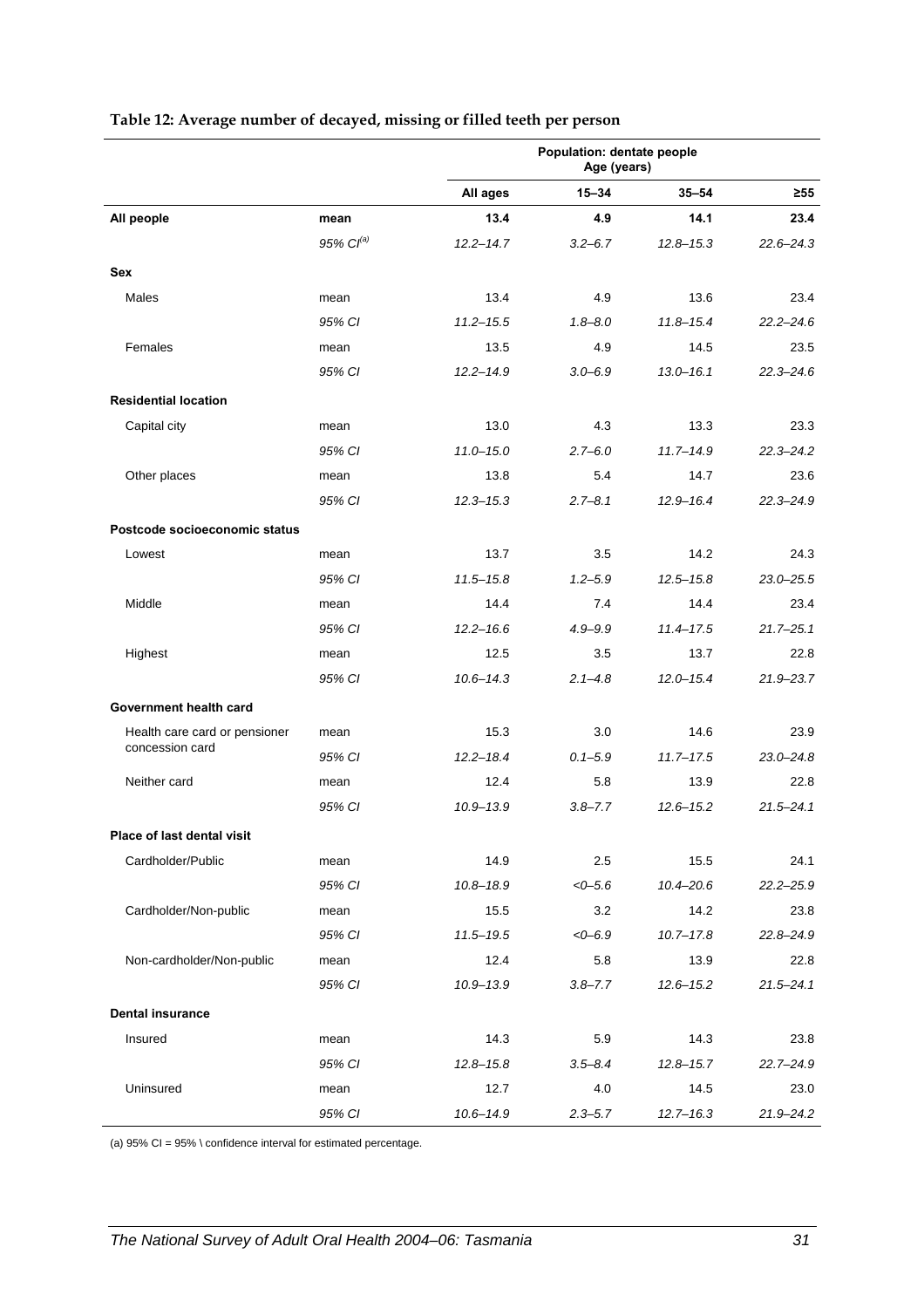## **Prevalence of moderate or severe periodontitis**

A case definition of periodontitis has been developed jointly by the US Centers for Disease Control and Prevention (CDC) and the American Academy of Periodontology (AAP) to describe prevalence of moderate and severe periodontitis. The CDC/AAP defines moderate periodontitis as the presence of either two sites between adjacent teeth where the gum has lost its attachment to the tooth for 4 mm or more, or at least two such sites that have pockets of 5 mm or more. Severe periodontitis has been defined as having at least two sites between adjacent teeth where the gum has lost its attachment to the tooth for 6 mm or more, and there is at least one pocket of 5 mm or greater depth. Table 13 reports estimates of a combined moderate or severe periodontitis. In Tasmania, a total of 29.5% of the dentate population had moderate or severe periodontitis [\(Table 13\)](#page-40-0), which was significantly higher than the national estimate of 22.9% (Slade et al. 2007).

### **Key findings**

- The prevalence of moderate or severe periodontitis was strongly associated with age, being negligible in 15–34-year-old adults but affecting 34.5% of middle-aged Tasmanian adults and 58.1% of those aged 55 years or more. The difference between the three age groups was statistically significant.
- Residents in regional parts of the state were more likely to have periodontitis compared with Hobart's residents. The difference was significant in the oldest age group.
- The prevalence of periodontitis in people who had a government health card was higher than in those who did not. The difference was borderline non-significant when only cardholder status was considered. However, those people who had a government health card and attended a public dental care service had significantly higher prevalence of periodontitis compared with non-cardholders.

### **Discussion**

Components of periodontal disease measurement reflect both concurrent disease state and historical accumulation of the disease. Therefore, a strong association with age was fully expected. Because periodontitis was more prevalent in the middle-aged and older people, comparisons between the population groups were observed most clearly in those age groups.

In summary, moderate or severe periodontitis affected one-quarter of the Tasmanian adult population, with the highest proportion of those affected being in the older age group. The disease was most likely to be observed in the residents of regional areas. There was also a trend of higher likelihood of the disease among people in a lower socioeconomic position.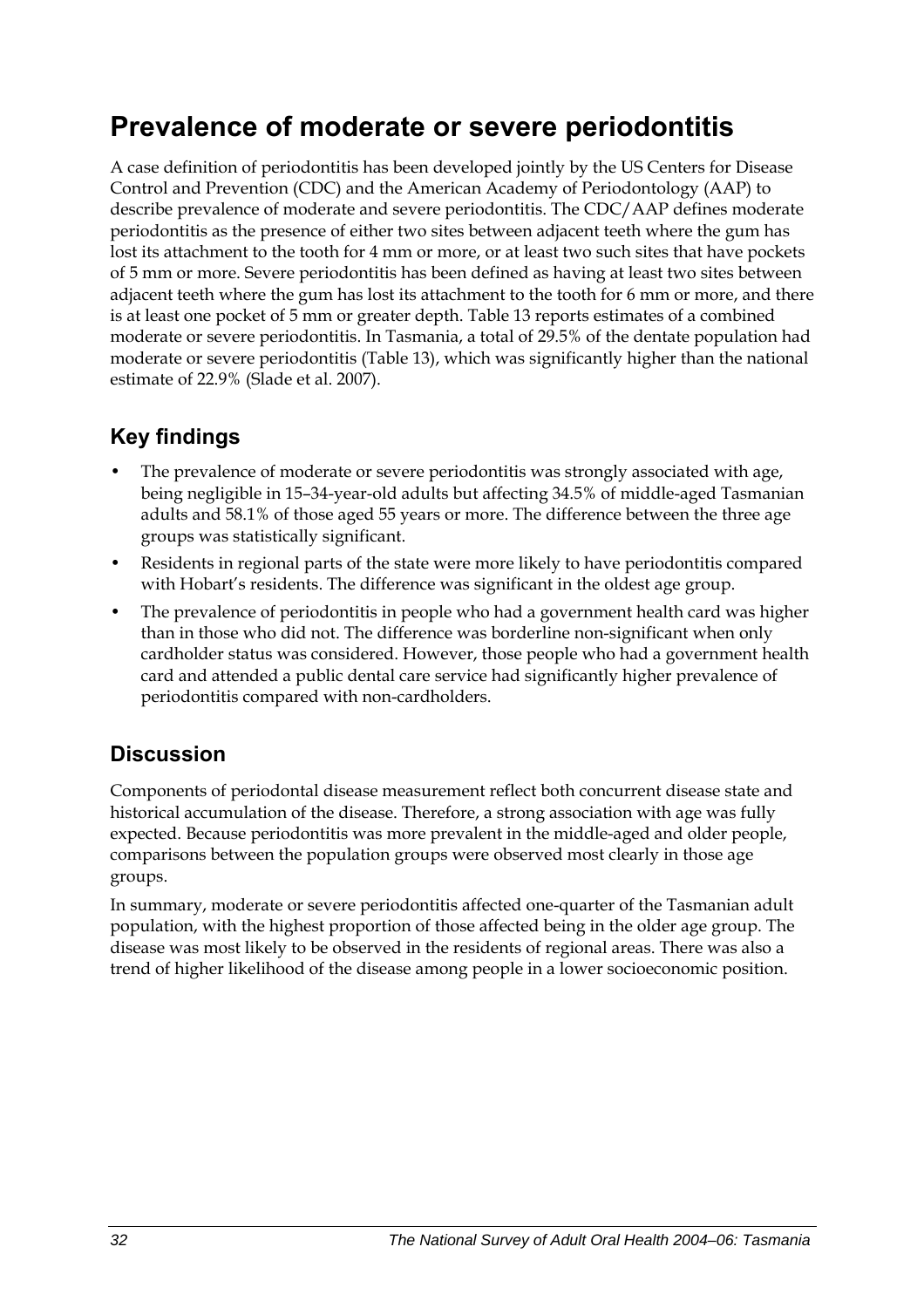|                                   |                    | Population: dentate people<br>Age (years) |                          |               |               |
|-----------------------------------|--------------------|-------------------------------------------|--------------------------|---------------|---------------|
|                                   |                    | All ages                                  | $15 - 34$                | $35 - 54$     | $\geq 55$     |
| All people                        | Per cent of people | 29.5                                      | 2.6                      | 34.5          | 58.1          |
|                                   | 95% $Cl^{(a)}$     | $24.6 - 34.8$                             | $0.6 - 10.1$             | $25.1 - 45.3$ | $47.1 - 68.2$ |
| Sex                               |                    |                                           |                          |               |               |
| Males                             | % of people        | 30.8                                      | 0.0                      | 35.8          | 64.3          |
|                                   | 95% CI             | $22.8 - 40.1$                             |                          | $21.2 - 53.7$ | 46.5-78.8     |
| Females                           | % of people        | 28.2                                      | 5.3                      | 33.3          | 51.6          |
|                                   | 95% CI             | $22.3 - 35.0$                             | $1.4 - 18.4$             | $22.1 - 46.8$ | $42.7 - 60.5$ |
| <b>Residential location</b>       |                    |                                           |                          |               |               |
| Capital city                      | % of people        | 22.3                                      | 3.0                      | 29.7          | 39.5          |
|                                   | 95% CI             | $15.7 - 30.7$                             | $0.5 - 17.0$             | 17.7-45.4     | $26.5 - 54.3$ |
| Other places                      | % of people        | 34.7                                      | 2.3                      | 37.6          | 72.4          |
|                                   | 95% CI             | $28.1 - 42.0$                             | $0.3 - 16.5$             | $24.6 - 52.6$ | $59.7 - 82.3$ |
| Postcode socioeconomic status     |                    |                                           |                          |               |               |
| Lowest                            | % of people        | 40.4                                      | 0.0                      | 47.2          | 66.4          |
|                                   | 95% CI             | 29.5-52.4                                 |                          | $30.8 - 64.2$ | 50.5-79.3     |
| Middle                            | % of people        | 27.7                                      | 3.4                      | 25.2          | 64.9          |
|                                   | 95% CI             | 19.9 - 37.2                               | $0.4 - 23.4$             | $9.1 - 53.2$  | 44.9-80.7     |
| Highest                           | % of people        | 22.8                                      | 3.2                      | 29.2          | 44.5          |
|                                   | 95% CI             | $17.2 - 29.7$                             | $0.5 - 17.5$             | $20.4 - 39.8$ | 26.4-64.1     |
| Government health card            |                    |                                           |                          |               |               |
| Health care card or pensioner     | % of people        | 40.1                                      | 0.0                      | 37.6          | 67.3          |
| concession card                   | 95% CI             | $31.4 - 49.4$                             | $\overline{\phantom{0}}$ | $22.6 - 55.4$ | $58.3 - 75.3$ |
| Neither card                      | % of people        | 23.7                                      | 3.6                      | 33.5          | 44.2          |
|                                   | 95% CI             | $17.0 - 31.9$                             | $0.9 - 13.3$             | $22.6 - 46.5$ | $28.1 - 61.6$ |
| <b>Place of last dental visit</b> |                    |                                           |                          |               |               |
| Cardholder/Public                 | % of people        | 59.1                                      | 0.0                      | 74.9          | 68.4          |
|                                   | 95% CI             | $42.6 - 73.7$                             |                          | $37.2 - 93.8$ | 48.0-83.5     |
| Cardholder/Non-public             | % of people        | 35.1                                      | 0.0                      | 22.4          | 67.1          |
|                                   | 95% CI             | 24.8-47.0                                 |                          | $10.0 - 42.9$ | 55.8-76.7     |
| Non-cardholder/Non-public         | % of people        | 23.7                                      | 3.6                      | 33.5          | 44.2          |
|                                   | 95% CI             | 17.0-31.9                                 | $0.9 - 13.3$             | $22.6 - 46.5$ | $28.1 - 61.6$ |
| <b>Dental insurance</b>           |                    |                                           |                          |               |               |
| Insured                           | % of people        | 28.8                                      | 2.7                      | 36.1          | 49.1          |
|                                   | 95% CI             | $20.4 - 38.9$                             | $0.4 - 15.6$             | $21.8 - 53.3$ | $32.8 - 65.6$ |
| Uninsured                         | % of people        | 30.4                                      | 2.6                      | 32.2          | 68.7          |
|                                   | 95% CI             | 23.4-38.3                                 | $0.3 - 16.9$             | 19.0-48.9     | 56.3-79.0     |

#### <span id="page-40-0"></span>**Table 13: Percentage of people with moderate or severe periodontitis**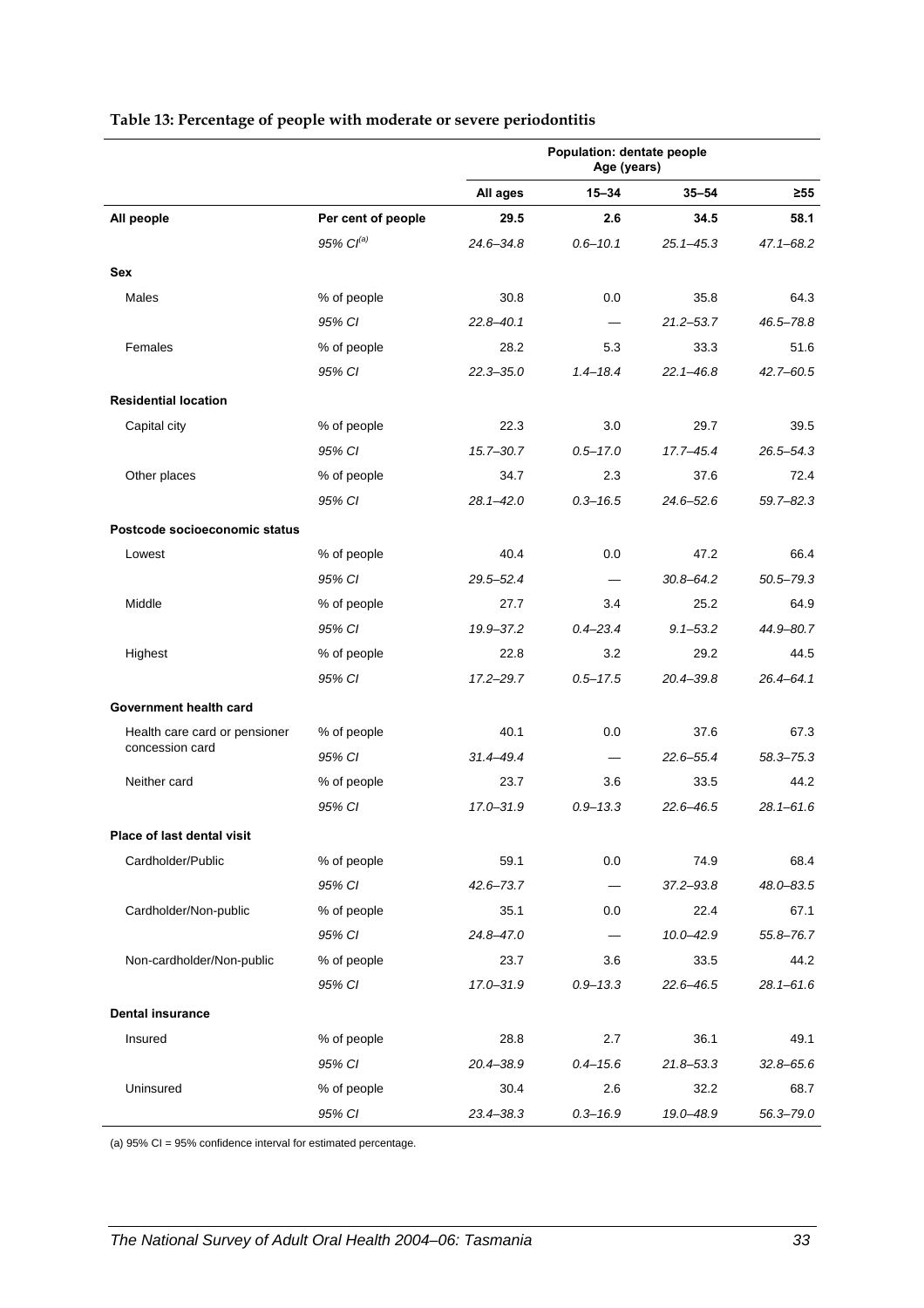## **Prevalence of deep pocket depth**

Deep periodontal pockets have been defined as 4 mm or more. The depth of the pocket, measured in millimetres using a periodontal probe, is an indication of the severity of the destructive process. In Tasmania, a total of 22.3% of the dentate adult population had at least one site with periodontal pocket depth of 4 mm or more ([Table 14](#page-42-0)), which was higher, but not significantly, than the national estimate of 19.8% (Slade et al. 2007).

### **Key findings**

- There was a tendency that prevalence of deep periodontal pocket increased with age. The oldest age group had the highest prevalence of the condition, and the difference was significant between the youngest and middle-aged groups.
- The prevalence of deep periodontal pockets was significantly higher among people who had a government health card and had visited a public dental care service at their last visit compared with those who did not have a government health card.
- This trend remained significant among the middle-aged and oldest age groups.

### **Discussion**

The depth of periodontal pockets reflects a more current activity of periodontal inflammation. This activity may be more dependent on oral hygiene status, which was found to not vary widely between groups.

In summary, there was a tendency of higher prevalence of deep periodontal pockets among people who were in a lower socioeconomic position.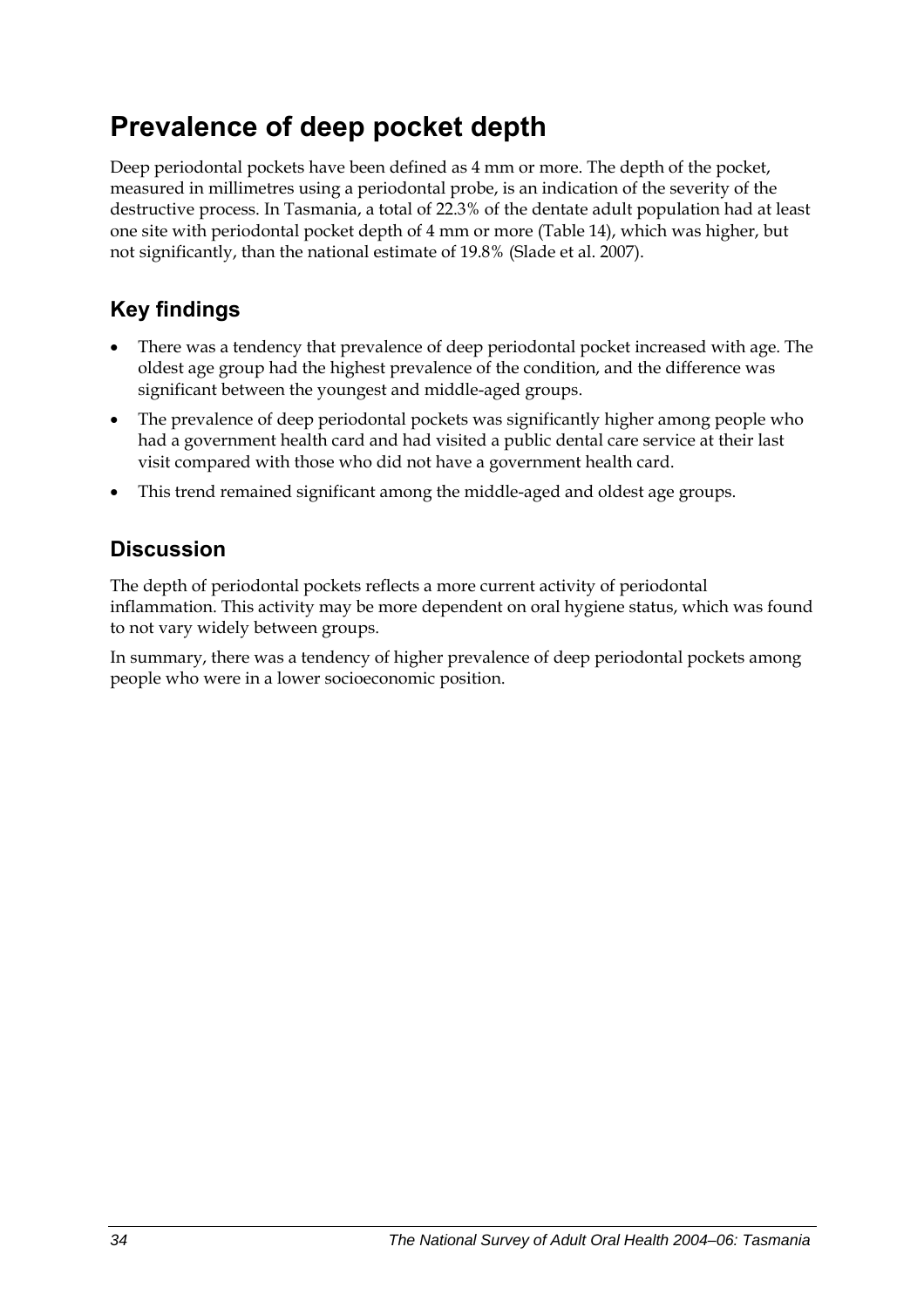|                               |                       | Population: dentate people<br>Age (years) |              |               |               |
|-------------------------------|-----------------------|-------------------------------------------|--------------|---------------|---------------|
|                               |                       | All ages                                  | $15 - 34$    | $35 - 54$     | ≥55           |
| All people                    | Per cent of people    | 22.3                                      | 7.3          | 36.2          | 22.2          |
|                               | 95% Cl <sup>(a)</sup> | 16.4-29.7                                 | $2.5 - 20.0$ | $26.2 - 47.6$ | $14.7 - 32.1$ |
| Sex                           |                       |                                           |              |               |               |
| Males                         | % of people           | 27.3                                      | 10.7         | 47.1          | 21.8          |
|                               | 95% CI                | 17.5-39.8                                 | $2.5 - 35.6$ | $30.7 - 64.2$ | $11.3 - 37.9$ |
| Females                       | % of people           | 17.5                                      | 3.9          | 26.1          | 22.6          |
|                               | 95% CI                | $12.3 - 24.2$                             | $1.0 - 14.7$ | $15.8 - 40.0$ | $13.4 - 35.6$ |
| <b>Residential location</b>   |                       |                                           |              |               |               |
| Capital city                  | % of people           | 24.6                                      | 10.0         | 43.9          | 19.7          |
|                               | 95% CI                | $15.3 - 37.0$                             | $2.6 - 31.6$ | $31.1 - 57.7$ | $10.1 - 34.9$ |
| Other places                  | % of people           | 20.7                                      | 5.1          | 31.4          | 24.1          |
|                               | 95% CI                | $13.6 - 30.1$                             | $0.7 - 28.8$ | 18.7-47.7     | $14.1 - 37.9$ |
| Postcode socioeconomic status |                       |                                           |              |               |               |
| Lowest                        | % of people           | 32.0                                      | 14.1         | 42.2          | 29.9          |
|                               | 95% CI                | $20.5 - 46.0$                             | $2.9 - 47.5$ | $20.2 - 67.8$ | 17.9-45.4     |
| Middle                        | % of people           | 16.2                                      | 0.0          | 30.2          | 22.9          |
|                               | 95% CI                | $9.1 - 27.2$                              |              | $16.7 - 48.1$ | $10.8 - 42.0$ |
| Highest                       | % of people           | 20.6                                      | 10.8         | 35.1          | 15.4          |
|                               | 95% CI                | $12.6 - 31.9$                             | $3.0 - 32.7$ | $25.2 - 46.5$ | $6.1 - 33.7$  |
| Government health card        |                       |                                           |              |               |               |
| Health care card or pensioner | % of people           | 24.8                                      | 2.2          | 43.0          | 27.9          |
| concession card               | 95% CI                | $17.6 - 33.7$                             | $0.3 - 16.1$ | $25.1 - 63.0$ | $17.6 - 41.2$ |
| Neither card                  | % of people           | 21.2                                      | 9.3          | 34.1          | 15.0          |
|                               | 95% CI                | $14.1 - 30.6$                             | $2.6 - 27.7$ | $23.7 - 46.2$ | $8.1 - 26.0$  |
| Place of last dental visit    |                       |                                           |              |               |               |
| Cardholder/Public             | % of people           | 55.9                                      | 17.7         | 75.5          | 53.8          |
|                               | 95% CI                | $35.7 - 74.2$                             | $2.0 - 69.9$ | $51.0 - 90.1$ | $32.0 - 74.3$ |
| Cardholder/Non-public         | % of people           | 16.6                                      | 0.0          | 29.8          | 21.1          |
|                               | 95% CI                | $10.0 - 26.5$                             |              | $12.0 - 56.9$ | $10.9 - 37.1$ |
| Non-cardholder/Non-public     | % of people           | 21.2                                      | 9.3          | 34.1          | 15.0          |
|                               | 95% CI                | $14.1 - 30.6$                             | $2.6 - 27.7$ | $23.7 - 46.2$ | $8.1 - 26.0$  |
| <b>Dental insurance</b>       |                       |                                           |              |               |               |
| Insured                       | % of people           | 20.9                                      | 7.8          | 32.1          | 19.1          |
|                               | 95% CI                | $13.6 - 30.7$                             | $1.9 - 27.6$ | $20.1 - 46.9$ | $10.4 - 32.5$ |
| Uninsured                     | % of people           | 24.1                                      | 6.9          | 42.6          | 25.9          |
|                               | 95% CI                | 16.6-33.5                                 | $1.4 - 27.6$ | $28.2 - 58.3$ | $16.1 - 38.8$ |

#### <span id="page-42-0"></span>**Table 14: Percentage of people with 4+ mm periodontal pocket depth**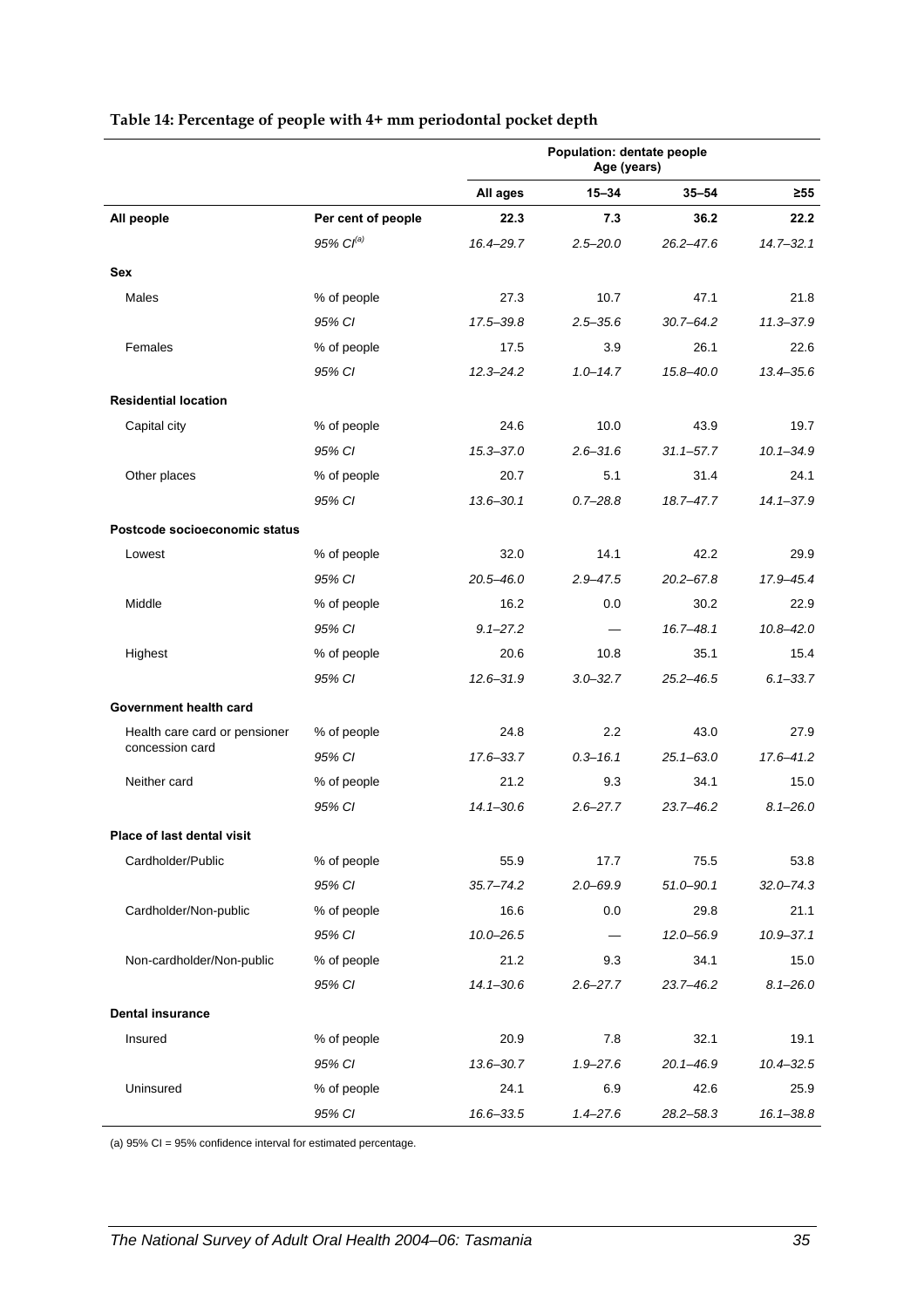## **Prevalence of 4+ mm clinical attachment loss**

Clinical attachment loss (CAL) is the loss of supporting periodontal structure around the tooth. Attachment may be lost through gum recession or the development of periodontal pockets from the inflammatory disease periodontitis. In NSAOH, CAL was measured using a combination of gum recession and periodontal probing depth on three sites per tooth. In Tasmania, a total of 45.2% of dentate adults had at least one site with 4 mm or more CAL ([Table 15](#page-44-0)), which was higher, but not significantly, than the national estimate of 42.5% (Slade et al. 2007).

### **Key findings**

- The prevalence of 4+ mm CAL was strongly associated with age, being 14.2% in 15–34-year-old adults but affecting 52.8% of middle-aged Tasmanian adults and 75.7% of those aged 55 years or more. The differences between age groups were statistically significant.
- There was a tendency that males had higher prevalence of CAL of 4+ mm compared with females. However, the difference was not statistically significant.
- People who were government health cardholders had significantly higher prevalence of clinical attachment loss of 4+ mm.
- This difference was exacerbated when comparing people who attended a public care dental service with those who were non-cardholders.
- There was a tendency that people who did not have private insurance were more likely to have CAL of 4+ mm. However, the difference was not statistically significant.

### **Discussion**

Clinical attachment loss reflects an accumulation of activity of periodontal inflammation as well as a physiological process in the gums. Therefore, a strong age effect was observed. This condition was highly prevalent in certain groups of the oldest population.

In summary, clinical attachment loss was highly prevalent in this population. It was more likely to occur in the older population and among people with lower socioeconomic status.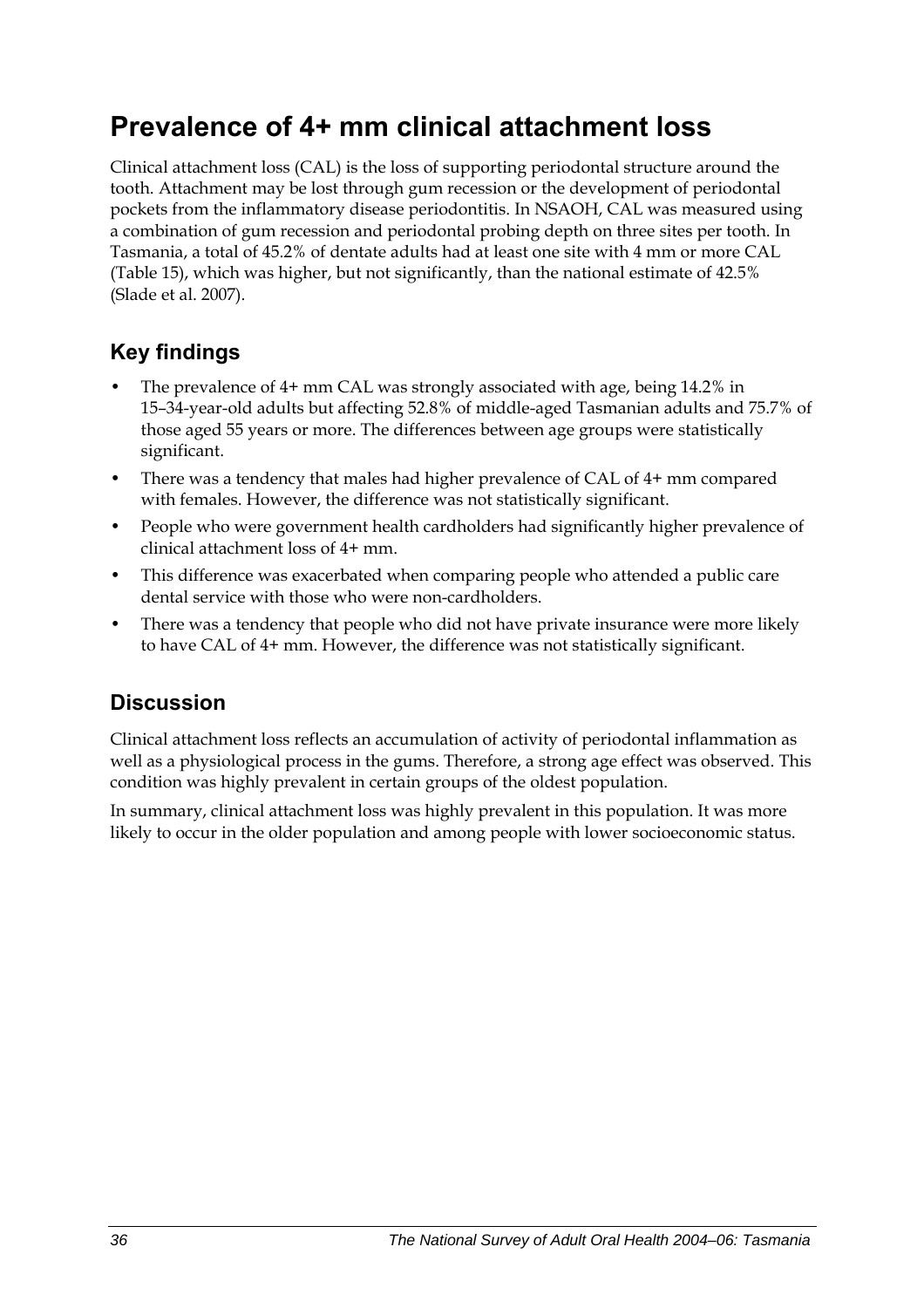|                               |                       | Population: dentate people<br>Age (years) |              |               |               |
|-------------------------------|-----------------------|-------------------------------------------|--------------|---------------|---------------|
|                               |                       | All ages                                  | $15 - 34$    | $35 - 54$     | $\geq 55$     |
| All people                    | Per cent of people    | 45.2                                      | 14.2         | 52.8          | 75.7          |
|                               | 95% Cl <sup>(a)</sup> | $38.4 - 52.2$                             | $5.7 - 31.2$ | 42.4-62.9     | 67.6-82.3     |
| Sex                           |                       |                                           |              |               |               |
| Males                         | % of people           | 52.6                                      | 21.7         | 60.6          | 82.1          |
|                               | 95% CI                | $39.2 - 65.5$                             | $6.2 - 53.8$ | $40.8 - 77.4$ | 67.8-90.9     |
| Females                       | % of people           | 37.9                                      | 6.5          | 45.5          | 69.1          |
|                               | 95% CI                | $31.2 - 45.1$                             | $2.1 - 18.6$ | $32.0 - 59.7$ | 58.5-78.0     |
| <b>Residential location</b>   |                       |                                           |              |               |               |
| Capital city                  | % of people           | 42.8                                      | 22.3         | 48.7          | 63.5          |
|                               | 95% CI                | $33.0 - 53.2$                             | $7.1 - 51.9$ | $37.2 - 60.4$ | $52.5 - 73.3$ |
| Other places                  | % of people           | 46.9                                      | 7.5          | 55.3          | 85.1          |
|                               | 95% CI                | 37.6-56.4                                 | $1.7 - 27.4$ | $39.8 - 69.8$ | 74.5-91.7     |
| Postcode socioeconomic status |                       |                                           |              |               |               |
| Lowest                        | % of people           | 55.3                                      | 14.1         | 61.4          | 83.3          |
|                               | 95% CI                | 43.6-66.5                                 | $2.9 - 47.5$ | 40.5-78.8     | 66.8-92.5     |
| Middle                        | % of people           | 39.7                                      | 3.4          | 50.5          | 78.6          |
|                               | 95% CI                | $28.6 - 52.1$                             | $0.4 - 23.4$ | $31.5 - 69.3$ | 64.3-88.2     |
| Highest                       | % of people           | 42.5                                      | 24.1         | 45.7          | 66.7          |
|                               | 95% CI                | $33.7 - 51.8$                             | $8.3 - 52.9$ | $32.6 - 59.3$ | $52.8 - 78.2$ |
| Government health card        |                       |                                           |              |               |               |
| Health care card or pensioner | % of people           | 59.5                                      | 20.1         | 63.3          | 82.4          |
| concession card               | 95% CI                | $52.7 - 66.0$                             | $3.8 - 61.5$ | 45.9-77.8     | $73.7 - 88.7$ |
| Neither card                  | % of people           | 37.5                                      | 11.9         | 49.4          | 65.8          |
|                               | 95% CI                | 28.0-48.2                                 | $4.2 - 29.5$ | 37.0-61.8     | $51.6 - 77.7$ |
| Place of last dental visit    |                       |                                           |              |               |               |
| Cardholder/Public             | % of people           | 76.3                                      | 0.0          | 94.5          | 90.2          |
|                               | 95% CI                | 57.8-88.3                                 |              | 70.7-99.2     | 69.7-97.4     |
| Cardholder/Non-public         | % of people           | 55.1                                      | 23.0         | 50.6          | 80.4          |
|                               | 95% CI                | $45.8 - 64.1$                             | $4.5 - 65.4$ | $31.3 - 69.7$ | 70.6-87.5     |
| Non-cardholder/Non-public     | % of people           | 37.5                                      | 11.9         | 49.4          | 65.8          |
|                               | 95% CI                | 28.0-48.2                                 | $4.2 - 29.5$ | $37.0 - 61.8$ | $51.6 - 77.7$ |
| <b>Dental insurance</b>       |                       |                                           |              |               |               |
| Insured                       | % of people           | 41.0                                      | 9.1          | 45.9          | 72.6          |
|                               | 95% CI                | $31.7 - 51.1$                             | $2.6 - 27.3$ | $31.2 - 61.4$ | $61.1 - 81.7$ |
| Uninsured                     | % of people           | 50.3                                      | 19.3         | 63.1          | 79.4          |
|                               | 95% CI                | $42.8 - 57.8$                             | $6.3 - 45.7$ | $47.6 - 76.3$ | 66.7-88.1     |

#### <span id="page-44-0"></span>**Table 15: Percentage of people with 4+ mm clinical attachment loss**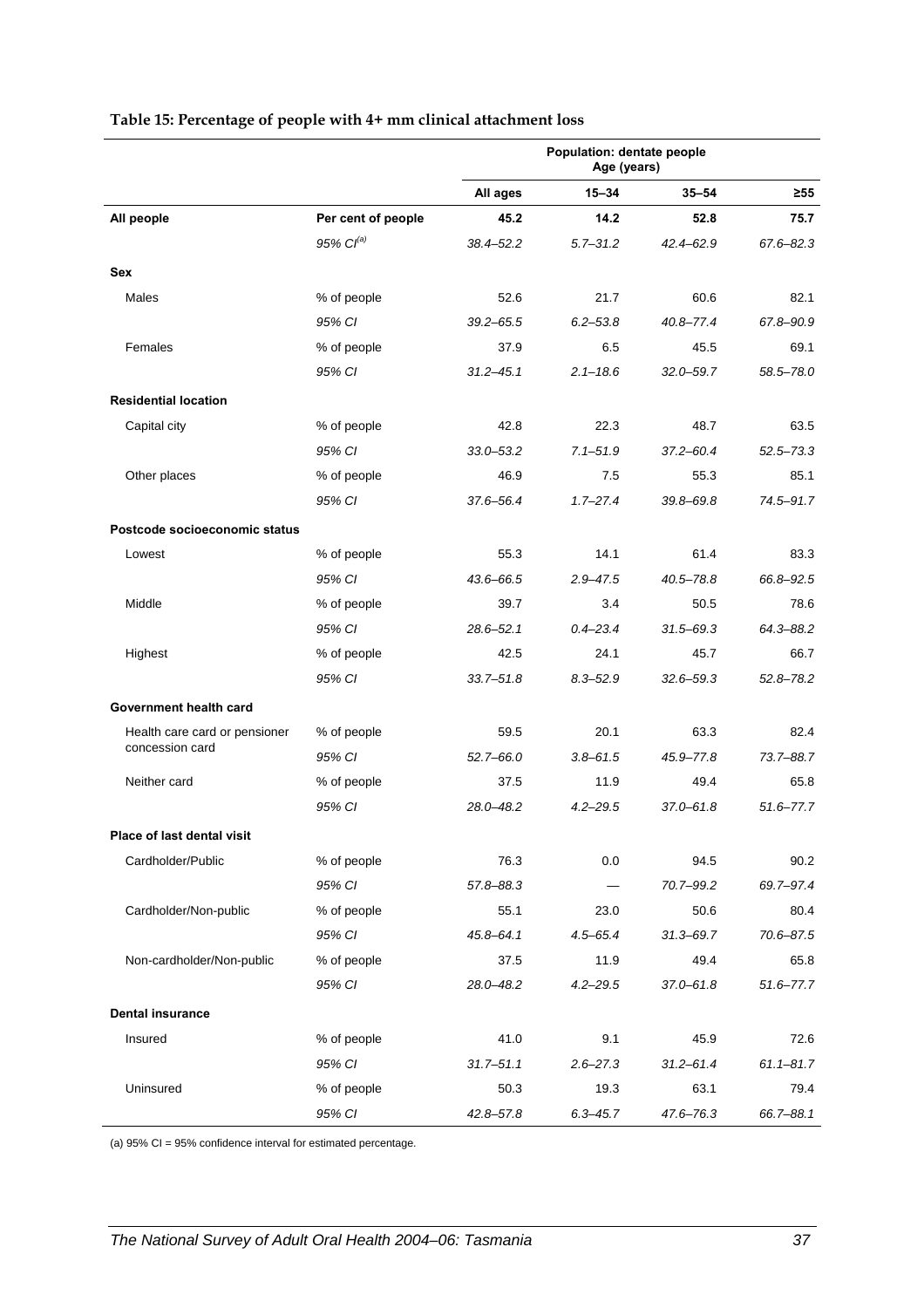## **Prevalence of gingival inflammation**

The gingival index is a measure of gingivitis, inflammation of the gums. Gingivitis occurs as a response to the bacteria in plaque accumulation near the gum line. In NSAOH, gingivitis was assessed on six index teeth. A gingival index score of 2 or more indicated bleeding on probing or spontaneous bleeding and was classified as indicating gingival inflammation (gingivitis). In Tasmania, a total of 13.9% of the dentate adult population had at least one site with a gingival score of 2 or more [\(Table 16\)](#page-46-0), which was lower, but not significantly, than the national estimate of 19.7% (Slade et al. 2007).

### **Key findings**

- There was a similar rate of gingival inflammation in all age groups.
- Males were more likely to have gingival inflammation compared with females. However, the difference did not reach statistical significance.
- There was a tendency that people in a lower socioeconomic position were more likely to have gingival inflammation. However, the differences were not statistically significant.

### **Discussion**

Gingival inflammation is a condition observed in people of all ages at a similar rate. There was a tendency that people with lower socioeconomic status had higher prevalence of gingival inflammation. However, some differences were small and relatively low numbers of people in each population group made the confidence interval wide, overlapping between most groups.

In summary, gingival inflammation was more likely to affect people with lower socioeconomic status.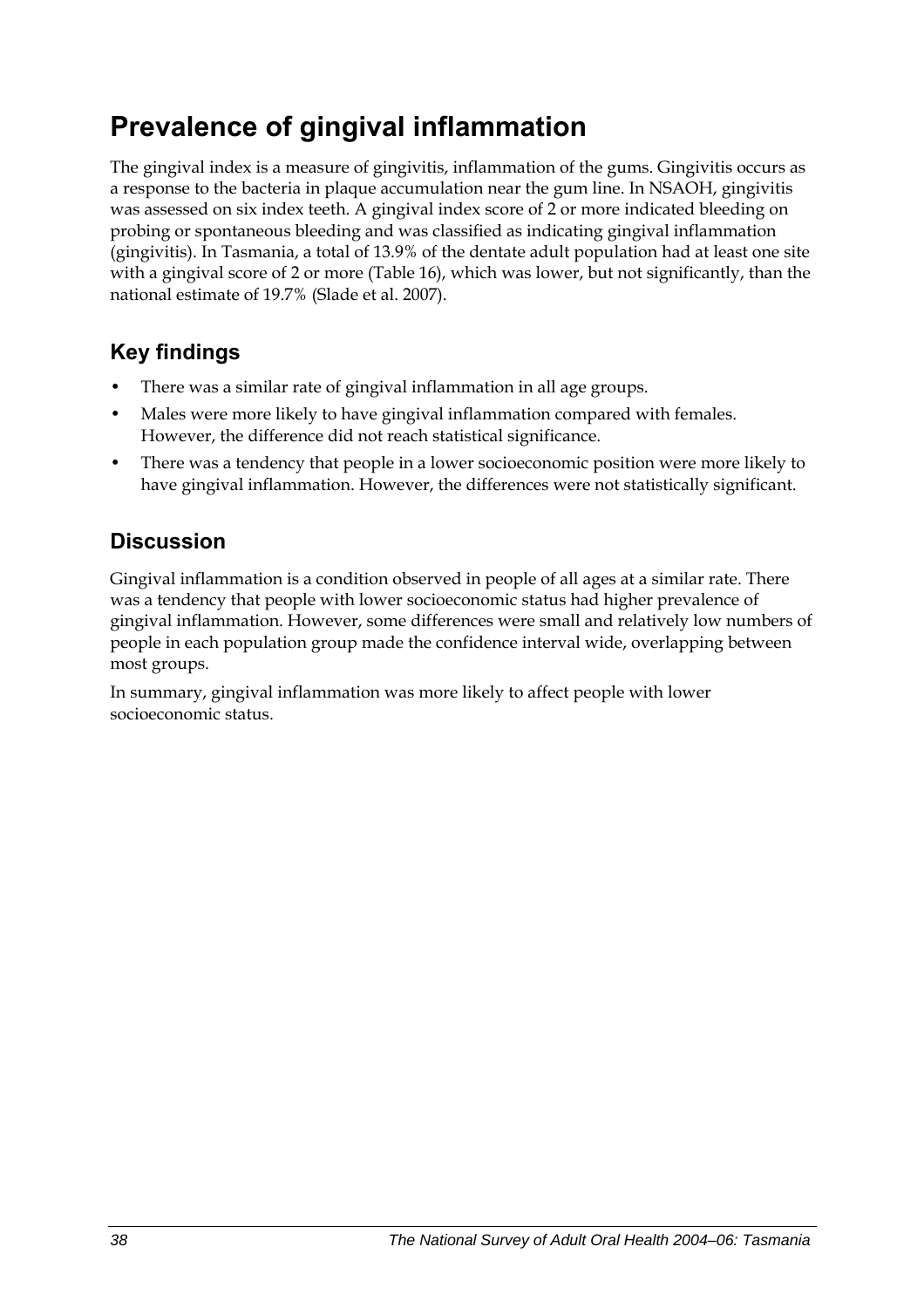<span id="page-46-0"></span>

|                               |                       | Population: dentate people<br>Age (years) |              |                     |                       |
|-------------------------------|-----------------------|-------------------------------------------|--------------|---------------------|-----------------------|
|                               |                       | All ages                                  | $15 - 34$    | $35 - 54$           | ≥55                   |
| All people                    | Per cent of people    | 13.9                                      | 10.2         | 16.0                | 15.9                  |
|                               | 95% Cl <sup>(a)</sup> | $10.3 - 18.7$                             | $3.8 - 24.7$ | $10.6 - 23.6$       | $10.7 - 23.1$         |
| <b>Sex</b>                    |                       |                                           |              |                     |                       |
| Males                         | % of people           | 16.7                                      | 8.6          | 23.5                | 17.9                  |
|                               | 95% CI                | $10.4 - 25.6$                             | $1.7 - 33.6$ | $13.8 - 37.1$       | $10.5 - 28.9$         |
| Females                       | % of people           | 11.3                                      | 11.8         | 9.1                 | 13.9                  |
|                               | 95% CI                | $7.9 - 15.9$                              | $4.9 - 25.7$ | $4.4 - 17.6$        | $7.6 - 24.1$          |
| <b>Residential location</b>   |                       |                                           |              |                     |                       |
| Capital city                  | % of people           | 12.3                                      | 10.0         | 17.8                | 8.4                   |
|                               | 95% CI                | $6.7 - 21.5$                              | $2.6 - 31.6$ | $11.1 - 27.2$       | $3.5 - 18.7$          |
| Other places                  | % of people           | 15.2                                      | 10.3         | 14.9                | 21.9                  |
|                               | 95% CI                | $10.8 - 20.8$                             | $2.4 - 34.8$ | $7.9 - 26.5$        | $14.0 - 32.5$         |
| Postcode socioeconomic status |                       |                                           |              |                     |                       |
| Lowest                        | % of people           | 17.1                                      | 21.9         | 15.7                | 15.2                  |
|                               | 95% CI                | $10.3 - 27.2$                             | $4.0 - 65.2$ | $7.6 - 29.9$        | $4.9 - 38.3$          |
| Middle                        | % of people           | 7.9                                       | 3.4          | 3.5                 | 19.1                  |
|                               | 95% CI                | $5.0 - 12.3$                              | $0.4 - 23.4$ | $0.4 - 22.6$        | $12.6 - 27.9$         |
| Highest                       | % of people           | 17.1                                      | 10.8         | 26.8                | 13.2                  |
|                               | 95% CI                | $11.4 - 24.9$                             | $3.0 - 32.7$ | $21.8 - 32.5$       | $6.1 - 26.4$          |
| Government health card        |                       |                                           |              |                     |                       |
| Health care card or pensioner | % of people           | 12.2                                      | 5.7          | 6.3                 | 20.0                  |
| concession card               | 95% CI                | $7.7 - 18.8$                              | $1.1 - 23.9$ | $2.0 - 18.1$        | $11.4 - 32.7$         |
| Neither card                  | % of people           | 14.9                                      | 11.9         | 19.2                | 10.9                  |
|                               | 95% CI                | $9.8 - 22.1$                              | $3.8 - 31.4$ | $12.1 - 29.0$       | $4.1 - 25.9$          |
|                               |                       |                                           |              |                     |                       |
| Place of last dental visit    |                       |                                           |              |                     |                       |
| Cardholder/Public             | % of people           | 20.7                                      | 45.0         | 12.0                | 18.8<br>$6.3 - 44.3$  |
|                               | 95% CI<br>% of people | $11.3 - 34.9$                             | 12.8-81.9    | $2.9 - 38.5$        |                       |
| Cardholder/Non-public         | 95% CI                | 9.9<br>$5.8 - 16.5$                       | 0.0          | 4.0<br>$0.6 - 22.7$ | 20.4<br>$11.7 - 33.0$ |
| Non-cardholder/Non-public     | % of people           | 14.9                                      | 11.9         | 19.2                | 10.9                  |
|                               | 95% CI                | $9.8 - 22.1$                              | $3.8 - 31.4$ | $12.1 - 29.0$       | $4.1 - 25.9$          |
|                               |                       |                                           |              |                     |                       |
| <b>Dental insurance</b>       |                       |                                           |              |                     |                       |
| Insured                       | % of people           | 12.4                                      | 7.8          | 15.4                | 13.3                  |
|                               | 95% CI                | $7.7 - 19.4$                              | $1.9 - 27.6$ | $8.0 - 27.4$        | $6.7 - 24.8$          |
| Uninsured                     | % of people           | 15.8                                      | 12.6         | 17.0                | 19.0                  |
|                               | 95% CI                | $10.7 - 22.7$                             | $3.6 - 35.8$ | $9.0 - 29.8$        | $10.8 - 31.2$         |

#### **Table 16: Percentage of people with gingival inflammation**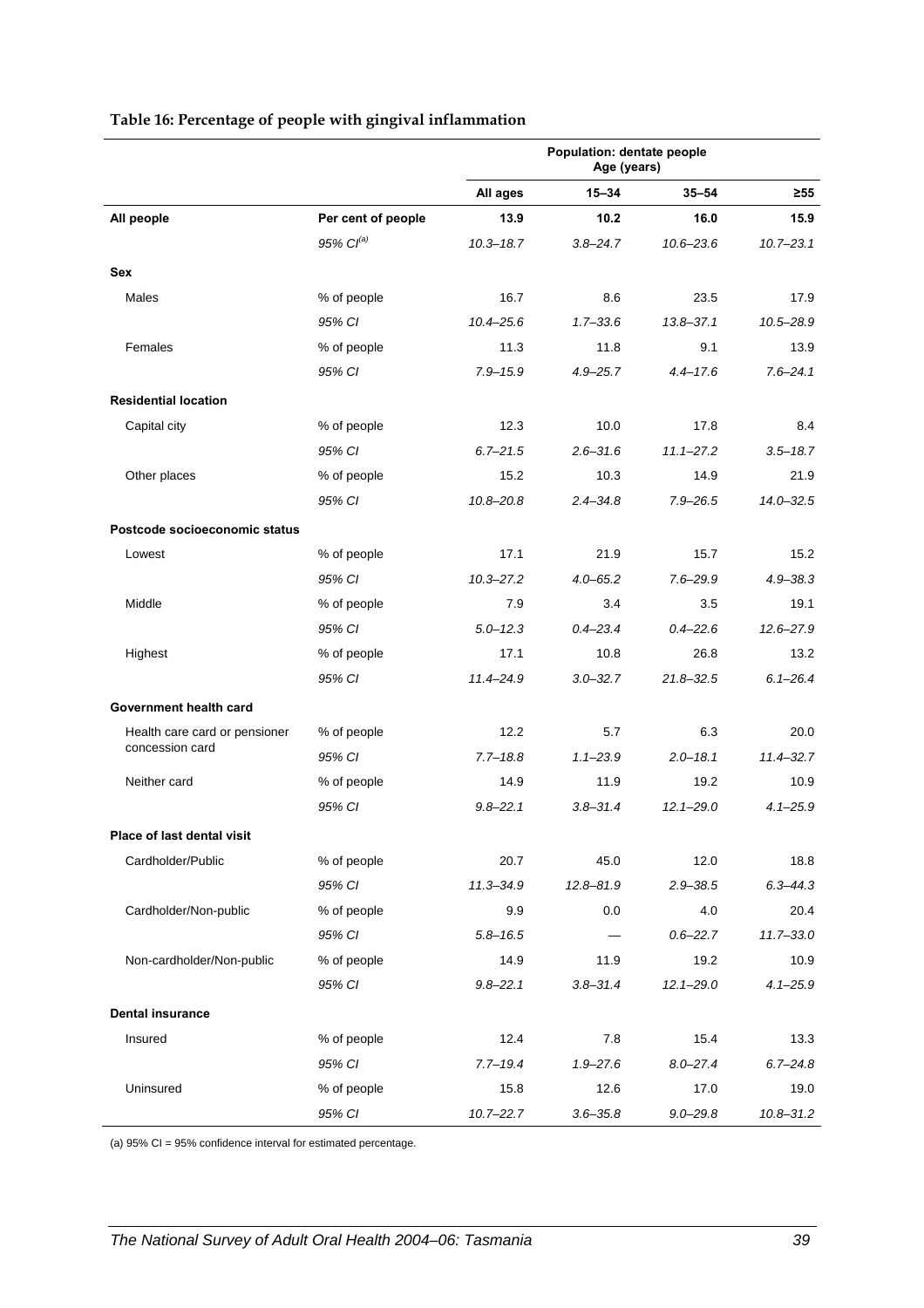# **4 Oral health care**

## **Dental attendance within the preceding 12 months**

Time since last visiting a dentist is a key indicator of access to dental care. In NSAOH, the time since last dental visit was assessed in the interview by asking 'How long ago did you last see a dental professional about your teeth, dentures or gums?'. Five responses were possible including 'Less than 12 months'. In Tasmania, 50.0% of people aged 15 years or more had visited a dentist within the last 12 months ([Table 17](#page-48-0)), which was significantly lower than the national estimate of 59.4% (Slade et al. 2007).

### **Key findings**

- Among age groups, adults aged 35–54 years were most likely to report dental attendance within the last 12 months (55.4%) although this was not significantly different from the youngest (47.3%) and oldest age groups (46.6%).
- The percentage was similar for males and females (47.4% versus 52.4%). Within age groups, the largest difference between the sexes occurred for adults aged 15–34 years (41.3% versus 53.4%) although this difference was not significant.
- Dental attendance among Hobart residents was slightly more frequent than among people living in the rest of Tasmania (53.2% versus 47.6%). Adults aged 55 years or more who lived in regional areas reported the lowest percentage (39.8%), much lower than Hobart residents of the same age (56.6%).
- Socioeconomic area had little impact, with those living in low socioeconomic postcodes almost as likely to have visited in the last 12 months as people living in high socioeconomic postcodes (50.6% versus 55.8%). Within age groups, visiting behaviour was inconsistent and showed no obvious pattern.
- Government health cardholders recorded much lower percentages than non-cardholders (37.9% versus 56.1%). Large differences were evident in the 15–34 years (28.5% versus 51.9%) and 55 years or more (37.5% versus 61.2%) age groups.
- Among people who had a government health card, the percentage was similar between those who attended a public practice at their last dental visit and those who attended a private practice (34.6% versus 39.3%). However, within age groups, only 22.0% of cardholders aged 15–34 years who last visited a public practice reported recently visiting a dentist.
- Insured people were more likely than the uninsured to have recently visited a dentist (58.4% versus 40.3%). Significant differences were evident in the 35–54 years and 55 years or more age groups

### **Discussion**

One in two Tasmanian residents aged 15 years or more visited a dentist within the last 12 months. Being a non-government health cardholder and having dental insurance were associated with regular dental visiting. Differences between population groups were most evident in adults aged 55 years or more.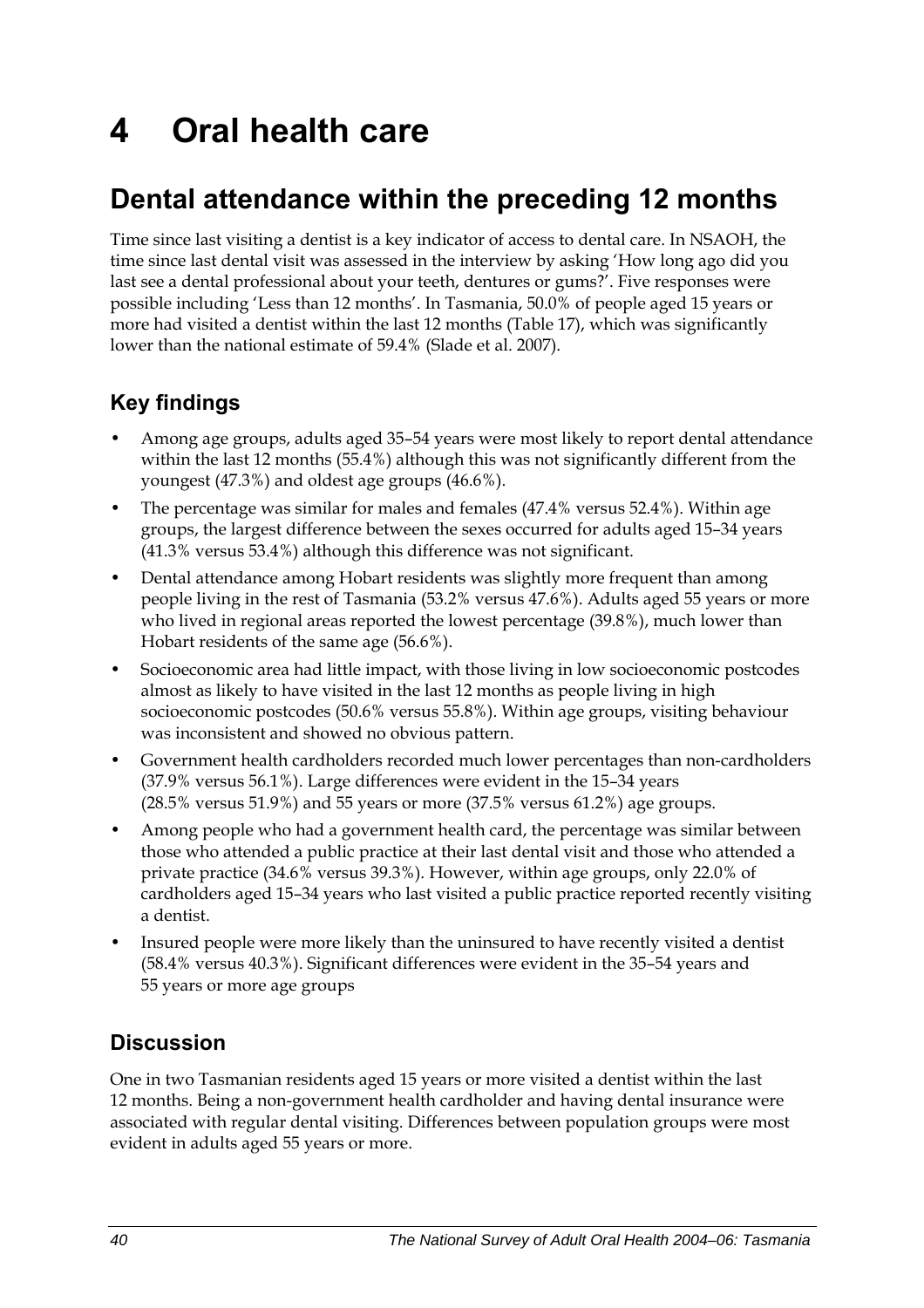|                               |                       | Population: all people<br>Age (years) |               |               |               |
|-------------------------------|-----------------------|---------------------------------------|---------------|---------------|---------------|
|                               |                       | All ages                              | $15 - 34$     | $35 - 54$     | ≥55           |
| All people                    | Per cent of people    | 50.0                                  | 47.3          | 55.4          | 46.6          |
|                               | 95% Cl <sup>(a)</sup> | 45.8-54.1                             | 39.8-54.9     | $49.7 - 61.0$ | $40.7 - 52.7$ |
| Sex                           |                       |                                       |               |               |               |
| Males                         | % of people           | 47.4                                  | 41.3          | 54.1          | 45.9          |
|                               | 95% CI                | $41.2 - 53.6$                         | $29.5 - 54.1$ | $46.5 - 61.6$ | $37.8 - 54.3$ |
| Females                       | % of people           | 52.4                                  | 53.4          | 56.6          | 47.3          |
|                               | 95% CI                | 47.3-57.5                             | $43.1 - 63.3$ | $49.2 - 63.7$ | $40.7 - 53.9$ |
| <b>Residential location</b>   |                       |                                       |               |               |               |
| Capital city                  | % of people           | 53.2                                  | 47.9          | 55.1          | 56.6          |
|                               | 95% CI                | 46.7-59.6                             | $36.0 - 60.1$ | $46.1 - 63.7$ | $46.3 - 66.3$ |
| Other places                  | % of people           | 47.6                                  | 46.8          | 55.6          | 39.8          |
|                               | 95% CI                | $42.1 - 53.1$                         | $37.3 - 56.6$ | $48.2 - 62.8$ | $33.5 - 46.5$ |
| Postcode socioeconomic status |                       |                                       |               |               |               |
| Lowest                        | % of people           | 50.6                                  | 46.3          | 62.5          | 40.4          |
|                               | 95% CI                | $45.1 - 56.1$                         | 36.8–56.1     | $51.4 - 72.5$ | 32.4–49.0     |
| Middle                        | % of people           | 42.7                                  | 42.4          | 50.6          | 35.2          |
|                               | 95% CI                | $34.6 - 51.1$                         | 26.8-59.7     | $40.9 - 60.4$ | $28.3 - 42.8$ |
| Highest                       | % of people           | 55.8                                  | 51.8          | 52.6          | 63.8          |
|                               | 95% CI                | 49.8-61.5                             | $39.7 - 63.6$ | $45.1 - 60.1$ | $55.8 - 71.1$ |
| Government health card        |                       |                                       |               |               |               |
| Health care card or pensioner | % of people           | 37.9                                  | 28.5          | 48.3          | 37.5          |
| concession card               | 95% CI                | $33.6 - 42.5$                         | 15.9-45.6     | $38.3 - 58.4$ | $31.7 - 43.6$ |
| Neither card                  | % of people           | 56.1                                  | 51.9          | 57.3          | 61.2          |
|                               | 95% CI                | $50.8 - 61.3$                         | $42.4 - 61.3$ | $50.7 - 63.7$ | $53.3 - 68.6$ |
| Place of last dental visit    |                       |                                       |               |               |               |
| Cardholder/Public             | % of people           | 34.6                                  | 22.0          | 55.5          | 30.3          |
|                               | 95% CI                | $26.1 - 44.2$                         | $7.1 - 51.2$  | $37.8 - 71.9$ | $17.1 - 47.6$ |
| Cardholder/Non-public         | % of people           | 39.3                                  | 34.1          | 43.9          | 39.2          |
|                               | 95% CI                | 34.4-44.5                             | 18.3-54.6     | $31.4 - 57.2$ | $32.6 - 46.2$ |
| Non-cardholder/Non-public     | % of people           | 56.1                                  | 51.9          | 57.3          | 61.2          |
|                               | 95% CI                | $50.8 - 61.3$                         | $42.4 - 61.3$ | $50.7 - 63.7$ | $53.3 - 68.6$ |
| <b>Dental insurance</b>       |                       |                                       |               |               |               |
| Insured                       | % of people           | 58.4                                  | 47.4          | 63.4          | 61.1          |
|                               | 95% CI                | $51.9 - 64.5$                         | $33.1 - 62.1$ | 56.4-69.9     | $52.3 - 69.2$ |
| Uninsured                     | % of people           | 40.3                                  | 43.0          | 45.5          | 33.1          |
|                               | 95% CI                | $35.4 - 45.4$                         | $33.4 - 53.1$ | $35.2 - 56.2$ | $26.1 - 40.9$ |

#### <span id="page-48-0"></span>**Table 17: Percentage of people visiting dentist within last 12 months**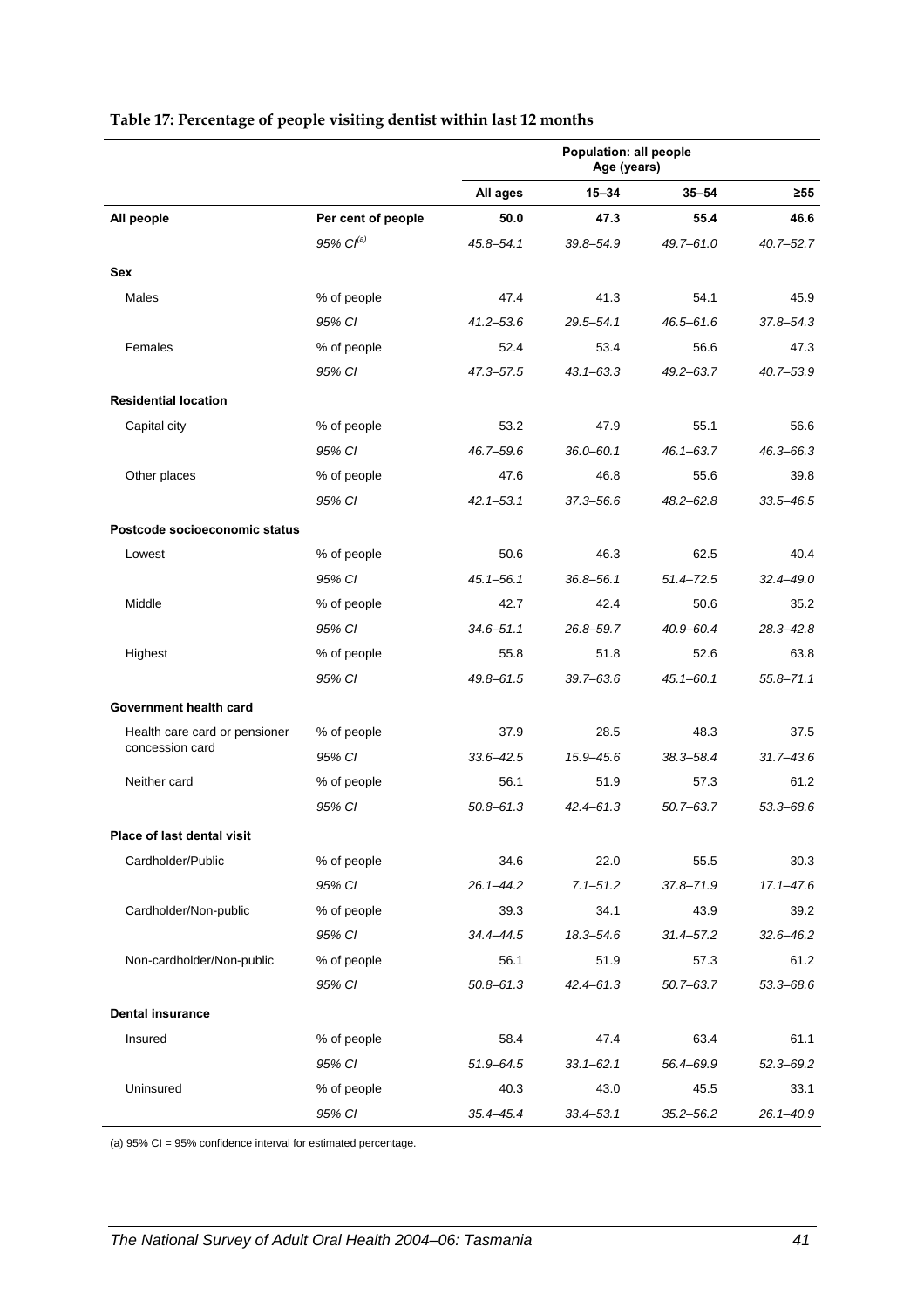## **Attendance at private dental practice**

While most Australians obtain dental care at private dental practices, alternatives exist in the public sector for targeted population groups. The two largest public programs are school dental services targeted to children; and adult public programs provided through dental hospitals, community health centres and regional facilities, and targeted to adults holding a government concession card. In NSAOH, people were asked 'Where did you make your last dental visit?', and seven responses were offered. People who reported having visited a general dental practice, a specialist dental practice or a dental clinic associated with a health insurance fund were classified as having attended a private dental practice. In Tasmania, 76.5% of people aged 15 years or more attended a private practice at their last dental visit ([Table 18](#page-50-0)), significantly lower than the national estimate of 83.1% (Slade et al. 2007).

### **Key findings**

- Among age groups, 15–34 year-olds were least likely to have visited a private practice at their last dental visit (64.5%), significantly lower than that reported for 35–54-year-olds (85.0%).
- The percentages for males and females were very similar (74.5% versus 78.5%). Males aged 15–34 years (53.9%) were the least likely group to have attended a private practice at their last visit.
- The percentage was higher for Hobart residents than people living in the rest of Tasmania (85.6% versus 76.2%) although this difference was not statistically significant. Similar differences by residential location were also evident within each age group.
- Residents living in high socioeconomic postcodes were more likely to have visited a private practice than those living in postcodes of low socioeconomic status (85.3% versus 68.2%). Large differences by socioeconomic status were evident in all age groups although these differences were only statistically significant for 35–54-year-olds.
- Despite having a government health card, 60.8% of cardholders reported that they visited a private practice at their last dental visit. Among government health cardholders, the percentage was lower for 15–34 year-olds (49.5%) but this was not significantly different from age groups that had government health cards.
- Insured people were far more likely to have visited a private practice at their last dental visit than those without dental insurance (91.2% versus 63.0%). Significant differences between insurance groups were also evident within each age group.

### **Discussion**

Over three-quarters of Tasmania residents aged 15 years or more visited a private practice at their last dental visit. Dental insurance was strongly associated with private visiting, and living in areas of high socioeconomic status was moderately associated. The percentage was lowest for young adults, which may be due to them having visited the school dental service at their last visit. Despite having a government health card, over 6 in 10 cardholders attended a private practice at their last dental visit, and this may be due to long public waiting lists.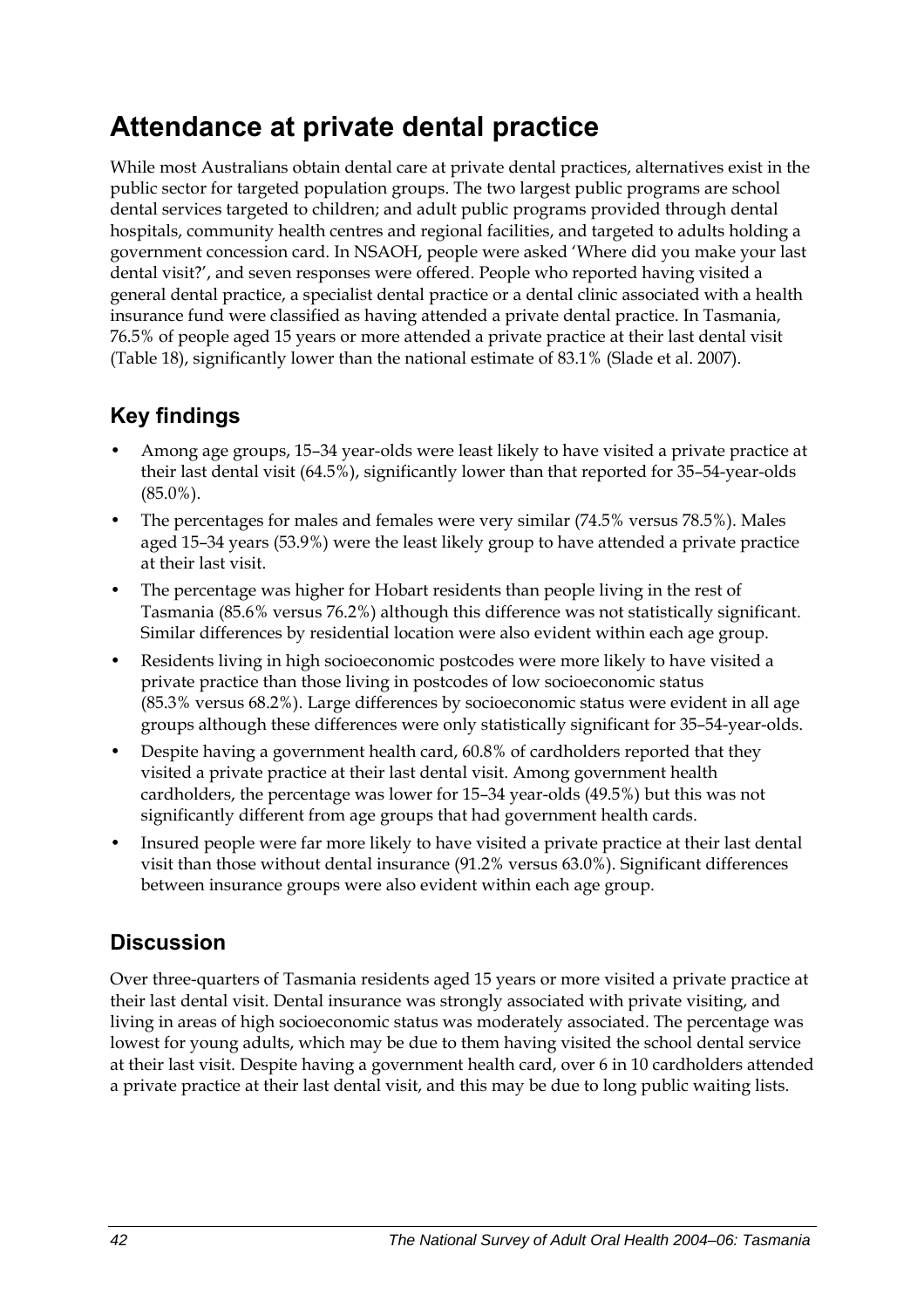|                               |                       | Population: all people<br>Age (years) |               |               |               |
|-------------------------------|-----------------------|---------------------------------------|---------------|---------------|---------------|
|                               |                       | All ages                              | $15 - 34$     | $35 - 54$     | $\geq 55$     |
| All people                    | Per cent of people    | 76.5                                  | 64.5          | 85.0          | 78.7          |
|                               | 95% Cl <sup>(a)</sup> | $72.8 - 79.9$                         | $55.6 - 72.4$ | 80.5-88.6     | $73.6 - 83.0$ |
| Sex                           |                       |                                       |               |               |               |
| Males                         | % of people           | 74.5                                  | 53.9          | 89.3          | 78.1          |
|                               | 95% CI                | 67.7-80.3                             | $40.7 - 66.5$ | 82.5-93.6     | 69.0-85.1     |
| Females                       | % of people           | 78.5                                  | 74.8          | 80.9          | 79.2          |
|                               | 95% CI                | $74.2 - 82.2$                         | $64.3 - 83.1$ | 74.7-85.8     | 74.4-83.3     |
| <b>Residential location</b>   |                       |                                       |               |               |               |
| Capital city                  | % of people           | 80.5                                  | 67.7          | 89.2          | 84.1          |
|                               | 95% CI                | $72.3 - 86.8$                         | $50.5 - 81.2$ | $80.6 - 94.3$ | 75.3-90.2     |
| Other places                  | % of people           | 73.6                                  | 61.8          | 81.9          | 74.9          |
|                               | 95% CI                | $70.3 - 76.6$                         | 53.5-69.4     | $76.2 - 86.5$ | 68.7-80.2     |
| Postcode socioeconomic status |                       |                                       |               |               |               |
| Lowest                        | % of people           | 68.2                                  | 52.7          | 75.5          | 73.2          |
|                               | 95% CI                | $65.3 - 71.0$                         | $38.2 - 66.7$ | 68.5-81.4     | 64.8-80.2     |
| Middle                        | % of people           | 74.6                                  | 58.8          | 87.6          | 75.1          |
|                               | 95% CI                | $70.9 - 78.0$                         | 48.0-68.8     | $81.2 - 92.1$ | 66.5-82.1     |
| Highest                       | % of people           | 85.3                                  | 77.0          | 91.7          | 87.3          |
|                               | 95% CI                | 77.8-90.5                             | $61.8 - 87.3$ | 86.6-95.0     | 79.8-92.2     |
| Government health card        |                       |                                       |               |               |               |
| Health care card or pensioner | % of people           | 60.8                                  | 49.5          | 54.3          | 67.1          |
| concession card               | 95% CI                | 54.3-66.9                             | $30.8 - 68.3$ | $40.3 - 67.6$ | $60.1 - 73.5$ |
| Neither card                  | % of people           | 84.7                                  | 68.6          | 92.8          | 96.0          |
|                               | 95% CI                | 79.4-88.8                             | 57.9-77.7     | 89.4-95.1     | $91.9 - 98.1$ |
| <b>Dental insurance</b>       |                       |                                       |               |               |               |
| Insured                       | % of people           | 91.2                                  | 83.3          | 95.3          | 92.3          |
|                               | 95% CI                | 87.6-93.7                             | $72.1 - 90.6$ | 89.2-98.0     | 87.9-95.2     |
| Uninsured                     | % of people           | 63.0                                  | 52.5          | 70.8          | 65.8          |
|                               | 95% CI                | 57.9-67.8                             | $41.4 - 63.3$ | $62.7 - 77.7$ | $59.0 - 72.0$ |

#### <span id="page-50-0"></span>**Table 18: Percentage of people who attended a private dental practice at last dental visit**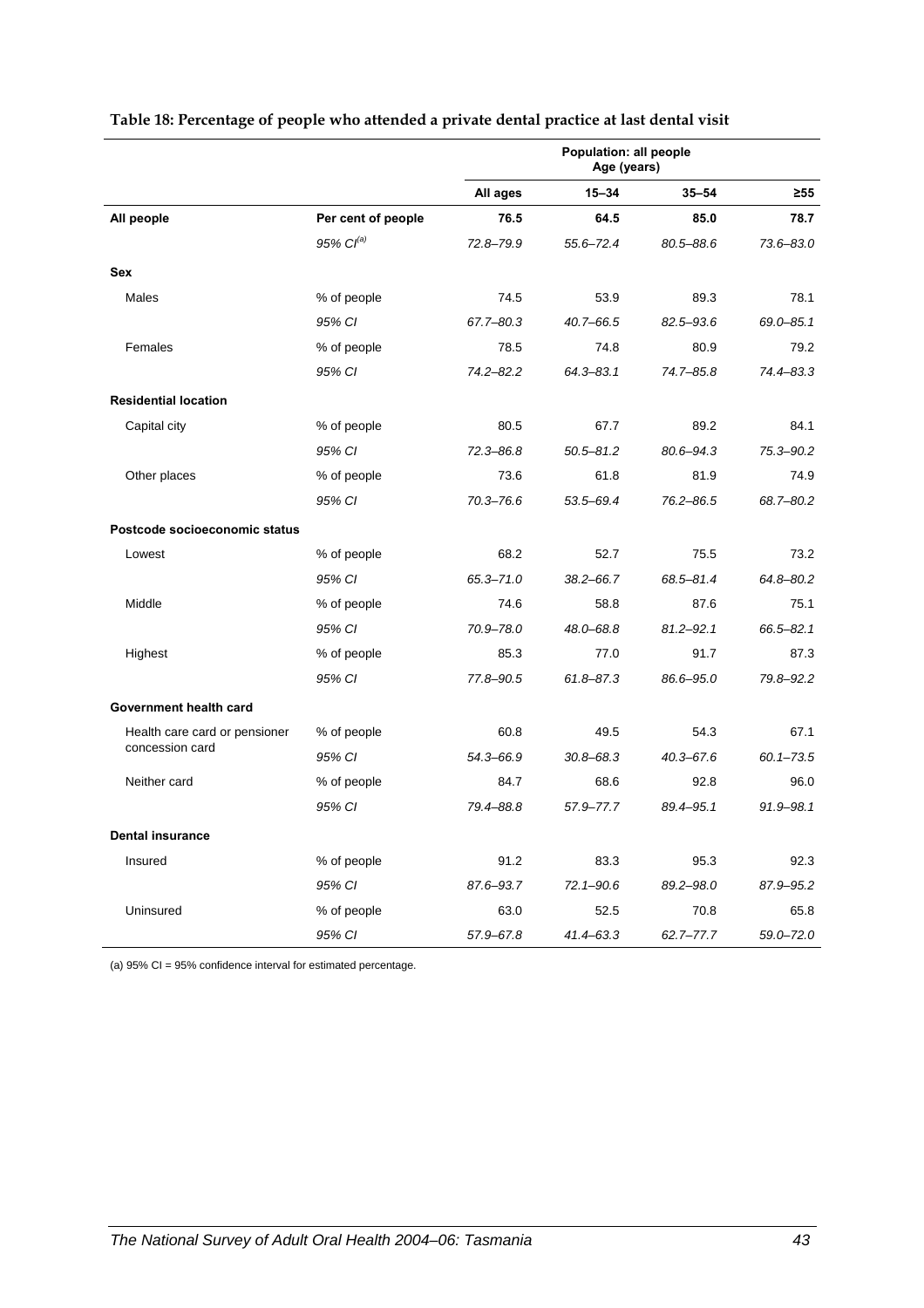## **Payments by patients for dental care**

While the place of last visit was dominated by private practice, some visits made to private dentists are paid for by public funds. In order to identify such visits, NSAOH participants who had a government health card and who had visited a dentist within the last 5 years were asked 'Did the government or an insurance fund pay any part of the expense for your last dental visit?'. A number of response options were available including 'Paid all own expenses', 'Insurance paid some—patient paid some', 'Insurance paid all', 'Government paid some—patient paid some' and 'Government paid all'. People who reported one of the first three payment mechanisms were classified as having paid for their care, together with people who were non-government health cardholders and had visited within the last 5 years. In Tasmania, 90.7% of people aged 15 years or more who had seen a dentist within the preceding 5 years paid for that visit [\(Table 19\)](#page-52-0). This estimate was not significantly different from the national estimate of 91.4% (Slade et al. 2007).

### **Key findings**

- There was little variation across age groups in the percentage of Tasmanian residents reporting they had paid for their last dental visit.
- The percentage did not vary significantly between males and females (91.3% versus 90.2%). Within age groups, variations between the sexes remained small.
- Residential location had no influence, with 91.4% of Hobart residents and 90.2% of other Tasmanian residents reporting they had paid for their last dental visit.
- The percentage was lower for people living in low socioeconomic postcodes than people living in high socioeconomic postcodes (85.2% versus 93.4%) although the difference was not statistically significant. Similar results were evident within each age group.
- Despite having a government health card, 69.7% of cardholders who visited a dentist within the preceding 5 years paid for their last dental visit. The percentage was higher for government health cardholders aged 55 years (77.6%).
- Virtually all insured people paid for their last dental visit compared with 81.1% of uninsured people. Within the uninsured population, those aged 15–34 years reported the highest percentage (89.4%).

### **Discussion**

The majority of adults who have a government health card pay for their own dental care.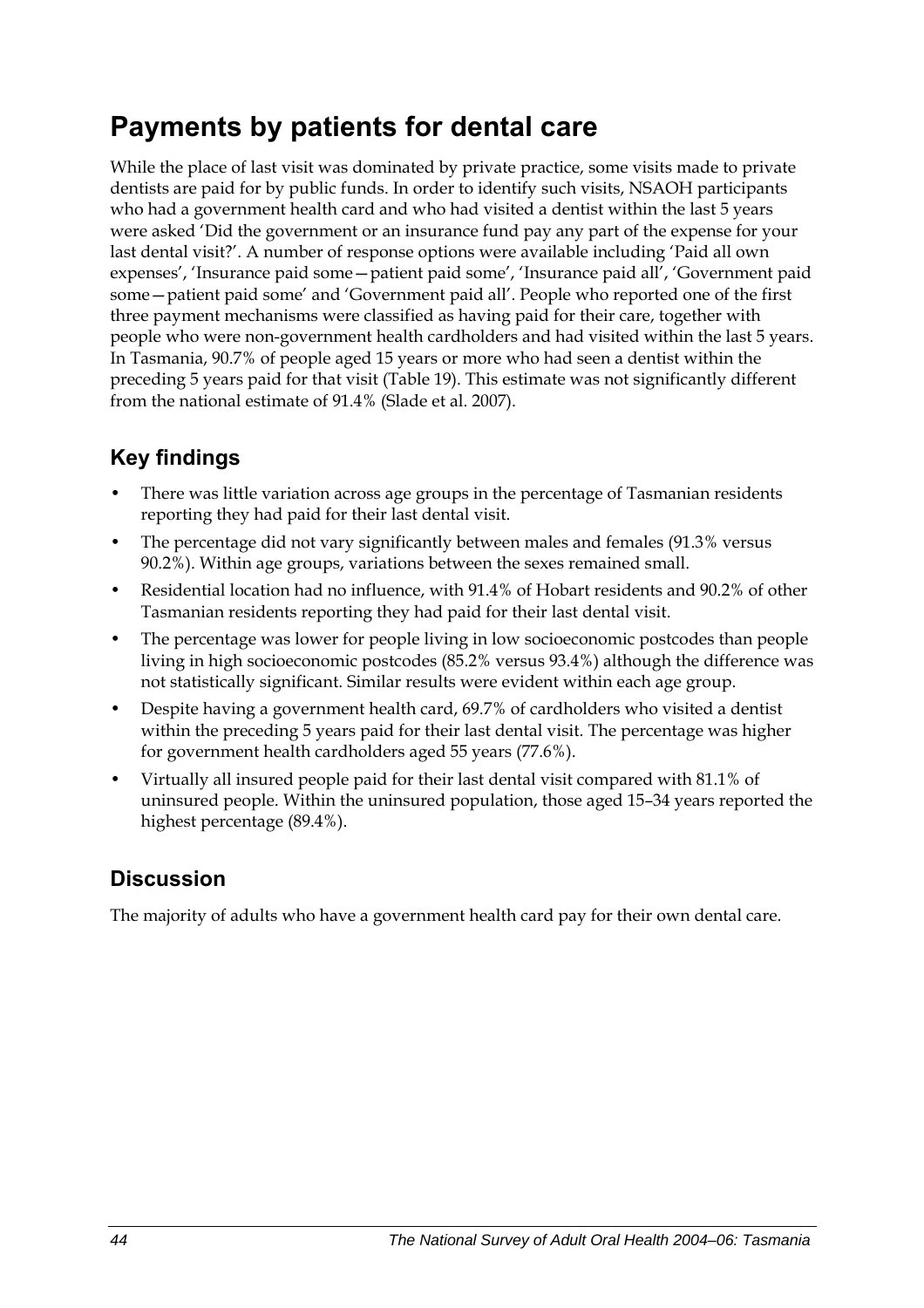<span id="page-52-0"></span>

|                               |                    | Population: people who visited dentist within last 5 years<br>Age (years) |               |               |               |
|-------------------------------|--------------------|---------------------------------------------------------------------------|---------------|---------------|---------------|
|                               |                    | All ages                                                                  | 15-34         | $35 - 54$     | $\geq 55$     |
| All people                    | Per cent of people | 90.7                                                                      | 93.9          | 90.7          | 87.6          |
|                               | 95% $Cl^{(a)}$     | 87.4-93.2                                                                 | 88.2-96.9     | 85.9-93.9     | $82.0 - 91.6$ |
| Sex                           |                    |                                                                           |               |               |               |
| Males                         | % of people        | 91.3                                                                      | 94.6          | 92.4          | 86.4          |
|                               | 95% CI             | 86.3-94.5                                                                 | 83.1-98.4     | 83.7-96.7     | 78.2-91.9     |
| Females                       | % of people        | 90.2                                                                      | 93.3          | 89.1          | 88.6          |
|                               | 95% CI             | 86.7-92.9                                                                 | 86.6-96.7     | 82.7-93.3     | 83.7-92.2     |
| <b>Residential location</b>   |                    |                                                                           |               |               |               |
| Capital city                  | % of people        | 91.4                                                                      | 92.9          | 92.7          | 88.1          |
|                               | 95% CI             | 85.0-95.2                                                                 | 81.0-97.5     | 85.1-96.6     | 76.7-94.3     |
| Other places                  | % of people        | 90.2                                                                      | 94.8          | 89.2          | 87.2          |
|                               | 95% CI             | 86.3-93.1                                                                 | 88.0-97.8     | 82.3-93.6     | 80.7-91.8     |
| Postcode socioeconomic status |                    |                                                                           |               |               |               |
| Lowest                        | % of people        | 85.2                                                                      | 89.9          | 82.5          | 84.2          |
|                               | 95% CI             | 78.7-89.9                                                                 | 75.5-96.2     | 74.0-88.7     | $73.8 - 91.0$ |
| Middle                        | % of people        | 92.9                                                                      | 95.2          | 96.5          | 86.8          |
|                               | 95% CI             | 86.9-96.2                                                                 | 86.9-98.3     | $92.7 - 98.3$ | 75.0-93.5     |
| Highest                       | % of people        | 93.4                                                                      | 95.7          | 93.4          | 90.9          |
|                               | 95% CI             | 89.6-95.8                                                                 | 84.3-98.9     | 86.3-97.0     | 82.4-95.5     |
| Government health card        |                    |                                                                           |               |               |               |
| Health care card or pensioner | % of people        | 69.7                                                                      | 65.9          | 54.9          | 77.6          |
| concession card               | 95% CI             | $61.3 - 77.0$                                                             | $45.1 - 82.0$ | $38.9 - 70.0$ | 68.7-84.5     |
| Neither card                  | % of people        | 100.0                                                                     | 100.0         | 100.0         | 100.0         |
|                               | 95% CI             |                                                                           |               |               |               |
| Place of last dental visit    |                    |                                                                           |               |               |               |
| Cardholder/Public             | % of people        | 5.6                                                                       | 0.0           | 6.8           | 7.7           |
|                               | 95% CI             | $2.4 - 12.7$                                                              |               | $1.9 - 22.0$  | $2.1 - 24.6$  |
| Cardholder/Non-public         | % of people        | 93.8                                                                      | 100.0         | 85.9          | 94.8          |
|                               | 95% CI             | 89.7-96.4                                                                 |               | 72.9-93.2     | 89.4-97.6     |
| Non-cardholder/Non-public     | % of people        | 100.0                                                                     | 100.0         | 100.0         | 100.0         |
|                               | 95% CI             |                                                                           |               |               |               |
| <b>Dental insurance</b>       |                    |                                                                           |               |               |               |
| Insured                       | % of people        | 98.9                                                                      | 98.9          | 99.5          | 98.1          |
|                               | 95% CI             | 97.3-99.6                                                                 | 93.4-99.8     | 97.7-99.9     | $95.2 - 99.3$ |
| Uninsured                     | % of people        | 81.1                                                                      | 89.4          | 78.0          | 75.5          |
|                               | 95% CI             | 75.0-86.0                                                                 | 78.8-95.0     | 67.9-85.6     | 66.9-82.5     |

#### **Table 19: Percentage of people who paid for their last dental visit**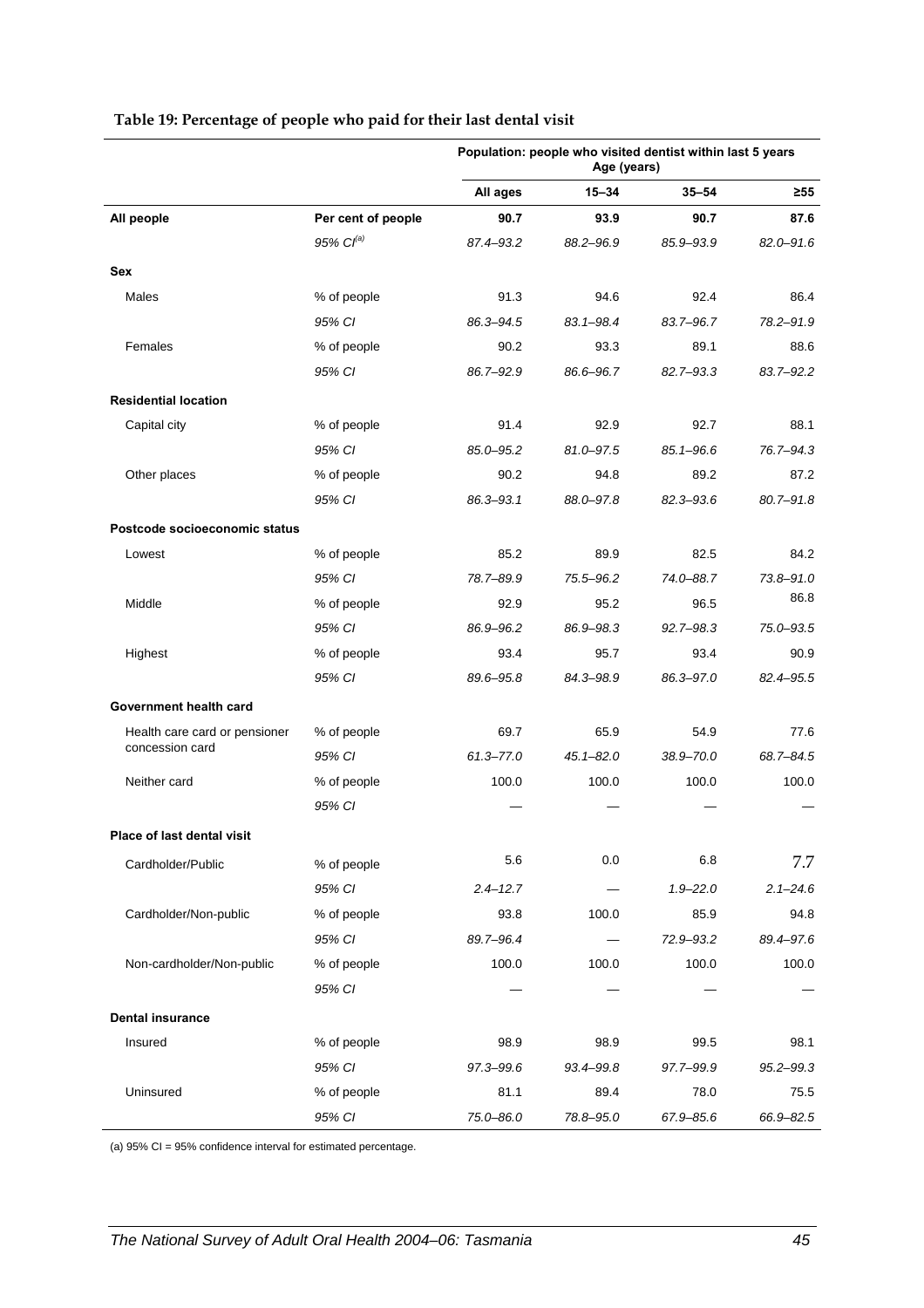## **Government-subsidised dental care in private sector**

In some states and territories, public sector dental programs provide care to people eligible for their services by referring them to private practitioner dentists. The cost of such care is then subsidised by the state or territory dental program. In Tasmania, 1.4% of the adult population received state-subsidised dental care in the private sector [\(Table 20\)](#page-54-0). This statistic was not reported nationally.

- There was no meaningful variation among age groups in the percentage who received state-subsidised dental care in the private sector.
- Dental insurance status was the only characteristic associated with a significant difference in likelihood of state-subsidised dental care in private practice.

### **Discussion**

Variation in this statistic according to dental insurance reflected similar variation in the distribution of people who were eligible for state dental services.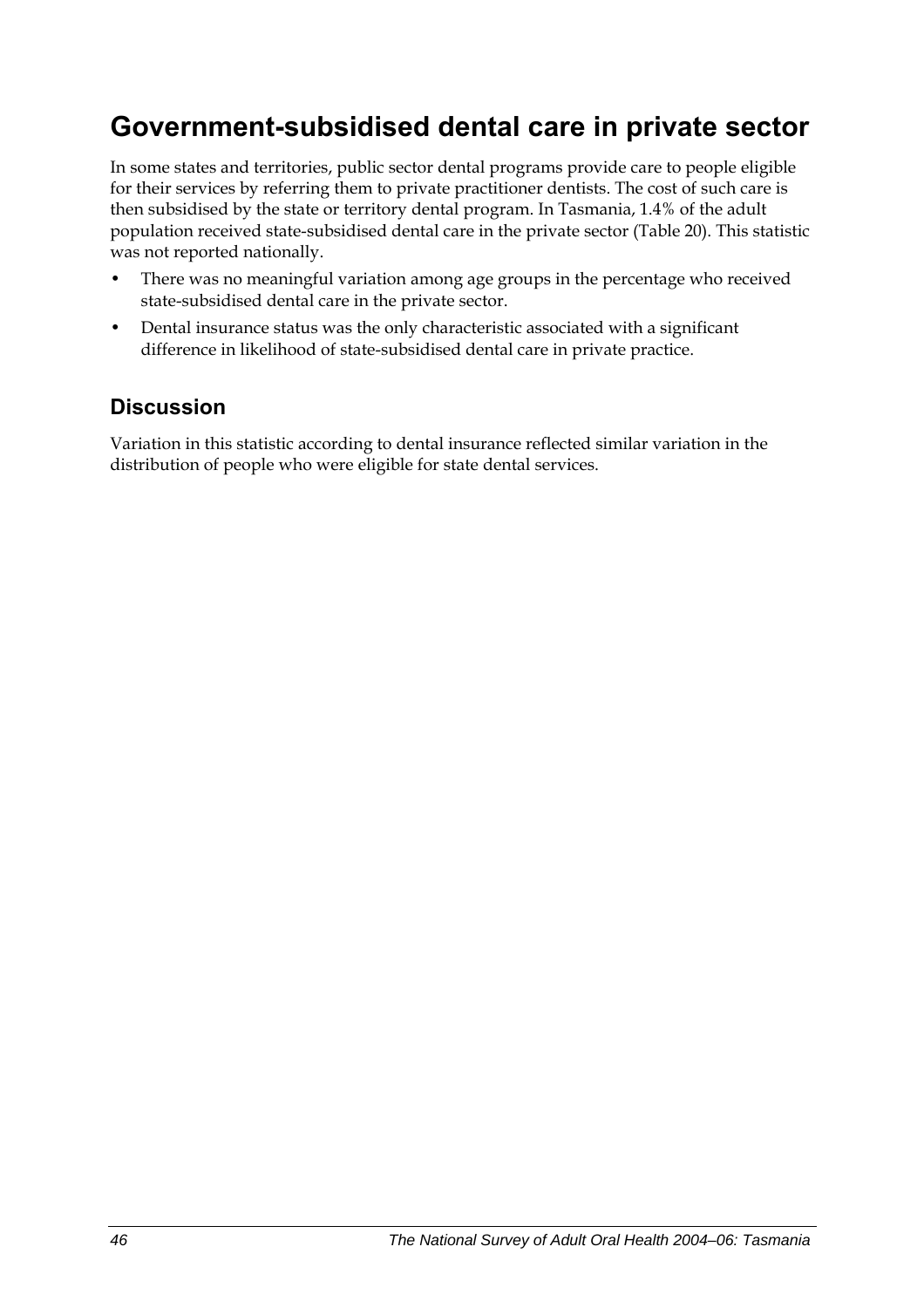|                               |                       | Population: people who visited dentist within last 5 years<br>Age (years) |              |              |             |
|-------------------------------|-----------------------|---------------------------------------------------------------------------|--------------|--------------|-------------|
|                               |                       | All ages                                                                  | $15 - 34$    | $35 - 54$    | $\geq 55$   |
| All people                    | Per cent of people    | 1.4                                                                       | 1.3          | 1.4          | 1.7         |
|                               | 95% Cl <sup>(a)</sup> | $0.8 - 2.7$                                                               | $0.3 - 5.3$  | $0.6 - 3.3$  | $0.8 - 3.7$ |
| <b>Sex</b>                    |                       |                                                                           |              |              |             |
| Males                         | % of people           | 1.7                                                                       | 1.7          | 1.4          | 1.9         |
|                               | 95% CI                | $0.7 - 3.8$                                                               | $0.2 - 11.8$ | $0.4 - 5.6$  | $0.6 - 5.7$ |
| Females                       | % of people           | 1.2                                                                       | 0.9          | 1.3          | 1.5         |
|                               | 95% CI                | $0.6 - 2.8$                                                               | $0.1 - 6.4$  | $0.4 - 4.5$  | $0.5 - 4.1$ |
| <b>Residential location</b>   |                       |                                                                           |              |              |             |
| Capital city                  | % of people           | 1.7                                                                       | 2.7          | 0.2          | 2.5         |
|                               | 95% CI                | $0.7 - 4.4$                                                               | $0.6 - 11.4$ | $0.0 - 1.9$  | $1.0 - 6.0$ |
| Other places                  | % of people           | 1.2                                                                       | 0.0          | 2.2          | 1.1         |
|                               | 95% CI                | $0.5 - 2.7$                                                               |              | $0.9 - 5.3$  | $0.3 - 4.8$ |
| Postcode socioeconomic status |                       |                                                                           |              |              |             |
| Lowest                        | % of people           | 2.7                                                                       | 2.9          | 3.0          | 2.0         |
|                               | 95% CI                | $1.2 - 5.8$                                                               | $0.4 - 18.8$ | $1.2 - 7.5$  | $0.4 - 9.0$ |
| Middle                        | % of people           | 0.9                                                                       | 1.5          | 0.4          | 0.9         |
|                               | 95% CI                | $0.2 - 3.1$                                                               | $0.2 - 9.6$  | $0.1 - 2.4$  | $0.1 - 5.8$ |
| Highest                       | % of people           | 0.9                                                                       | 0.0          | 0.6          | 2.2         |
|                               | 95% CI                | $0.3 - 2.6$                                                               |              | $0.1 - 3.8$  | $0.8 - 5.7$ |
| Government health card        |                       |                                                                           |              |              |             |
| Health care card or pensioner | % of people           | 4.7                                                                       | 6.9          | 6.5          | 3.1         |
| concession card               | 95% CI                | $2.6 - 8.3$                                                               | $1.5 - 26.0$ | $2.8 - 14.6$ | $1.4 - 6.7$ |
| Neither card                  | % of people           | 0.0                                                                       | 0.0          | 0.0          | 0.0         |
|                               | 95% CI                |                                                                           |              |              |             |
| <b>Dental insurance</b>       |                       |                                                                           |              |              |             |
| Insured                       | % of people           | 0.2                                                                       | 0.0          | 0.0          | 0.5         |
|                               | 95% CI                | $0.0 - 0.6$                                                               |              |              | $0.1 - 1.9$ |
| Uninsured                     | % of people           | 2.7                                                                       | 1.7          | 3.3          | 3.1         |
|                               | 95% CI                | $1.5 - 4.9$                                                               | $0.2 - 11.5$ | $1.4 - 7.6$  | $1.3 - 7.5$ |

#### <span id="page-54-0"></span>**Table 20: Percentage of people who received government-subsidised dental care in private sector**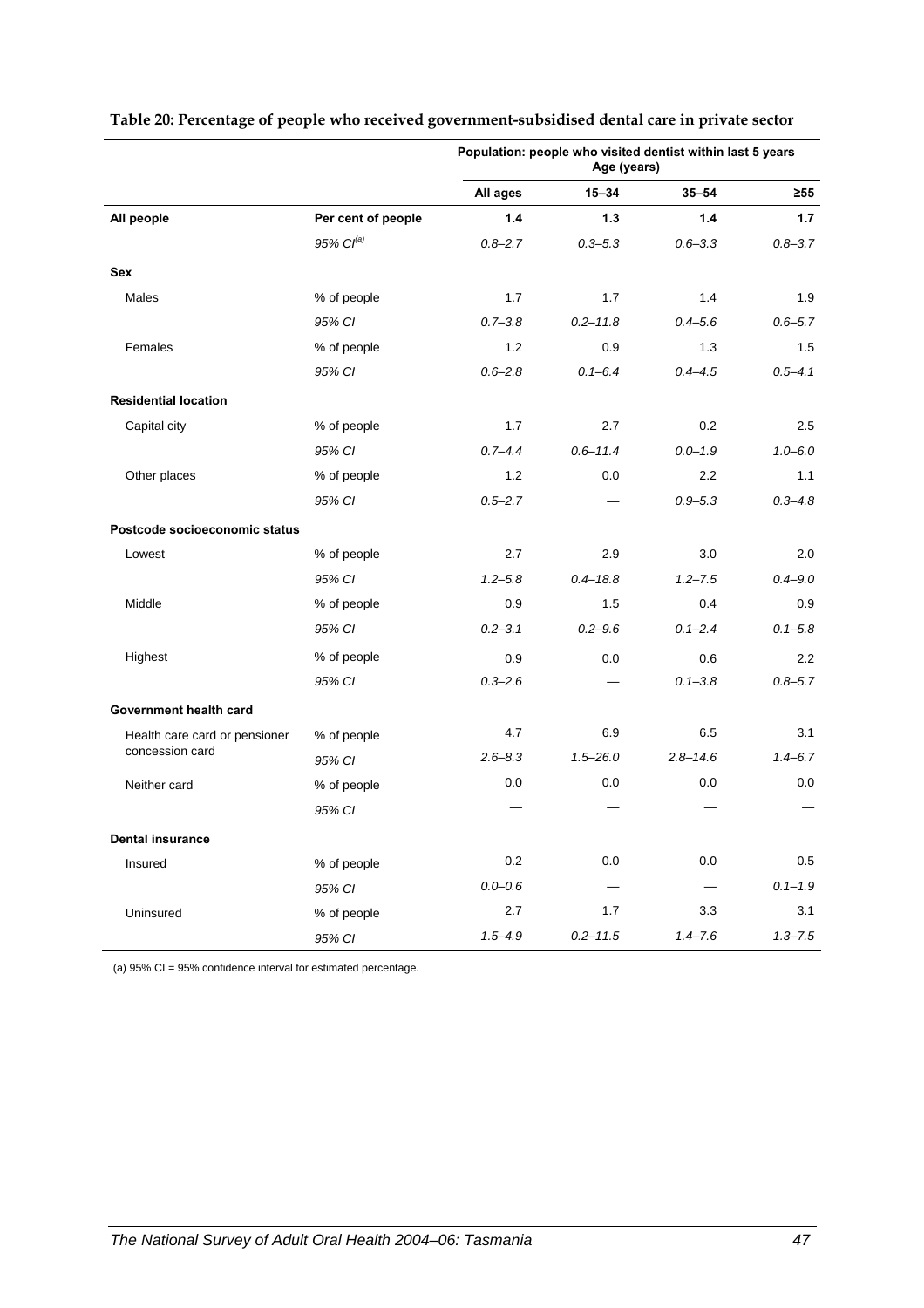## **People's usual pattern of dental visits**

While time since last visiting a dentist provides a snapshot of dental visiting behaviour, people's usual dental attendance patterns reflects longer term behaviours and intentions. In NSAOH, people who were dentate were asked 'How often on average do you seek care from a dental professional?', and four categories of response were offered. In Tasmania, 45.5% of people aged 15 years or more usually visit a dentist at least once a year [\(Table 21\)](#page-56-0), significantly lower than the national estimate of 53.1% (Slade et al. 2007).

### **Key findings**

- There was little variation across age groups in the percentage of Tasmanian residents reporting they usually visit a dentist one or more times a year.
- Females were more likely than males to usually attend annually (50.4% versus 40.7%) although this difference was not statistically significant. Larger differences by sex were observed in the 55 years or more age group (55.6% versus 40.4%).
- Adults living outside the metropolitan area were almost as likely to usually visit a dentist one or more times a year as Hobart residents (44.2% versus 47.1%). Within age groups, the largest difference between residential locations was observed for adults aged 55 years or more (41.0% versus 55.5%) but this difference was not statistically significant.
- Socioeconomic status had little impact on dental visiting behaviour except for those in the oldest age group. Adults aged 55 years or more who lived in high socioeconomic postcodes recorded a much higher percentage compared with residents in low socioeconomic postcodes (66.4% versus 39.3%).
- Residents who had a government health card were less likely to usually visit a dentist one or more times a year than non-cardholders (35.0% versus 49.8%). Within age groups, large differences were evident for those aged 35–54 years (26.0% versus 46.4%) and 55 years or more (38.0% versus 60.2%).
- Among government health cardholders, the percentage was much higher among adults who visited a private practice at their last dental visit than a public practice (42.0% versus 18.0%). For the 55 years or more age group, the difference was nearly eight-fold (44.7% versus 5.7%).
- Insured people were far more likely to usually visit a dentist one or more times a year than the uninsured (56.3% versus 31.6%). Large differences by insurance status were evident for adults aged 35–54 years (55.9% versus 24.4%) and 55 years or more (64.5% versus 27.3%).

### **Discussion**

Approximately 45% of Tasmanian residents aged 15 years or more usually visit the dentist at least once a year. Living in areas of high socioeconomic status, not having a government health card, last visiting a private practice and having dental insurance were all associated with regular dental visiting. Differences between population groups were particularly evident for adults in the oldest age group.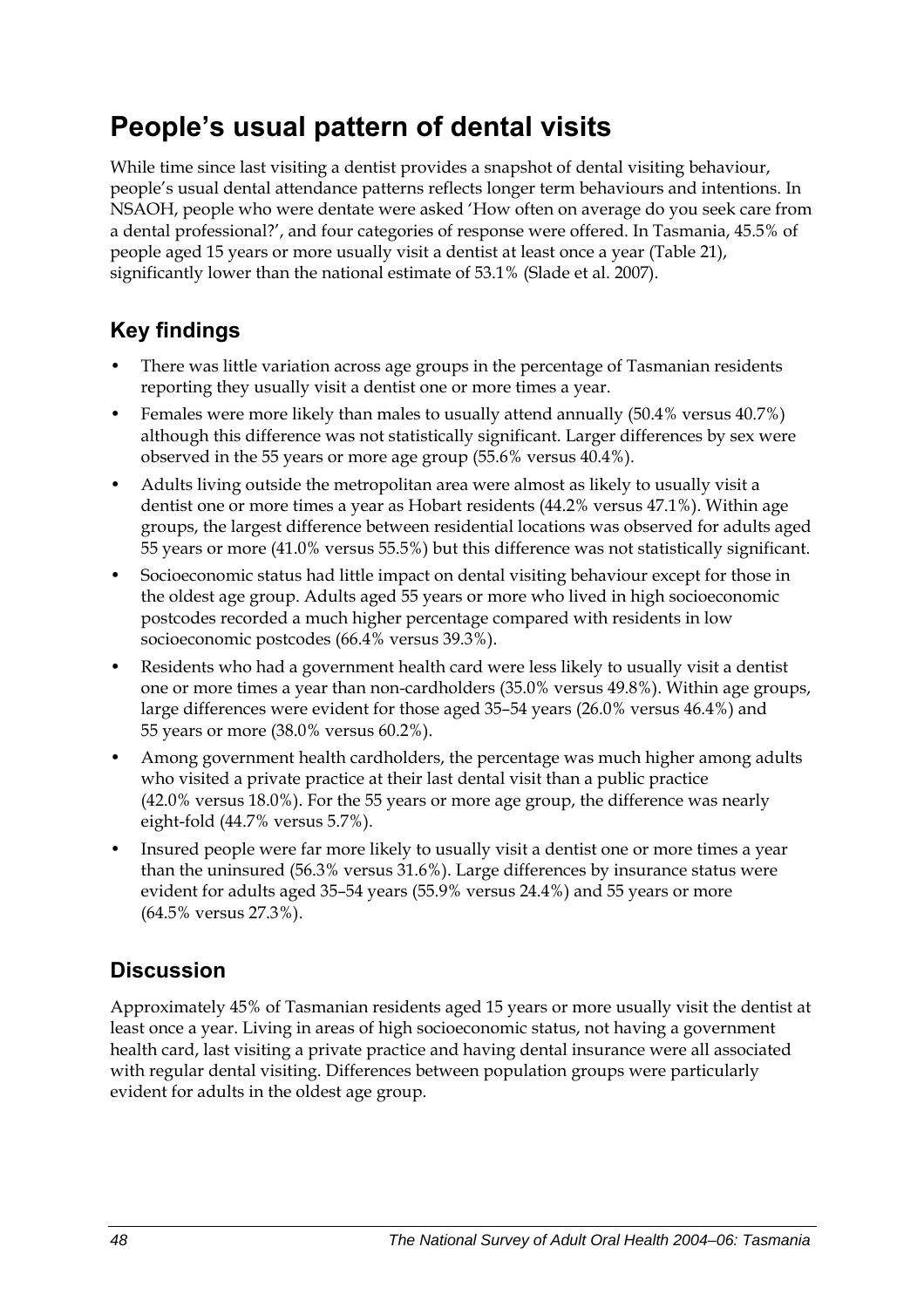|                               |                       | Population: dentate people<br>Age (years) |               |               |               |
|-------------------------------|-----------------------|-------------------------------------------|---------------|---------------|---------------|
|                               |                       | All ages                                  | 15-34         | $35 - 54$     | $\geq 55$     |
| All people                    | Per cent of people    | 45.5                                      | 46.9          | 42.6          | 47.6          |
|                               | 95% Cl <sup>(a)</sup> | $40.7 - 50.3$                             | $39.0 - 55.0$ | $35.3 - 50.3$ | $40.1 - 55.3$ |
| Sex                           |                       |                                           |               |               |               |
| Males                         | % of people           | 40.7                                      | 44.3          | 37.5          | 40.4          |
|                               | 95% CI                | $34.5 - 47.1$                             | $30.7 - 58.8$ | 26.6-49.9     | $31.3 - 50.1$ |
| Females                       | % of people           | 50.4                                      | 49.6          | 47.7          | 55.6          |
|                               | 95% CI                | 43.9-56.9                                 | $39.0 - 60.2$ | $39.8 - 55.7$ | $47.2 - 63.6$ |
| <b>Residential location</b>   |                       |                                           |               |               |               |
| Capital city                  | % of people           | 47.1                                      | 46.2          | 41.5          | 55.5          |
|                               | 95% CI                | $38.3 - 56.1$                             | $32.6 - 60.4$ | $32.1 - 51.6$ | $43.1 - 67.3$ |
| Other places                  | % of people           | 44.2                                      | 47.5          | 43.5          | 41.0          |
|                               | 95% CI                | 39.4-49.2                                 | 38.8-56.4     | $33.1 - 54.4$ | $33.0 - 49.4$ |
| Postcode socioeconomic status |                       |                                           |               |               |               |
| Lowest                        | % of people           | 41.5                                      | 45.5          | 39.8          | 39.3          |
|                               | 95% CI                | $36.5 - 46.6$                             | 34.9-56.5     | $31.7 - 48.5$ | $28.5 - 51.2$ |
| Middle                        | % of people           | 44.1                                      | 50.5          | 45.3          | 34.5          |
|                               | 95% CI                | $34.5 - 54.1$                             | $37.1 - 63.9$ | $28.8 - 63.0$ | $27.5 - 42.4$ |
| Highest                       | % of people           | 50.0                                      | 45.2          | 42.9          | 66.4          |
|                               | 95% CI                | $41.8 - 58.1$                             | $31.6 - 59.6$ | $32.0 - 54.6$ | 58.7-73.3     |
| Government health card        |                       |                                           |               |               |               |
| Health care card or pensioner | % of people           | 35.0                                      | 37.1          | 26.0          | 38.0          |
| concession card               | 95% CI                | $28.3 - 42.3$                             | 21.3-56.2     | $16.1 - 39.3$ | 29.7-47.2     |
| Neither card                  | % of people           | 49.8                                      | 49.0          | 46.4          | 60.2          |
|                               | 95% CI                | 44.9-54.8                                 | $40.6 - 57.5$ | 38.4-54.7     | $50.5 - 69.0$ |
| Place of last dental visit    |                       |                                           |               |               |               |
| Cardholder/Public             | % of people           | 18.0                                      | 24.7          | 20.9          | 5.7           |
|                               | 95% CI                | $10.1 - 29.9$                             | $10.6 - 47.6$ | $6.8 - 49.0$  | $1.2 - 23.7$  |
| Cardholder/Non-public         | % of people           | 42.0                                      | 48.0          | 29.0          | 44.7          |
|                               | 95% CI                | $34.7 - 49.7$                             | 23.6-73.4     | 17.8-43.4     | $36.0 - 53.8$ |
| Non-cardholder/Non-public     | % of people           | 49.8                                      | 49.0          | 46.4          | 60.2          |
|                               | 95% CI                | 44.9-54.8                                 | $40.6 - 57.5$ | 38.4-54.7     | $50.5 - 69.0$ |
| <b>Dental insurance</b>       |                       |                                           |               |               |               |
| Insured                       | % of people           | 56.3                                      | 48.7          | 55.9          | 64.5          |
|                               | 95% CI                | $50.3 - 62.2$                             | $35.5 - 62.1$ | 46.5-64.9     | $54.8 - 73.1$ |
| Uninsured                     | % of people           | 31.6                                      | 40.8          | 24.4          | 27.3          |
|                               | 95% CI                | 25.6-38.3                                 | $30.9 - 51.6$ | $17.7 - 32.7$ | $20.6 - 35.3$ |

#### <span id="page-56-0"></span>**Table 21: Percentage of people who usually visit a dental professional at least once a year**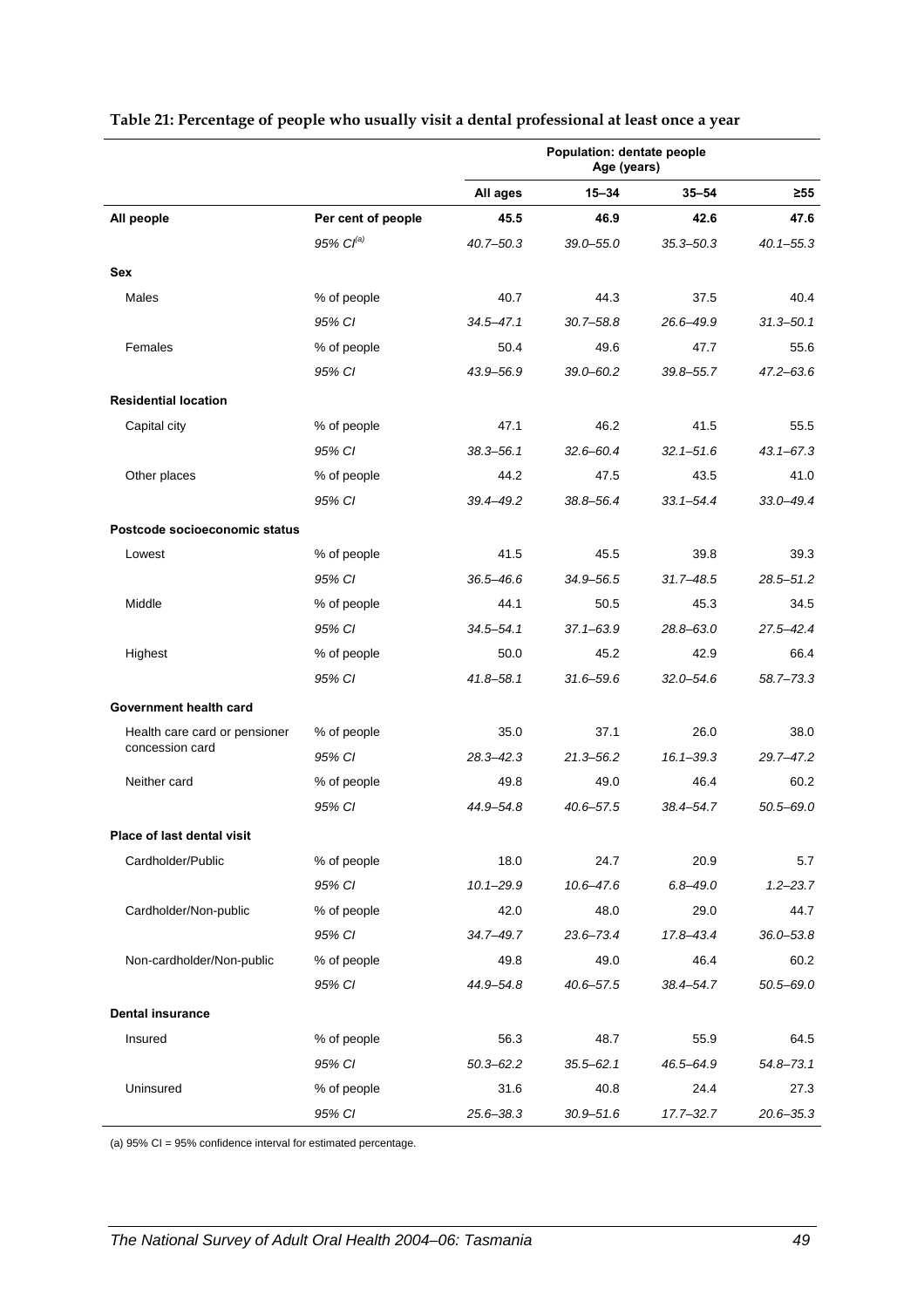## **Usual attendance at the same dentist**

In NSAOH, usual source of care was assessed in the interview by asking people 'Is there a dentist you usually go to for dental care?'. People who answered 'yes, have a usual source of care' were classified as having a dentist they usually attend. In Tasmania, 75.4% of the dentate population aged 15 years or more who visited a dentist within the last 5 years reported having a dentist they usually attend [\(Table 22\)](#page-58-0), which was lower, but not significantly, than the national estimate of 78.6% (Slade et al. 2007).

### **Key findings**

- A significantly lower percentage of adults in the youngest age group (15–34 years) reported having a dentist they usually attend (64.3%) compared with those aged 35–54 years (81.6%) and 55 years or more (80.4%).
- Among those aged 15–34 years, the percentage was significantly greater among females than males (77.0% versus 51.4%).
- For all ages combined and across age groups, there were no significant differences among groups classified by residential location.
- People living in postcodes with low socioeconomic status were less likely to report a usual source of care compared with those in postcodes with high socioeconomic status (66.2% versus 81.0%). Significant age-specific differences were found among those in low and high socioeconomic postcodes, particularly in the 35–54 years (70.6% versus 87.6%) and 55 years or more (74.9% versus 88.5%) age groups.
- The percentage was significantly lower for people who had a government health card than for those who did not (65.2% versus 79.5%). Statistically significant differences were observed in the 35–54 years (67.0% versus 84.96%) and 55 years or more (70.5% versus 91.1%) age groups
- Within the population of government health cardholders, people whose last dental visit was to the public sector were significantly less likely to report having a dentist they usually attend than those who attended elsewhere (39.0% versus 74.4%). The largest difference occurred in the 55 years or more age group (20.1% versus 80.2%). Note that because 95% CIs were large in the younger age groups, observed differences were not statistically significant.
- The percentage was significantly higher among adults with dental insurance than for the uninsured (86.4% versus 62.2%). Statistically significant differences were observed in the two oldest age groups, 35–54 years (90.2% versus 68.4%) and 55 years or more (90.6% versus 66.3%).

### **Discussion**

In summary, just over three-quarters of Tasmanian adults reported that they usually visit the same dentist. This type of visiting was more frequent among the older age groups, non-government health cardholders and those who were insured.

Choice of an individual dentist is not possible within most public dental clinics.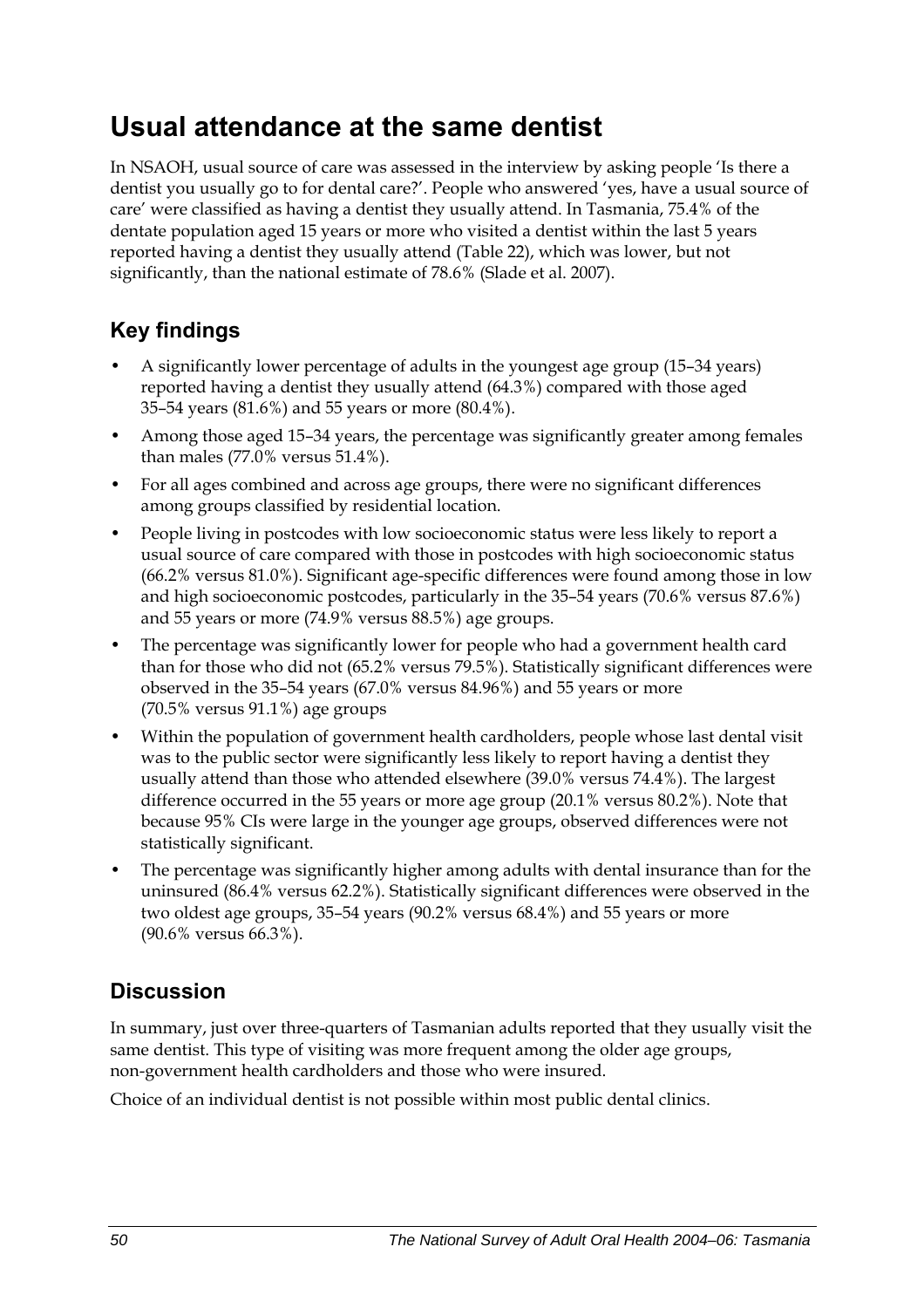|                                  |                    | Population: dentate people who visited dentist<br>within last 5 years<br>Age (years) |               |               |               |  |
|----------------------------------|--------------------|--------------------------------------------------------------------------------------|---------------|---------------|---------------|--|
|                                  |                    | All ages                                                                             | $15 - 34$     | $35 - 54$     | ≥55           |  |
| All people                       | Per cent of people | 75.4                                                                                 | 64.3          | 81.6          | 80.4          |  |
|                                  | $95\%$ $Cl^{(a)}$  | 70.2-79.9                                                                            | 54.4-73.2     | 75.3-86.5     | 74.8-85.0     |  |
| Sex                              |                    |                                                                                      |               |               |               |  |
| Males                            | % of people        | 69.4                                                                                 | 51.4          | 80.4          | 77.0          |  |
|                                  | 95% CI             | 60.9-76.7                                                                            | $36.0 - 66.5$ | 70.0-87.8     | $69.4 - 83.1$ |  |
| Females                          | % of people        | 81.0                                                                                 | 77.0          | 82.6          | 83.7          |  |
|                                  | 95% CI             | $76.1 - 85.2$                                                                        | 66.7-84.9     | 75.6-87.9     | 77.0-88.8     |  |
| <b>Residential location</b>      |                    |                                                                                      |               |               |               |  |
| Capital city                     | % of people        | 77.2                                                                                 | 64.3          | 85.1          | 83.5          |  |
|                                  | 95% CI             | 67.9-84.5                                                                            | 47.7-78.0     | $75.6 - 91.3$ | 76.2-88.9     |  |
| Other places                     | % of people        | 73.8                                                                                 | 64.4          | 78.9          | 77.8          |  |
|                                  | 95% CI             | 68.0-78.9                                                                            | $52.4 - 74.9$ | $70.1 - 85.6$ | 69.9-84.2     |  |
| Postcode socioeconomic<br>status |                    |                                                                                      |               |               |               |  |
| Lowest                           | % of people        | 66.2                                                                                 | 53.3          | 70.6          | 74.9          |  |
|                                  | 95% CI             | $58.5 - 73.1$                                                                        | $35.9 - 70.0$ | $62.0 - 77.9$ | $65.2 - 82.6$ |  |
| Middle                           | % of people        | 77.3                                                                                 | 69.8          | 85.8          | 75.7          |  |
|                                  | 95% CI             | 72.4-81.5                                                                            | $59.9 - 78.1$ | 76.6-91.8     | 65.5-83.6     |  |
| Highest                          | % of people        | 81.0                                                                                 | 67.8          | 87.6          | 88.5          |  |
|                                  | 95% CI             | 71.8-87.7                                                                            | $47.7 - 82.9$ | 78.0-93.4     | 84.2-91.8     |  |
| Government health card           |                    |                                                                                      |               |               |               |  |
| Health care card or pensioner    | % of people        | 65.2                                                                                 | 51.9          | 67.0          | 70.5          |  |
| concession card                  | 95% CI             | $57.5 - 72.2$                                                                        | $30.2 - 72.9$ | $54.0 - 77.8$ | 59.7-79.5     |  |
| Neither card                     | % of people        | 79.5                                                                                 | 67.7          | 84.9          | 91.1          |  |
|                                  | 95% CI             | 73.9-84.2                                                                            | 58.6-75.7     | 78.8-89.4     | 86.2-94.4     |  |
| Place of last dental visit       |                    |                                                                                      |               |               |               |  |
| Cardholder/Public                | % of people        | 39.0                                                                                 | 46.7          | 48.8          | 20.1          |  |
|                                  | 95% CI             | $27.3 - 52.1$                                                                        | $21.5 - 73.7$ | $33.1 - 64.8$ | $8.6 - 40.2$  |  |
| Cardholder/Non-public            | % of people        | 74.4                                                                                 | 54.7          | 77.6          | 80.2          |  |
|                                  | 95% CI             | 66.3-81.1                                                                            | 26.8-79.9     | $61.3 - 88.4$ | $72.6 - 86.1$ |  |
| Non-cardholder/Non-public        | % of people        | 79.5                                                                                 | 67.7          | 84.9          | 91.1          |  |
|                                  | 95% CI             | 73.9-84.2                                                                            | 58.6-75.7     | 78.8-89.4     | 86.2-94.4     |  |
| <b>Dental insurance</b>          |                    |                                                                                      |               |               |               |  |
| Insured                          | % of people        | 86.4                                                                                 | 76.3          | 90.2          | 90.6          |  |
|                                  | 95% CI             | $80.4 - 90.8$                                                                        | $61.6 - 86.6$ | $84.1 - 94.1$ | 84.5-94.5     |  |
| Uninsured                        | % of people        | 62.2                                                                                 | 53.8          | 68.4          | 66.3          |  |
|                                  | 95% CI             | 55.4-68.5                                                                            | $42.4 - 64.8$ | $58.3 - 77.0$ | 57.4–74.1     |  |

#### <span id="page-58-0"></span>**Table 22: Percentage of people who have a dentist they usually attend**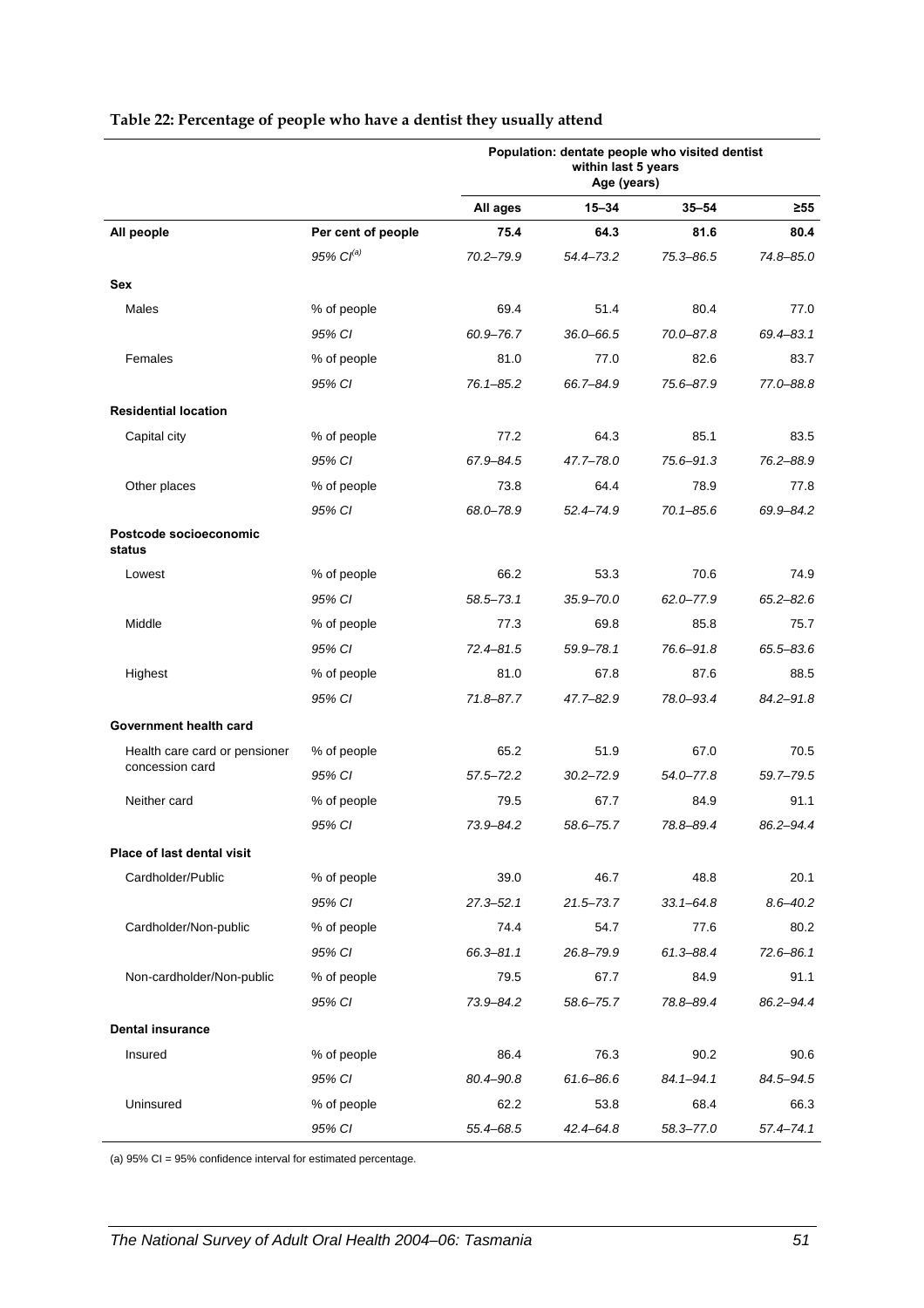## **Usual dental attendance for a check-up**

In NSAOH, dentate people were asked 'Is your usual reason for visiting a dental professional for check-ups or when you have a dental problem?'. In Tasmania, 51.3% of the adult dentate population reported usually visiting a dentist for a check-up [\(Table 23\)](#page-60-0), which was lower, but not significantly, than the national estimate of 56.2% (Slade et al. 2007).

### **Key findings**

- Although a slightly higher percentage of adults aged 15–34 years reported usually visiting for a check-up (54.4%) compared with those aged 35–54 years (49.1%) and 55 years or more (50.5%), differences between age groups were not statistically significant.
- For all ages combined and across age groups, there were no significant differences among groups classified by sex or residential location.
- The percentage of adults reporting usually visiting for a check-up was significantly lower for people living in low socioeconomic postcodes (41.7%) than high socioeconomic postcodes (60.6%), with statistically significant differences observed in the 35–54 years (37.9% versus 56.4%) and 55 years or more (38.7% versus 65.8%) age groups. Among those aged 55 years or more, people living in postcodes with middle socioeconomic status recorded significantly lower percentage compared with those in postcodes with high socioeconomic status (44.7% versus 65.8%).
- For all ages combined and among those aged 55 years or more, the percentage was significantly lower for adults who had a government health card than for those who did not (39.5% versus 56.2% and 39.7% versus 64.4% respectively).
- Within the population of cardholders, people whose last dental visit was to the public sector were 2.4 times less likely to report usually visiting a dentist for a check-up than those who attended elsewhere (19.9% versus 47.6%). Among those aged 55 years or more, an eight-fold difference was observed (3.7% versus 47.2%). Note that 95% CIs were large in the younger age groups, hence the differences observed in these groups were not statistically significant.
- The percentage was significantly higher among adults with dental insurance than for those without insurance (63.1% versus 36.6%). Statistically significant differences were observed in the 35–54 years (61.5% versus 32.2%) and 55 years or more (68.1% versus 29.2%) age groups.

### **Discussion**

In summary, just over half the Tasmanian adult population usually visit the dentist for a check-up, with this percentage being slightly higher for adults aged 15–34 years. There was significant association with living in high socioeconomic postcodes, not having a government health card and having dental insurance. Dental insurance status showed the strongest association, with check-up visiting more frequent among the insured compared with those without insurance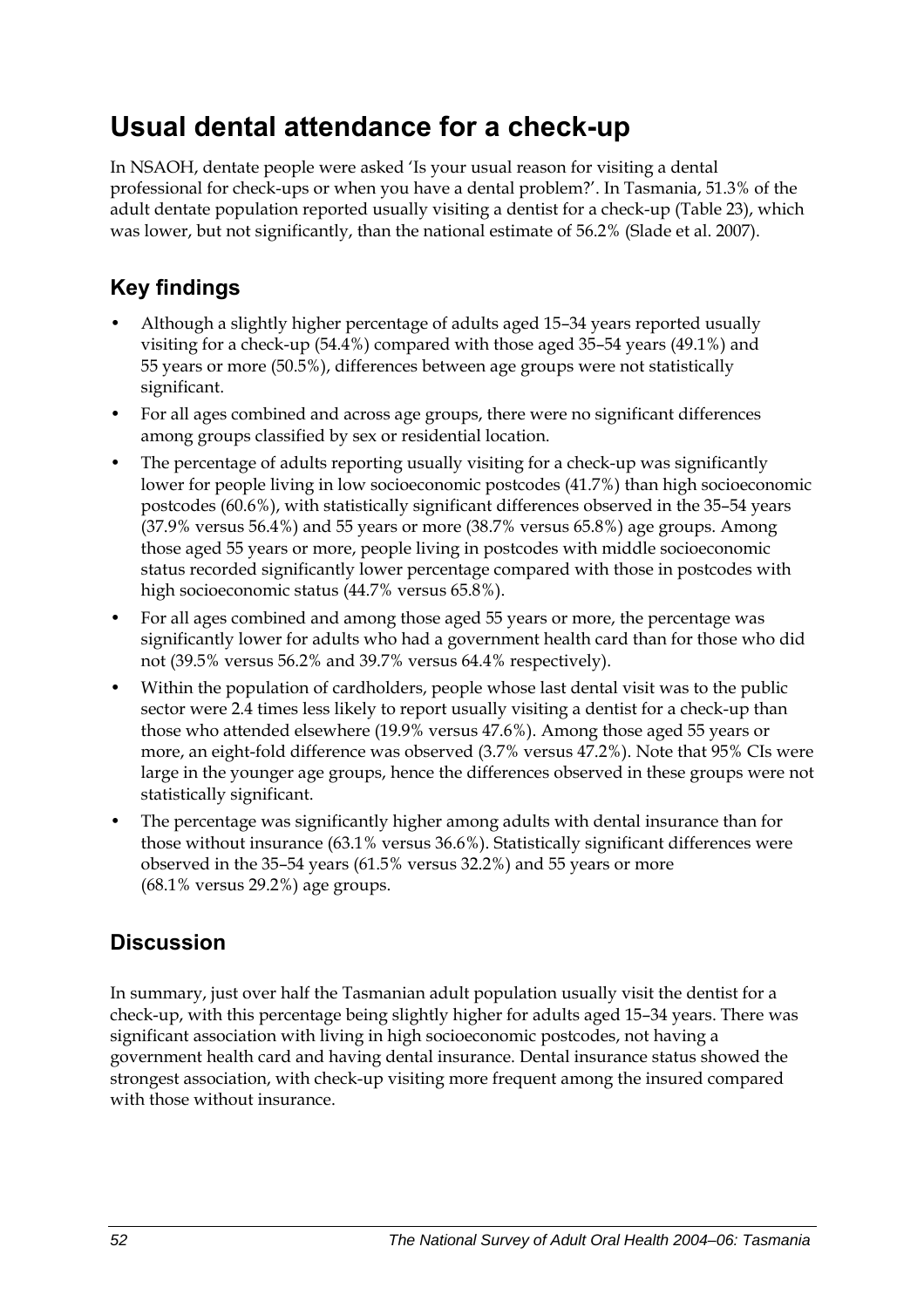|                                                  |                    | Population: dentate people<br>Age (years) |               |               |               |
|--------------------------------------------------|--------------------|-------------------------------------------|---------------|---------------|---------------|
|                                                  |                    | All ages                                  | 15-34         | $35 - 54$     | $\geq 55$     |
| All people                                       | Per cent of people | 51.3                                      | 54.4          | 49.1          | 50.5          |
|                                                  | 95% $Cl^{(a)}$     | $46.0 - 56.6$                             | $46.8 - 61.8$ | $42.0 - 56.1$ | 44.4-56.6     |
| Sex                                              |                    |                                           |               |               |               |
| Males                                            | % of people        | 47.5                                      | 54.2          | 44.4          | 43.5          |
|                                                  | 95% CI             | $40.3 - 54.8$                             | $42.2 - 65.7$ | $33.3 - 56.0$ | $36.2 - 51.1$ |
| Females                                          | % of people        | 55.2                                      | 54.6          | 53.7          | 58.2          |
|                                                  | 95% CI             | $48.6 - 61.6$                             | $43.3 - 65.4$ | $45.9 - 61.3$ | 49.7-66.3     |
| <b>Residential location</b>                      |                    |                                           |               |               |               |
| Capital city                                     | % of people        | 54.6                                      | 54.3          | 52.9          | 57.1          |
|                                                  | 95% CI             | $45.3 - 63.5$                             | 41.5-66.6     | $43.4 - 62.3$ | $45.7 - 67.7$ |
| Other places                                     | % of people        | 48.7                                      | 54.5          | 46.1          | 44.9          |
|                                                  | 95% CI             | $42.5 - 55.0$                             | $45.5 - 63.1$ | $36.2 - 56.4$ | $40.5 - 49.5$ |
| Postcode socioeconomic<br>status                 |                    |                                           |               |               |               |
| Lowest                                           | % of people        | 41.7                                      | 48.8          | 37.9          | 38.7          |
|                                                  | 95% CI             | $33.8 - 50.0$                             | $33.5 - 64.4$ | $31.1 - 45.2$ | $32.4 - 45.4$ |
| Middle                                           | % of people        | 49.7                                      | 50.9          | 52.3          | 44.7          |
|                                                  | 95% CI             | $39.3 - 60.0$                             | $36.5 - 65.1$ | $35.5 - 68.5$ | 37.6-51.9     |
| Highest                                          | % of people        | 60.6                                      | 61.1          | 56.4          | 65.8          |
|                                                  | 95% CI             | 54.9-66.1                                 | $50.8 - 70.5$ | $49.1 - 63.5$ | 58.8-72.1     |
| Government health card                           |                    |                                           |               |               |               |
| Health care card or pensioner<br>concession card | % of people        | 39.5                                      | 43.1          | 35.0          | 39.7          |
|                                                  | 95% CI             | $32.3 - 47.2$                             | $27.1 - 60.6$ | $21.0 - 52.3$ | 31.4-48.6     |
| Neither card                                     | % of people        | 56.2                                      | 57.0          | 52.3          | 64.4          |
|                                                  | 95% CI             | $50.0 - 62.3$                             | 47.9-65.7     | 44.0-60.5     | 55.7–72.3     |
| Place of last dental visit                       |                    |                                           |               |               |               |
| Cardholder/Public                                | % of people        | 19.9                                      | 31.3          | 20.0          | 3.7           |
|                                                  | 95% CI             | $10.4 - 34.8$                             | 13.7-56.6     | $6.6 - 47.0$  | $0.9 - 14.7$  |
| Cardholder/Non-public                            | % of people        | 47.6                                      | 53.4          | 43.6          | 47.2          |
|                                                  | 95% CI             | $39.4 - 56.1$                             | $33.3 - 72.5$ | $24.7 - 64.5$ | 37.8-56.8     |
| Non-cardholder/Non-public                        | % of people        | 56.2                                      | 57.0          | 52.3          | 64.4          |
|                                                  | 95% CI             | $50.0 - 62.3$                             | 47.9–65.7     | 44.0-60.5     | $55.7 - 72.3$ |
| <b>Dental insurance</b>                          |                    |                                           |               |               |               |
| Insured                                          | % of people        | 63.1                                      | 60.6          | 61.5          | 68.1          |
|                                                  | 95% CI             | 56.3-69.4                                 | 47.0-72.7     | $51.9 - 70.2$ | 58.3-76.5     |
| Uninsured                                        | % of people        | 36.6                                      | 45.5          | 32.2          | 29.2          |
|                                                  | 95% CI             | $30.1 - 43.7$                             | 32.9 - 58.7   | $25.0 - 40.3$ | 23.6-35.4     |

#### <span id="page-60-0"></span>**Table 23: Percentage of people who usually visit a dentist for a check-up**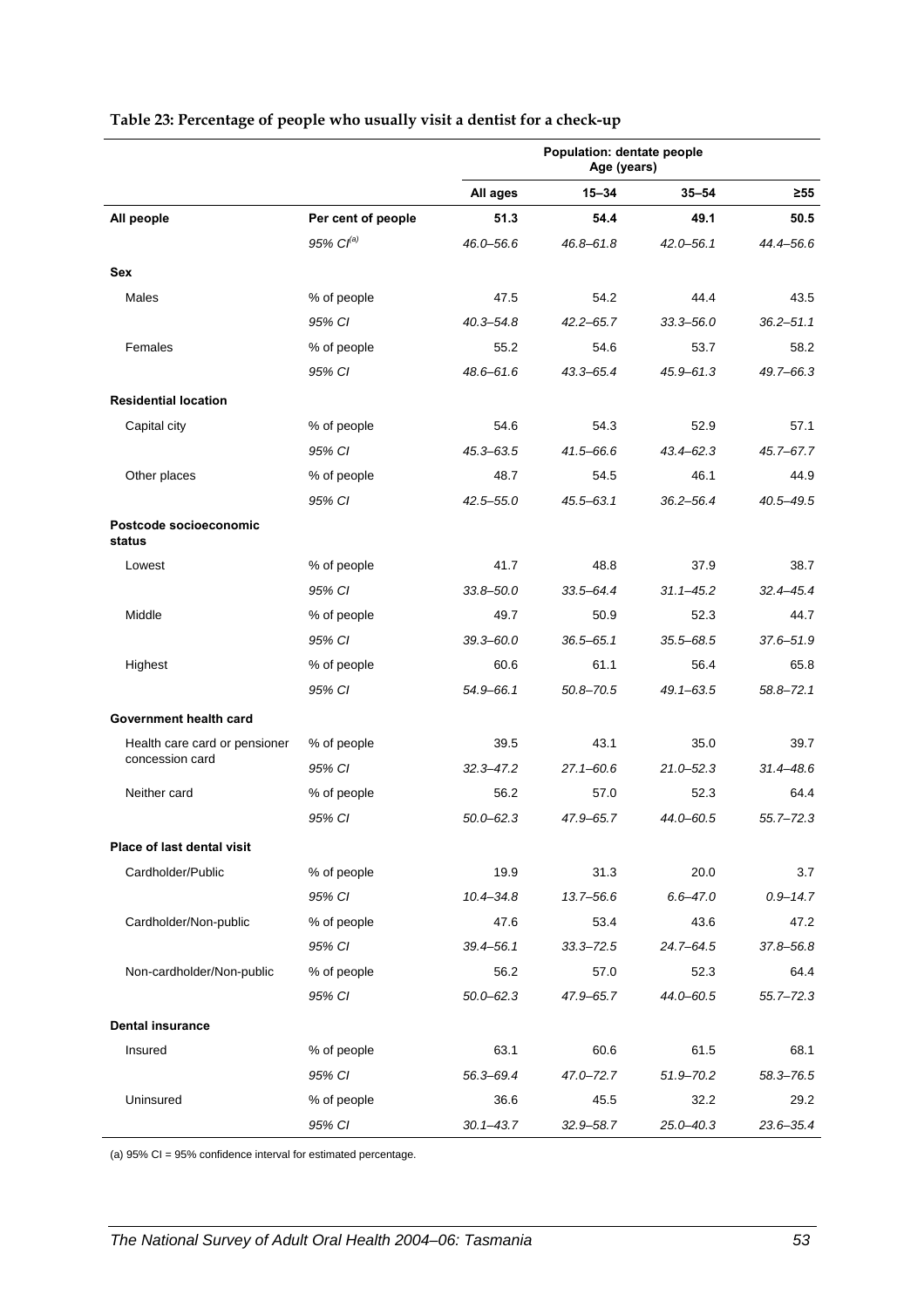## **Dental care avoided or delayed due to cost**

In NSAOH, cost as a barrier to receipt of dental care was assessed with the question 'During the last 12 months, have you avoided or delayed visiting a dental professional because of the cost?'. People who answered 'yes' were classified as having delayed or avoided dental care due to cost. In Tasmania, they represented 32.6% of the population aged 15 years or more ([Table 24](#page-62-0)), which was slightly higher, but not significantly, than the national estimate of 30.0% (Slade et al. 2007).

### **Key findings**

- There was some age variation in the percentage reporting cost as a barrier to receipt of dental care (35.1% of adults aged 15–34 years and 41.2% of those aged 35–54 years compared with 21.0% of those aged 55 years or more).
- For all ages combined and across age groups, there were no significant differences by sex.
- For all ages combined and across age groups, there were no significant differences among groups classified by residential location. Note that 95% CIs were large in some groups, hence the differences observed were not statistically significant.
- There was little variation in the percentage of adults reporting that they had avoided or delayed care due to cost among groups classified by postcode socioeconomic status. People living in postcodes with low and middle socioeconomic status recorded higher percentages than those in postcodes with high socioeconomic status. Among people aged 55 years or more, the difference was greatest between those living in postcodes with low compared with high socioeconomic status (28.3% versus 14.3%).
- The percentage was higher for adults who had a government health card than for those who did not (36.3% versus 31.0%). This pattern was consistent across all age groups, with statistically significant differences between cardholders and non-cardholders observed in the 55 years or more age group (25.7% versus 14.4%).
- Within the population of government health cardholders, for all ages combined, the percentage was greater for people whose last dental visit was to the public sector than for those who attended elsewhere (48.0% versus 31.6%). This difference was mainly attributable to those aged 55 years or more (52.1% versus 19.3%).
- The percentage of adults reporting that they had avoided or delayed care due to cost was significantly higher among uninsured than insured adults (41.1% versus 24.9%). Statistically significant differences were observed in the 35–54 years (57.4% versus 28.5%) and 55 years or more (27.5% versus 14.1%) age groups.

### **Discussion**

Adults aged 55 years or more were less likely to report they had avoided or delayed dental care due to cost compared with their younger counterparts. Dental insurance was strongly associated with having avoided or delayed receipt of dental care due to cost.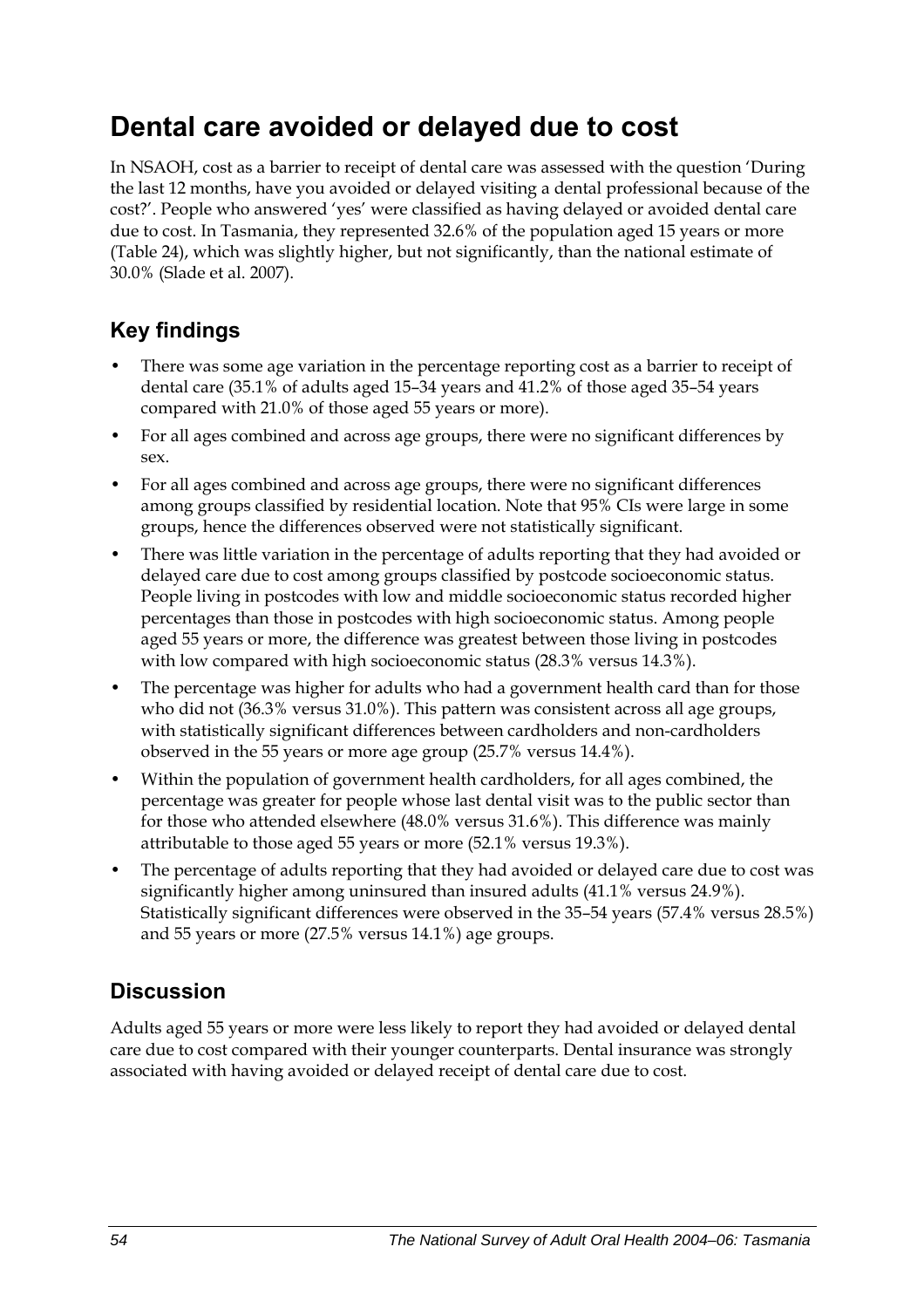<span id="page-62-0"></span>

|                                                  |                    | Population: all people<br>Age (years) |               |               |               |
|--------------------------------------------------|--------------------|---------------------------------------|---------------|---------------|---------------|
|                                                  |                    | All ages                              | $15 - 34$     | $35 - 54$     | ≥55           |
| All people                                       | Per cent of people | 32.6                                  | 35.1          | 41.2          | 21.0          |
|                                                  | $95\%$ $Cl^{(a)}$  | 29.0-36.5                             | $28.2 - 42.7$ | $33.7 - 49.1$ | $17.3 - 25.2$ |
| <b>Sex</b>                                       |                    |                                       |               |               |               |
| Males                                            | % of people        | 28.7                                  | 32.5          | 35.4          | 17.5          |
|                                                  | 95% CI             | $23.1 - 35.1$                         | $22.7 - 44.2$ | 24.7-47.8     | $12.2 - 24.4$ |
| Females                                          | % of people        | 36.3                                  | 37.6          | 46.7          | 24.1          |
|                                                  | 95% CI             | $33.0 - 39.7$                         | $30.9 - 44.9$ | $40.1 - 53.5$ | $20.7 - 27.9$ |
| <b>Residential location</b>                      |                    |                                       |               |               |               |
| Capital city                                     | % of people        | 33.0                                  | 36.1          | 41.8          | 19.8          |
|                                                  | 95% CI             | $27.3 - 39.2$                         | $25.2 - 48.8$ | $31.0 - 53.5$ | $15.0 - 25.6$ |
| Other places                                     | % of people        | 32.3                                  | 34.3          | 40.7          | 21.8          |
|                                                  | 95% CI             | 27.7–37.3                             | $26.0 - 43.5$ | $30.7 - 51.5$ | 16.9-27.7     |
| Postcode socioeconomic status                    |                    |                                       |               |               |               |
| Lowest                                           | % of people        | 32.6                                  | 37.7          | 32.7          | 28.3          |
|                                                  | 95% CI             | $27.5 - 38.2$                         | $24.5 - 52.9$ | 24.7-41.9     | $21.8 - 35.7$ |
| Middle                                           | % of people        | 33.3                                  | 39.7          | 40.4          | 20.8          |
|                                                  | 95% CI             | 25.0-42.8                             | $25.2 - 56.3$ | $26.5 - 56.1$ | $17.1 - 25.1$ |
| Highest                                          | % of people        | 32.0                                  | 29.6          | 49.8          | 14.3          |
|                                                  | 95% CI             | 27.9-36.4                             | $23.7 - 36.4$ | $37.6 - 62.0$ | $10.3 - 19.7$ |
| Government health card                           |                    |                                       |               |               |               |
| Health care card or pensioner<br>concession card | % of people        | 36.3                                  | 42.7          | 59.3          | 25.7          |
|                                                  | 95% CI             | $31.1 - 42.0$                         | $25.6 - 61.8$ | $45.1 - 72.1$ | $20.7 - 31.3$ |
| Neither card                                     | % of people        | 31.0                                  | 33.4          | 36.7          | 14.4          |
|                                                  | 95% CI             | $26.0 - 36.5$                         | $25.9 - 41.8$ | 28.6-45.6     | $10.3 - 19.7$ |
| Place of last dental visit                       |                    |                                       |               |               |               |
| Cardholder/Public                                | % of people        | 48.0                                  | 40.9          | 50.5          | 52.1          |
|                                                  | 95% CI             | 36.3-59.9                             | 16.8-70.5     | $31.1 - 69.8$ | 34.9-68.8     |
| Cardholder/Non-public                            | % of people        | 31.6                                  | 44.3          | 64.6          | 19.3          |
|                                                  | 95% CI             | $25.2 - 38.8$                         | $21.3 - 70.1$ | $45.0 - 80.3$ | 14.9-24.6     |
| Non-cardholder/Non-public                        | % of people        | 31.0                                  | 33.4          | 36.7          | 14.4          |
|                                                  | 95% CI             | 26.0–36.5                             | $25.9 - 41.8$ | 28.6-45.6     | $10.3 - 19.7$ |
| <b>Dental insurance</b>                          |                    |                                       |               |               |               |
| Insured                                          | % of people        | 24.9                                  | 32.6          | 28.5          | 14.1          |
|                                                  | 95% CI             | $20.3 - 30.2$                         | $23.1 - 43.7$ | 20.5-38.2     | $10.6 - 18.4$ |
| Uninsured                                        | % of people        | 41.1                                  | 40.3          | 57.4          | 27.5          |
|                                                  | 95% CI             | $35.6 - 46.8$                         | 27.4-54.6     | $48.2 - 66.1$ | $21.7 - 34.1$ |

#### **Table 24: Percentage of people who avoided or delayed dental care**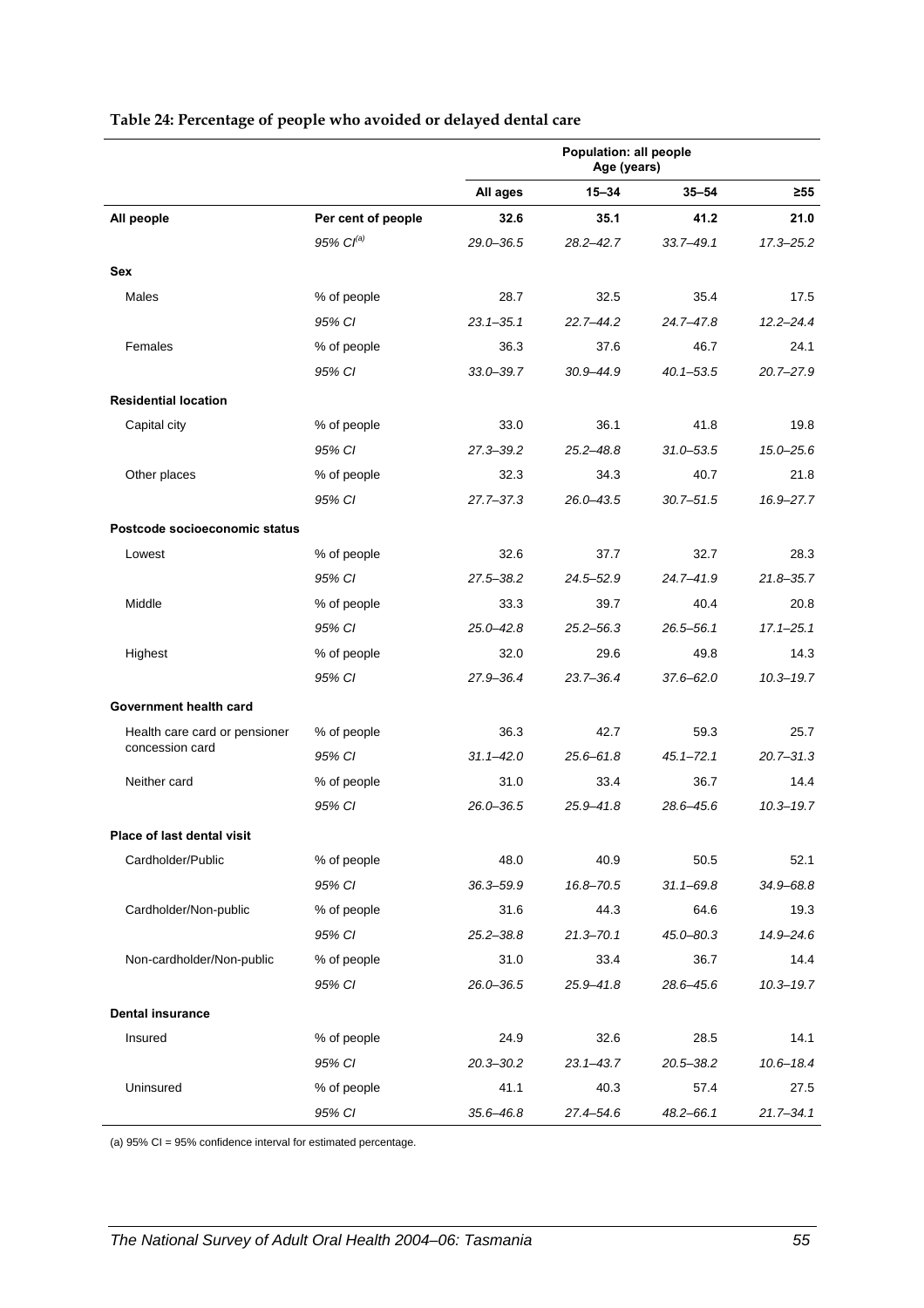## **Recommended dental treatment foregone due to cost**

In NSAOH, treatment foregone due to cost was assessed with the question 'Has the cost prevented you from having any dental treatment that was recommended during the last 2 years?'. People who answered 'yes' were classified as having foregone dental treatment due to cost. In Tasmania, they represented 21.0% of the population aged 15 years or more ([Table 25](#page-64-0)), which was slightly higher, but not significantly, than the national estimate of 20.6% (Slade et al. 2007).

### **Key findings**

- There was some age variation in the percentage of people reporting that they had forgone recommended treatment due to cost (26.8% of adults aged 35–54 years compared with 14.1% of those aged 55 years or more).
- For all ages combined and across all age groups, there was little variation in the percentage of people forgoing recommended dental treatment due to cost among groups classified by sex, residential location, postcode socioeconomic status, government health cardholder status, place of last dental visit and dental insurance status.
- Large 95% CIs in some of these groups resulted in differences not being statistically significant.

### **Discussion**

In summary, having foregone recommended dental treatment due to cost was moderately associated with age, with the percentage decreasing in the older age group.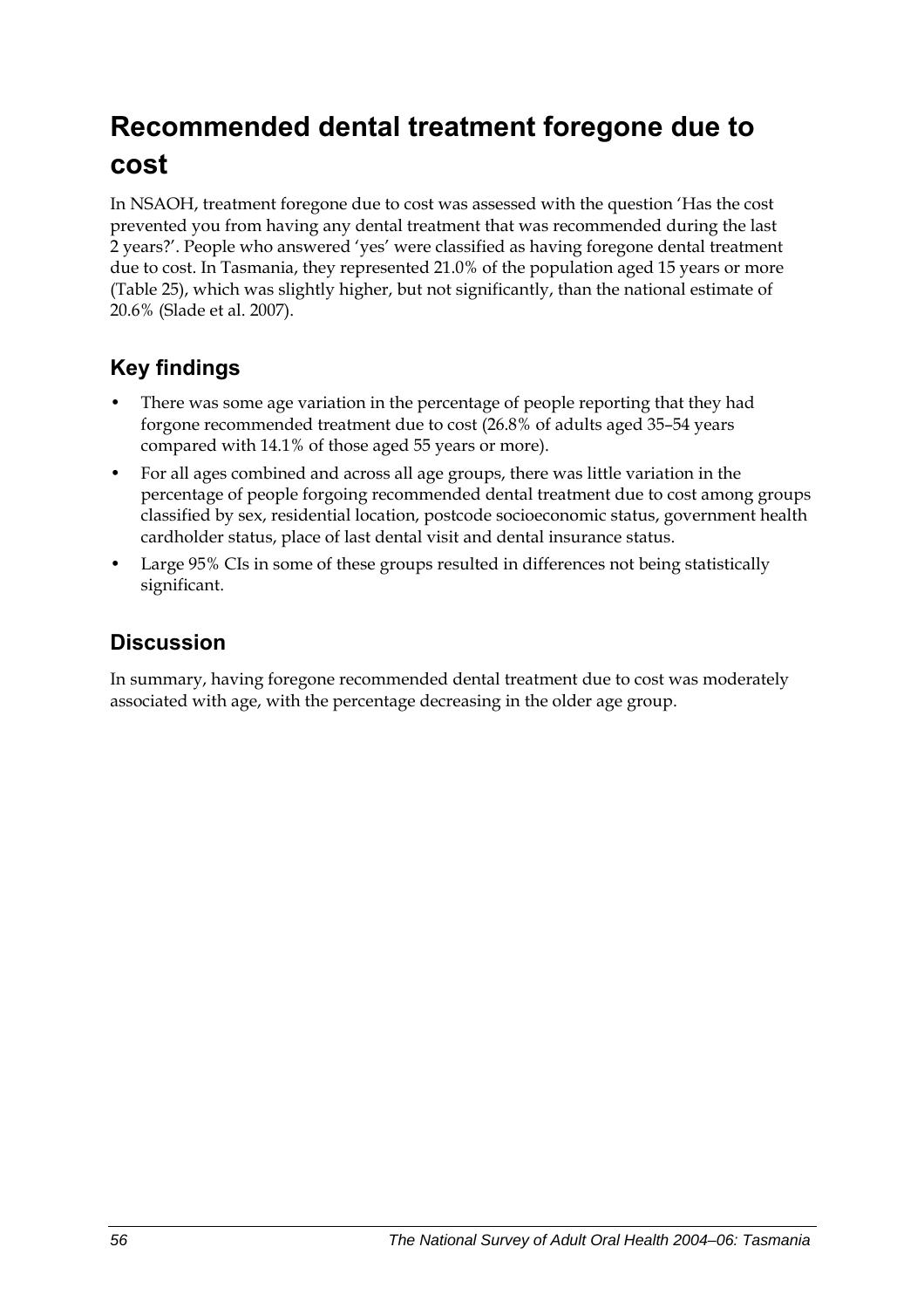|                               |                    | Population: people who visited dentist within last 2 years<br>Age (years) |               |               |               |
|-------------------------------|--------------------|---------------------------------------------------------------------------|---------------|---------------|---------------|
|                               |                    | All ages                                                                  | $15 - 34$     | $35 - 54$     | $\geq 55$     |
| All people                    | Per cent of people | 21.0                                                                      | 20.4          | 26.8          | 14.1          |
|                               | 95% $Cl^{(a)}$     | $18.0 - 24.3$                                                             | $12.5 - 31.4$ | $20.7 - 34.0$ | $10.1 - 19.4$ |
| Sex                           |                    |                                                                           |               |               |               |
| Males                         | % of people        | 18.6                                                                      | 21.2          | 23.9          | 9.3           |
|                               | 95% CI             | $14.1 - 24.2$                                                             | $9.6 - 40.5$  | $14.4 - 37.0$ | $5.0 - 16.6$  |
| Females                       | % of people        | 23.1                                                                      | 19.7          | 29.3          | 18.4          |
|                               | 95% CI             | $19.4 - 27.1$                                                             | $11.8 - 30.9$ | $22.8 - 36.8$ | $12.5 - 26.2$ |
| <b>Residential location</b>   |                    |                                                                           |               |               |               |
| Capital city                  | % of people        | 19.3                                                                      | 17.5          | 26.0          | 12.9          |
|                               | 95% CI             | $15.3 - 24.0$                                                             | $7.4 - 35.9$  | 17.9 - 36.1   | $9.4 - 17.5$  |
| Other places                  | % of people        | 22.3                                                                      | 22.9          | 27.4          | 15.0          |
|                               | 95% CI             | $18.1 - 27.1$                                                             | $12.5 - 38.2$ | $19.1 - 37.7$ | $8.8 - 24.4$  |
| Postcode socioeconomic status |                    |                                                                           |               |               |               |
| Lowest                        | % of people        | 22.6                                                                      | 15.0          | 30.0          | 18.7          |
|                               | 95% CI             | $18.1 - 27.8$                                                             | $6.3 - 31.6$  | $18.2 - 45.3$ | $9.8 - 32.6$  |
| Middle                        | % of people        | 17.8                                                                      | 15.0          | 25.7          | 11.0          |
|                               | 95% CI             | $12.7 - 24.4$                                                             | $5.6 - 34.4$  | 15.6-39.4     | $5.1 - 22.3$  |
| Highest                       | % of people        | 22.2                                                                      | 28.3          | 24.6          | 13.2          |
|                               | 95% CI             | $18.0 - 27.0$                                                             | 15.6-45.6     | $18.1 - 32.5$ | $8.8 - 19.3$  |
| Government health card        |                    |                                                                           |               |               |               |
| Health care card or pensioner | % of people        | 24.1                                                                      | 10.4          | 45.9          | 17.3          |
| concession card               | 95% CI             | 17.8-31.7                                                                 | $2.8 - 31.8$  | $28.6 - 64.3$ | 11.4-25.2     |
| Neither card                  | % of people        | 20.0                                                                      | 22.4          | 22.3          | 10.9          |
|                               | 95% CI             | 15.9-24.9                                                                 | $13.8 - 34.2$ | $16.7 - 29.1$ | $6.4 - 18.0$  |
| Place of last dental visit    |                    |                                                                           |               |               |               |
| Cardholder/Public             | % of people        | 27.3                                                                      | 12.6          | 45.5          | 18.3          |
|                               | 95% CI             | $16.0 - 42.4$                                                             | $2.0 - 50.6$  | 23.5-69.3     | $5.8 - 45.0$  |
| Cardholder/Non-public         | % of people        | 22.8                                                                      | 8.5           | 46.2          | 17.0          |
|                               | 95% CI             | $15.8 - 31.8$                                                             | $1.1 - 44.7$  | $25.6 - 68.1$ | $10.8 - 25.8$ |
| Non-cardholder/Non-public     | % of people        | 20.0                                                                      | 22.4          | 22.3          | 10.9          |
|                               | 95% CI             | 15.9-24.9                                                                 | $13.8 - 34.2$ | $16.7 - 29.1$ | $6.4 - 18.0$  |
| <b>Dental insurance</b>       |                    |                                                                           |               |               |               |
| Insured                       | % of people        | 18.8                                                                      | 24.2          | 20.6          | 12.1          |
|                               | 95% CI             | $15.2 - 23.0$                                                             | $12.8 - 41.0$ | $15.7 - 26.5$ | $7.8 - 18.3$  |
| Uninsured                     | % of people        | 25.3                                                                      | 20.3          | 37.0          | 17.1          |
|                               | 95% CI             | $20.2 - 31.2$                                                             | $10.6 - 35.3$ | 25.9-49.6     | $10.1 - 27.7$ |

#### <span id="page-64-0"></span>**Table 25: Percentage of people who reported that cost had prevented recommended dental treatment**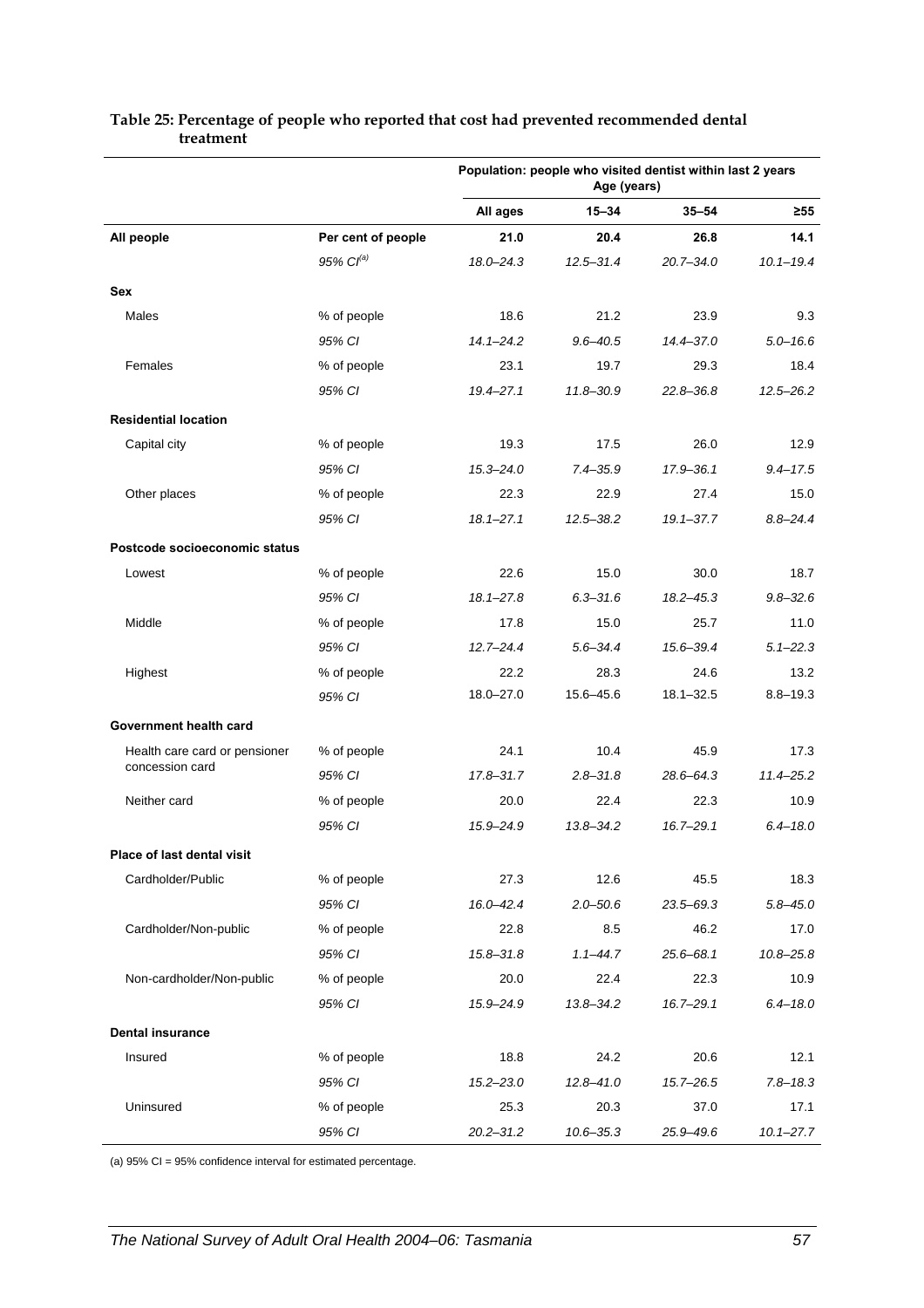## **Difficulty paying a \$100 dental bill**

In NSAOH, difficulty paying for dental care was assessed with the question 'At most times of the year, how much difficulty would you have paying a \$100 dental bill? Would you say none, hardly any, a little, a lot of difficulty, don't know?'. People who answered 'a lot' were classified as having difficulty paying a \$100 dental bill. They represented 25.2% of the Tasmanian population aged 15 years or more [\(Table 26\)](#page-66-0), which was significantly higher than the national estimate of 18.2% (Slade et al. 2007).

### **Key findings**

- A significantly higher percentage of adults in the youngest age group (15–34 years) reported that they would have difficulty paying a \$100 dental bill (32.0%) compared with those aged 35–54 years (20.4%). Differences between the youngest and oldest age groups and between the two oldest age groups were not statistically significant.
- For all ages combined, the percentage was significantly greater among females compared with males (31.5% versus 18.6%). This difference was mainly attributable to those aged 15–34 years (43.3% versus 20.8%).
- For all ages combined and across age groups, there were no significant differences in the percentage of adults reporting that they would have difficulty paying a \$100 dental bill among groups classified by residential location.
- For all ages combined, the percentage was significantly higher among people living in postcodes with low socioeconomic status compared with high socioeconomic status (29.9% versus 20.0%). However, for each age group, there was little variation among groups classified by postcode socioeconomic status.
- There was a greater than two-fold difference in the percentage who reported that they would have difficulty paying a \$100 dental bill between people who had a government health card (41.0%) and those who did not (16.8%). The relative difference was largest in the 35–54 years age group (55.4% versus 11.3%), followed by those aged 55 years or more (33.0% versus 9.6%).
- For all ages combined, within the population of government health cardholders, the percentage was higher among people whose last dental visit was to the public sector compared with those who attended elsewhere (55.5% versus 35.0%). However, due to large 95% CIs, there were no statistically significant age-specific differences observed.
- For all ages combined, adults with no dental insurance recorded percentages 2.5 times greater compared with the insured (36.5% versus 14.2%). The relative difference was largest in the 35–54 years age group (31.9% versus 11.0%), followed closely by those aged 55 years or more (34.8% versus 12.3%) and 15–34 years (42.5% versus 21.5%).

### **Discussion**

In summary, government health cardholder status and dental insurance status were strongly associated with having a lot of difficulty paying a \$100 dental bill. There was a moderate association with sex, postcode socioeconomic status and place of last dental visit.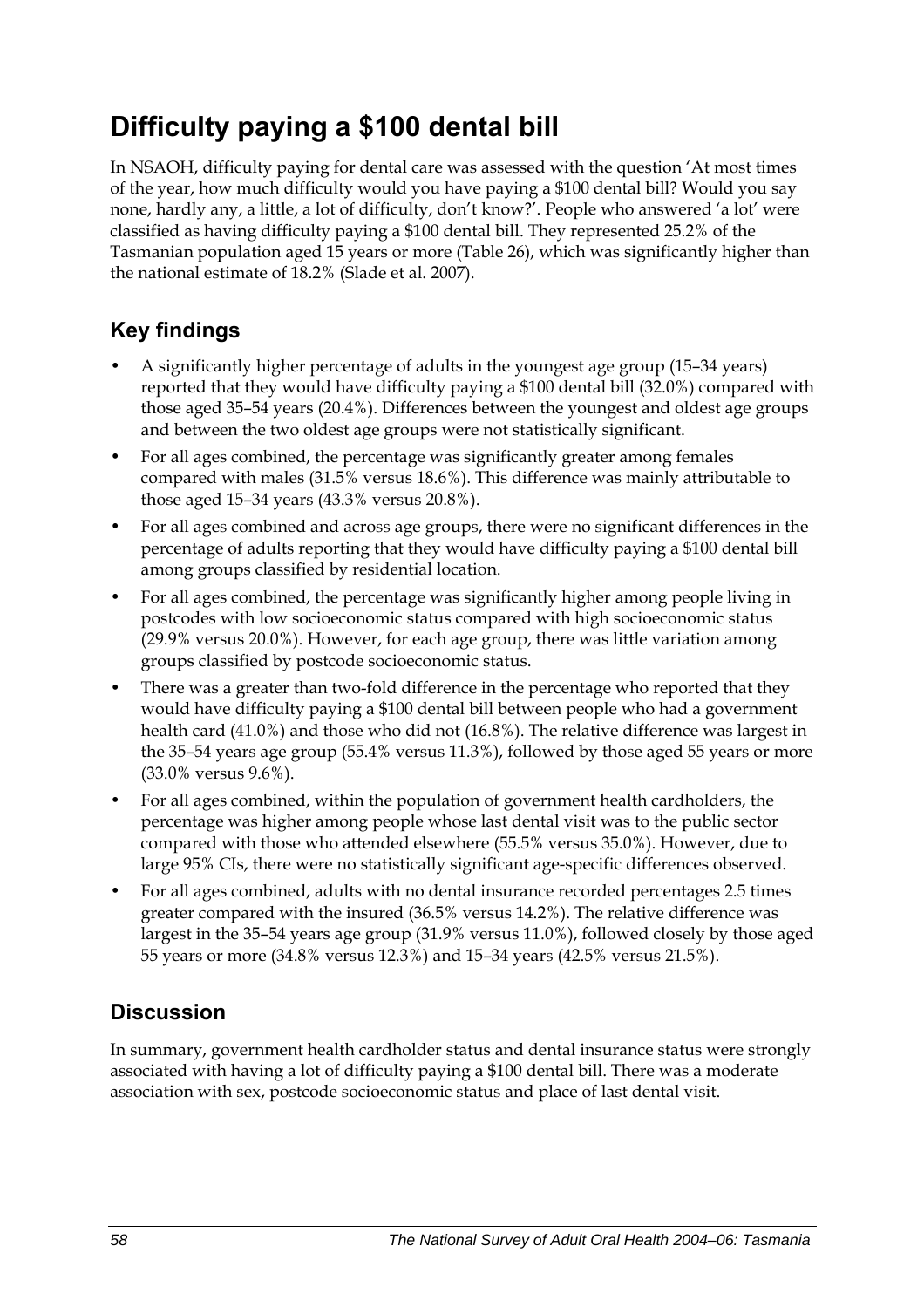|                               |                    | Population: all people<br>Age (years) |               |               |               |
|-------------------------------|--------------------|---------------------------------------|---------------|---------------|---------------|
|                               |                    | All ages                              | $15 - 34$     | $35 - 54$     | ≥55           |
| All people                    | Per cent of people | 25.2                                  | 32.0          | 20.4          | 23.9          |
|                               | 95% $Cl^{(a)}$     | 21.9-28.8                             | $25.2 - 39.7$ | $16.7 - 24.7$ | 19.6-28.7     |
| Sex                           |                    |                                       |               |               |               |
| Males                         | % of people        | 18.6                                  | 20.8          | 15.1          | 20.4          |
|                               | 95% CI             | $15.1 - 22.8$                         | $12.2 - 33.4$ | $9.8 - 22.6$  | 16.5-24.9     |
| Females                       | % of people        | 31.5                                  | 43.3          | 25.5          | 27.0          |
|                               | 95% CI             | 26.5-36.9                             | $34.5 - 52.5$ | $20.8 - 31.0$ | $20.4 - 34.8$ |
| <b>Residential location</b>   |                    |                                       |               |               |               |
| Capital city                  | % of people        | 26.0                                  | 36.8          | 17.9          | 23.9          |
|                               | 95% CI             | $20.7 - 32.1$                         | $25.3 - 50.1$ | $12.6 - 24.9$ | $17.3 - 32.0$ |
| Other places                  | % of people        | 24.6                                  | 28.2          | 22.2          | 23.9          |
|                               | 95% CI             | $20.7 - 29.0$                         | $20.6 - 37.2$ | $17.6 - 27.7$ | $18.6 - 30.1$ |
| Postcode socioeconomic status |                    |                                       |               |               |               |
| Lowest                        | % of people        | 29.9                                  | 39.2          | 24.3          | 28.3          |
|                               | 95% CI             | 24.4-36.0                             | $29.3 - 50.2$ | $19.1 - 30.3$ | $20.9 - 37.0$ |
| Middle                        | % of people        | 26.5                                  | 34.3          | 21.5          | 24.6          |
|                               | 95% CI             | $21.0 - 32.9$                         | $21.2 - 50.4$ | $14.8 - 30.1$ | 17.9-32.7     |
| Highest                       | % of people        | 20.0                                  | 25.0          | 15.8          | 19.1          |
|                               | 95% CI             | 16.9-23.4                             | 17.6-34.2     | $10.5 - 23.2$ | $13.4 - 26.4$ |
| Government health card        |                    |                                       |               |               |               |
| Health care card or pensioner | % of people        | 41.0                                  | 48.6          | 55.4          | 33.0          |
| concession card               | 95% CI             | $36.2 - 45.9$                         | $32.7 - 64.7$ | $40.2 - 69.7$ | $27.3 - 39.2$ |
| Neither card                  | % of people        | 16.8                                  | 27.2          | 11.3          | 9.6           |
|                               | 95% CI             | $13.0 - 21.4$                         | 19.3-36.7     | $8.0 - 15.8$  | $5.7 - 15.6$  |
| Place of last dental visit    |                    |                                       |               |               |               |
| Cardholder/Public             | % of people        | 55.5                                  | 52.1          | 73.9          | 45.4          |
|                               | 95% CI             | 45.7-64.9                             | $25.9 - 77.3$ | 55.4-86.5     | $34.8 - 56.3$ |
| Cardholder/Non-public         | % of people        | 35.0                                  | 45.5          | 44.2          | 30.0          |
|                               | 95% CI             | $30.2 - 40.2$                         | $27.6 - 64.6$ | $26.5 - 63.5$ | $24.0 - 36.7$ |
| Non-cardholder/Non-public     | % of people        | 16.8                                  | 27.2          | 11.3          | 9.6           |
|                               | 95% CI             | $13.0 - 21.4$                         | 19.3-36.7     | $8.0 - 15.8$  | $5.7 - 15.6$  |
| <b>Dental insurance</b>       |                    |                                       |               |               |               |
| Insured                       | % of people        | 14.2                                  | 21.5          | 11.0          | 12.3          |
|                               | 95% CI             | $11.4 - 17.6$                         | $14.0 - 31.5$ | $7.6 - 15.5$  | $8.4 - 17.6$  |
| Uninsured                     | % of people        | 36.5                                  | 42.5          | 31.9          | 34.8          |
|                               | 95% CI             | $31.1 - 42.2$                         | $32.2 - 53.4$ | $23.8 - 41.3$ | $29.2 - 40.8$ |

#### <span id="page-66-0"></span>**Table 26: Percentage of people who would have a lot of difficulty paying a \$100 dental bill**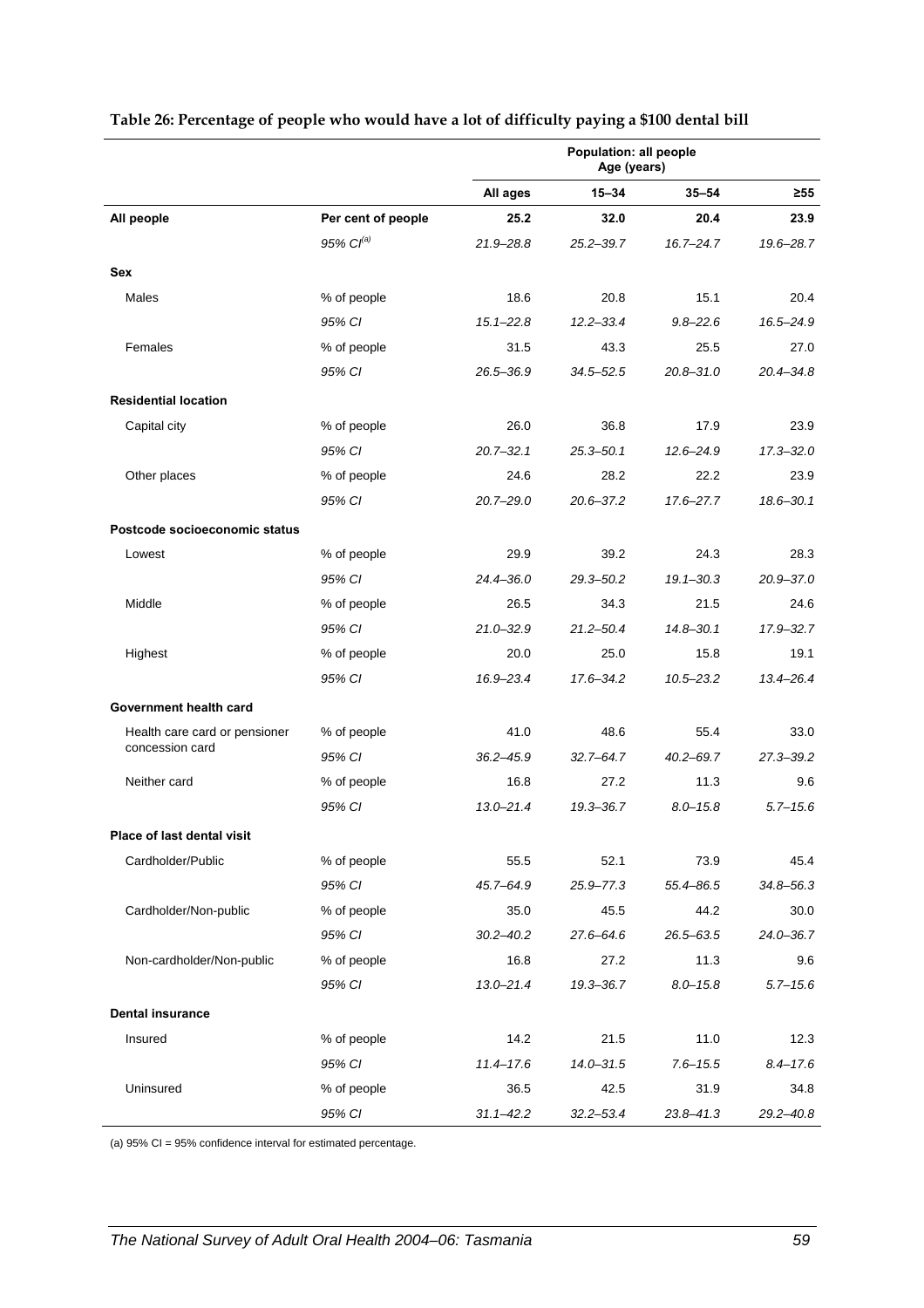## **Percentage of people avoiding foods due to dental problems**

Avoiding food due to dental problems is a sign of poor oral health and may reflect an inability to eat properly. This reduces enjoyment of food and could affect the ability to maintain a healthy nutritional status.

In NSAOH, avoiding food was assessed in the interview by asking people 'How often have you had to avoid eating some foods because of problems with your teeth, mouth or dentures during the last 12 months? Was it: very often, often, sometimes, hardly ever, never during the last 12 months, don't know?'. People who answered 'very often', 'often' or 'sometimes' were classified as having avoided certain foods. They represented 17.5% of the Tasmanian population aged 15 years or more [\(Table 27\)](#page-68-0), which slightly higher than the national estimate of 17.4% (Slade et al. 2007). This difference was not statistically significant.

### **Key findings**

- The percentage who avoided food decreased as the socioeconomic status of the postcode increased. It was highest in the lowest socioeconomic postcode at 23.1% and lowest in the highest socioeconomic postcode at 13.8%.
- The percentage who avoiding food was more than twice as high among people who had a government health card (27.6%) than among non-cardholders (12.0%).
- Within the population of cardholders, those who last visited a public dental clinic were almost twice as likely (41.0%) as those who visited a private dentist (22.1%) to avoid foods.
- People with no dental insurance were more likely (22.8%) than those with insurance (12.9%) to avoid foods.

### **Discussion**

Residents of Tasmania were equally as likely to avoid some foods because of problems with their teeth, mouth or gums the rest of the Australian population. Avoiding some foods because of dental problems was associated with living in a low socioeconomic postcode, having a government health card, having last visited a public clinic and not having dental insurance.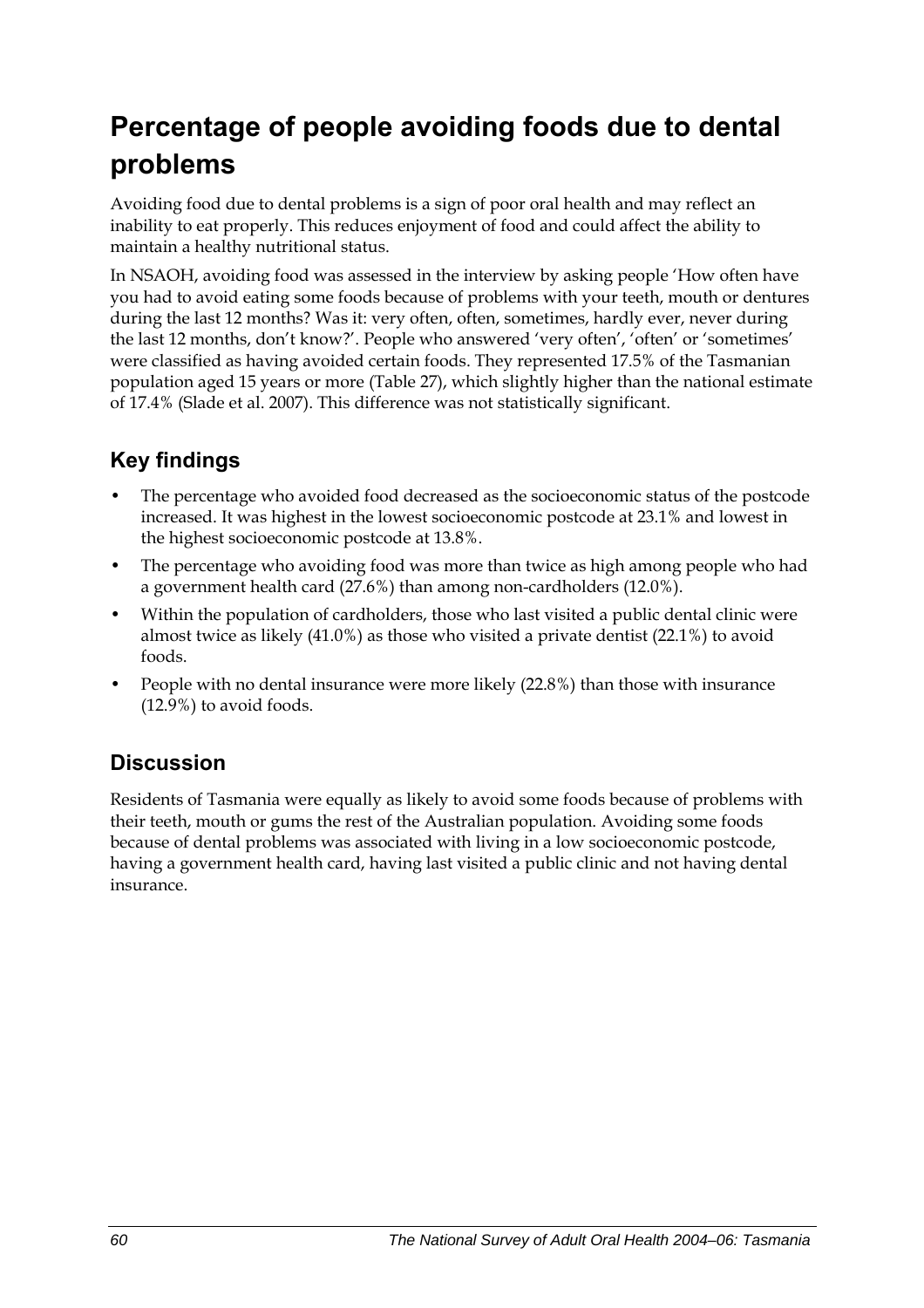|                               |                    | Population: all people<br>Age (years) |               |               |               |
|-------------------------------|--------------------|---------------------------------------|---------------|---------------|---------------|
|                               |                    | All ages                              | $15 - 34$     | $35 - 54$     | ≥55           |
| All people                    | Per cent of people | 17.5                                  | 15.7          | 15.2          | 21.8          |
|                               | 95% $Cl^{(a)}$     | $14.6 - 20.8$                         | $9.2 - 25.3$  | $12.2 - 18.8$ | $17.3 - 26.9$ |
| Sex                           |                    |                                       |               |               |               |
| Males                         | % of people        | 14.3                                  | 13.0          | 10.9          | 19.6          |
|                               | 95% CI             | $10.9 - 18.7$                         | $7.5 - 21.7$  | $6.1 - 18.6$  | $14.0 - 26.7$ |
| Females                       | % of people        | 20.5                                  | 18.3          | 19.4          | 23.7          |
|                               | 95% CI             | $16.5 - 25.2$                         | $10.0 - 31.1$ | $16.2 - 23.0$ | $18.1 - 30.5$ |
| <b>Residential location</b>   |                    |                                       |               |               |               |
| Capital city                  | % of people        | 15.5                                  | 14.9          | 13.1          | 18.9          |
|                               | 95% CI             | $11.5 - 20.6$                         | $6.1 - 32.2$  | $9.9 - 17.2$  | $11.9 - 28.8$ |
| Other places                  | % of people        | 18.9                                  | 16.2          | 16.7          | 23.7          |
|                               | 95% CI             | $15.2 - 23.4$                         | $8.5 - 28.7$  | $12.2 - 22.4$ | 18.7-29.6     |
| Postcode socioeconomic status |                    |                                       |               |               |               |
| Lowest                        | % of people        | 23.1                                  | 26.9          | 15.3          | 28.7          |
|                               | 95% CI             | $18.3 - 28.7$                         | 13.4-46.7     | $10.0 - 22.8$ | 19.7-39.8     |
| Middle                        | % of people        | 16.2                                  | 10.7          | 15.2          | 22.0          |
|                               | 95% CI             | $11.9 - 21.6$                         | $3.7 - 27.4$  | $9.8 - 22.7$  | 16.5-28.6     |
| Highest                       | % of people        | 13.8                                  | 11.4          | 15.1          | 15.0          |
|                               | 95% CI             | $10.3 - 18.2$                         | $5.4 - 22.5$  | $11.2 - 20.1$ | $9.4 - 23.0$  |
| Government health card        |                    |                                       |               |               |               |
| Health care card or pensioner | % of people        | 27.6                                  | 22.2          | 34.2          | 27.1          |
| concession card               | 95% CI             | $22.8 - 33.1$                         | 10.6-40.9     | 23.3-47.2     | $21.4 - 33.6$ |
| Neither card                  | % of people        | 12.0                                  | 13.2          | 10.4          | 13.1          |
|                               | 95% CI             | $9.0 - 15.7$                          | $6.6 - 24.8$  | $7.6 - 14.1$  | $9.1 - 18.4$  |
| Place of last dental visit    |                    |                                       |               |               |               |
| Cardholder/Public             | % of people        | 41.0                                  | 36.7          | 47.5          | 40.0          |
|                               | 95% CI             | $33.5 - 48.9$                         | 18.4-59.9     | $33.7 - 61.8$ | 27.7-53.7     |
| Cardholder/Non-public         | % of people        | 22.1                                  | 9.5           | 26.2          | 23.9          |
|                               | 95% CI             | 17.5-27.7                             | $2.9 - 27.4$  | $14.9 - 41.9$ | $18.7 - 30.1$ |
| Non-cardholder/Non-public     | % of people        | 12.0                                  | 13.2          | 10.4          | 13.1          |
|                               | 95% CI             | $9.0 - 15.7$                          | $6.6 - 24.8$  | $7.6 - 14.1$  | $9.1 - 18.4$  |
| <b>Dental insurance</b>       |                    |                                       |               |               |               |
| Insured                       | % of people        | 12.9                                  | 13.3          | 8.6           | 18.0          |
|                               | 95% CI             | $9.9 - 16.5$                          | $6.0 - 26.9$  | $5.4 - 13.4$  | $13.0 - 24.4$ |
| Uninsured                     | % of people        | 22.8                                  | 18.7          | 24.3          | 25.3          |
|                               | 95% CI             | 18.8-27.3                             | $10.1 - 31.9$ | $17.7 - 32.4$ | 19.4-32.3     |

#### <span id="page-68-0"></span>**Table 27: Percentage of people avoiding foods due to dental problems**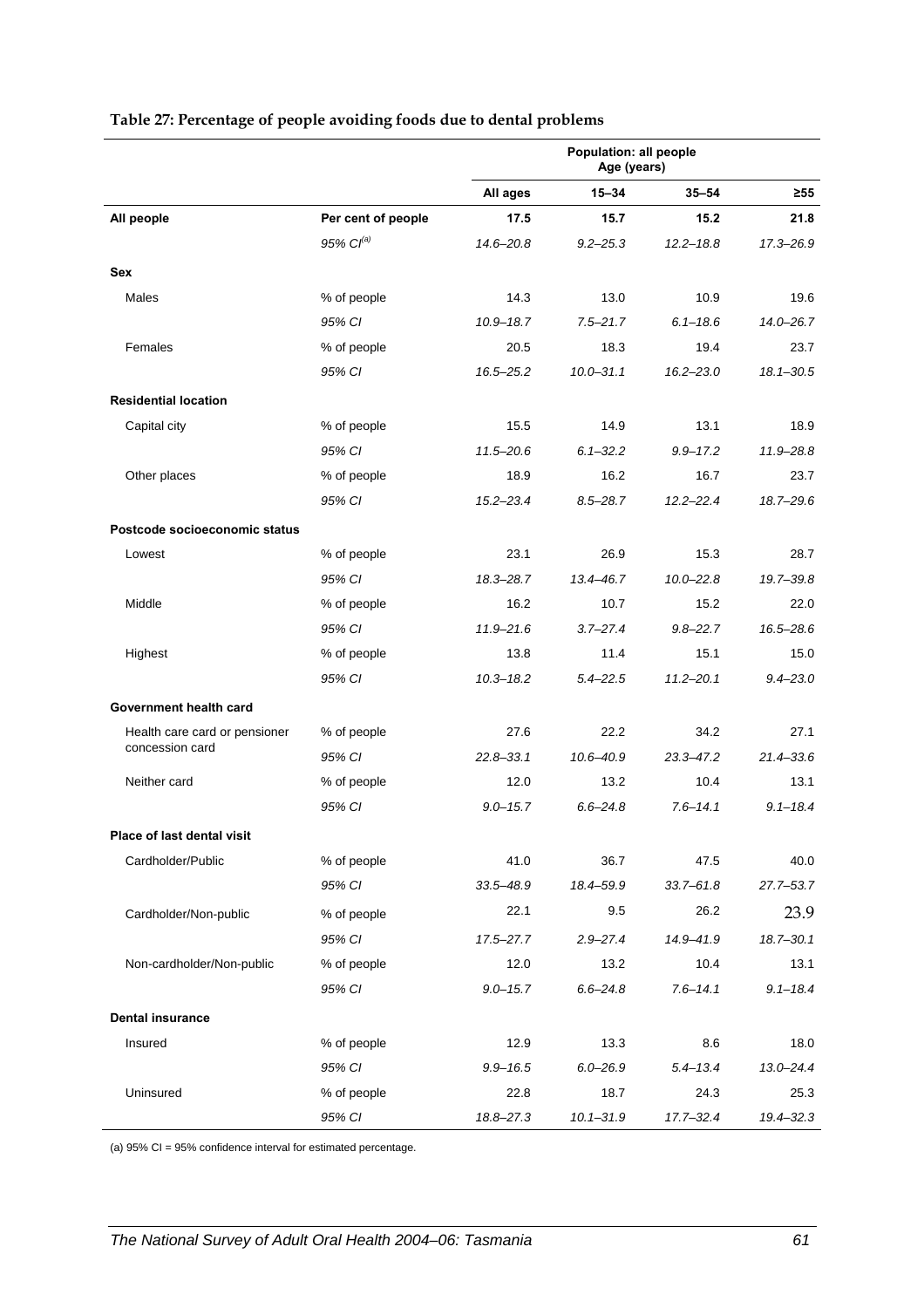# **5 Oral health perceptions**

## **Percentage of people rating their oral health fair or poor**

Self-reported global measures of oral health reflect an individual's own experience of their oral health. Single-item, self-rated oral health measures are associated with functional impairment and discomfort as well as clinical measures of dental health. They are used widely in research and provide a summary measure of oral symptoms and functioning (Benyamini et al. 2004).

In NSAOH, self-rated oral health was assessed in the interview by asking people 'And how would you rate your own DENTAL health. Would you say that it is: excellent, very good, good, fair, poor, don't know?'. People who answered 'fair' or 'poor' were classified as having fair or poor self-rated oral health. They represented 18.3% of the Tasmanian population aged 15 years or more [\(Table 28\)](#page-70-0), which is a little higher than the national estimate of 16.4% (Slade et al. 2007). This difference was not statistically significant.

### **Key findings**

- The percentage who reported fair or poor oral health decreased as the socioeconomic status of the postcode increased. It was highest in the lowest socioeconomic postcode at 25.5% and lowest in the highest socioeconomic postcode at 12.9%.
- Those who last visited a public dental clinic were more than twice as likely (35.3%) as people who visited a private dentist (15.7%) to report fair or poor oral health.

### **Discussion**

Dentate residents of Tasmania were equally as likely to report that their oral health was 'fair' or 'poor' as other Australians. Reporting fair or poor oral health was associated with living in a low socioeconomic postcode, having last visited a public dental service and not having dental insurance. While there were large differences in the point estimates for some other comparisons, small numbers in the sample have resulted in wide confidence intervals, and no conclusions about differences can therefore be drawn.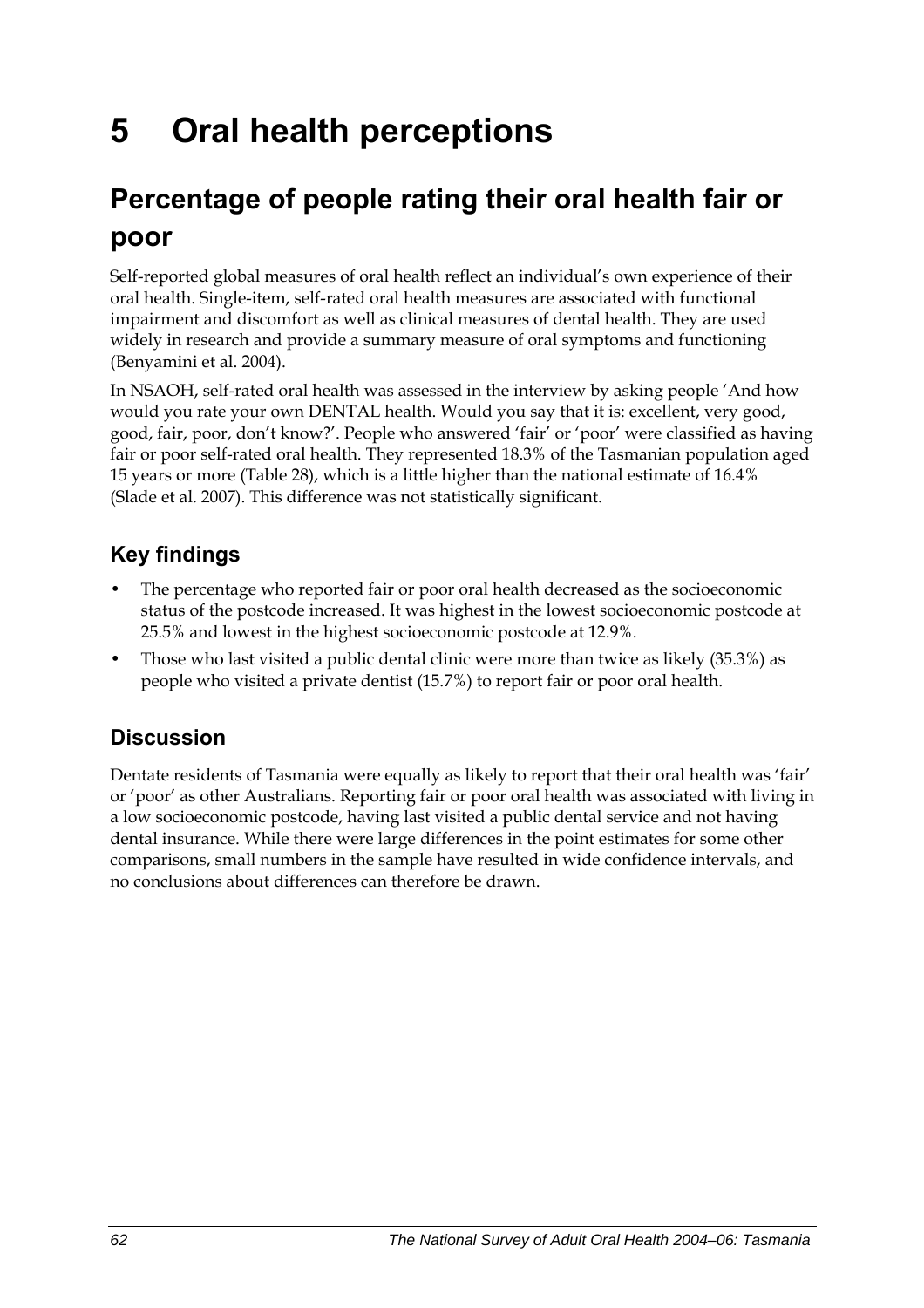<span id="page-70-0"></span>

|                               |                       | Population: dentate people<br>Age (years) |               |               |               |
|-------------------------------|-----------------------|-------------------------------------------|---------------|---------------|---------------|
|                               |                       | All ages                                  | $15 - 34$     | $35 - 54$     | ≥55           |
| All people                    | Per cent of people    | 17.5                                      | 15.7          | 15.2          | 21.8          |
|                               | 95% Cl <sup>(a)</sup> | $14.6 - 20.8$                             | $9.2 - 25.3$  | $12.2 - 18.8$ | 17.3-26.9     |
| <b>Sex</b>                    |                       |                                           |               |               |               |
| Males                         | % of people           | 14.3                                      | 13.0          | 10.9          | 19.6          |
|                               | 95% CI                | $10.9 - 18.7$                             | $7.5 - 21.7$  | $6.1 - 18.6$  | $14.0 - 26.7$ |
| Females                       | % of people           | 20.5                                      | 18.3          | 19.4          | 23.7          |
|                               | 95% CI                | 16.5–25.2                                 | $10.0 - 31.1$ | $16.2 - 23.0$ | $18.1 - 30.5$ |
| <b>Residential location</b>   |                       |                                           |               |               |               |
| Capital city                  | % of people           | 15.5                                      | 14.9          | 13.1          | 18.9          |
|                               | 95% CI                | $11.5 - 20.6$                             | $6.1 - 32.2$  | $9.9 - 17.2$  | 11.9-28.8     |
| Other places                  | % of people           | 18.9                                      | 16.2          | 16.7          | 23.7          |
|                               | 95% CI                | $15.2 - 23.4$                             | $8.5 - 28.7$  | $12.2 - 22.4$ | $18.7 - 29.6$ |
| Postcode socioeconomic status |                       |                                           |               |               |               |
| Lowest                        | % of people           | 23.1                                      | 26.9          | 15.3          | 28.7          |
|                               | 95% CI                | 18.3-28.7                                 | 13.4-46.7     | $10.0 - 22.8$ | 19.7-39.8     |
| Middle                        | % of people           | 16.2                                      | 10.7          | 15.2          | 22.0          |
|                               | 95% CI                | $11.9 - 21.6$                             | $3.7 - 27.4$  | $9.8 - 22.7$  | 16.5-28.6     |
| Highest                       | % of people           | 13.8                                      | 11.4          | 15.1          | 15.0          |
|                               | 95% CI                | $10.3 - 18.2$                             | $5.4 - 22.5$  | $11.2 - 20.1$ | $9.4 - 23.0$  |
| Government health card        |                       |                                           |               |               |               |
| Health care card or pensioner | % of people           | 27.6                                      | 22.2          | 34.2          | 27.1          |
| concession card               | 95% CI                | $22.8 - 33.1$                             | $10.6 - 40.9$ | $23.3 - 47.2$ | $21.4 - 33.6$ |
| Neither card                  | % of people           | 12.0                                      | 13.2          | 10.4          | 13.1          |
|                               | 95% CI                | $9.0 - 15.7$                              | $6.6 - 24.8$  | $7.6 - 14.1$  | $9.1 - 18.4$  |
| Place of last dental visit    |                       |                                           |               |               |               |
| Cardholder/Public             | % of people           | 41.0                                      | 36.7          | 47.5          | 40.0          |
|                               | 95% CI                | $33.5 - 48.9$                             | 18.4-59.9     | $33.7 - 61.8$ | $27.7 - 53.7$ |
| Cardholder/Non-public         | % of people           | 22.1                                      | 9.5           | 26.2          | 23.9          |
|                               | 95% CI                | $17.5 - 27.7$                             | $2.9 - 27.4$  | 14.9-41.9     | $18.7 - 30.1$ |
| Non-cardholder/Non-public     | % of people           | 12.0                                      | 13.2          | 10.4          | 13.1          |
|                               | 95% CI                | $9.0 - 15.7$                              | $6.6 - 24.8$  | $7.6 - 14.1$  | $9.1 - 18.4$  |
| <b>Dental insurance</b>       |                       |                                           |               |               |               |
| Insured                       | % of people           | 12.9                                      | 13.3          | 8.6           | 18.0          |
|                               | 95% CI                | $9.9 - 16.5$                              | $6.0 - 26.9$  | $5.4 - 13.4$  | $13.0 - 24.4$ |
| Uninsured                     | % of people           | 22.8                                      | 18.7          | 24.3          | 25.3          |
|                               | 95% CI                | 18.8-27.3                                 | $10.1 - 31.9$ | $17.7 - 32.4$ | 19.4-32.3     |

#### **Table 28: Percentage of people rating their oral health fair or poor**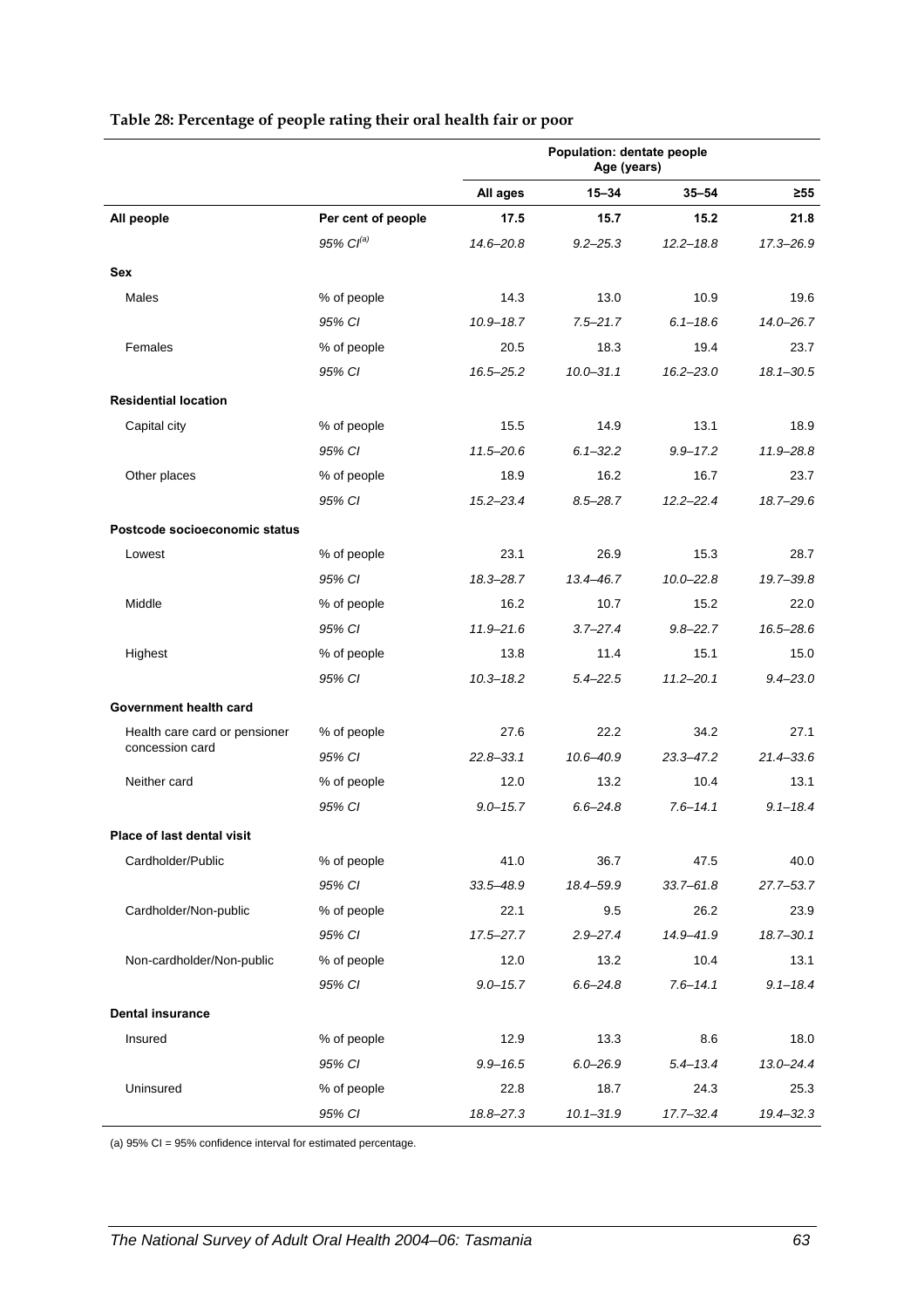## **Percentage of people experiencing toothache**

Toothache is caused when the nerve root of a tooth is irritated. It is most commonly caused by infection, decay, injury or loss of a tooth. However, pain sometimes originates from other areas, most commonly the jaw joint and the ear, and radiates to the jaw, thus appearing to be tooth pain.

In NSAOH, experience of toothache was assessed in the interview by asking dentate people 'During the last 12 months how often have you had toothache? Was it: very often, often, sometimes, hardly ever, never during the last 12 months, don't know?'. People who answered 'very often', 'often' or 'sometimes' were classified as having experienced toothache. They represented 12.9% of the dentate Tasmanian population aged 15 years or more ([Table 29](#page-72-0)), which was lower than the national estimate of 15.1% (Slade et al. 2007). This difference was not statistically significant.

### **Key findings**

- The experience of toothache decreased with age, from 16.7% in 15–34-year-olds to 7.8% in those aged 55 years or more.
- Among Tasmanian residents, experience of toothache was highest in those who lived in the lowest socioeconomic postcode (17.5%) and lowest in the middle socioeconomic postcode (10.8%).
- Government health cardholders who last visited a public dental clinic were almost twice as likely (24.6%) as non-cardholders (11.9%) to report experience of toothache.

### **Discussion**

Residents of Tasmania were equally as likely to report experiencing toothache as the rest of the Australian population. Experience of toothache was associated being young, living in the lowest socioeconomic status postcode and having last visited a public dental clinic.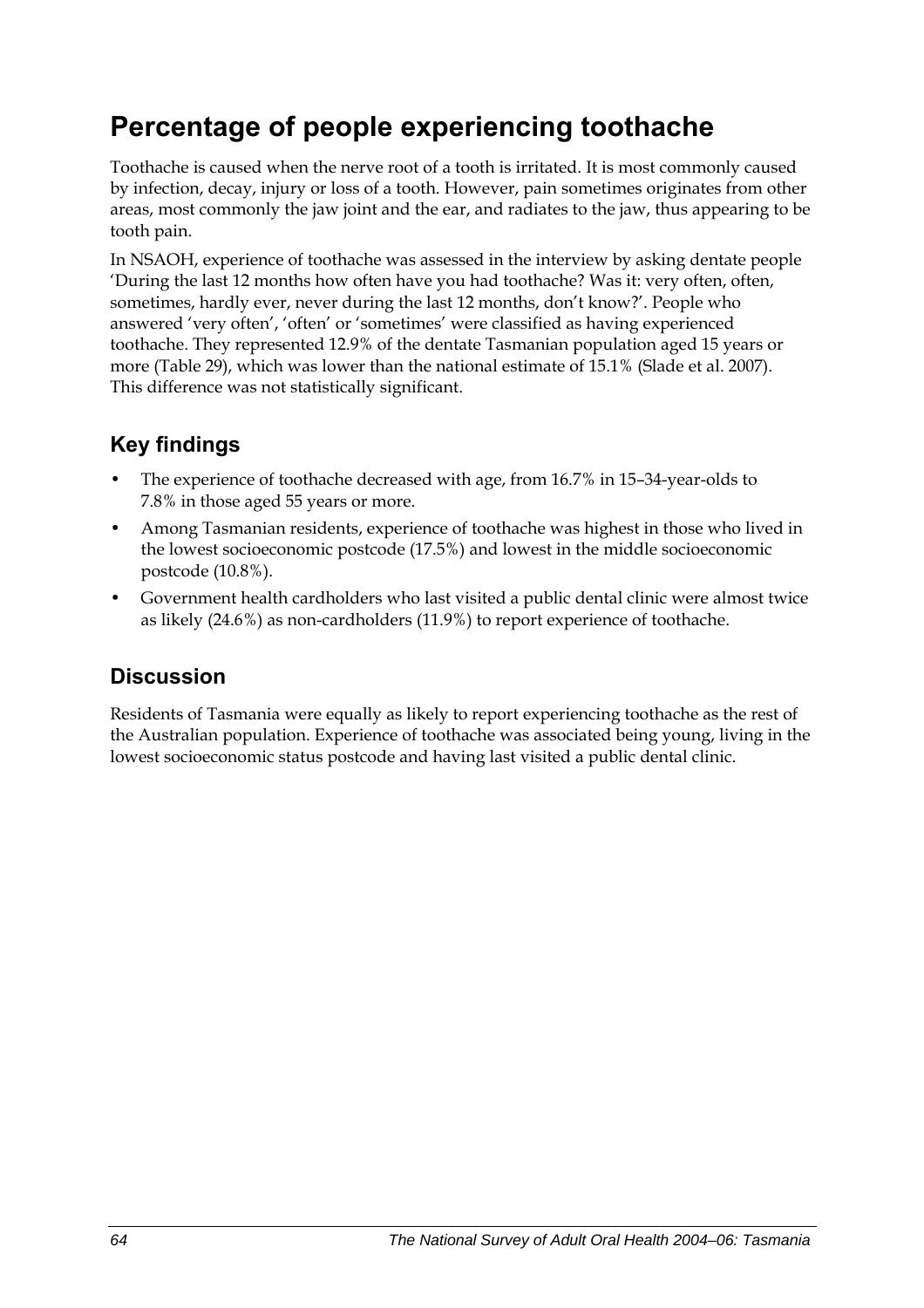|                               |                    | Population: dentate people<br>Age (years) |               |               |              |
|-------------------------------|--------------------|-------------------------------------------|---------------|---------------|--------------|
|                               |                    | All ages                                  | $15 - 34$     | $35 - 54$     | $\geq 55$    |
| All people                    | Per cent of people | 12.9                                      | 16.7          | 13.1          | 7.8          |
|                               | $95\%$ $Cl^{(a)}$  | $10.8 - 15.4$                             | $11.5 - 23.8$ | $9.7 - 17.5$  | $5.4 - 11.1$ |
| Sex                           |                    |                                           |               |               |              |
| Males                         | % of people        | 10.0                                      | 11.8          | 10.8          | 6.6          |
|                               | 95% CI             | $7.5 - 13.2$                              | $6.4 - 20.7$  | $6.4 - 17.7$  | $3.6 - 11.8$ |
| Females                       | % of people        | 15.9                                      | 21.7          | 15.5          | 9.1          |
|                               | 95% CI             | $12.4 - 20.2$                             | 14.9-30.4     | $10.9 - 21.5$ | $5.9 - 13.7$ |
| <b>Residential location</b>   |                    |                                           |               |               |              |
| Capital city                  | % of people        | 12.2                                      | 17.7          | 9.8           | 8.6          |
|                               | 95% CI             | $8.6 - 16.9$                              | $9.7 - 30.2$  | $5.8 - 16.0$  | $5.1 - 14.1$ |
| Other places                  | % of people        | 13.5                                      | 15.9          | 15.7          | 7.1          |
|                               | 95% CI             | $11.1 - 16.3$                             | $9.8 - 24.9$  | $10.8 - 22.3$ | $4.3 - 11.6$ |
| Postcode socioeconomic status |                    |                                           |               |               |              |
| Lowest                        | % of people        | 17.5                                      | 27.1          | 16.8          | 7.5          |
|                               | 95% CI             | $14.4 - 21.2$                             | $15.9 - 42.1$ | 10.4-26.0     | $4.5 - 12.2$ |
| Middle                        | % of people        | 10.8                                      | 10.7          | 13.3          | 7.4          |
|                               | 95% CI             | $8.1 - 14.1$                              | $6.0 - 18.3$  | $8.2 - 21.1$  | $3.8 - 14.0$ |
| Highest                       | % of people        | 10.9                                      | 13.9          | 9.7           | 8.4          |
|                               | 95% CI             | $7.5 - 15.5$                              | $7.2 - 25.3$  | $5.4 - 16.7$  | $4.3 - 15.6$ |
| Government health card        |                    |                                           |               |               |              |
| Health care card or pensioner | % of people        | 15.7                                      | 21.8          | 23.6          | 8.9          |
| concession card               | 95% CI             | $11.4 - 21.3$                             | $9.8 - 41.7$  | 14.6-35.9     | $5.7 - 13.6$ |
| Neither card                  | % of people        | 11.9                                      | 15.5          | 10.9          | 6.6          |
|                               | 95% CI             | $9.4 - 14.9$                              | $10.8 - 21.8$ | $7.6 - 15.3$  | $3.3 - 12.9$ |
| Place of last dental visit    |                    |                                           |               |               |              |
| Cardholder/Public             | % of people        | 24.6                                      | 27.1          | 29.6          | 16.3         |
|                               | 95% CI             | 16.6-34.8                                 | $9.4 - 57.1$  | 15.5-49.1     | $7.2 - 32.9$ |
| Cardholder/Non-public         | % of people        | 12.1                                      | 17.1          | 20.4          | 7.4          |
|                               | 95% CI             | $7.5 - 19.0$                              | $6.4 - 38.4$  | $10.5 - 35.9$ | $4.3 - 12.5$ |
| Non-cardholder/Non-public     | % of people        | 11.9                                      | 15.5          | 10.9          | 6.6          |
|                               | 95% CI             | $9.4 - 14.9$                              | $10.8 - 21.8$ | $7.6 - 15.3$  | $3.3 - 12.9$ |
| <b>Dental insurance</b>       |                    |                                           |               |               |              |
| Insured                       | % of people        | 10.0                                      | 15.3          | 8.7           | 6.8          |
|                               | 95% CI             | $7.3 - 13.6$                              | $8.9 - 25.0$  | $5.5 - 13.6$  | $3.4 - 13.0$ |
| Uninsured                     | % of people        | 16.2                                      | 18.1          | 19.7          | 9.0          |
|                               | 95% CI             | $12.1 - 21.2$                             | $10.4 - 29.6$ | 13.0-28.8     | $5.6 - 14.1$ |

#### <span id="page-72-0"></span>**Table 29: Percentage of people experiencing toothache**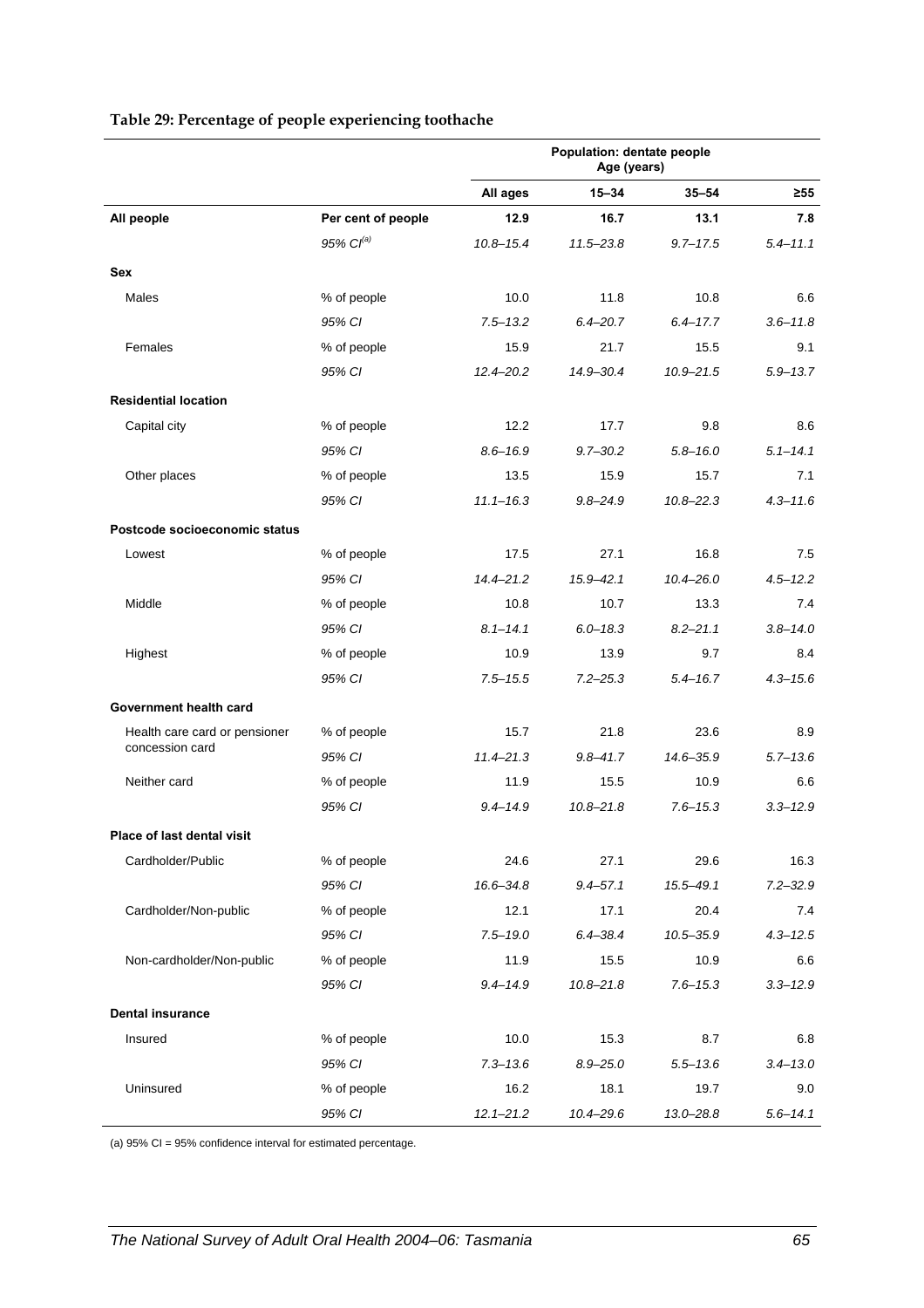## **Percentage of people experiencing orofacial pain**

Orofacial pain can be debilitating and indicates temporomandibular joint dysfunction.

In NSAOH, orofacial pain was assessed in the interview by asking people 'During the last month, have you had pain in the face, jaw, temple, in front of the ear or in the ear?'. People who answered 'yes' were classified as having orofacial pain. They represented 24.5% of the Tasmanian population aged 15 years or more [\(Table 30\)](#page-74-0), which was slightly higher than the national estimate of 22.6% (Slade et al. 2007). This difference was not statistically significant.

### **Key findings**

- The experience of orofacial pain decreased with age, from 31.7% in 15–34-year-olds to 16.7 % in those aged 55 years or more.
- Females were more likely to report that they had orofacial pain (32.5%) than males  $(16.0\%)$ .
- Government health cardholders in the 35–54 years and 55 years or more age groups were twice as likely as non-cardholders of the same ages to report that they had experienced orofacial pain.
- People in the 35–54 years and 55 years or more age groups who visited a public dentist were more than twice as likely as non-government health cardholders of the same ages to report an experience of orofacial pain.

### **Discussion**

Residents of Tasmania were equally as likely to report experiencing orofacial pain as the rest of the Australian population. Experience of orofacial pain was associated with being young and being female. In the 35–54 years and 55 years or more age groups, it was also associated with having a government health card and having last visited a public dental clinic. While there were large differences in the point estimates for some other comparisons, small numbers in the sample have resulted in wide confidence intervals, and no conclusions about differences can therefore be drawn.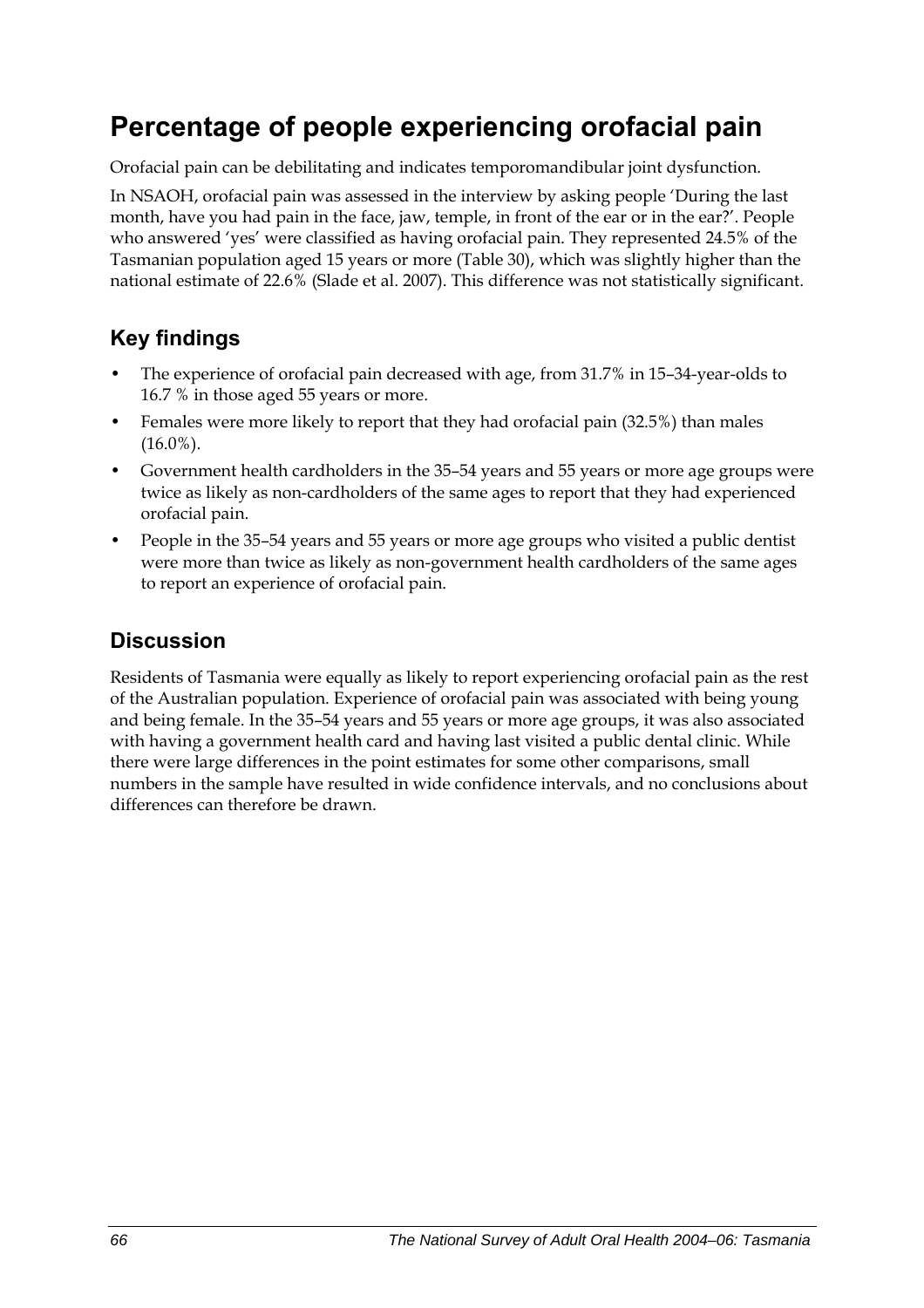|                               |                       | Population: all people<br>Age (years) |               |               |               |
|-------------------------------|-----------------------|---------------------------------------|---------------|---------------|---------------|
|                               |                       | All ages                              | 15-34         | $35 - 54$     | $\geq 55$     |
| All people                    | Per cent of people    | 24.5                                  | 31.7          | 25.2          | 16.7          |
|                               | 95% Cl <sup>(a)</sup> | $21.2 - 28.1$                         | 24.9-39.4     | 19.5-31.9     | $13.4 - 20.7$ |
| Sex                           |                       |                                       |               |               |               |
| Males                         | % of people           | 16.0                                  | 20.8          | 17.8          | 9.1           |
|                               | 95% CI                | $12.0 - 21.0$                         | $12.5 - 32.5$ | $10.5 - 28.7$ | $5.7 - 14.3$  |
| Females                       | % of people           | 32.5                                  | 42.7          | 32.4          | 23.5          |
|                               | 95% CI                | $26.7 - 39.0$                         | $31.5 - 54.8$ | $25.7 - 39.9$ | 18.4-29.6     |
| <b>Residential location</b>   |                       |                                       |               |               |               |
| Capital city                  | % of people           | 23.2                                  | 37.3          | 17.9          | 14.4          |
|                               | 95% CI                | $16.9 - 31.0$                         | $25.4 - 51.0$ | $9.9 - 30.2$  | $9.5 - 21.2$  |
| Other places                  | % of people           | 25.4                                  | 27.3          | 30.5          | 18.3          |
|                               | 95% CI                | $22.5 - 28.5$                         | 19.8-36.2     | $23.6 - 38.4$ | $14.1 - 23.4$ |
| Postcode socioeconomic status |                       |                                       |               |               |               |
| Lowest                        | % of people           | 27.8                                  | 38.4          | 27.6          | 18.9          |
|                               | 95% CI                | $22.6 - 33.8$                         | $23.6 - 55.8$ | $17.2 - 41.2$ | $12.2 - 28.1$ |
| Middle                        | % of people           | 23.9                                  | 25.1          | 28.1          | 18.8          |
|                               | 95% CI                | $19.2 - 29.4$                         | $18.4 - 33.1$ | 18.9-39.6     | $14.2 - 24.5$ |
| Highest                       | % of people           | 22.0                                  | 32.0          | 20.4          | 12.5          |
|                               | 95% CI                | $16.3 - 29.0$                         | 20.8-45.8     | $12.2 - 32.1$ | $8.2 - 18.6$  |
| Government health card        |                       |                                       |               |               |               |
| Health care card or pensioner | % of people           | 27.1                                  | 33.0          | 40.1          | 20.3          |
| concession card               | 95% CI                | $22.1 - 32.8$                         | $18.2 - 52.2$ | $28.1 - 53.3$ | $16.5 - 24.8$ |
| Neither card                  | % of people           | 23.0                                  | 31.8          | 21.3          | 10.5          |
|                               | 95% CI                | 18.9-27.7                             | 23.9-40.9     | 15.9-27.8     | $6.6 - 16.3$  |
| Place of last dental visit    |                       |                                       |               |               |               |
| Cardholder/Public             | % of people           | 35.8                                  | 32.6          | 49.4          | 28.9          |
|                               | 95% CI                | 23.8-49.8                             | $12.5 - 62.1$ | 28.8-70.2     | 19.5-40.5     |
| Cardholder/Non-public         | % of people           | 23.6                                  | 33.4          | 34.5          | 18.2          |
|                               | 95% CI                | 18.4-29.8                             | $15.7 - 57.5$ | $22.3 - 49.0$ | 13.9-23.4     |
| Non-cardholder/Non-public     | % of people           | 23.0                                  | 31.8          | 21.3          | 10.5          |
|                               | 95% CI                | 18.9-27.7                             | 23.9-40.9     | 15.9-27.8     | $6.6 - 16.3$  |
| <b>Dental insurance</b>       |                       |                                       |               |               |               |
| Insured                       | % of people           | 22.1                                  | 34.7          | 21.0          | 13.1          |
|                               | 95% CI                | 17.3-27.9                             | 22.4-49.5     | 15.0-28.6     | $9.0 - 18.8$  |
| Uninsured                     | % of people           | 26.7                                  | 29.4          | 31.4          | 20.1          |
|                               | 95% CI                | $22.1 - 31.9$                         | $20.3 - 40.4$ | $23.4 - 40.6$ | $15.4 - 25.7$ |

#### <span id="page-74-1"></span><span id="page-74-0"></span>**Table 30: Percentage of people experiencing orofacial pain**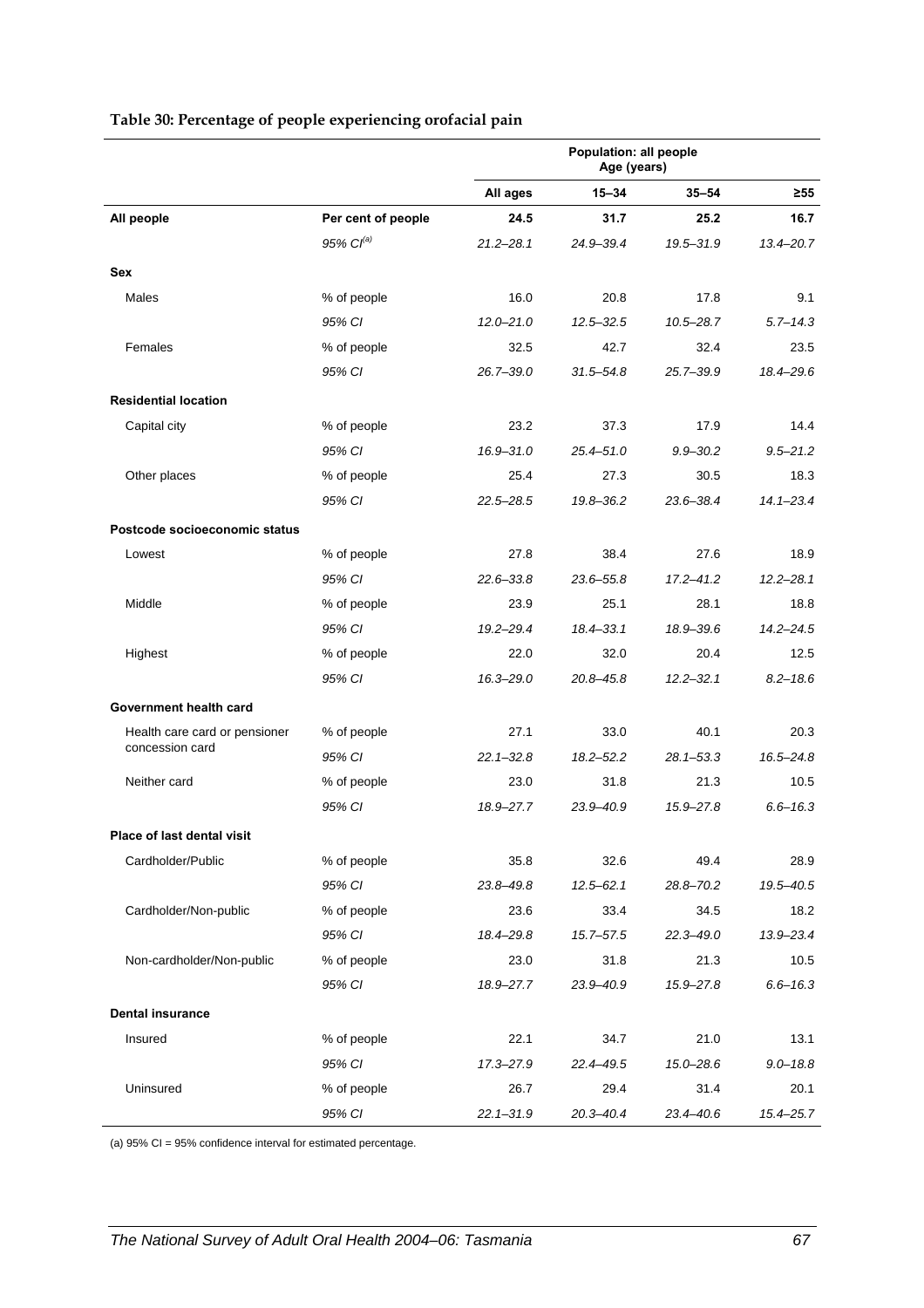## **Perceived need for dentures**

In NSAOH, people were asked at the time of the interview, 'Currently, which of the following dental treatments do you think you need to have?'. The possible responses varied for dentate and edentulous people. All people were asked if they felt they needed dentures. In Tasmania, 9.2% of people thought they needed dentures ([Table 31](#page-76-0)), which was a little, but not significantly, higher than the national estimate of 7.2% (Slade et al. 2007).

### **Key findings**

- The percentage of adults who thought they needed dentures was strongly age-related, increasing from 1.4% among 15–34-year-olds to 6.5% among those aged 35–54 years and 19.5% among those aged 55 years or more.
- There were no significant differences by sex, residential location in the capital city or other places, postcode socioeconomic status or dental insurance status.
- The need for a denture was more than three times higher among government health cardholders (17.1%) compared with non-cardholders (5.0%).
- The percentage was highest among government health cardholders who last visited a public clinic (19.4%). It was similar among cardholders who last visited a private dentist (16.2%) but significantly lower among non-cardholders who last visited a private dentist (5.0%).
- The age-relatedness of the need for dentures was evident within subgroups of adults formed by socioeconomic characteristics. For instance, among residents of regional areas outside Hobart, the percentage increased from 1.9% among 15–34-year-olds to 9.2% among those aged 35–54 years and 21.8% among those aged 55 years or more.
- Among people aged 55 years or more, the percentage was higher among government health cardholders who last visited a public dental clinic (32.6%) than non-cardholders who last visited a private dentist (12.0%).

## **Discussion**

The percentage of people who said they needed dentures was low. It is related to the observed pattern for complete tooth loss and numbers of missing teeth. However, the level of need for dentures was considerably lower than the percentage of people with either complete tooth loss or reasonable numbers of missing teeth. The relationship between perceived need and professional judgement of the need for dentures is complex, but people generally express a lower need than is assessed by dentists.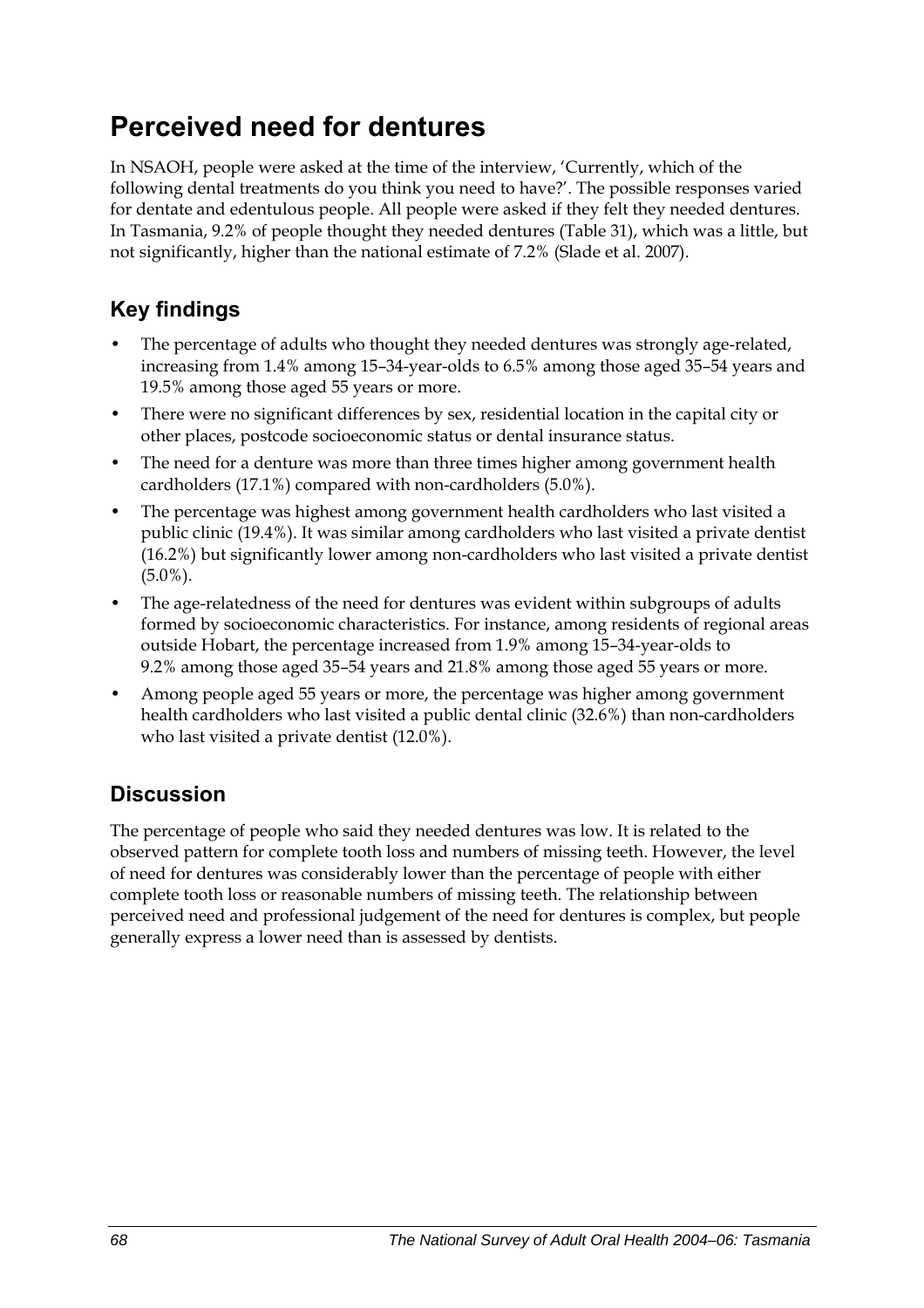<span id="page-76-0"></span>

|                               |                       | Population: all people<br>Age (years) |              |              |               |
|-------------------------------|-----------------------|---------------------------------------|--------------|--------------|---------------|
|                               |                       | All ages                              | $15 - 34$    | $35 - 54$    | $\geq 55$     |
| All people                    | Per cent of people    | 9.2                                   | 1.4          | 6.5          | 19.5          |
|                               | 95% Cl <sup>(a)</sup> | $6.7 - 12.4$                          | $0.5 - 3.7$  | $4.1 - 10.1$ | $15.3 - 24.6$ |
| <b>Sex</b>                    |                       |                                       |              |              |               |
| <b>Males</b>                  | % of people           | 6.7                                   | 0.0          | 6.1          | 14.2          |
|                               | 95% CI                | $4.1 - 10.7$                          |              | $2.6 - 13.6$ | $9.1 - 21.5$  |
| Females                       | % of people           | 11.5                                  | 2.9          | 6.8          | 24.3          |
|                               | 95% CI                | $8.4 - 15.7$                          | $1.1 - 7.3$  | $4.1 - 11.1$ | $19.1 - 30.3$ |
| <b>Residential location</b>   |                       |                                       |              |              |               |
| Capital city                  | % of people           | 6.5                                   | 1.4          | 2.7          | 16.2          |
|                               | 95% CI                | $3.4 - 12.1$                          | $0.3 - 6.0$  | $0.6 - 10.9$ | $10.1 - 25.0$ |
| Other places                  | % of people           | 11.1                                  | 1.5          | 9.2          | 21.8          |
|                               | 95% CI                | $7.9 - 15.4$                          | $0.4 - 5.1$  | $5.8 - 14.4$ | 16.5-28.2     |
| Postcode socioeconomic status |                       |                                       |              |              |               |
| Lowest                        | % of people           | 11.1                                  | 3.6          | 8.7          | 20.3          |
|                               | 95% CI                | $7.3 - 16.5$                          | $1.1 - 11.0$ | $4.3 - 16.9$ | $15.2 - 26.6$ |
| Middle                        | % of people           | 11.3                                  | 1.0          | 6.4          | 25.1          |
|                               | 95% CI                | $6.9 - 18.2$                          | $0.1 - 6.8$  | $2.9 - 13.8$ | 17.6-34.4     |
| Highest                       | % of people           | 5.6                                   | 0.2          | 4.4          | 13.2          |
|                               | 95% CI                | $2.8 - 11.0$                          | $0.0 - 1.4$  | $1.7 - 10.8$ | $7.2 - 22.9$  |
| Government health card        |                       |                                       |              |              |               |
| Health care card or pensioner | % of people           | 17.1                                  | 2.3          | 12.6         | 24.0          |
| concession card               | 95% CI                | $12.8 - 22.5$                         | $0.4 - 10.9$ | $5.2 - 27.2$ | 19.0-29.9     |
| Neither card                  | % of people           | 5.0                                   | 1.2          | 5.0          | 12.0          |
|                               | 95% CI                | $2.9 - 8.3$                           | $0.4 - 3.9$  | $2.7 - 9.1$  | $6.8 - 20.1$  |
| Place of last dental visit    |                       |                                       |              |              |               |
| Cardholder/Public             | % of people           | 19.4                                  | 4.0          | 19.0         | 32.6          |
|                               | 95% CI                | $11.7 - 30.3$                         | $0.6 - 24.0$ | $6.7 - 43.3$ | $22.2 - 45.1$ |
| Cardholder/Non-public         | % of people           | 16.2                                  | 0.7          | 8.8          | 21.9          |
|                               | 95% CI                | $11.9 - 21.7$                         | $0.1 - 5.1$  | $2.8 - 24.4$ | 16.9-27.9     |
| Non-cardholder/Non-public     | % of people           | 5.0                                   | 1.2          | 5.0          | 12.0          |
|                               | 95% CI                | $2.9 - 8.3$                           | $0.4 - 3.9$  | $2.7 - 9.1$  | $6.8 - 20.1$  |
| <b>Dental insurance</b>       |                       |                                       |              |              |               |
| Insured                       | % of people           | 7.4                                   | 0.7          | 5.6          | 15.3          |
|                               | 95% CI                | $4.9 - 11.0$                          | $0.1 - 5.5$  | $3.0 - 10.1$ | $10.3 - 22.0$ |
| Uninsured                     | % of people           | 11.4                                  | 2.2          | 7.8          | 23.5          |
|                               | 95% CI                | $8.0 - 15.9$                          | $0.7 - 6.3$  | $3.8 - 15.3$ | 17.9-30.2     |

#### <span id="page-76-1"></span>**Table 31: Percentage of people who need dentures**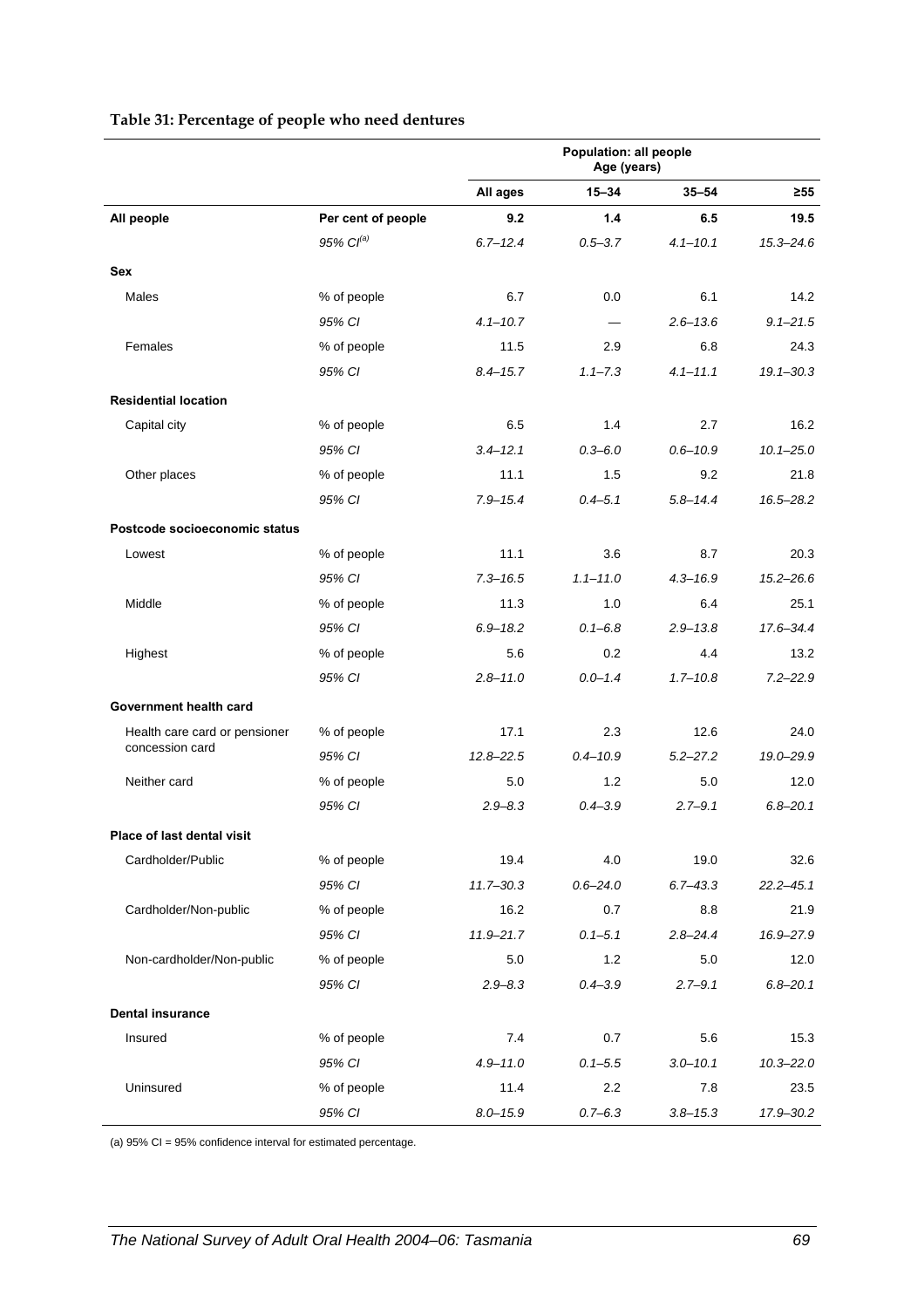## **Perceived need for dental extraction or filling**

Dentate adults were asked about other dental services, including extractions or fillings that they might need. The responses to the options 'Any extractions' or 'Any fillings' have been combined so that the response indicates a perceived dental problem for which one or other of these two aspects of routine dental care is thought to be required, most likely as a sequelae for dental caries. Which of these two dental services was provided would be determined by a process of negotiation between patient and provider, influenced by both provider and patient circumstances. In Tasmania, 33.4% of dentate adults perceived a need for an extraction or filling ([Table 32](#page-78-0)), which was very similar to the national estimate of 32.9% (Slade et al. 2007).

### **Key findings**

- The percentage of dentate adults who thought they needed extractions or fillings was highest among the 35–54 years age group (36.5%) and lowest among the 15–34 years age group (30.7%) However, these differences were not statistically significant.
- There were no significant differences by sex or residential location in a capital city or other place.
- The percentage was significantly higher among adults who lived in the lowest socioeconomic status postcodes (40.6 %) compared with those in the highest socioeconomic status postcodes (27.7%).
- The percentage of dentate adults who thought they needed an extraction or filling was significantly higher among people who had a government health card (44.5%) than those who did not (28.8%).
- Government health cardholders who last visited a public dental clinic had the highest perceived need for an extraction or filling (51.7%), which was not significantly different from that of cardholders who last visited a private dentist (41.6%). However, the percentage was significantly lower among non-cardholders who last visited a private dentist (28.8%).
- Those adults who were uninsured recorded a higher percentage (40.0%) than those who were insured (28.3%).
- The lack of an age–related pattern of need for an extraction or filling was seen within all subgroups of adults formed by socioeconomic characteristics.

### **Discussion**

Just over one-third of dentate adults perceived a need for an extraction or filling. This percentage was not significantly different across the three age groups, and showed some socioeconomic characteristic variations. Perceived need was higher in postcodes with the lowest compared with the highest socioeconomic status, among cardholders compared with non-cardholders, among cardholders who last visited a public dental clinic compared with non-cardholders who last visited a private dentist, and among the uninsured compared with the insured.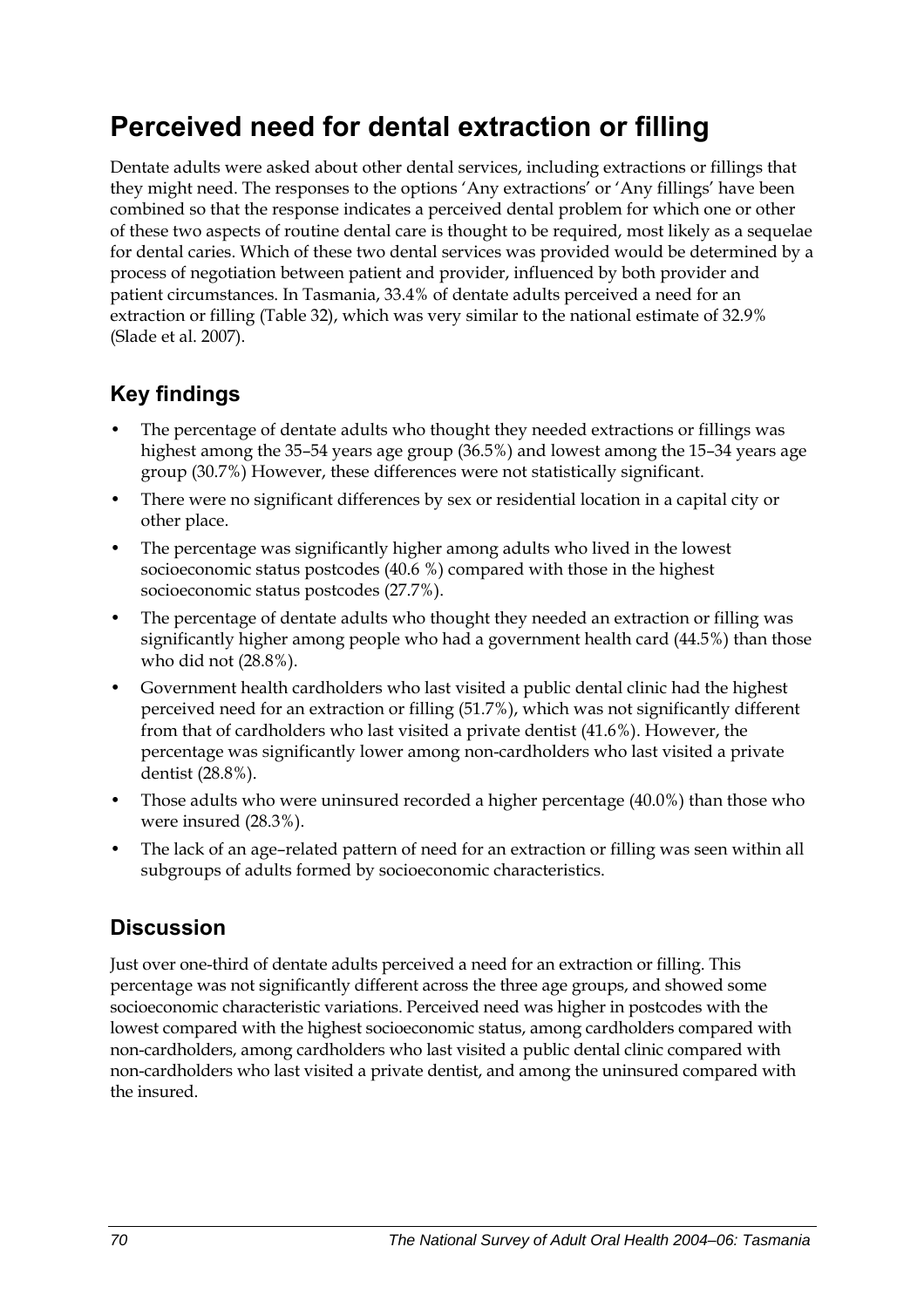<span id="page-78-0"></span>

|                                   |                       | Population: dentate people<br>Age (years) |               |               |               |
|-----------------------------------|-----------------------|-------------------------------------------|---------------|---------------|---------------|
|                                   |                       | All ages                                  | $15 - 34$     | $35 - 54$     | ≥55           |
| All people                        | Per cent of people    | 33.4                                      | 30.7          | 36.5          | 32.4          |
|                                   | 95% Cl <sup>(a)</sup> | $29.2 - 37.8$                             | $22.8 - 39.9$ | $31.3 - 42.0$ | $27.2 - 38.1$ |
| Sex                               |                       |                                           |               |               |               |
| Males                             | % of people           | 35.5                                      | 31.2          | 39.6          | 35.1          |
|                                   | 95% CI                | $29.7 - 41.7$                             | $20.3 - 44.6$ | $30.9 - 49.1$ | 27.2-43.9     |
| Females                           | % of people           | 31.2                                      | 30.2          | 33.4          | 29.4          |
|                                   | 95% CI                | $27.3 - 35.5$                             | $22.0 - 39.8$ | 28.8-38.3     | $23.5 - 36.2$ |
| <b>Residential location</b>       |                       |                                           |               |               |               |
| Capital city                      | % of people           | 31.8                                      | 35.6          | 31.0          | 28.2          |
|                                   | 95% CI                | $25.3 - 39.1$                             | $21.6 - 52.5$ | $22.6 - 40.9$ | $21.4 - 36.3$ |
| Other places                      | % of people           | 34.6                                      | 26.8          | 40.6          | 36.0          |
|                                   | 95% CI                | $29.5 - 40.1$                             | $19.3 - 36.0$ | 34.7-46.9     | 28.9-43.7     |
| Postcode socioeconomic status     |                       |                                           |               |               |               |
| Lowest                            | % of people           | 40.6                                      | 38.0          | 42.3          | 41.2          |
|                                   | 95% CI                | $34.4 - 47.1$                             | $24.2 - 54.0$ | 34.4-50.7     | $33.5 - 49.3$ |
| Middle                            | % of people           | 33.0                                      | 28.2          | 37.8          | 32.3          |
|                                   | 95% CI                | $26.0 - 40.8$                             | $16.2 - 44.4$ | $31.1 - 45.0$ | $24.2 - 41.8$ |
| Highest                           | % of people           | 27.7                                      | 27.2          | 30.1          | 25.0          |
|                                   | 95% CI                | $22.0 - 34.2$                             | 14.9-44.3     | $20.6 - 41.7$ | 17.8-33.9     |
| Government health card            |                       |                                           |               |               |               |
| Health care card or pensioner     | % of people           | 44.5                                      | 43.8          | 54.5          | 40.1          |
| concession card                   | 95% CI                | $37.9 - 51.4$                             | $25.7 - 63.8$ | $45.5 - 63.3$ | $33.4 - 47.2$ |
| Neither card                      | % of people           | 28.8                                      | 26.6          | 32.6          | 24.1          |
|                                   | 95% CI                | $24.8 - 33.2$                             | 19.7-34.9     | $26.7 - 39.0$ | $17.4 - 32.4$ |
| <b>Place of last dental visit</b> |                       |                                           |               |               |               |
| Cardholder/Public                 | % of people           | 51.7                                      | 47.4          | 54.8          | 54.6          |
|                                   | 95% CI                | $40.7 - 62.5$                             | $25.6 - 70.2$ | $38.5 - 70.2$ | $33.0 - 74.6$ |
| Cardholder/Non-public             | % of people           | 41.6                                      | 40.9          | 54.4          | 37.1          |
|                                   | 95% CI                | $32.9 - 50.8$                             | 17.8-68.8     | $43.1 - 65.3$ | 28.8-46.3     |
| Non-cardholder/Non-public         | % of people           | 28.8                                      | 26.6          | 32.6          | 24.1          |
|                                   | 95% CI                | $24.8 - 33.2$                             | 19.7-34.9     | $26.7 - 39.0$ | $17.4 - 32.4$ |
| <b>Dental insurance</b>           |                       |                                           |               |               |               |
| Insured                           | % of people           | 28.3                                      | 32.2          | 28.8          | 23.7          |
|                                   | 95% CI                | $23.4 - 33.7$                             | $20.0 - 47.5$ | $22.2 - 36.3$ | $17.1 - 31.7$ |
| Uninsured                         | % of people           | 40.0                                      | 30.8          | 48.2          | 42.9          |
|                                   | 95% CI                | $34.2 - 46.0$                             | $21.6 - 41.9$ | $39.8 - 56.7$ | $35.3 - 50.8$ |

#### <span id="page-78-1"></span>**Table 32: Percentage of people who need an extraction or filling**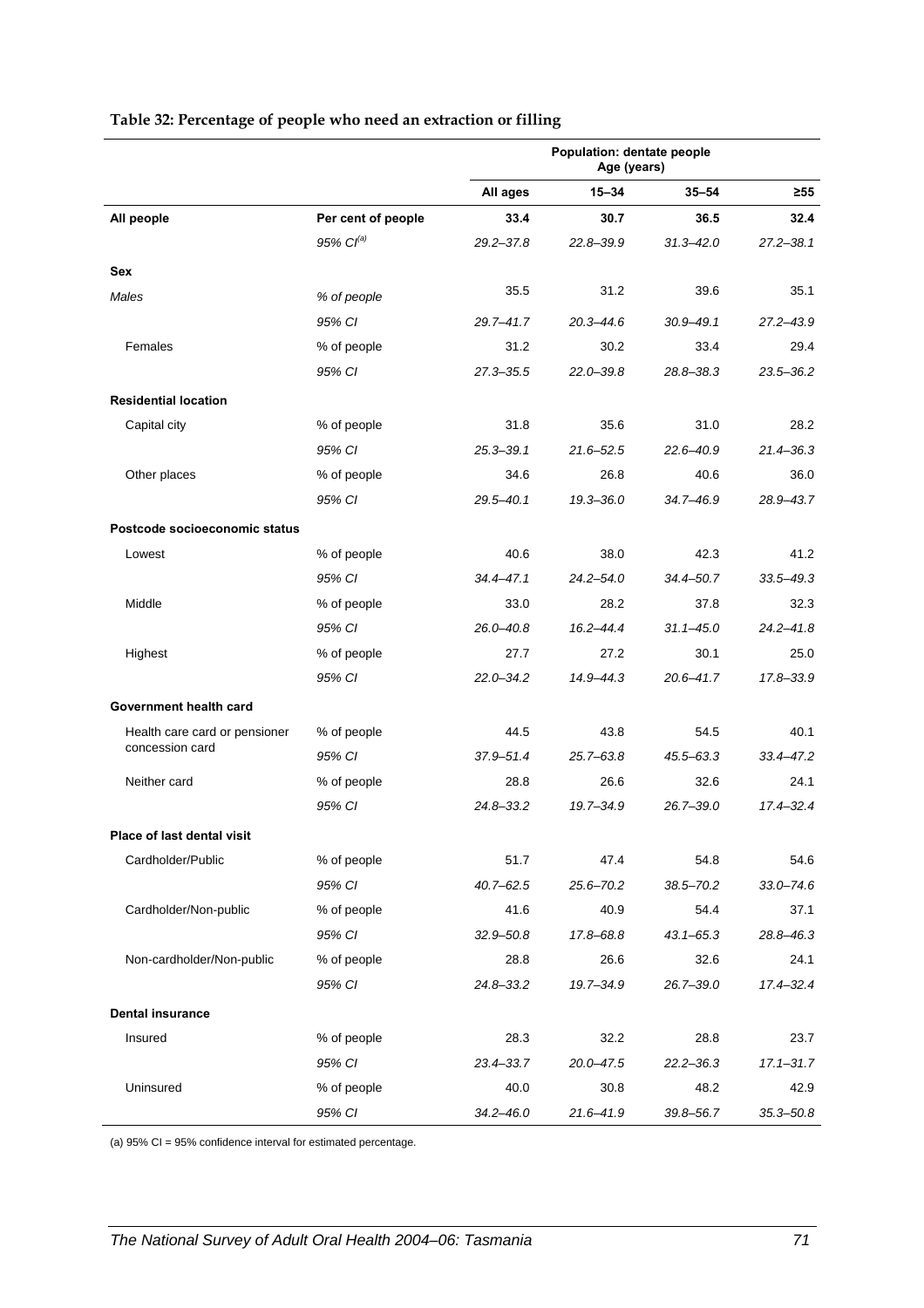## **Perceived need for a dental check-up**

Dentate adults were asked about their perceived need for a check-up. This is regarded as an indicator of compliance with the recommendation of dentists to visit regularly when asymptomatic so as to detect disease earlier and receive prompt treatment for any dental problems. A check-up also provides an opportunity for preventive services to be received. In Tasmania, 63.2% of dentate adults perceived a need for a check-up [\(Table 33\)](#page-80-0), which was a little higher than, but significantly different from, the national estimate of 59.6% (Slade et al. 2007).

## **Key findings**

- The percentage of dentate adults who thought they needed a check-up showed no significant difference across the three age groups, ranging from 57.2% in the oldest to 67.5% in the youngest age group.
- There were no significant differences among dentate adults people by sex, residential location, postcode socioeconomic status, government health cardholder status or place of last dental visit.
- The percentage of dentate adults who thought they needed a check-up was significantly higher among the uninsured (70.0%) than those with dental insurance (58.0%).
- The lack of an age-related pattern of perceived need for a check-up was repeated within subgroups of adults formed by all the socioeconomic characteristics.

### **Discussion**

Just over 6 out of 10 dentate adults perceived a need for a check-up. The percentage was similar for the two younger age groups but a little lower among adults aged 55 years or more. However, this difference was not significant. There was little variation by socioeconomic characteristics, which might reflect a confounding of perceived need for a check-up by time since last dental visit. Those dentate adults with a higher likelihood of compliance with the recommendation of dentists for a regular check-up visit may have last visited more recently, and hence not perceive a need for a further check-up at the time of the interview.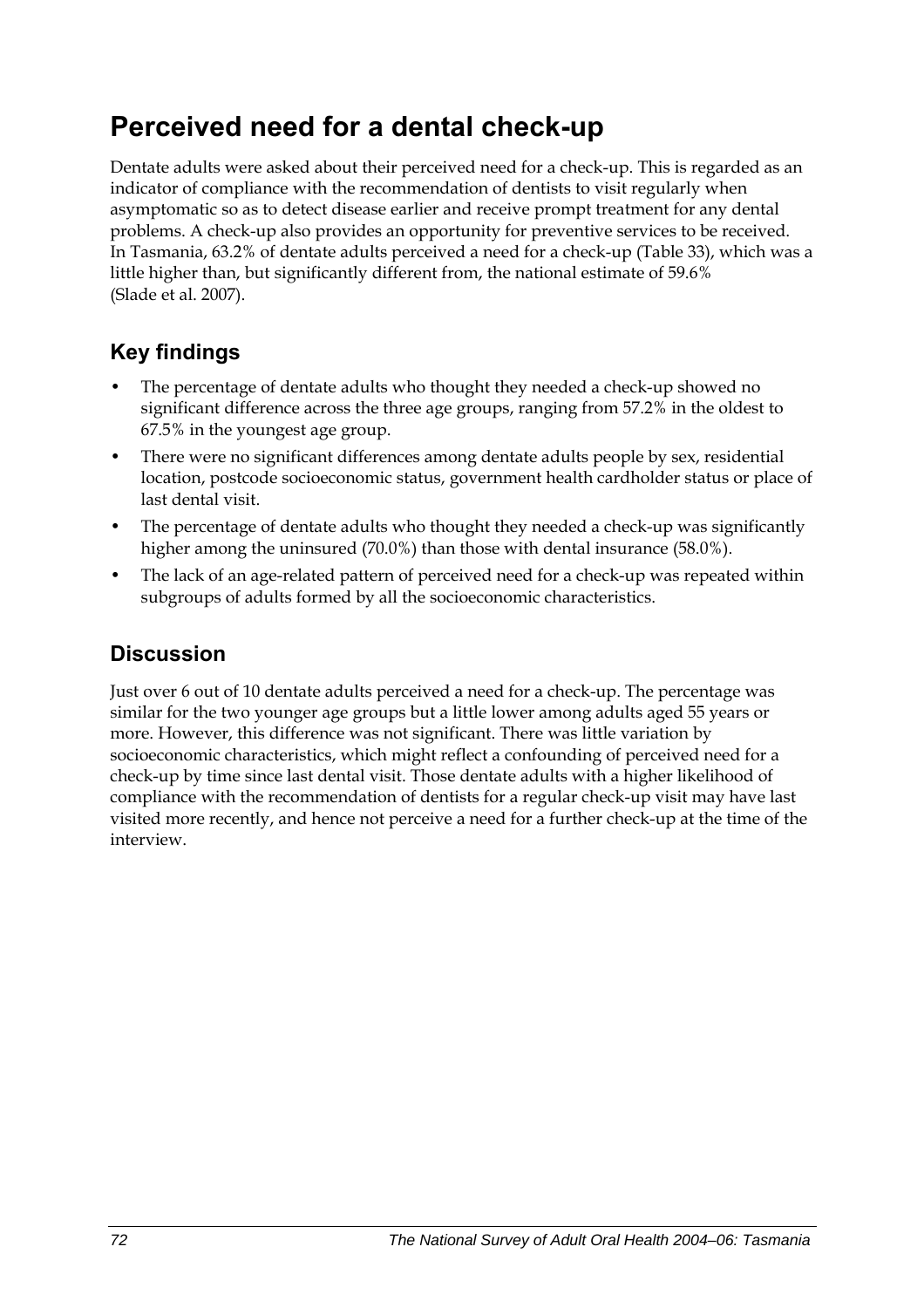<span id="page-80-0"></span>

|                               |                       | Population: dentate people<br>Age (years) |               |               |               |
|-------------------------------|-----------------------|-------------------------------------------|---------------|---------------|---------------|
|                               |                       | All ages                                  | $15 - 34$     | $35 - 54$     | ≥55           |
| All people                    | Per cent of people    | 63.2                                      | 67.5          | 63.6          | 57.2          |
|                               | 95% Cl <sup>(a)</sup> | $60.2 - 66.2$                             | $60.2 - 74.1$ | $57.5 - 69.3$ | $50.9 - 63.2$ |
| <b>Sex</b>                    |                       |                                           |               |               |               |
| Males                         | % of people           | 60.2                                      | 63.4          | 61.1          | 55.0          |
|                               | 95% CI                | 54.0-66.0                                 | $49.5 - 75.3$ | $50.0 - 71.1$ | $46.1 - 63.6$ |
| Females                       | % of people           | 66.3                                      | 71.7          | 66.1          | 59.6          |
|                               | 95% CI                | $61.0 - 71.2$                             | $60.3 - 80.8$ | 59.7-71.9     | $52.1 - 66.6$ |
| <b>Residential location</b>   |                       |                                           |               |               |               |
| Capital city                  | % of people           | 62.9                                      | 69.1          | 65.4          | 52.1          |
|                               | 95% CI                | 57.6-68.0                                 | 59.6-77.2     | 54.9-74.5     | $41.0 - 63.1$ |
| Other places                  | % of people           | 63.4                                      | 66.3          | 62.2          | 61.5          |
|                               | 95% CI                | 59.9-66.8                                 | 55.4-75.7     | 55.0-69.0     | $56.0 - 66.7$ |
| Postcode socioeconomic status |                       |                                           |               |               |               |
| Lowest                        | % of people           | 64.9                                      | 70.3          | 61.9          | 62.8          |
|                               | 95% CI                | 60.5-68.9                                 | $52.6 - 83.5$ | $52.4 - 70.5$ | 54.5–70.5     |
| Middle                        | % of people           | 61.3                                      | 64.2          | 59.3          | 60.3          |
|                               | 95% CI                | $56.1 - 66.2$                             | $50.0 - 76.3$ | $50.6 - 67.5$ | $51.5 - 68.5$ |
| Highest                       | % of people           | 63.4                                      | 68.1          | 68.8          | 49.5          |
|                               | 95% CI                | 57.6-68.9                                 | 58.9-76.1     | $57.1 - 78.5$ | 38.1-60.9     |
| Government health card        |                       |                                           |               |               |               |
| Health care card or pensioner | % of people           | 62.5                                      | 69.2          | 66.7          | 57.0          |
| concession card               | 95% CI                | 55.6-68.9                                 | 49.9-83.5     | 56.0-75.9     | 48.0-65.6     |
| Neither card                  | % of people           | 64.2                                      | 68.0          | 63.1          | 58.6          |
|                               | 95% CI                | $60.1 - 68.0$                             | $60.5 - 74.6$ | $56.3 - 69.3$ | $49.2 - 67.4$ |
| Place of last dental visit    |                       |                                           |               |               |               |
| Cardholder/Public             | % of people           | 74.1                                      | 81.6          | 64.9          | 72.5          |
|                               | 95% CI                | $63.2 - 82.6$                             | 51.6-94.9     | $45.4 - 80.4$ | $50.5 - 87.2$ |
| Cardholder/Non-public         | % of people           | 57.7                                      | 58.2          | 67.7          | 53.8          |
|                               | 95% CI                | 48.3-66.5                                 | $36.7 - 77.0$ | $52.7 - 79.8$ | $42.7 - 64.6$ |
| Non-cardholder/Non-public     | % of people           | 64.2                                      | 68.0          | 63.1          | 58.6          |
|                               | 95% CI                | $60.1 - 68.0$                             | $60.5 - 74.6$ | 56.3-69.3     | 49.2-67.4     |
| <b>Dental insurance</b>       |                       |                                           |               |               |               |
| Insured                       | % of people           | 58.0                                      | 66.0          | 58.0          | 50.2          |
|                               | 95% CI                | $52.5 - 63.3$                             | 50.7-78.5     | $50.1 - 65.5$ | 41.6-58.7     |
| Uninsured                     | % of people           | 70.0                                      | 72.2          | 71.0          | 65.6          |
|                               | 95% CI                | 64.8-74.7                                 | $57.5 - 83.2$ | $63.1 - 77.7$ | $57.3 - 73.1$ |

#### <span id="page-80-1"></span>**Table 33: Percentage of people perceiving a need for a check-up**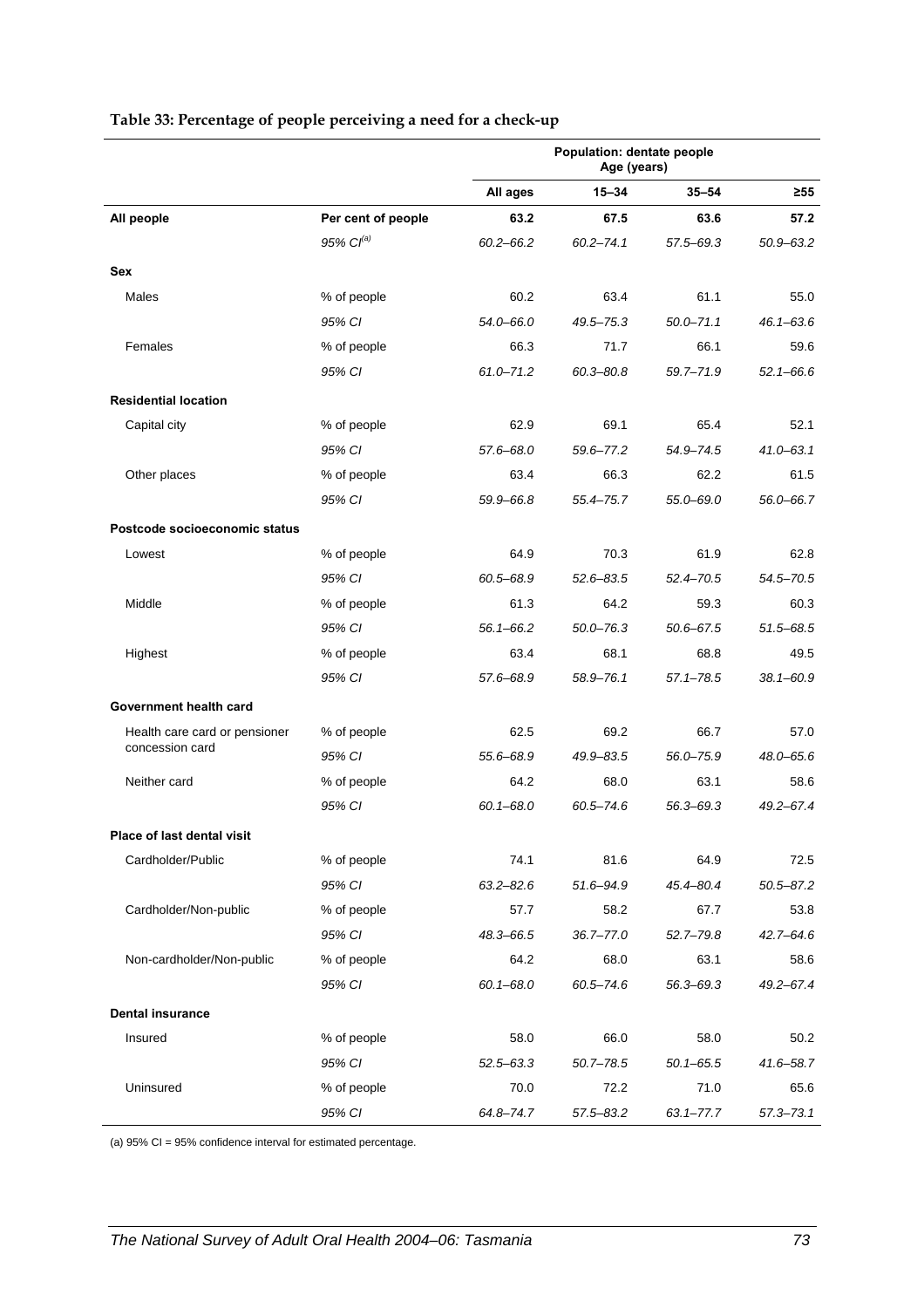## **Perceived urgency of dental treatment needs**

Dentate adults who perceived a need for an extraction or filling were asked about their perceived urgency of needed dental treatment. Dental problems vary from truly urgent problems like dental trauma, swelling in or around the jaws, or bleeding (usually as a complication of dental treatment); through situations where treatment is highly desirable in a short period of time (usually associated with pain); to problems that can wait reasonable periods of time to be treated. In NSAOH, dentate adults who perceived a need for an extraction or filling were asked at the time of the interview 'How soon do you think you need this dental treatment?'. The possible responses included a wide range of time periods. These have been collapsed to perceiving a need for treatment within 3 months or longer than 3 months. In Tasmania, 72.2% of dentate adults needing an extraction or filling perceived a need for dental treatment within 3 months ([Table 34](#page-82-0)), which was a little higher, but not significantly, than the national estimate of 69.3% (Slade et al. 2007).

### **Key findings**

- The percentage of dentate adults needing an extraction or filling who thought they needed treatment within 3 months showed no significant trend by age group, varying from 61.3% to 76.6% across the three age groups.
- There were no significant differences among subgroups formed by any social characteristic.

### **Discussion**

Over 7 out of 10 dentate adults who needed an extraction or filling perceived a need for dental treatment within 3 months. The percentage who perceived a need for more urgent treatment was not significantly different across the three age groups. There was also no significant variation by socioeconomic characteristics, which might reflect a confounding of perceived need for dental treatment within 3 months by time since last dental visit.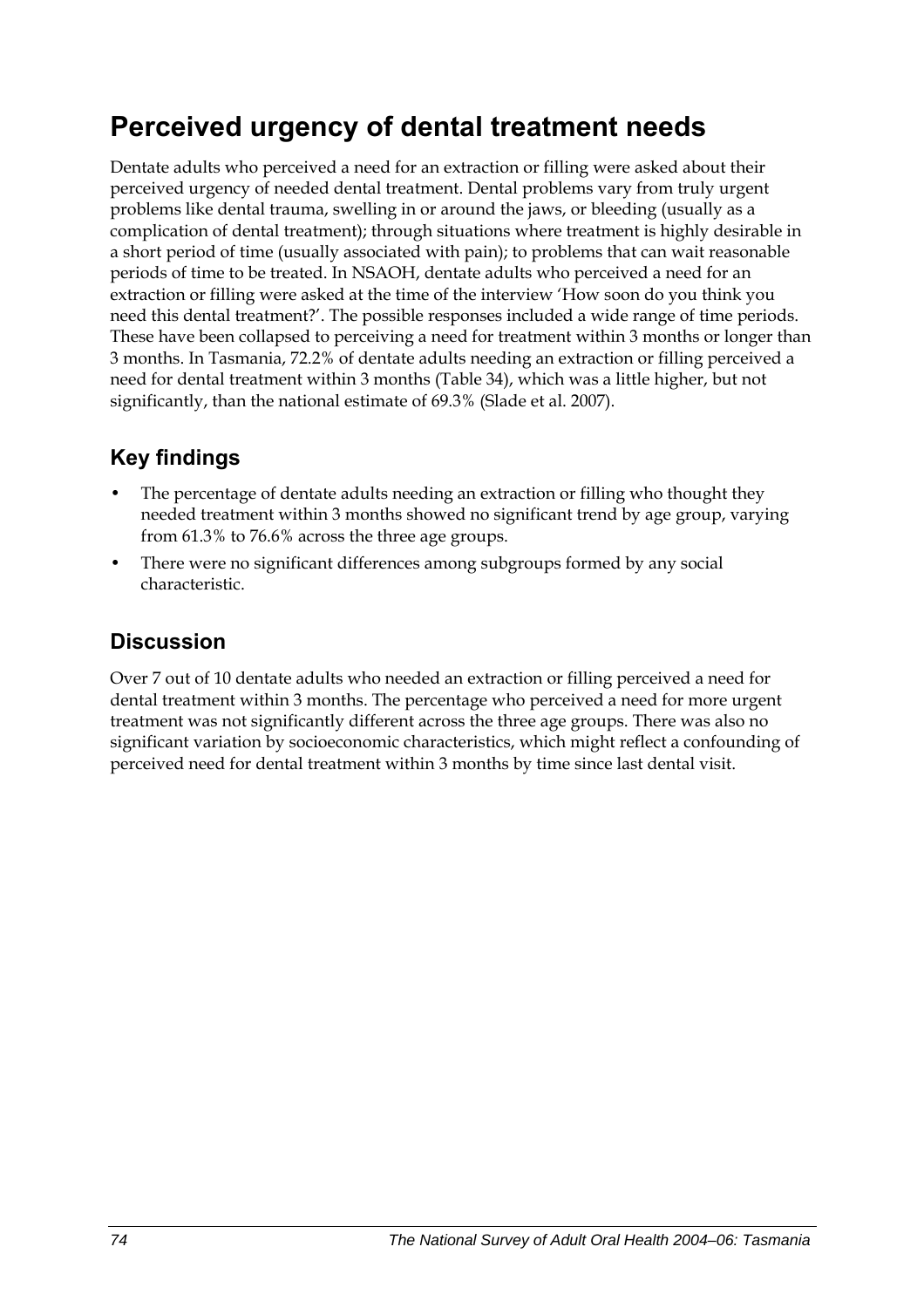|                               |                    | Population: dentate people who need an extraction or filling<br>Age (years) |               |               |               |
|-------------------------------|--------------------|-----------------------------------------------------------------------------|---------------|---------------|---------------|
|                               |                    | All ages                                                                    | $15 - 34$     | $35 - 54$     | ≥55           |
| All people                    | Per cent of people | 72.2                                                                        | 74.3          | 76.6          | 61.3          |
|                               | 95% $Cl^{(a)}$     | 65.6-78.0                                                                   | $60.9 - 84.3$ | 66.2-84.6     | $50.0 - 71.5$ |
| Sex                           |                    |                                                                             |               |               |               |
| Males                         | % of people        | 72.5                                                                        | 83.6          | 72.4          | 60.1          |
|                               | 95% CI             | $62.6 - 80.6$                                                               | $65.7 - 93.1$ | 56.3-84.2     | $41.2 - 76.4$ |
| Females                       | % of people        | 71.9                                                                        | 65.7          | 81.4          | 62.8          |
|                               | 95% CI             | 62.4-79.8                                                                   | $46.1 - 81.1$ | 69.8-89.2     | 48.8-74.9     |
| <b>Residential location</b>   |                    |                                                                             |               |               |               |
| Capital city                  | % of people        | 71.2                                                                        | 69.6          | 81.9          | 55.1          |
|                               | 95% CI             | $58.8 - 81.0$                                                               | 50.9-83.4     | $64.1 - 92.0$ | $33.3 - 75.1$ |
| Other places                  | % of people        | 73.0                                                                        | 80.0          | 73.5          | 65.2          |
|                               | 95% CI             | 65.5-79.3                                                                   | $57.3 - 92.3$ | $60.0 - 83.7$ | 54.4-74.6     |
| Postcode socioeconomic status |                    |                                                                             |               |               |               |
| Lowest                        | % of people        | 78.0                                                                        | 85.2          | 78.9          | 67.7          |
|                               | 95% CI             | 68.3-85.3                                                                   | 56.6-96.2     | 65.8-87.9     | $50.1 - 81.3$ |
| Middle                        | % of people        | 71.7                                                                        | 79.4          | 76.8          | 55.0          |
|                               | 95% CI             | $59.3 - 81.5$                                                               | 53.9 - 92.7   | $51.7 - 91.1$ | 42.7-66.7     |
| Highest                       | % of people        | 65.5                                                                        | 60.0          | 73.4          | 59.3          |
|                               | 95% CI             | $55.6 - 74.3$                                                               | 44.0-74.2     | 53.4-86.9     | $32.4 - 81.6$ |
| Government health card        |                    |                                                                             |               |               |               |
| Health care card or pensioner | % of people        | 67.8                                                                        | 76.1          | 72.6          | 58.9          |
| concession card               | 95% CI             | $56.6 - 77.3$                                                               | $47.2 - 91.9$ | 53.4-86.0     | 45.9-70.8     |
| Neither card                  | % of people        | 74.4                                                                        | 72.8          | 78.1          | 65.2          |
|                               | 95% CI             | 65.5-81.6                                                                   | 53.9 - 85.9   | 66.3-86.6     | $41.4 - 83.3$ |
| Place of last dental visit    |                    |                                                                             |               |               |               |
| Cardholder/Public             | % of people        | 70.6                                                                        | 94.0          | 56.5          | 51.8          |
|                               | 95% CI             | $52.3 - 84.1$                                                               | 63.6-99.3     | $30.6 - 79.2$ | $26.6 - 76.1$ |
| Cardholder/Non-public         | % of people        | 66.2                                                                        | 51.0          | 81.8          | 60.8          |
|                               | 95% CI             | $54.0 - 76.6$                                                               | 19.9-81.4     | 64.0-92.0     | $45.2 - 74.5$ |
| Non-cardholder/Non-public     | % of people        | 74.4                                                                        | 72.8          | 78.1          | 65.2          |
|                               | 95% CI             | $65.5 - 81.6$                                                               | 53.9-85.9     | 66.3-86.6     | $41.4 - 83.3$ |
| <b>Dental insurance</b>       |                    |                                                                             |               |               |               |
| Insured                       | % of people        | 76.1                                                                        | 73.2          | 83.4          | 65.7          |
|                               | 95% CI             | 67.9-82.7                                                                   | $52.8 - 87.0$ | 71.6-90.9     | 46.8-80.7     |
| Uninsured                     | % of people        | 69.9                                                                        | 78.1          | 70.8          | 57.7          |
|                               | 95% CI             | 58.7-79.2                                                                   | 54.4-91.5     | $54.1 - 83.3$ | $45.1 - 69.4$ |

#### <span id="page-82-1"></span><span id="page-82-0"></span>**Table 34: Percentage of people perceiving a need for treatment within 3 months**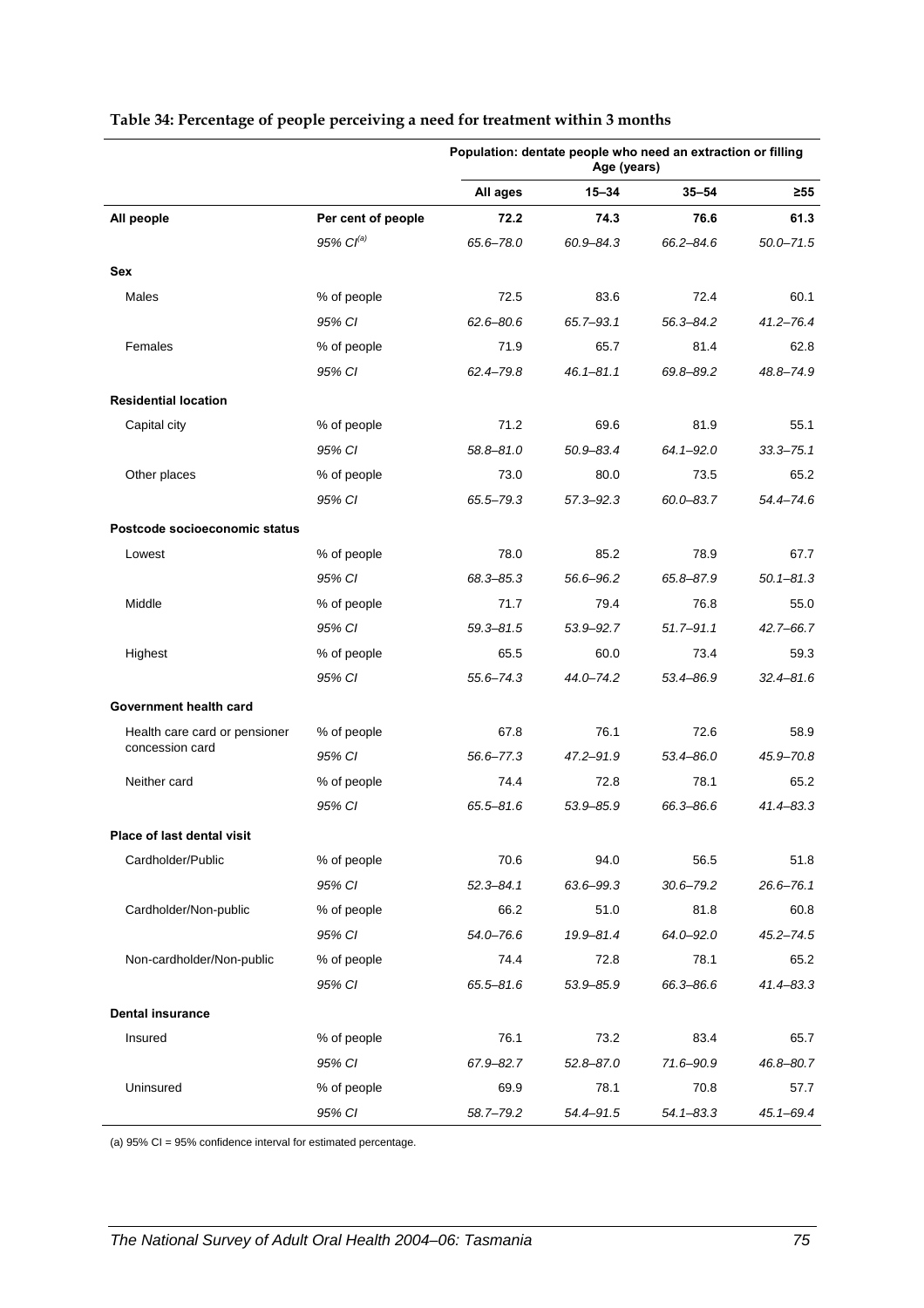## **Age-standardised comparison between government health cardholders and non-health cardholders**

Findings from 29 of the preceding tables are summarised in [Table 35,](#page-84-0) to compare oral health indicators between people with a government health card and non-cardholders. Percentages and means for the two groups are age-standardised, a statistical procedure that aims to remove any effects of age that might account for differences between the two groups in each oral health indicator. As noted in Table 4, smaller percentages of people in the two younger age groups had a health care card or pensioner concession card than in the oldest age group. Age standardisation seeks to compensate for that difference in age distribution, so that differences in any single indicator between the two groups are not confounded by age.

- For 17 indicators reported in [Table 35,](#page-84-0) health cardholders had significantly poorer oral health status, oral health care and perceived oral health.
- For measures relating to tooth loss, the magnitude of difference in age-standardised estimates between the two groups was noticeably smaller than the difference between the same two groups noted in preceding tables where there was no adjustment for age. For example, health cardholders had 2.7-fold greater prevalence of complete tooth loss when the comparison was adjusted for age [\(Table 35\)](#page-84-0), whereas prevalence differed by a factor of 5.5 when all ages were contrasted in Table 5 (21.8% for health cardholders compared with 4.0% for non-cardholders). This degree of attenuation indicates that age was an important confounder of the relationship between health card status and complete tooth loss.
- Marked attenuation of the difference between the two groups also occurred for periodontal attachment loss.
- In contrast, the relative difference between the two groups were amplified in the age-standardised results compared with the unstandardised results for five indicators: two measures of cost barriers and three indicators of oral health perceptions.
- However, for most other indicators, relative differences in age-standardised results between the two groups were similar in magnitude to the preceding tables. This is because there was only a weak association between age and indicators such as dental attendance, with the consequence that there was little confounding of the difference between the two groups by age.

In summary, the findings in [Table 35](#page-84-0) confirm that health cardholders are disadvantaged with respect to several indicators of oral health status, oral health care and perceived oral health, and that the disadvantage is not due to the older age profile of health cardholders compared to non-health cardholders. Exceptions occurred for some indicators relating to tooth loss and periodontal disease, where adjustment by age produced attenuated differences between the two groups.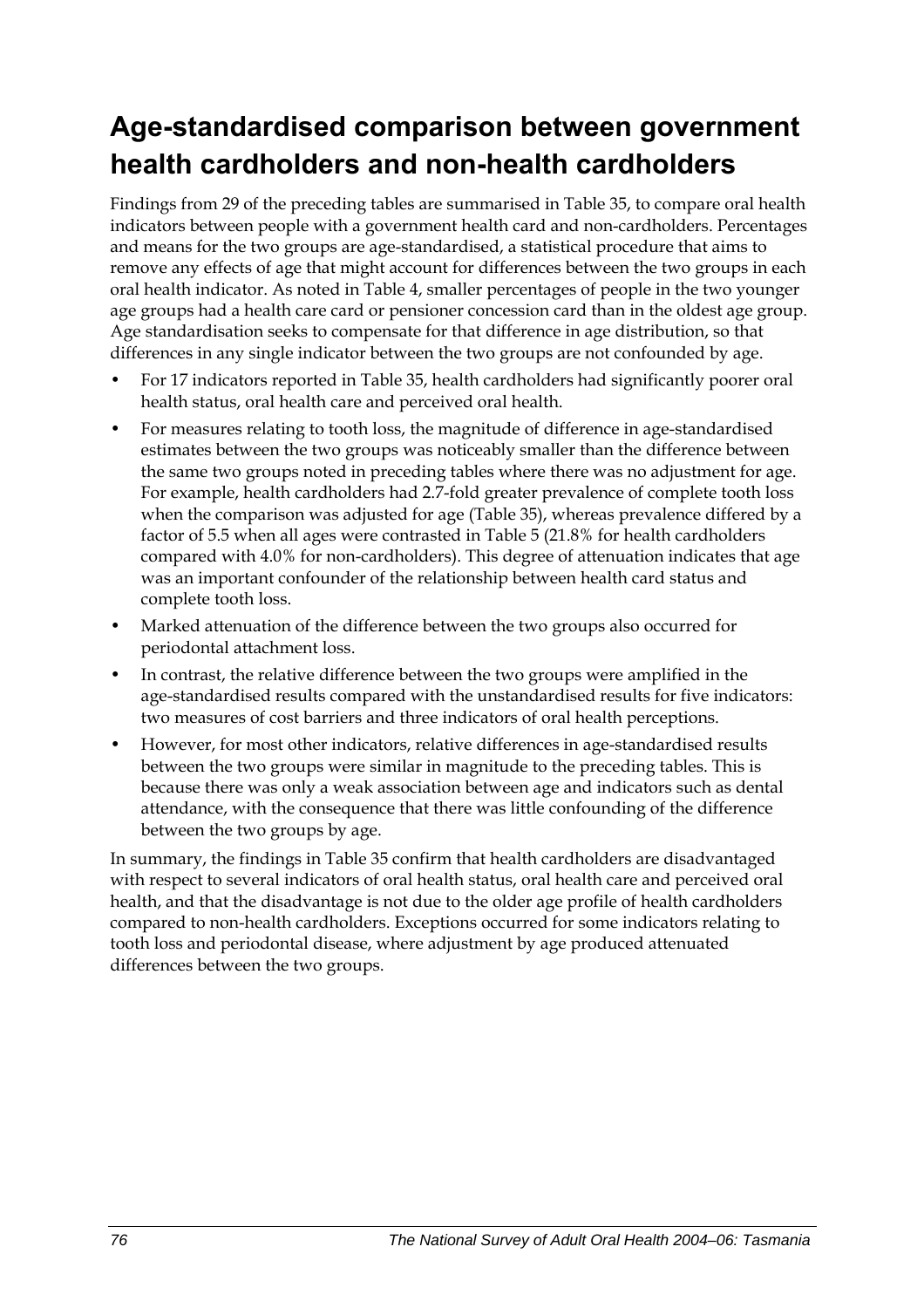<span id="page-84-1"></span>

| Table 35: Age-standardised comparison of health cardholders and non-health cardholders |  |  |
|----------------------------------------------------------------------------------------|--|--|
|                                                                                        |  |  |

<span id="page-84-0"></span>

|                                                                                  | <b>Cardholders</b>  | Non-cardholders     |
|----------------------------------------------------------------------------------|---------------------|---------------------|
| Variable                                                                         | Estimate (95%CI)    | Estimate (95%CI)    |
| % of people with complete tooth loss                                             | 14.1 (9.7–18.6)     | $5.3(3.7-6.9)$      |
| % of people with fewer than 21 teeth                                             | 21.9 (18.6-25.2)    | $13.4(10.1 - 16.7)$ |
| % of dentate people who wear denture(s)                                          | 25.1 (21.1-29.0)    | 18.5 (14.9–22.0)    |
| Average number of missing teeth per person                                       | $6.8(5.8 - 7.8)$    | $4.6(3.7 - 5.6)$    |
| % of people with untreated coronal decay                                         | $16.8(9.9-23.6)$    | 22.1 (16.1-28.2)    |
| % of people with untreated root decay                                            | $7.1(3.1 - 11.1)$   | $5.7(2.4-9.0)$      |
| % of people with one or more filled teeth                                        | 78.0 (68.9-87.0)    | $90.5(86.3 - 94.7)$ |
| Average number of DMF teeth per person                                           | 13.5 (12.2-14.8)    | $13.4(12.7 - 14.1)$ |
| % of people with moderate or severe periodontitis                                | $33.9(28.7 - 39.1)$ | 28.6 (20.9–36.3)    |
| % of people with 4+ mm periodontal pocket depth                                  | 25.9 (17.8-34.1)    | 17.7 (11.7–23.6)    |
| % of people with 4+ mm clinical attachment loss                                  | 51.8 (46.0–57.6)    | 41.0 (34.3–47.7)    |
| % of people with gingival inflammation                                           | $11.6(6.5 - 16.8)$  | $12.8(6.8-18.8)$    |
| % of people visiting dentist within last 12 months                               | 37.2 (32.6-41.8)    | 56.4 (51.8-61.0)    |
| % of people who attended a private dental practice at last dental visit          | 57.1 (48.1–66.2)    | 85.8 (82.2-89.4)    |
| % of people who paid for their last dental visit                                 | 65.4 (55.2-75.5)    | 100.0 (100.0-100.0) |
| % of people who usually visit a dental professional at least once a year         | $32.4(26.8-38.0)$   | $51.3(47.2 - 55.3)$ |
| % of people who have a dentist they usually attend                               | $61.9(55.0 - 68.9)$ | $80.5(75.3 - 85.6)$ |
| % of people who usually visit a dentist for a check up                           | 38.2 (30.0–46.4)    | 58.5 (52.9–64.1)    |
| % of people who avoided or delayed dental care                                   | 43.7 (37.7–49.6)    | 28.0 (23.3–32.7)    |
| % of people who reported that cost had prevented recommended dental<br>treatment | 31.6 (24.4-38.7)    | 19.2 (14.7–23.7)    |
| % of people who would have a lot of difficulty paying a \$100 dental bill        | 48.7 (42.5–55.0)    | 16.7 (13.0–20.5)    |
| % of people avoiding foods due to dental problems                                | $30.6(24.6 - 36.5)$ | $11.7(8.7-14.7)$    |
| % of people rating their oral health fair or poor                                | 25.6 (19.8–31.5)    | 15.3 (11.5–19.2)    |
| % of people experiencing toothache                                               | 20.3 (14.7–25.8)    | $10.5(8.1 - 12.9)$  |
| % of people experiencing orofacial pain                                          | 32.7 (25.6-39.9)    | 21.2 (17.4–24.9)    |
| % of people who need dentures                                                    | $12.2(7.7-16.6)$    | $5.6(2.7-8.4)$      |
| % of people who need an extraction or filling                                    | 47.2 (41.4–53.1)    | 26.7 (22.7-30.6)    |
| % of people perceiving a need for a check up                                     | 65.7 (60.4-71.1)    | $63.7(59.5 - 67.8)$ |
| % of people perceiving a need for treatment within 3 months                      | 71.3 (61.7–80.9)    | 66.5 (59.4–73.7)    |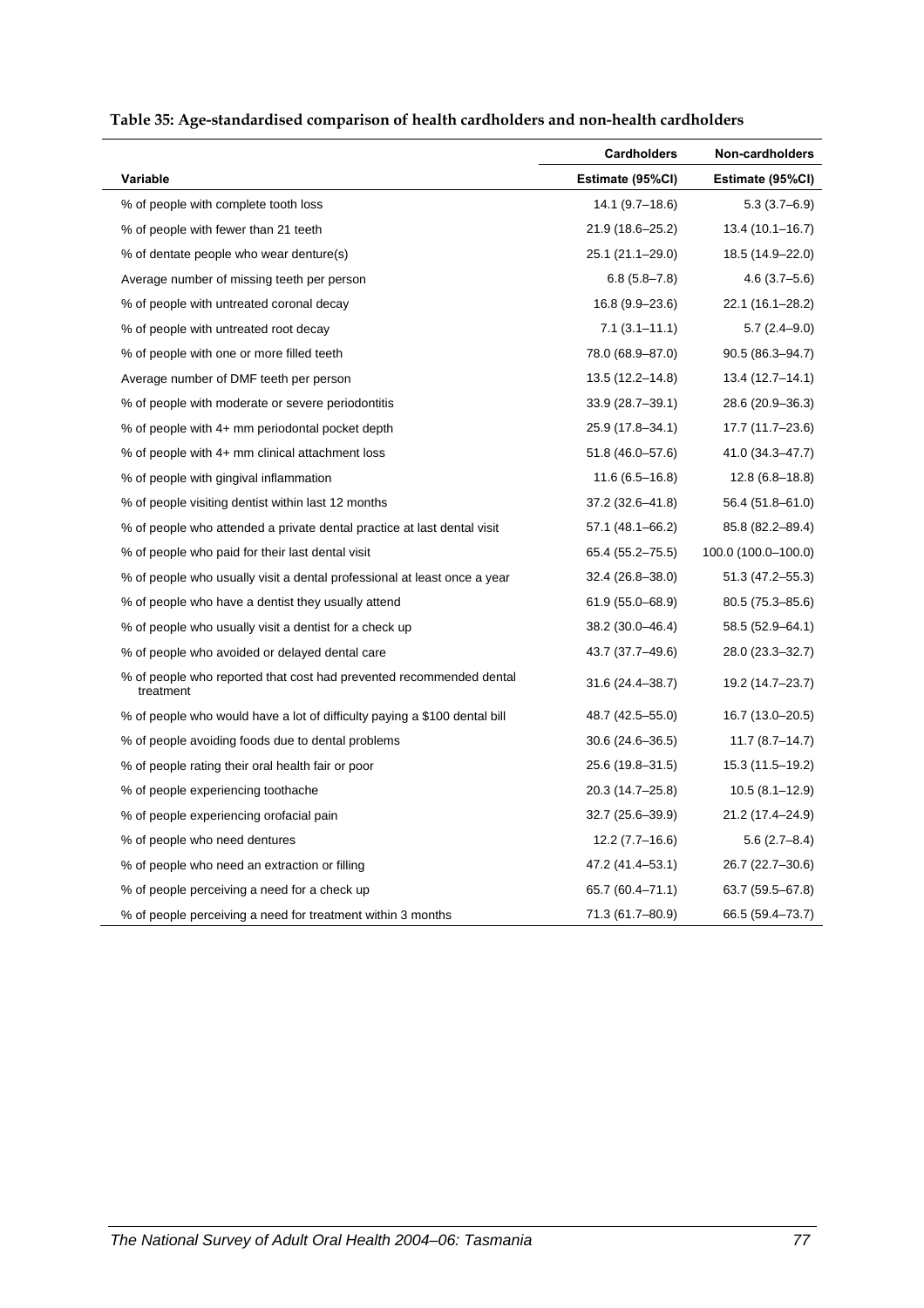## **Age-standardised comparison between the dentally insured and the uninsured**

Age standardisation has been used in [Table 36](#page-86-0) to make comparisons between dentally insured and uninsured people in each of the 30 oral health indicators presented in Tables 5–34. These comparisons are based on the same principles noted for [Table 35](#page-84-0). That is, age-standardisation aims to compare insured and uninsured people after adjusting for potential differences in the age distribution between the two groups. In principle, however, there should be little confounding of these effects because there were only small differences in dental insurance coverage among the three age groups (Table 4).

- The results in [Table 36](#page-86-0) show statistically significantly poorer outcomes for uninsured people in 16 of the 30 indicators. For most of those indicators, statistically significant differences were also observed in the preceding tables.
- Conversely, the 14 indicators that did not differ to a statistically significantly degree between insured and uninsured people in [Table 36](#page-86-0) were similarly non-significant when contrasted between the two groups in previous tables that did not use age standardisation.
- Overall, age standardisation produced very little attenuation of the relative difference between the two groups.

In summary, the findings in [Table 36](#page-86-0) confirm generally poorer oral health outcomes for uninsured people compared to insured people. Age-standardisation did not appreciably alter the relationship between insurance status and any of the indicators, inferring that there was very little confounding of the effects of insurance due to age.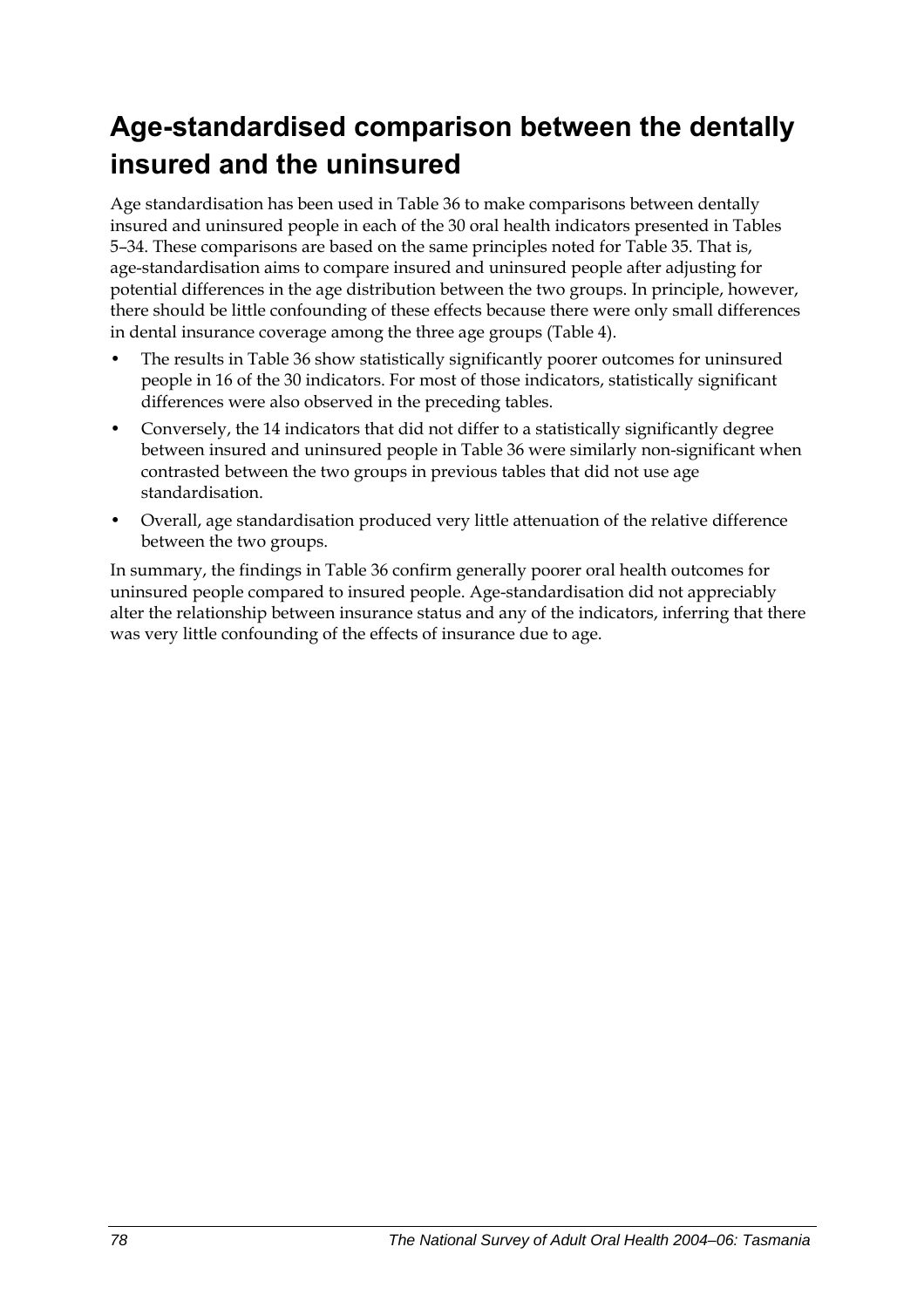<span id="page-86-1"></span>

| Table 36: Age-standardised comparison of dentally insured and uninsured people |  |  |
|--------------------------------------------------------------------------------|--|--|
|                                                                                |  |  |

<span id="page-86-0"></span>

|                                                                                  | Insured             | <b>Uninsured</b>    |
|----------------------------------------------------------------------------------|---------------------|---------------------|
| Variable                                                                         | Estimate (95%CI)    | Estimate (95%CI)    |
| % of people with complete tooth loss                                             | $6.4(4.4 - 8.4)$    | $12.4(9.7-15.2)$    |
| % of people with fewer than 21 teeth                                             | 15.2 (11.6-18.9)    | 21.9 (19.2-24.7)    |
| % of dentate people who wear denture(s)                                          | 19.5 (15.1-24.0)    | 24.4 (21.0-27.8)    |
| Average number of missing teeth per person                                       | $5.0(4.1 - 5.9)$    | $6.8(6.0 - 7.5)$    |
| % of people with untreated coronal decay                                         | 20.1 (12.8–27.4)    | 23.8 (17.6-30.0)    |
| % of people with untreated root decay                                            | $4.7(2.0 - 7.3)$    | $9.6(7.2 - 12.0)$   |
| % of people with one or more filled teeth                                        | $93.4(88.6 - 98.2)$ | 82.2 (74.8–89.7)    |
| Average number of DMF teeth per person                                           | 14.0 (13.0-15.0)    | $13.6(12.8 - 14.4)$ |
| % of people with moderate or severe periodontitis                                | 29.6 (19.9–39.3)    | $33.5(28.9 - 38.1)$ |
| % of people with 4+ mm periodontal pocket depth                                  | 20.3 (11.7-28.9)    | 25.0 (17.3-32.8)    |
| % of people with 4+ mm clinical attachment loss                                  | 42.4 (33.5–51.4)    | 54.1 (47.3–60.8)    |
| % of people with gingival inflammation                                           | $15.0(7.6-22.3)$    | 17.3 (12.0-22.6)    |
| % of people visiting dentist within last 12 months                               | 56.5 (50.4–62.6)    | 41.1 (36.3–45.9)    |
| % of people who attended a private dental practice at last dental visit          | 89.2 (84.9–93.5)    | $63.6(59.2 - 68.0)$ |
| % of people who paid for their last dental visit                                 | 98.6 (97.1-100.1)   | 81.1 (76.1-86.1)    |
| % of people who received government-subsidised dental care in private<br>sector  | $0.1$ ( $<0$ -0.3)  | $2.7(1.1 - 4.3)$    |
| % of people who usually visit a dental professional at least once a year         | 55.7 (50.4-60.9)    | $31.3(25.9 - 36.6)$ |
| % of people who have a dentist they usually attend                               | 84.8 (79.4–90.2)    | 62.7 (57.2-68.2)    |
| % of people who usually visit a dentist for a check up                           | 64.1 (58.4–69.8)    | 35.4 (30.0-40.9)    |
| % of people who avoided or delayed dental care                                   | 26.3 (21.2-31.4)    | 44.4 (39.0-49.7)    |
| % of people who reported that cost had prevented recommended dental<br>treatment | 18.2 (12.6-23.9)    | 26.3 (21.4-31.2)    |
| % of people who would have a lot of difficulty paying a \$100 dental bill        | 16.1 (13.0-19.3)    | 36.7 (31.2-42.1)    |
| % of people avoiding foods due to dental problems                                | $12.8(9.1 - 16.5)$  | 23.6 (19.4-27.8)    |
| % of people rating their oral health fair or poor                                | 14.2 (10.3-18.1)    | 24.5 (19.9-29.2)    |
| % of people experiencing toothache                                               | $10.8(7.0-14.5)$    | 17.0 (13.0-21.1)    |
| % of people experiencing orofacial pain                                          | 24.1 (19.1–29.1)    | 28.1 (22.6–33.6)    |
| % of people who need dentures                                                    | $7.1(4.5-9.8)$      | $10.6(7.4-13.7)$    |
| % of people who need an extraction or filling                                    | 28.1 (22.6-33.6)    | 41.8 (36.6-46.9)    |
| % of people perceiving a need for a check up                                     | 58.5 (52.2-64.9)    | 70.2 (65.7-74.8)    |
| % of people perceiving a need for treatment within 3 months                      | 77.2 (69.2-85.1)    | 70.0 (60.3-79.7)    |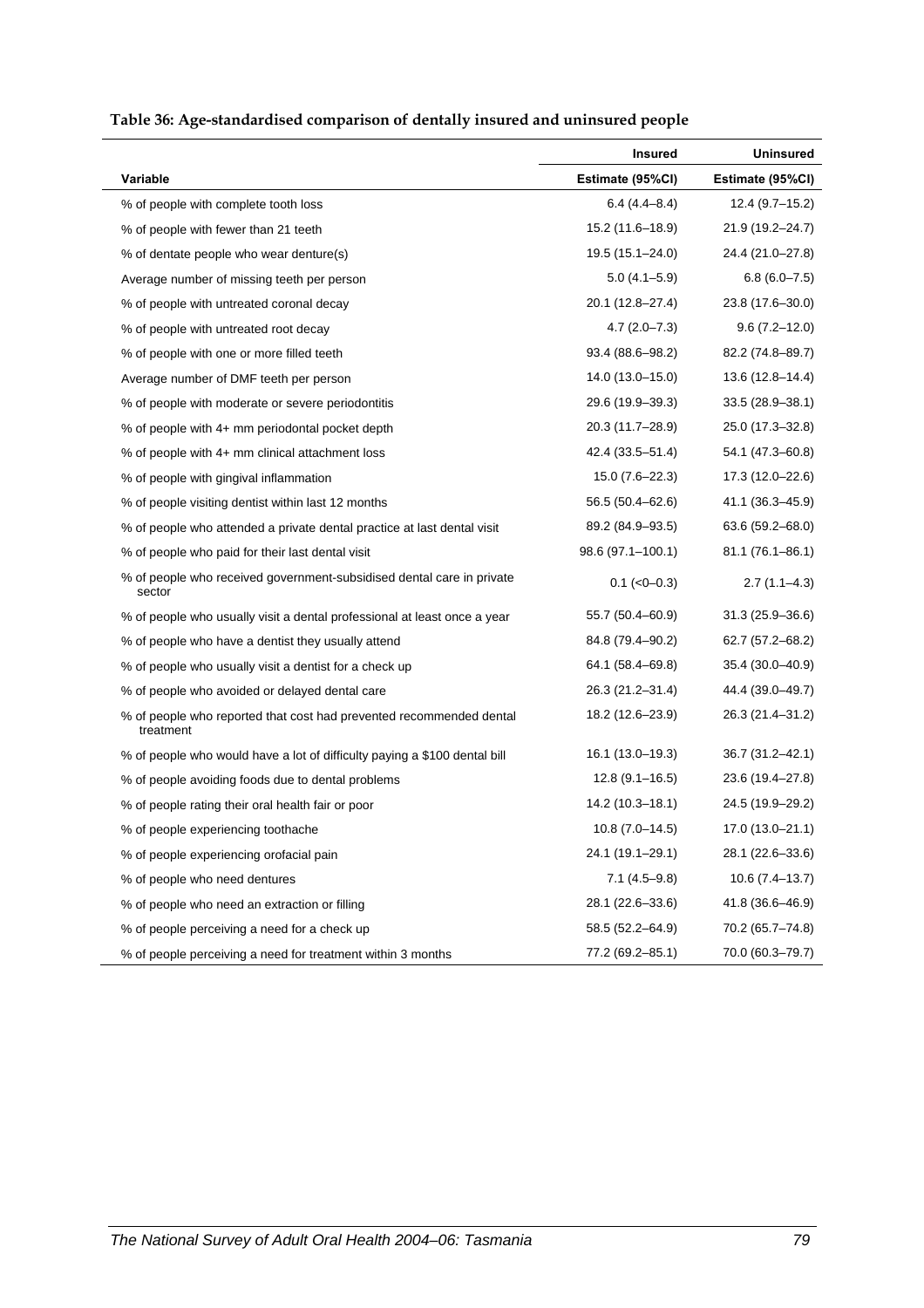# **Appendix**

## **Sample counts**

#### **Table A.1: Table counts of interviewed people**

|                                                  | Age group (years) |           |              |                |
|--------------------------------------------------|-------------------|-----------|--------------|----------------|
|                                                  | All ages          | $15 - 34$ | $35 - 54$    | $\geq 55$      |
| All people                                       | 1,042             | 193       | 384          | 465            |
| <b>Sex</b>                                       |                   |           |              |                |
| Males                                            | 377               | 66        | 129          | 182            |
| Females                                          | 665               | 127       | 255          | 283            |
| <b>Residential location</b>                      |                   |           |              |                |
| Capital city                                     | 440               | 79        | 154          | 207            |
| Other places                                     | 602               | 114       | 230          | 258            |
| Postcode socioeconomic status                    |                   |           |              |                |
| Lowest                                           | 327               | 59        | 127          | 141            |
| Middle                                           | 306               | 55        | 110          | 141            |
| Highest                                          | 409               | 79        | 147          | 183            |
| Government health card                           |                   |           |              |                |
| Blank but applicable                             | 5                 | 2         | $\mathbf{1}$ | $\overline{2}$ |
| Health care card or pensioner<br>concession card | 432               | 49        | 95           | 288            |
| Neither card                                     | 605               | 142       | 288          | 175            |
| Place of last dental visit                       |                   |           |              |                |
| Cardholder/Public                                | 111               | 23        | 32           | 56             |
| Cardholder/Non-public                            | 321               | 26        | 63           | 232            |
| <b>Dental insurance</b>                          |                   |           |              |                |
| Blank but applicable                             | 12                | 11        | 1            |                |
| Insured                                          | 515               | 83        | 213          | 219            |
| Uninsured                                        | 515               | 99        | 170          | 246            |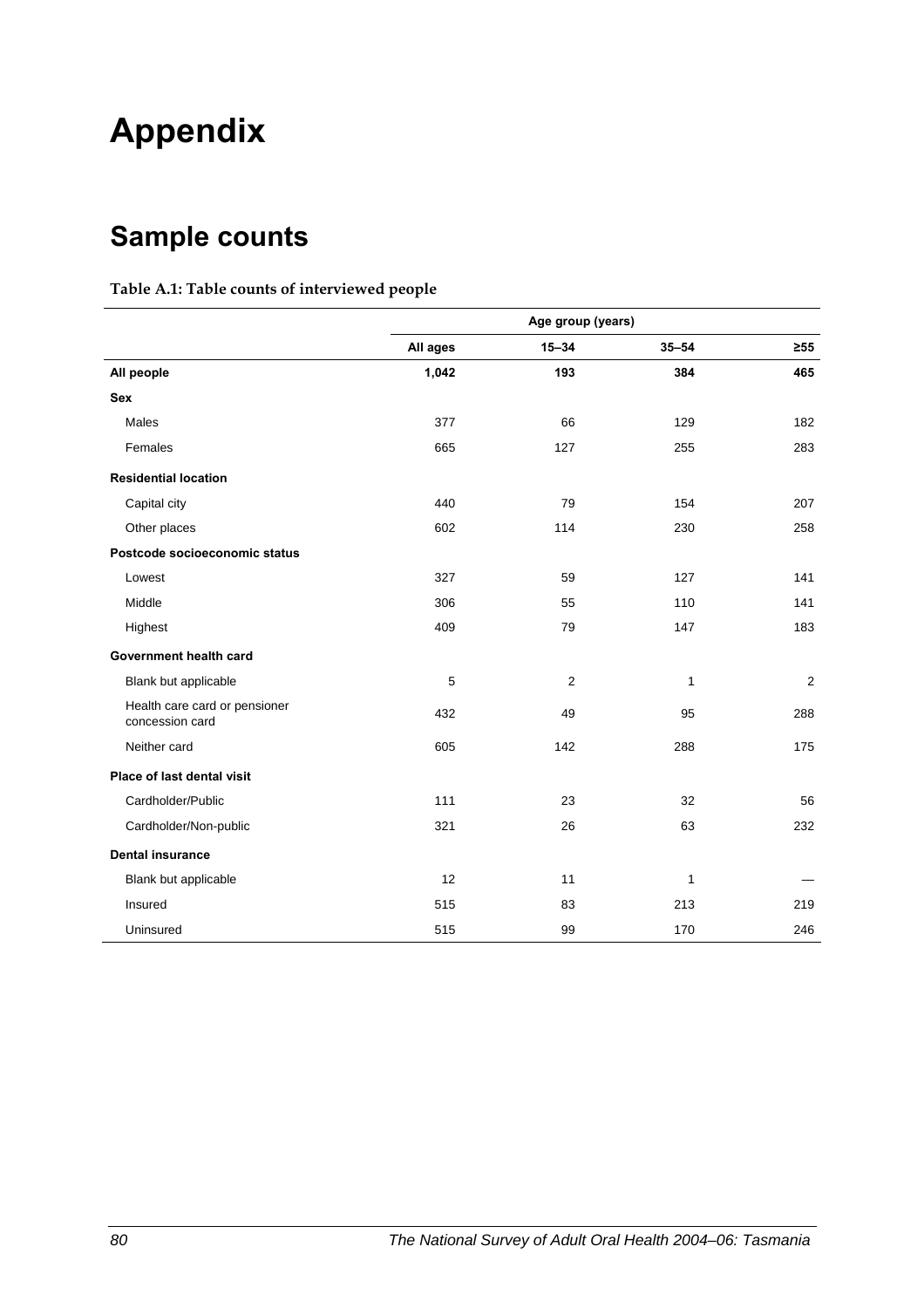#### **Table A.2: Sample counts of examined people**

|                                                  | Age group (years) |             |              |           |
|--------------------------------------------------|-------------------|-------------|--------------|-----------|
|                                                  | All ages          | $15 - 34$   | $35 - 54$    | $\geq 55$ |
| All people                                       | 385               | 61          | 152          | 172       |
| <b>Sex</b>                                       |                   |             |              |           |
| Males                                            | 152               | 16          | 57           | 79        |
| Females                                          | 233               | 45          | 95           | 93        |
| <b>Residential location</b>                      |                   |             |              |           |
| Capital city                                     | 180               | 24          | 68           | 88        |
| Other places                                     | 205               | 37          | 84           | 84        |
| Postcode socioeconomic status                    |                   |             |              |           |
| Lowest                                           | 113               | 15          | 50           | 48        |
| Middle                                           | 95                | 16          | 31           | 48        |
| Highest                                          | 177               | 30          | 71           | 76        |
| Government health card                           |                   |             |              |           |
| Blank but applicable                             | $\mathbf{1}$      | $\mathbf 0$ | 0            | 1         |
| Health care card or pensioner<br>concession card | 166               | 18          | 43           | 105       |
| Neither card                                     | 218               | 43          | 109          | 66        |
| Place of last dental visit                       |                   |             |              |           |
| Cardholder/Public                                | 39                | 6           | 12           | 21        |
| Cardholder/Non-public                            | 127               | 12          | 31           | 84        |
| <b>Dental insurance</b>                          |                   |             |              |           |
| Blank but applicable                             | $\mathbf{1}$      | $\mathbf 0$ | $\mathbf{1}$ |           |
| Insured                                          | 208               | 30          | 85           | 93        |
| Uninsured                                        | 176               | 31          | 66           | 79        |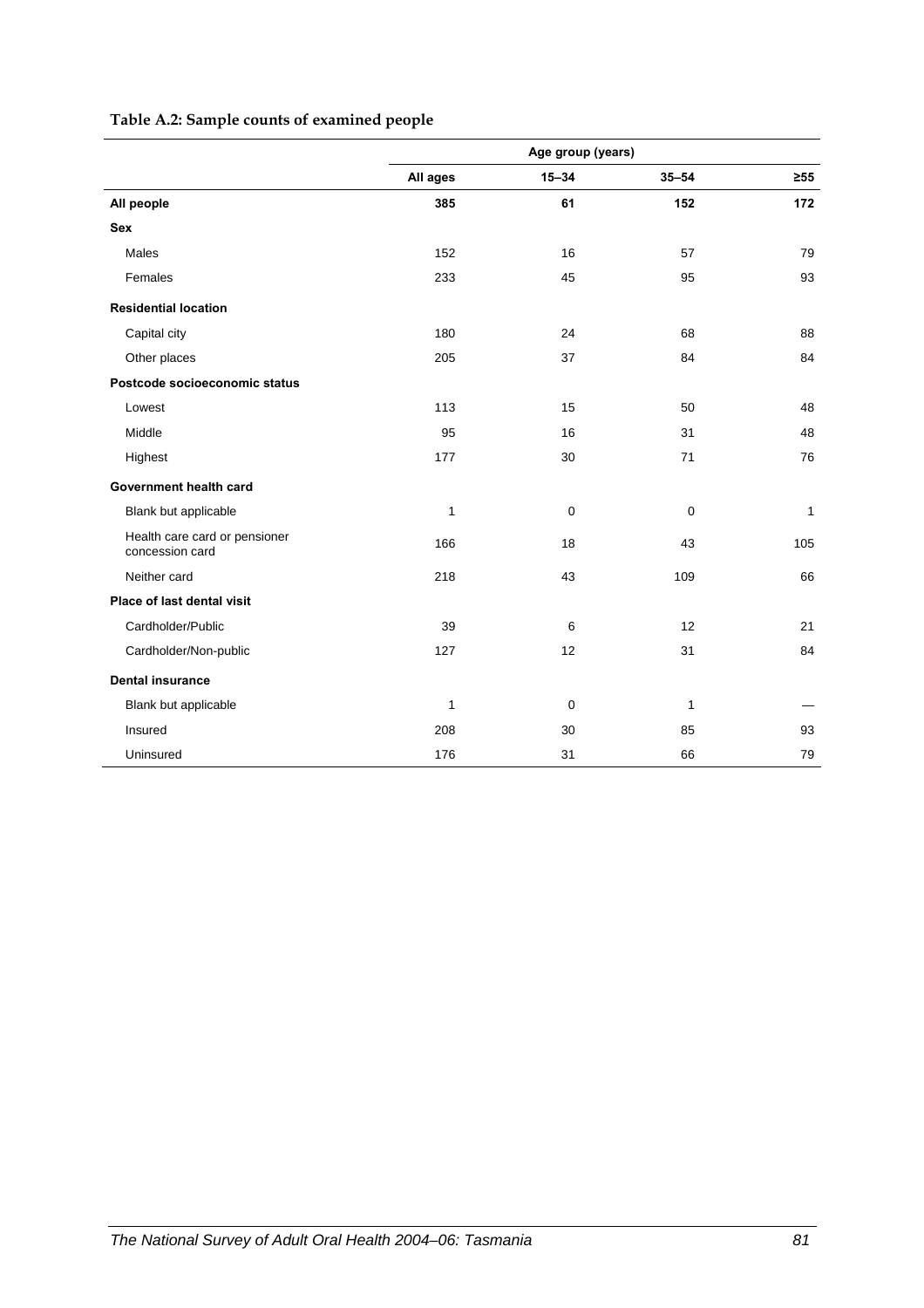# **Glossary**

**95% confidence interval** Defines the uncertainty around an estimated value—there is a 95% probability that the true value falls within the range of the upper and lower limits.

**Attachment loss** The distance in millimetres measured from the edge of the enamel of a tooth to the gum tissue that is adherent to its root.

**Calibration** A procedure to promote standardisation between examiners performing the oral examinations.

**Canine** One of four 'eye teeth' positioned next to the incisors and used for tearing food.

**Capital city** The administrative seat of government of each of Australia's six states and two territories—each capital city also represents the most populous location of its respective state or territory.

**Cemento-enamel junction** Point on a tooth surface where the tooth crown joins the tooth root.

**Census** The Census of Population and Housing conducted every 5 years by the Australian Bureau of Statistics.

**Complete tooth loss** Loss of all natural teeth (also referred to as edentulism).

**Coronal** Pertaining to the crown of a tooth.

**Crown** The portion of tooth covered by white enamel that usually is visible in the mouth.

**Dental attendance** Behaviour related to the use of dental services.

**Dental caries** The process in which tooth structure is destroyed by acid produced by bacteria in the mouth—see dental decay.

**Dental caries experience** The cumulative effect of the caries process through a person's lifetime, manifesting as teeth that are decayed, missing or filled.

**Dental decay** Cavity resulting from dental caries.

**Dental insurance** Dental care is not covered under Australia's universal public health insurance vehicle, Medicare, and consequently people seeking cover can elect to carry private dental insurance.

**Dentate** Having one or more natural teeth.

**Dentition** The set of teeth—a complete dentition comprises 32 adult teeth.

**Denture** A removable dental prosthesis that substitutes for missing natural teeth and adjacent tissues.

**DMFT** An index of dental caries experience measured by counting the number of decayed (D), missing (M) and filled (F) teeth (T).

**Edentulous** A state of complete loss of all natural teeth.

**Enamel** Hard white mineralised tissue covering the crown of a tooth.

**Epidemiology** The study of the distribution and causes of health and disease in populations.

**Examination protocol** Methods and guidelines for conducting standardised oral examinations in a survey.

**Extraction** Removal of a natural tooth.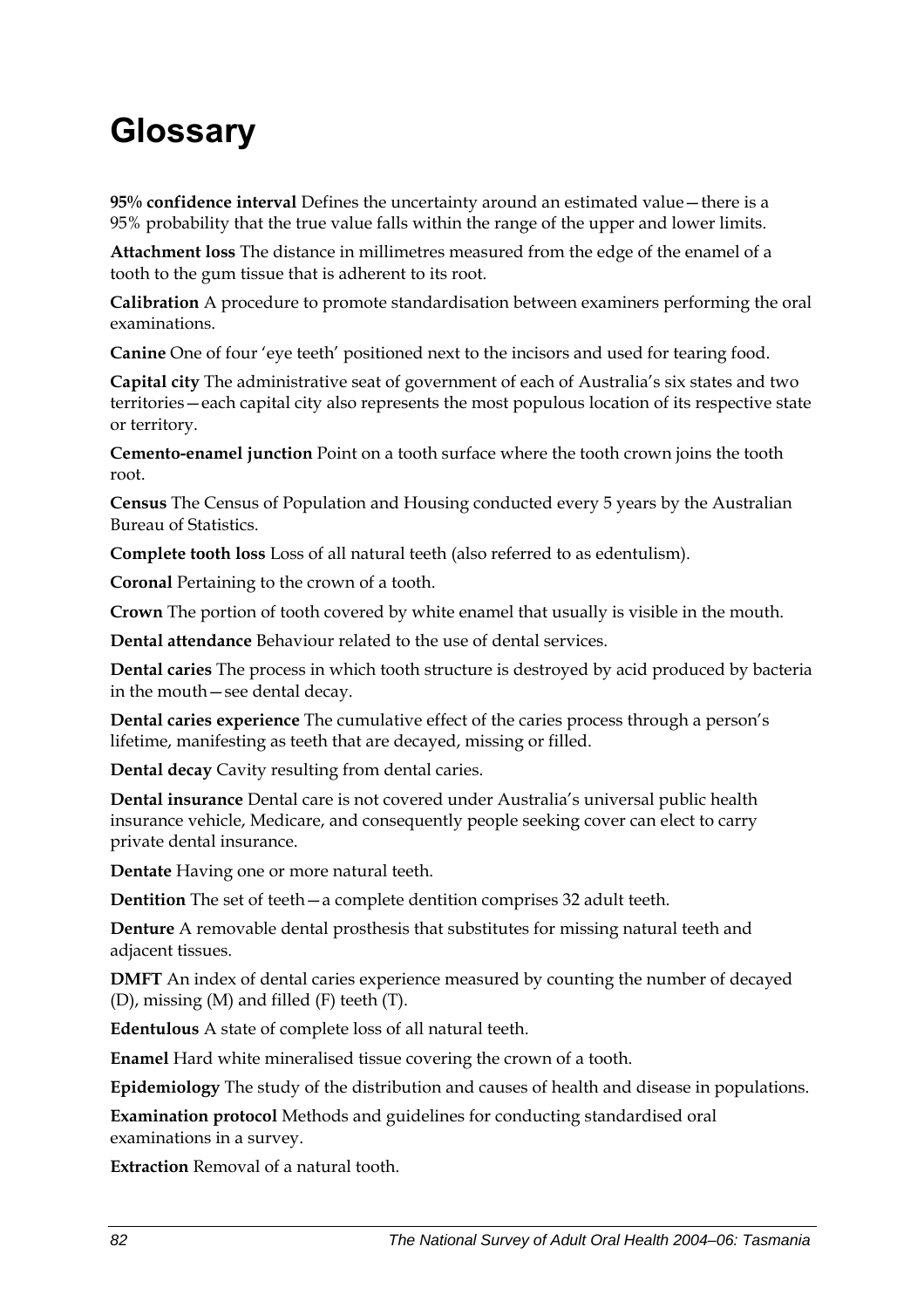**Generation** A group of people born during a defined period of time (also referred to as a birth cohort).

**Gingiva** Gum tissue.

**Gingivitis** Redness, swelling or bleeding of the gums caused by inflammation.

**Government health card** A concession card issued by the Australian Government that entitles the holder to services including public dental care.

**Incisor** One of eight front teeth used during eating for cutting food.

**Index of Relative Socioeconomic Advantage/Disadvantage (IRSAD)** One of four indices measuring area-level disadvantage derived by the Australian Bureau of Statistics—the IRSAD is derived from attributes such as low income, low educational attainment, high unemployment and jobs in relatively unskilled occupations.

**Indigenous identity** A person who states that they are of Aboriginal and/or Torres Strait Islander descent is an Indigenous Australian.

**Mean** The arithmetic average of a set of values.

**Molar** One of 12 back teeth used in grinding food.

**Natural teeth** Refers to a person's own teeth as opposed to artificial teeth.

**Orofacial pain** Pain located in the face, jaw, temple, in front of the ear or in the ear.

**Participation rate** The proportion of people from whom survey information is collected from among the total number of people selected as intended study participants.

**Periodontal disease** Disease of the gums and other tissues that attach to and anchor teeth to the jaws.

**Periodontal pocket** A space below the gum line that exists between the root of a tooth and the gum surrounding that tooth.

**Periodontitis** Disease of the gums caused by bacteria, characterised by swelling and bleeding of the gums and loss of tissue that attaches the tooth to the jaw.

**Permanent teeth** Adult teeth (secondary teeth).

**Plaque** A film composed of bacteria and food debris that adheres to the tooth surface.

**Prevalence** The proportion of people with a defined disease within a defined population.

**Probing pocket depth** The measured depth of the periodontal pocket.

**Recorder** A person, usually a dental assistant, who recorded the results of an oral examination onto a laptop computer.

**Relative difference** The difference between two values calculated as a ratio of one value divided by another.

**Restoration** A filling to repair a tooth damaged by decay or injury.

**Root** That part of the tooth below the crown which is anchored to the jaw.

**Root surface** The surface of the root of a tooth.

**Socioeconomic Indices for Areas (SEIFA)** A set of four indices derived by the Australian Bureau of Statistics from population census data to measure aspects of socioeconomic position for geographic areas.

**Socioeconomic position** Descriptive term for a position in society and usually measured by attributes such as income, education, occupation or characteristics of residential area.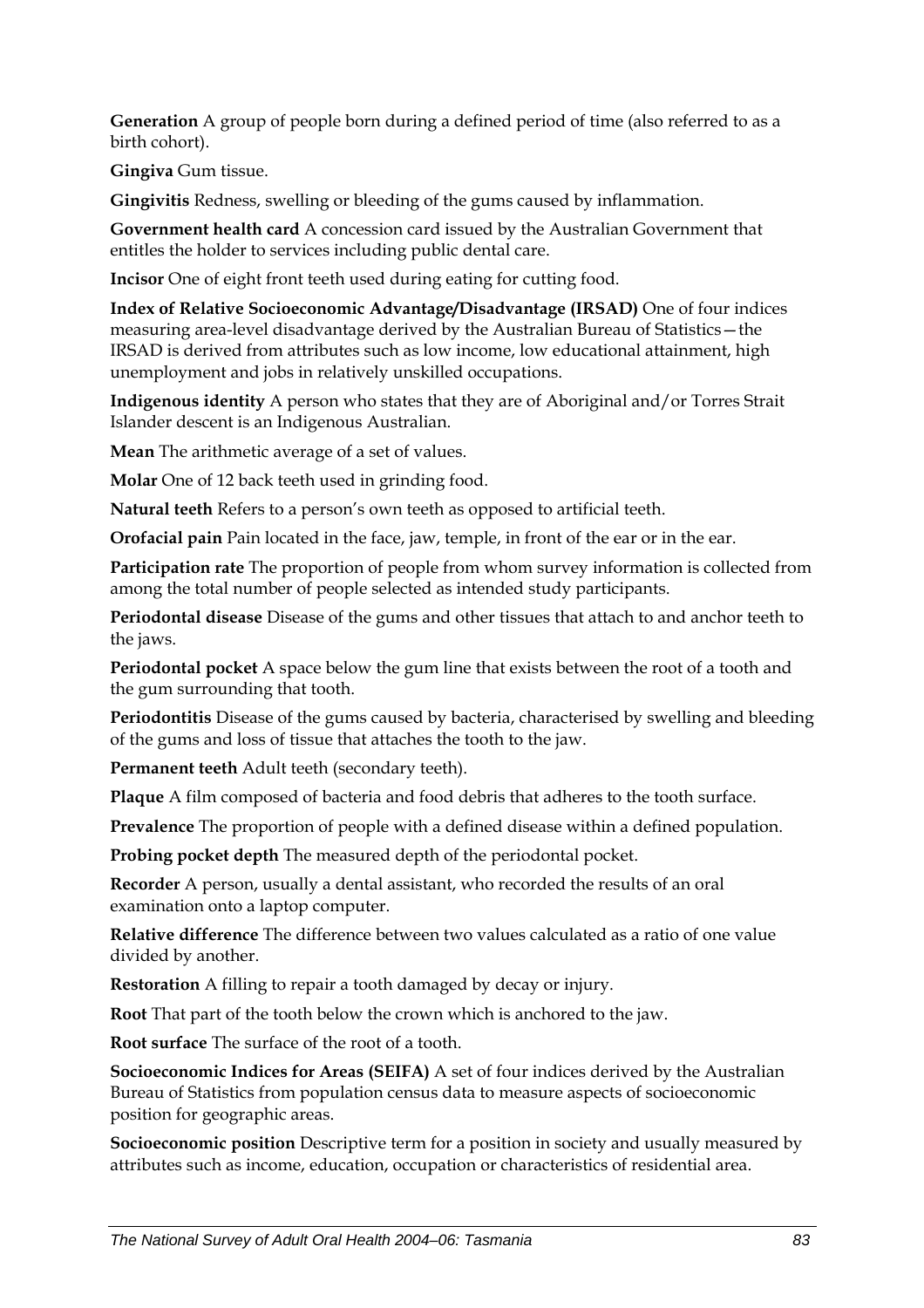**State/territory** Geographic regions of Australia—the nation has six states and two territories.

**Statistical significance** An indication from a statistical test that an observed association is unlikely (usually less than 5% probability) to be due to chance created when a random sample of people is selected from a population.

**Trend** The general direction in which change over time is observed.

**Unerupted tooth** A tooth that has failed to emerge through the gums into the mouth.

**Weights** Numbers applied to groups of study participants to correct for differences in probability of selection and in participation.

**Wisdom tooth** One of four molars, each positioned at the back of the mouth.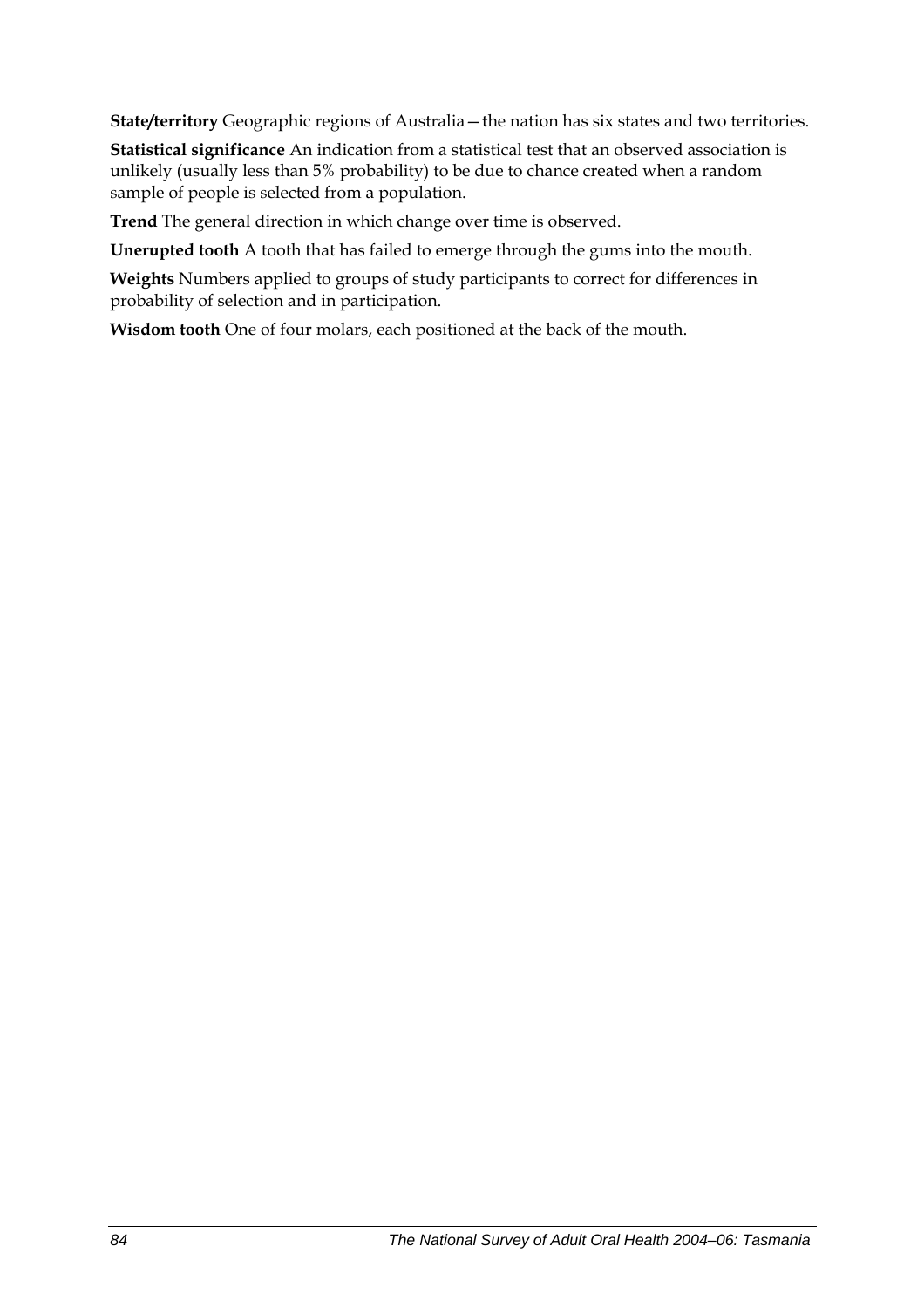# **References**

AHMAC (Australian Health Ministers' Advisory Council) 2001. Steering Committee for National Planning for Oral Health. Oral health of Australians: National planning for oral health improvement. Adelaide: SA Department of Human Services.

AIHW (Australian Institute of Health and Welfare) 2000. Australia's health 2000: The seventh biennial health report of the Australian Institute of Health and Welfare. Canberra: AIHW.

AIHW 2007. Health expenditure Australia 2005–06. Health and Welfare Expenditure Series no. 30. Cat. no. HWE 37. Canberra: AIHW.

Barnard PD 1993. National Oral Health Survey Australia 1987–1988. Canberra: Australian Government Publishing Service.

Benyamini Y, Leventhal H & Leventhal EA 2004. Self-rated oral health as an independent predictor of self-rated general health, self-esteem and life satisfaction. Social Science & Medicine 59(5)*:*1109–16.

Bergman JD, Wright FA & Hammond RH 1991. The oral health of the elderly in Melbourne. Australian Dental Journal 36(4)*:*280–5.

Brennan DS & Spencer AJ 2004. Changes in caries experience among Australian public dental patients between 1995/96 and 2001/02. Australian and New Zealand Journal of Public Health 28(6)*:*542–8.

Brennan DS, Spencer AJ & Roberts-Thomson KF 2007. Caries experience among 45–54-year-olds in Adelaide, South Australia. Australian Dental Journal 52(2)*:*122–7.

Brennan DS, Spencer AJ & Slade GD 2000. Caries experience among publicly-funded dental patients in Australia, 1995–96: type of care and geographic location. Australian Dental Journal 45(1)*:*37–45.

Brennan DS, Spencer AJ & Slade GD 2001. Prevalence of periodontal conditions among public-funded dental patients in Australia. Australian Dental Journal 46(2)*:*114–21.

Chalmers JM, Carter KD, Fuss JM, Spencer AJ & Hodge CP 2002. Caries experience in existing and new nursing home residents in Adelaide, Australia. Gerodontology 19(1)*:*30–40.

Chalmers JM, Carter KD & Spencer AJ 2002. Caries incidence and increments in community-living older adults with and without dementia. Gerodontology 19(2)*:*80–94.

Chalmers JM, Carter KD & Spencer AJ 2005. Caries incidence and increments in Adelaide nursing home residents. Special Care Dentistry 25(2)*:*96–105.

Chalmers JM, Hodge C, Fuss JM, Spencer AJ & Carter KD 2002. The prevalence and experience of oral diseases in Adelaide nursing home residents. Australian Dental Journal 47(2)*:*123–30.

Coates E, Slade GD, Goss AN & Gorkic E 1996. Oral conditions and their social impact among HIV dental patients. Australian Dental Journal 41(1)*:*33–6.

Coates EA, Brennan D, Logan RM, Goss AN, Scopacasa B, Spencer AJ et al. 2000. Hepatitis C infection and associated oral health problems. Australian Dental Journal 45(2)*:*108–14.

Dawson AS & Smales RJ 1994. Dental health changes in an Australian Defence Force population. Australian Dental Journal 39(4)*:*242–6.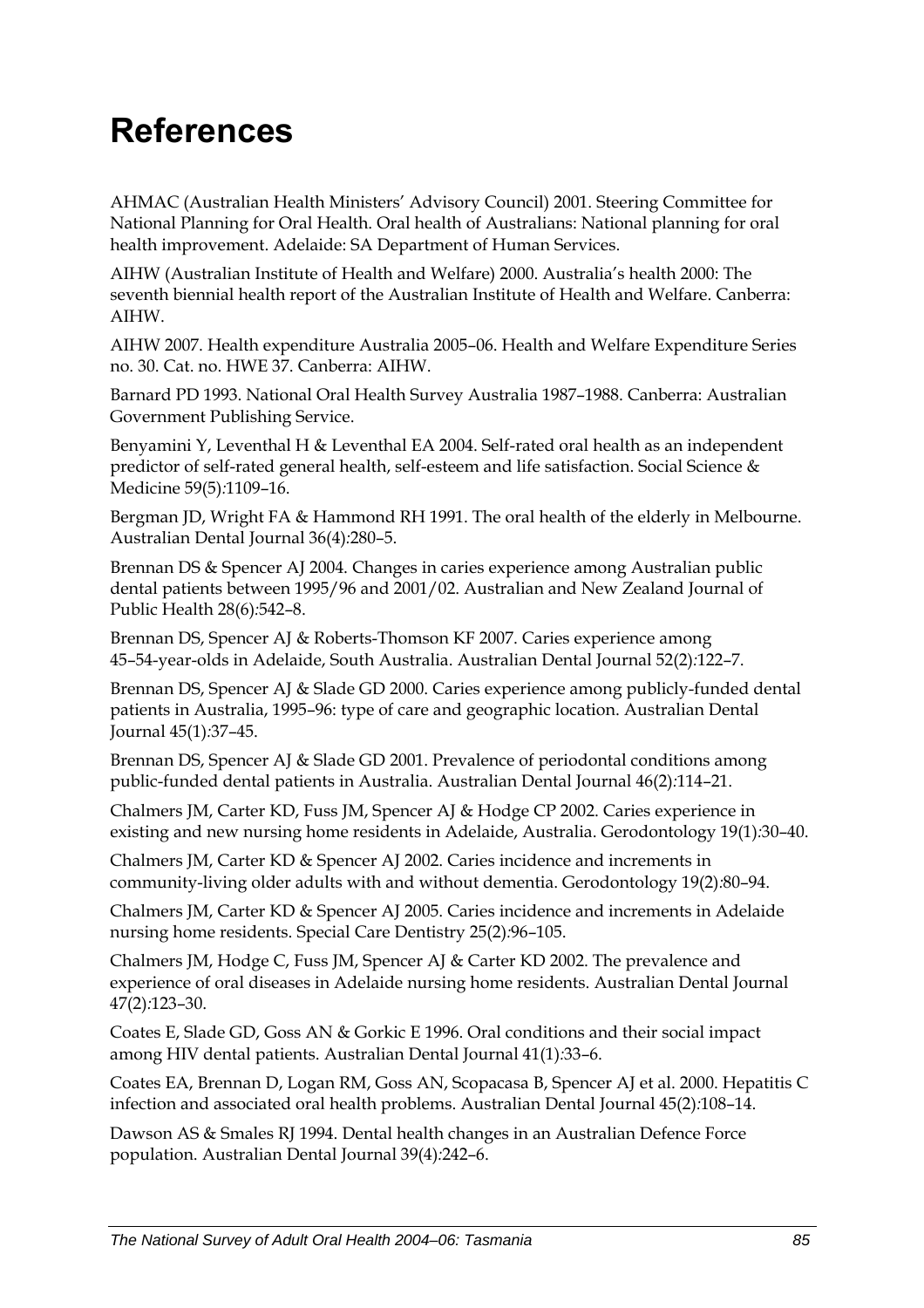Dillman DA 2000. Mail and internet surveys: The tailored design method, 2nd edn. New York: John Wiley Company.

Elias AC & Sheiham A 1998. The relationship between satisfaction with mouth and number of position of teeth. Journal of Oral Rehabilitation 25:649–61.

Endean C, Roberts-Thomson K & Wooley S 2004. Anangu oral health: The status of the Indigenous population of the Anangu Pitjantjatjara lands. Australian Journal of Rural Health 12(3)*:*99–103.

Hopcraft M & Morgan MV 2003a. Dental caries experience in a young adult military population. Australian Dental Journal 48(2)*:*125–9.

Hopcraft MS & Morgan MV 2003b. Exposure to fluoridated drinking water and dental caries experience in Australian army recruits, 1996. Community Dentistry and Oral Epidemiology 31(1)*:*68–74.

Hopcraft M & Morgan MV 2005. Dental caries experience in Australian Army recruits 2002–2003. Australian Dental Journal 50(1)*:*16–20.

Hopcraft MS & Morgan MV 2006. Pattern of dental caries experience on tooth surfaces in an adult population. Community Dentistry and Oral Epidemiology 34(3)*:*174–83.

Kingsford Smith D & Szuster F 2000. Aspects of tooth decay in recently arrived refugees. Australian and New Zealand Journal of Public Health 24(6)*:*623–6.

Loe H & Silness J 1963. Periodontal disease in pregnancy: 1. Prevalence and severity. Acta Odontologica Scandinavica 21:533–51.

Marino R, Calache H, Wright C, Morgan M, Schofield SM & Minichiello V 2007. Profile of the oral health among ambulant older Greek and Italian migrants living in Melbourne. Australian Dental Journal 52(3)*:*198–204.

Marino R, Wright FA & Minas IH 2001. Oral health among Vietnamese using a community health centre in Richmond, Victoria. Australian Dental Journal 46(3)*:*208–15.

McGrath C & Bedi R 2002. Population based norming of the UK oral health related quality of life measure (OHQoL–UK). British Dental Journal 193:521–4

Morgan MV, Stonnill A & Laslett AM 1992. Dental caries amongst Royal Australian Navy recruits, 1988. Australian Dental Journal 37(3)*:*201–4.

NHANES (National Health and Nutrition Examination Survey). Dental examiners' procedures manual. Hyattsville, MD: US Department of Health and Human Services, Centers for Disease Control and Prevention, National Center for Health Statistics. Viewed 14 February 2007

<http://www.cdc.gov/nchs/data/nhanes/nhanes\_03\_04/DentalExaminers-2004.pdf>.

Osborn M, Butler T & Barnard PD 2003. Oral health status of prison inmates–New South Wales, Australia. Australian Dental Journal 48(1)*:*34–8.

Saub R & Evans RW 2001. Dental needs of elderly hostel residents in inner Melbourne. Australian Dental Journal 46(3)*:*198–202.

Sheiham A, Steele JG, Marcenes W, Finch S & Walls AW 2002. The relationship between oral health status and body mass index among older people: a national survey of older people in Great Britain. British Dental Journal 192:703–6.

Slade GD & Spencer AJ 1995. Periodontal attachment loss among adults aged 60+ in South Australia. Community Dentistry and Oral Epidemiology 23(4)*:*237–42.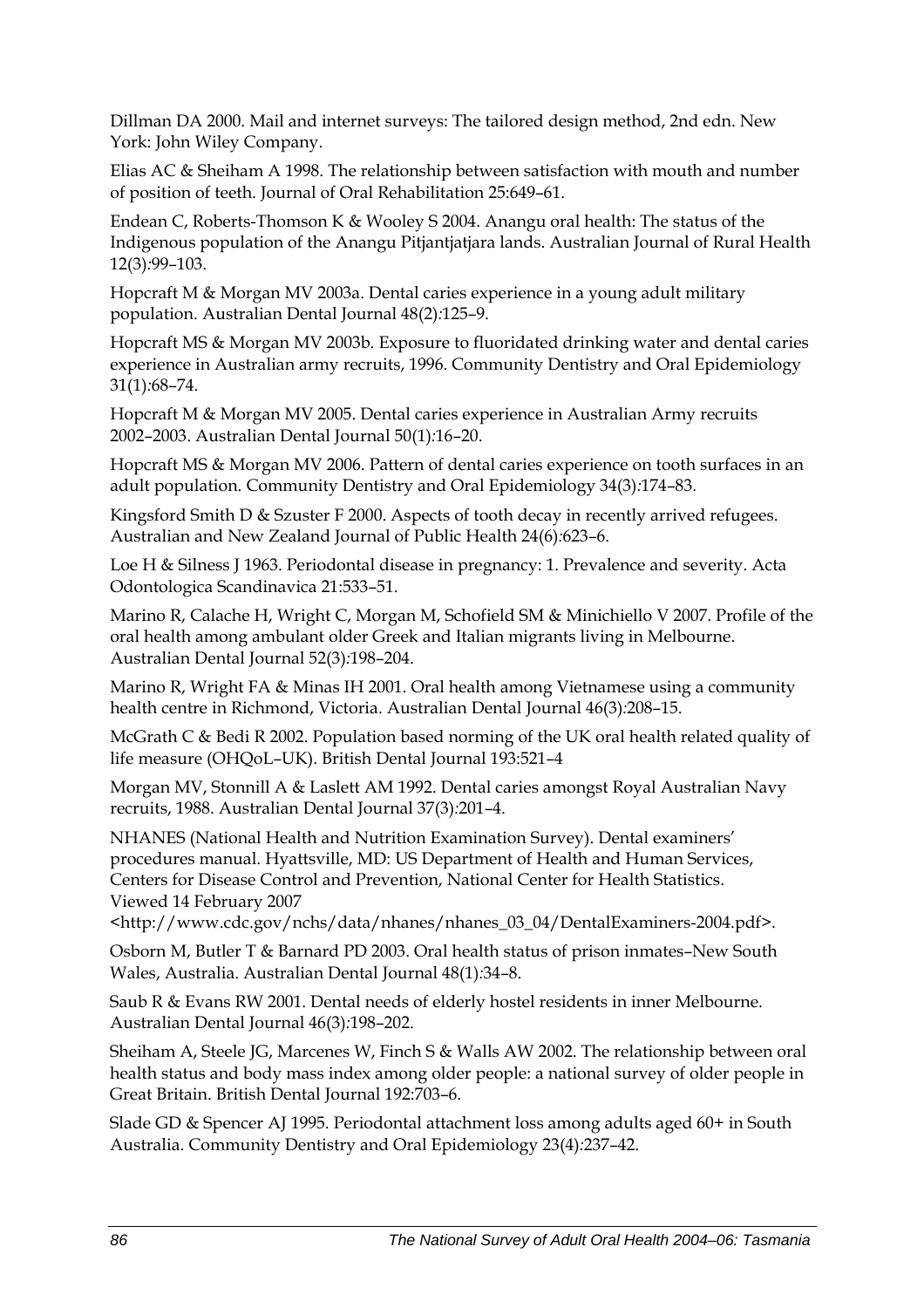Slade GD & Spencer AJ 1997. Distribution of coronal and root caries experience among persons aged 60+ in South Australia. Australian Dental Journal 42(3)*:*178–84.

Slade GD, Spencer AJ, Gorkic E & Andrews G 1993. Oral health status and treatment needs of non-institutionalized persons aged 60+ in Adelaide, South Australia. Australian Dental Journal 38(5)*:*373–80.

Slade GD, Spencer AJ & Roberts-Thomson KF (eds) 2007. Australia's dental generations: The National Survey of Adult Oral Health 2004–06. AIHW cat. no. DEN 165. Canberra: Australian Institute of Health and Welfare (Dental Statistics and Research Series No. 34).

Smith K, Kruger E, Dyson K & Tennant M 2007. Oral health in rural and remote Western Australian indigenous communities: a two-year retrospective analysis of 999 people. International Dental Journal 57(2)*:*93–9.

Surgeon General 2000. The health consequences of smoking: A report of the Surgeon General. Atlanta, Georgia: U.S. Department of Health and Human Services, Centers for Disease Control and Prevention, National Center for Chronic Disease Prevention and Health Promotion, Office on Smoking and Health.

Thomson WM, Slade GD & Spencer AJ 1995. Dental caries experience and use of prescription medications among people aged 60+ in South Australia. Gerodontology 12(12)*:*104–10.

Wright FA, Hammond RH & Lewis JM 1994. Changes in periodontal conditions of adults from Melbourne, Australia. International Dental Journal 44(3)*:*207–14.